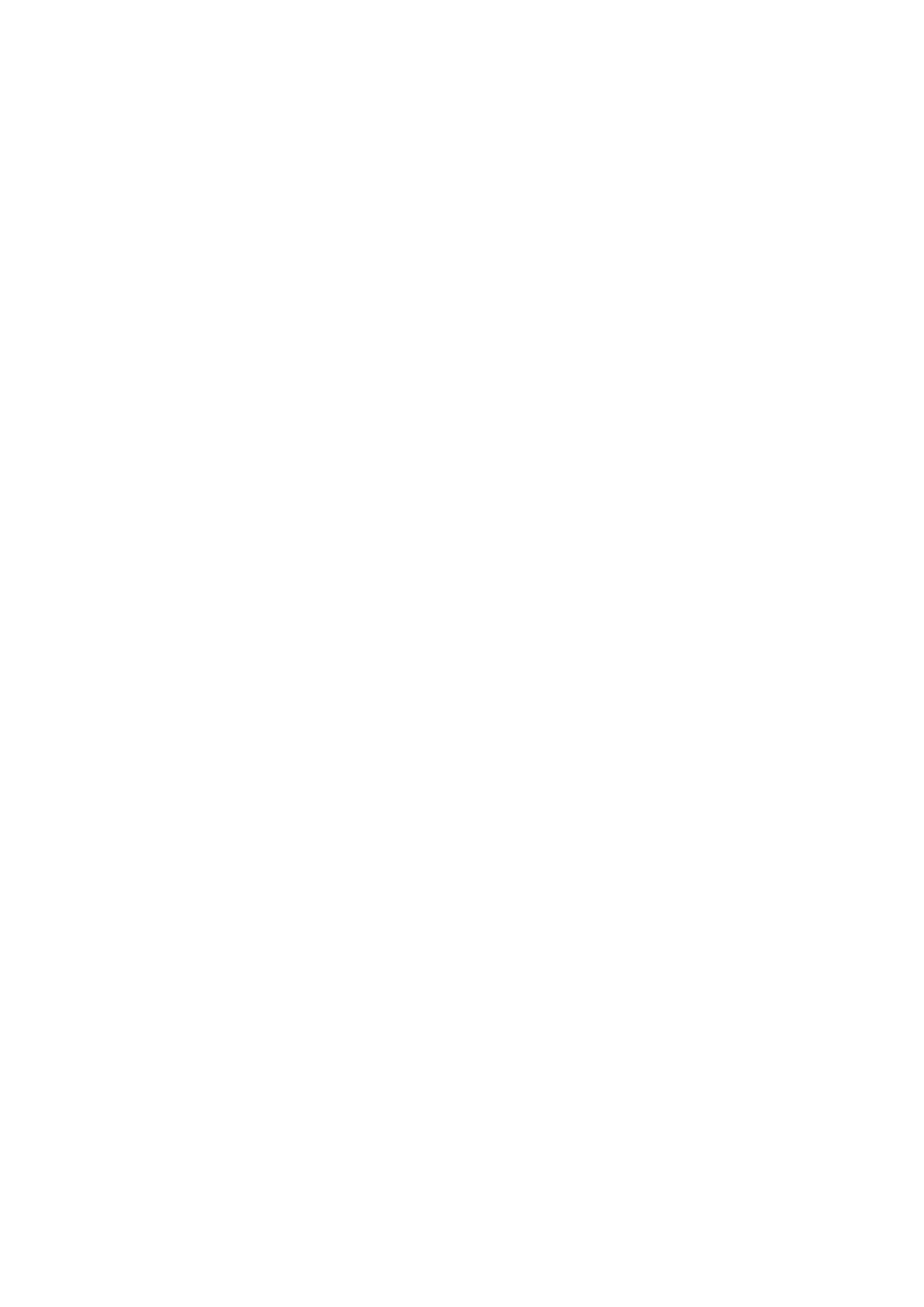Western Australia

# **Bail Act 1982**

### **CONTENTS**

# **Part I — Preliminary**

| Short title                                     | $\overline{c}$                                                                                                                                                                                        |
|-------------------------------------------------|-------------------------------------------------------------------------------------------------------------------------------------------------------------------------------------------------------|
| Commencement                                    | $\overline{2}$                                                                                                                                                                                        |
| Terms used                                      | $\overline{2}$                                                                                                                                                                                        |
| Sending notices by electronic communication     | 8                                                                                                                                                                                                     |
| Application of this Act                         | 8                                                                                                                                                                                                     |
| Detention and bail where accused appears in     |                                                                                                                                                                                                       |
| response to summons or court hearing notice     | 9                                                                                                                                                                                                     |
| Part $II$ — Rights of accused in                |                                                                                                                                                                                                       |
| relation to bail                                |                                                                                                                                                                                                       |
| Right of accused to have bail considered under  |                                                                                                                                                                                                       |
| this Act                                        | 10                                                                                                                                                                                                    |
| Duty on arresting officer and others to         |                                                                                                                                                                                                       |
| consider bail                                   | 10                                                                                                                                                                                                    |
| Whether custody justified to be considered in   |                                                                                                                                                                                                       |
| certain cases                                   | 12                                                                                                                                                                                                    |
| Duty imposed on judicial officers in respect of |                                                                                                                                                                                                       |
| unconvicted accused                             | 13                                                                                                                                                                                                    |
|                                                 | 14                                                                                                                                                                                                    |
|                                                 | 14                                                                                                                                                                                                    |
|                                                 | 16                                                                                                                                                                                                    |
|                                                 | 17                                                                                                                                                                                                    |
| Bail during trial                               | 18                                                                                                                                                                                                    |
| Bail for appeal from courts of summary          |                                                                                                                                                                                                       |
|                                                 | 18                                                                                                                                                                                                    |
|                                                 | Bail may be dispensed with by court<br>Special provision for adult accused in murder cases<br>Special provision for child accused in murder cases<br>Previous decision may be adopted<br>jurisdiction |

| As at 03 Dec 2009 | Version 07-c0-01                                                         | page i |
|-------------------|--------------------------------------------------------------------------|--------|
|                   | Extract from www.slp.wa.gov.au, see that website for further information |        |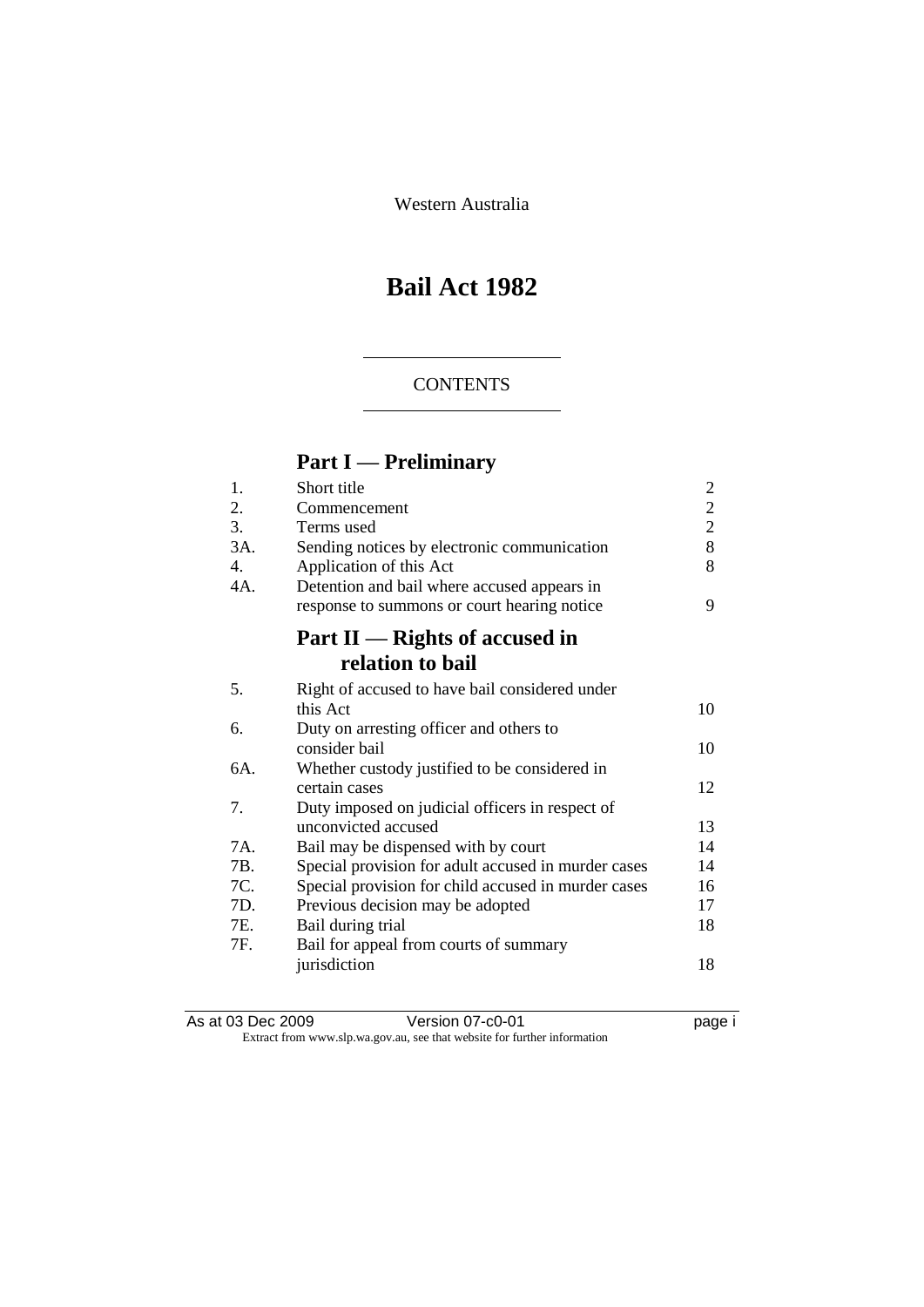| Contents |
|----------|
|----------|

| 8.   | Accused to be given information and approved                                                   |          |
|------|------------------------------------------------------------------------------------------------|----------|
| 9.   | forms<br>Bail decision may be deferred until further                                           | 19       |
|      | information obtained                                                                           | 21       |
| 10.  | Sections 5, 6 and 7 do not apply where accused                                                 |          |
|      | imprisoned for other cause                                                                     | 21       |
| 11.  | Rights following grant of bail                                                                 | 22       |
| 12.  | Further limitation on rights in s. $7A(2)$ and 11                                              | 23       |
|      | Part III — Jurisdiction relating to                                                            |          |
|      | <b>bail</b>                                                                                    |          |
| 13.  | Jurisdiction to grant bail                                                                     | 24       |
| 13A. | Jurisdiction to dispense with bail and how                                                     |          |
|      | jurisdiction to be exercised                                                                   | 24       |
| 13B. | Giving and proof of notices under s. 13A(3)                                                    | 25       |
| 14.  | Extent of judge's jurisdiction                                                                 | 26       |
| 15.  | Exclusive jurisdiction of Supreme Court judge in                                               |          |
|      | murder cases                                                                                   | 27       |
| 15A. | Appeal from decision of judge                                                                  | 28       |
| 15B. | Determination of appeal under s. 15A and related                                               |          |
| 16.  | provisions                                                                                     | 29<br>30 |
| 16A. | Bail of person arrested on warrant<br>Restrictions on powers of authorised officers and        |          |
|      | justices in certain cases                                                                      | 31       |
| 17.  | Conditions which may be imposed                                                                | 32       |
| 17A. | Further provisions as to responsible person's                                                  |          |
|      | undertaking (Schedule 1 Part C clause 2)                                                       | 32       |
|      |                                                                                                |          |
|      | Part IV — Hearing of case for bail,                                                            |          |
|      | parties, and evidence                                                                          |          |
| 20.  | Power to consider bail in camera and to prohibit                                               |          |
|      | publication                                                                                    | 34       |
| 21.  | Parties                                                                                        | 35       |
| 22.  | Evidence                                                                                       | 35       |
| 23.  | Accused not bound to supply information                                                        | 35       |
| 24.  | Information may be referred to police officer for                                              |          |
|      | verification or for report                                                                     | 36       |
| 24A. | Information may be referred to community<br>corrections officer for verification or for report | 36       |
|      |                                                                                                |          |
|      |                                                                                                |          |

| ıC<br>ı<br>и |  |
|--------------|--|
|              |  |

page ii Version 07-c0-01 As at 03 Dec 2009 Extract from www.slp.wa.gov.au, see that website for further information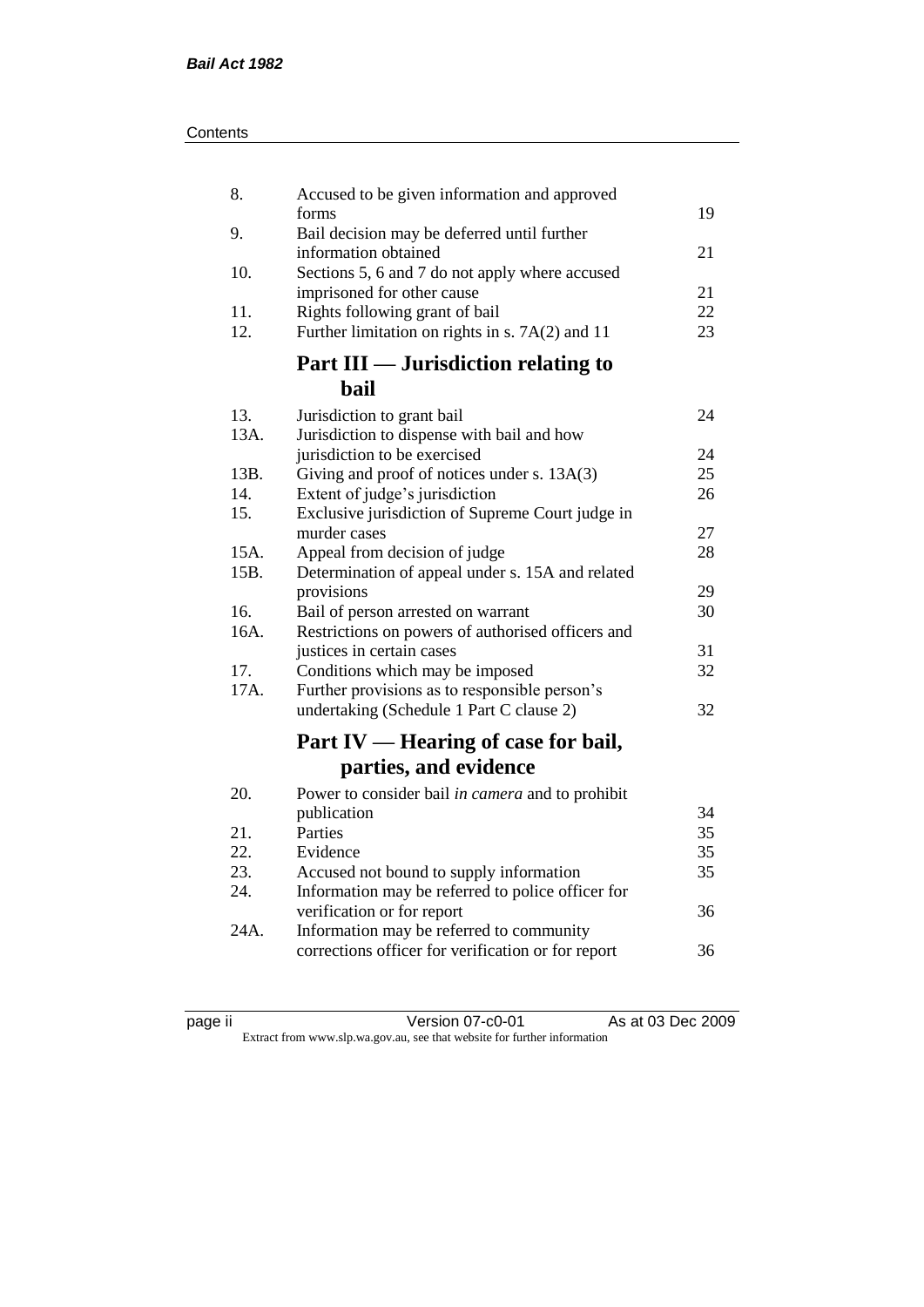| 25.         | Protection of accused as to information given for                                                    | 37       |
|-------------|------------------------------------------------------------------------------------------------------|----------|
| 26.         | bail purposes<br>Record of decision and reasons                                                      | 37       |
| 27.         | Transmission of relevant papers to court                                                             | 38       |
| 27A.        | Transmission of papers to CEO (corrections)                                                          | 39       |
|             | <b>Part V</b> - Bail undertakings                                                                    |          |
|             |                                                                                                      |          |
| 28.         | Bail undertaking                                                                                     | 40       |
| 29.<br>30.  | Before whom bail undertaking may be entered into<br>Duties of person before whom bail undertaking is | 41       |
|             | entered into                                                                                         | 41       |
| 31.         | Different time and place for appearance may be                                                       |          |
|             | substituted                                                                                          | 42       |
| 31A.<br>32. | Amendment of conditions during trial                                                                 | 44<br>46 |
|             | Giving and proof of notices under s. 31                                                              |          |
| 33.         | Judicial officer may order accused to enter into bail                                                |          |
| 34.         | undertaking                                                                                          | 47<br>48 |
|             | Cessation and suspension of bail undertaking                                                         |          |
|             | <b>Part VI</b> — Sureties and surety                                                                 |          |
|             | undertakings                                                                                         |          |
| 35.         | Surety and surety undertaking                                                                        | 49       |
| 36.         | Authority to approve sureties                                                                        | 49       |
| 37.         | Proposed surety to receive certain information and                                                   |          |
|             | prescribed form for completion                                                                       | 50       |
| 38.         | Persons disqualified from being sureties                                                             | 50       |
| 39.         | Matters relevant to approval of sureties                                                             | 51       |
| 40.         | Decision on application by proposed surety                                                           | 51       |
| 41.         | Finality of decision to refuse approval                                                              | 52       |
| 42.         | Before whom surety undertaking may be entered                                                        |          |
|             | into                                                                                                 | 52       |
| 43.         | Duties of persons before whom surety undertaking                                                     |          |
|             | is entered into                                                                                      | 53       |
| 43A.        | Use of video link and electronic communication                                                       |          |
|             | where proposed surety is interstate                                                                  | 53       |
| 44.         | When surety undertaking extends to different time                                                    |          |
|             | or different time and place substituted under s. 31                                                  | 55       |
| 45.         | Giving and proof of notices under s. 44                                                              | 56       |
| 46.         | Power of surety to apprehend accused                                                                 | 58       |
| 47.         | Cessation and suspension of surety undertaking                                                       | 58       |
|             |                                                                                                      |          |

| As at 03 Dec 2009 | Version 07-c0-01                                                         | <br>page III |
|-------------------|--------------------------------------------------------------------------|--------------|
|                   | Extract from www.slp.wa.gov.au, see that website for further information |              |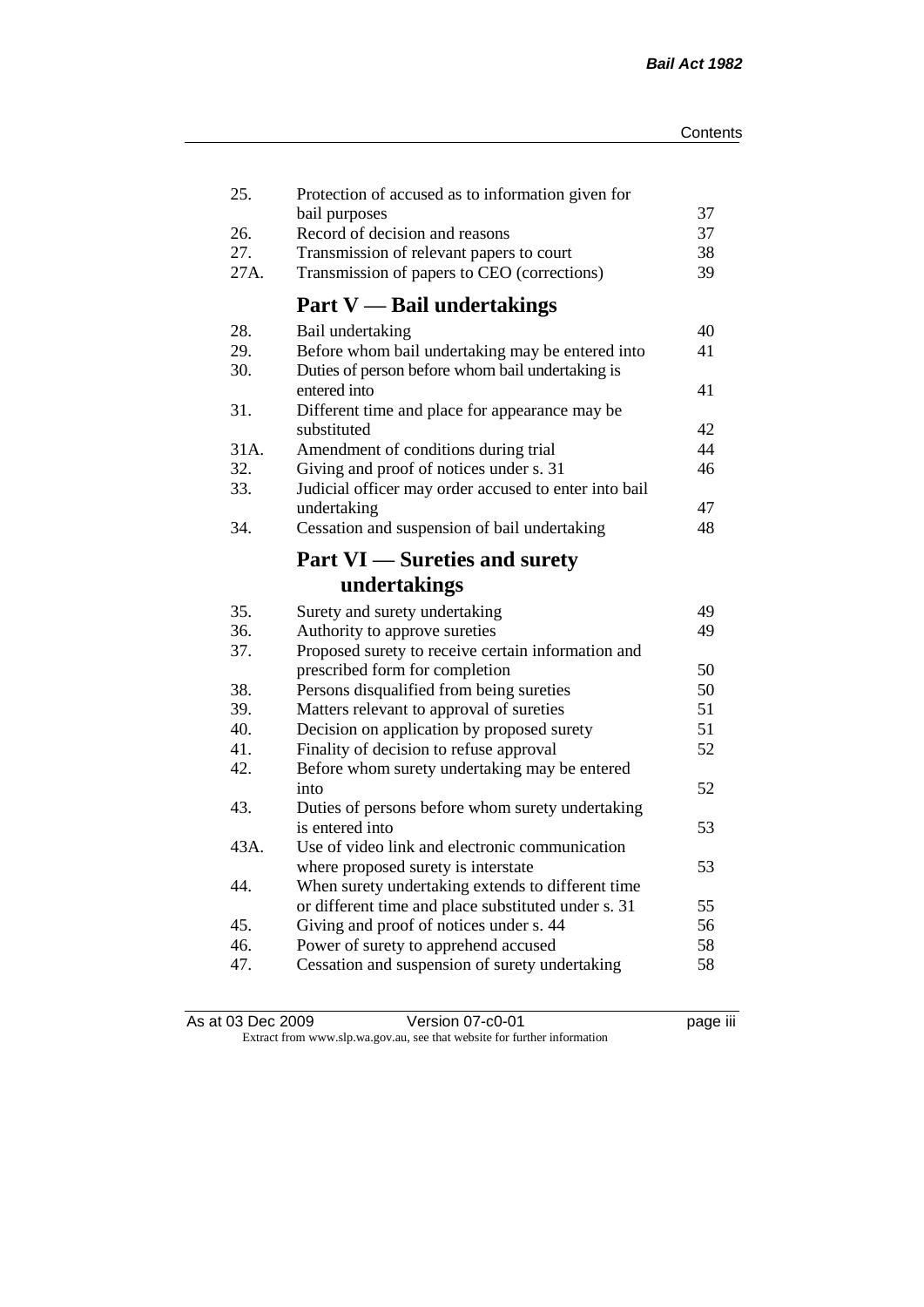| 48.  | Surety may apply for cancellation of his                                                     |    |
|------|----------------------------------------------------------------------------------------------|----|
|      | undertaking                                                                                  | 59 |
| 49.  | Forfeiture of money under surety's undertaking                                               | 60 |
| 50.  | Offence to indemnify surety                                                                  | 62 |
|      | <b>Part VIA — Administration of home</b>                                                     |    |
|      | detention conditions                                                                         |    |
| 50A. | Powers of CEO (corrections)                                                                  | 64 |
| 50C. | Powers and duties of community corrections                                                   |    |
|      | officers                                                                                     | 64 |
| 50D. | Powers of members of the Police Force                                                        | 66 |
| 50E. | CEO (corrections) may substitute a different place                                           |    |
|      | of detention and apply conditions                                                            | 66 |
| 50F. | CEO (corrections) may revoke bail                                                            | 67 |
| 50G. | Procedure on arrest after revocation of bail                                                 | 67 |
| 50H. | Exclusion of the rules of natural justice                                                    | 68 |
| 50J. | Delegation by CEO (corrections)                                                              | 68 |
| 50K. | Retrieval of monitoring equipment                                                            | 68 |
| 50L. | Rules                                                                                        | 69 |
|      | <b>Part VII — Enforcement of bail</b>                                                        |    |
|      | undertakings                                                                                 |    |
|      |                                                                                              |    |
|      |                                                                                              |    |
| 51.  | Offence to fail to comply with bail undertaking                                              | 70 |
| 51A. | Proceedings before courts of summary jurisdiction                                            |    |
| 52.  | for an offence under s. 51                                                                   | 71 |
|      | Provisions as to summary proceedings before                                                  | 71 |
| 53.  | superior courts for an offence under s. 51                                                   | 73 |
| 54.  | Appeals against decisions made under s. 52<br>Accused on bail may be taken before a judicial |    |
|      | officer for variation or revocation of bail                                                  | 74 |
| 54A. | Accused on committal may be taken before court                                               |    |
|      | by which committed                                                                           | 76 |
| 55.  | Powers of judicial officer to revoke or vary bail                                            | 77 |
| 57.  | Forfeiture of money under bail undertaking                                                   | 78 |
| 58.  | Automatic forfeiture on expiration of one year after                                         |    |
|      | absconding                                                                                   | 79 |
|      | <b>Part VIII — Miscellaneous</b>                                                             |    |
| 59.  |                                                                                              |    |
|      | Further power of judicial officer in relation to<br>enforcement of undertakings              | 80 |

| د،    |  |
|-------|--|
| ); 10 |  |
|       |  |
|       |  |
|       |  |

page iv Version 07-c0-01 As at 03 Dec 2009 Extract from www.slp.wa.gov.au, see that website for further information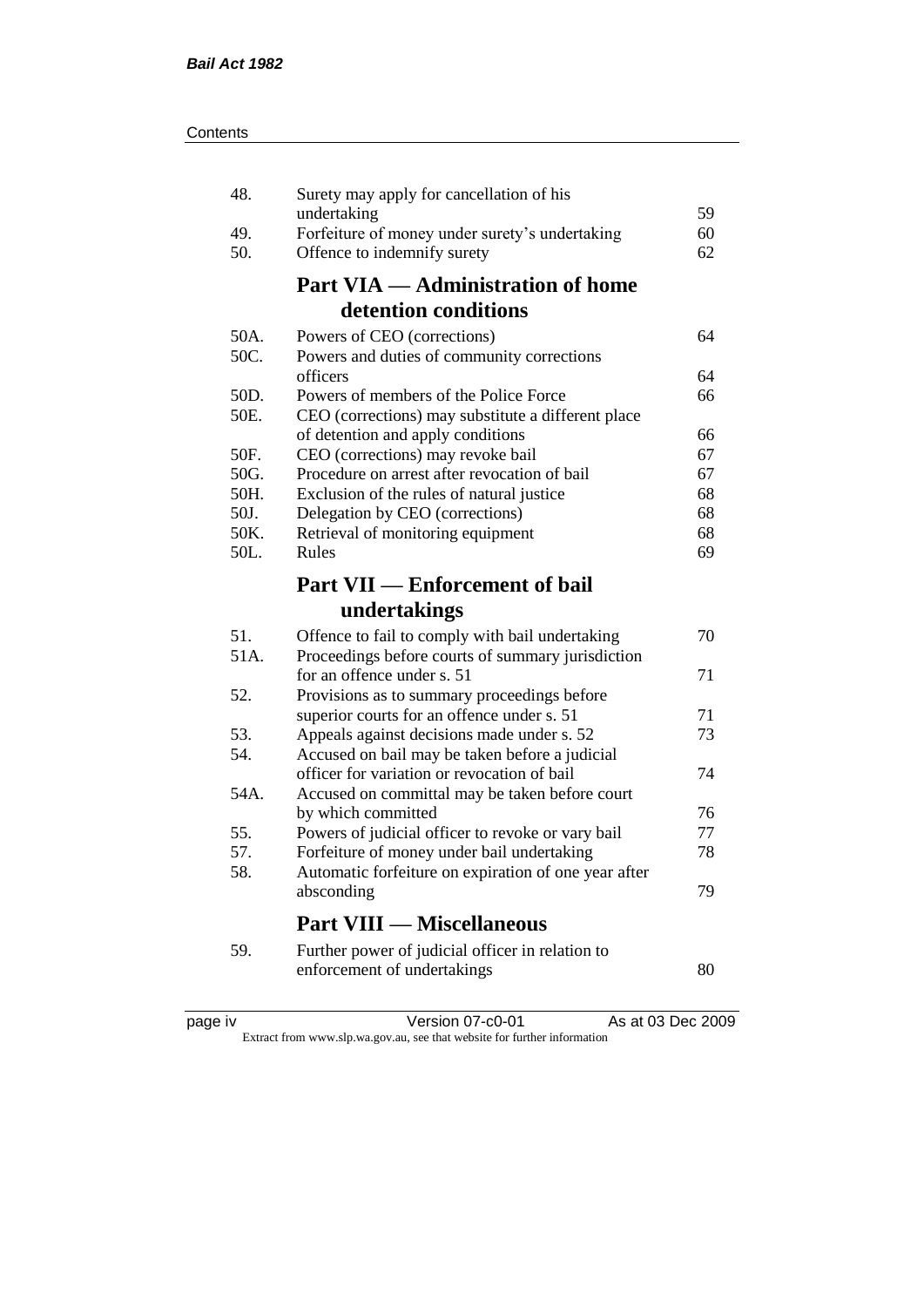| 59A. | Where bail dispensed with, accused may be taken       |    |
|------|-------------------------------------------------------|----|
|      | before judicial officer for reconsideration of matter | 80 |
| 59B. | Warrant for arrest of absconding accused              | 81 |
| 60.  | Accused and surety to notify any change of address    | 82 |
| 61.  | Offence of failing to bring arrested person before    |    |
|      | court or person able to grant bail                    | 82 |
| 62.  | Offence to give false information for bail purposes   | 83 |
| 63.  | Protection of persons carrying out this Act           | 83 |
| 64.  | Evidence of non-appearance etc. by an accused         | 83 |
| 65.  | Bail undertakings by minors                           | 84 |
| 66.  | Abolition of other powers to grant bail               | 84 |
| 66A. | Delegation by registrar                               | 84 |
| 66B. | Use of video link or audio link                       | 85 |
| 67.  | Regulations                                           | 86 |
|      | Schedule 1 — Jurisdiction as to bail                  |    |
|      | and related matters                                   |    |
|      | Part $A$ — Jurisdiction relating to bail              |    |
| 1.   | Initial appearance                                    | 88 |
| 2.   | Appearance after adjournment                          | 88 |
| 3.   | Appearance on committal to Supreme Court or           |    |
|      | <b>District Court</b>                                 | 89 |
| 4.   | Appearance in connection with appeal etc.             | 89 |
| 5.   | Appearance prescribed by regulation                   | 90 |
| 6.   | Appearances not otherwise provided for                | 90 |
| 7.   | Term used: proceedings for an offence                 | 90 |
|      | Part B — Cessation of powers relating to bail         |    |
| 1.   | Upon decision by judge, power of other officers       |    |
|      | ceases                                                | 90 |
| 1A.  | Upon decision by Court of Appeal, other powers        |    |
|      | cease                                                 | 91 |
| 2.   | Upon decision by judicial officer, his power and      |    |
|      | that of his peers ceases                              | 91 |
| 3.   | Cessation of power upon refusal of bail for initial   |    |
|      | appearance                                            | 91 |
| 4.   | Judicial officer's powers where accused proves        |    |
|      | new facts or changed circumstances                    | 92 |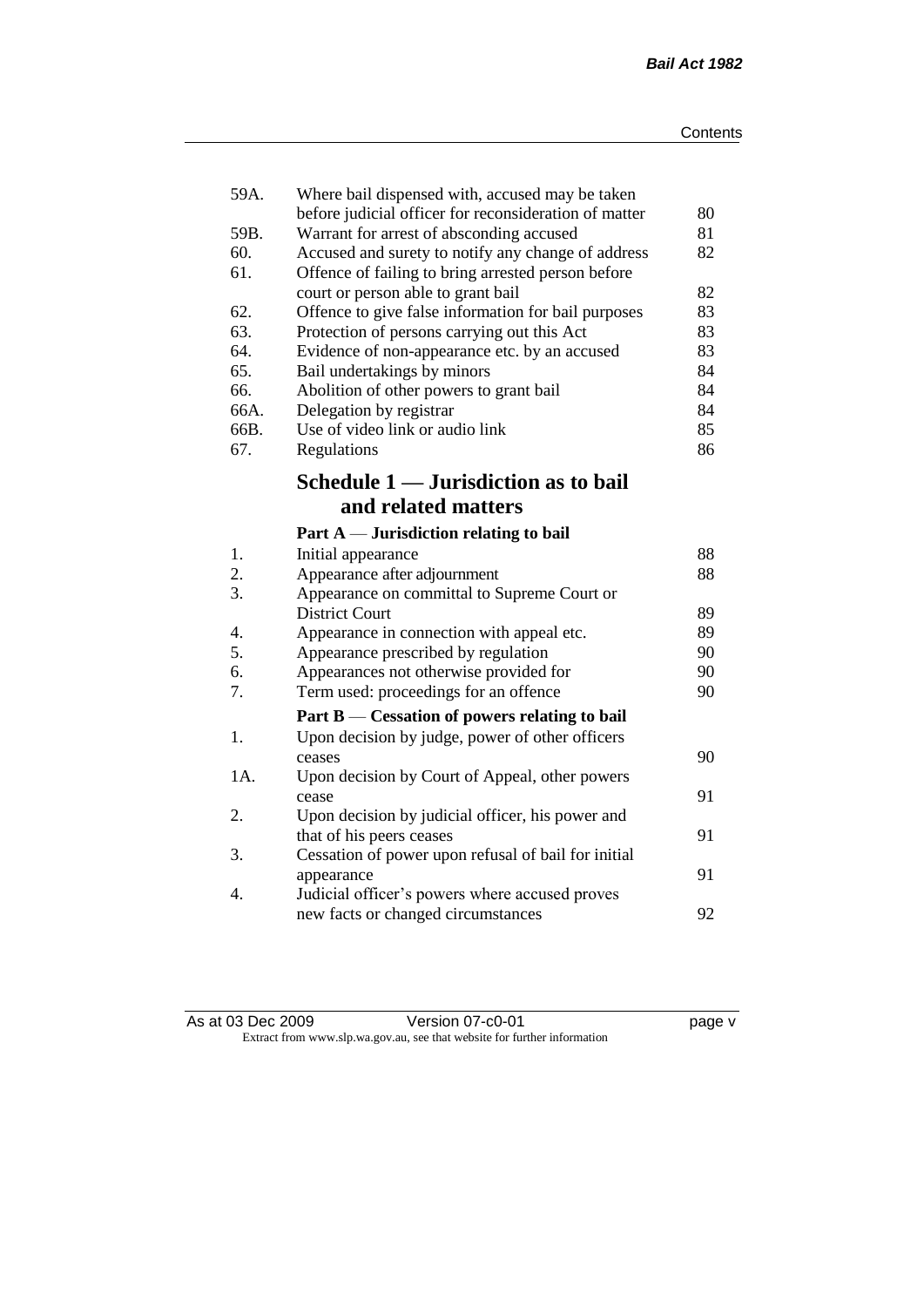#### **Contents**

#### **Part C — Manner in which jurisdiction to be exercised**

| 1.  | Bail before conviction to be at discretion of bail         |     |
|-----|------------------------------------------------------------|-----|
|     | authority, except for a child                              | 92  |
| 2.  | Child to have qualified right to bail                      | 94  |
| 3.  | Matters relevant to consideration of clause 1(a)           | 95  |
| 3A. | Bail where serious offence committed while                 |     |
|     | accused on bail for another serious offence                | 96  |
| 3B. | Determination of exceptional reasons under                 |     |
|     | clause $3A(1)$                                             | 97  |
| 3C. | Bail in murder cases                                       | 99  |
| 4.  | Bail after conviction: accused awaiting sentence           | 99  |
| 4A. | Bail after conviction: accused awaiting disposal of        |     |
|     | appeal                                                     | 100 |
| 5.  | Exception for bail for an appeal under the <i>Criminal</i> |     |
|     | Appeals Act 2004 Part 2                                    | 100 |
| 6.  | Bail of people on community orders etc.                    | 100 |
| 7.  | Bail for initial appearance to be for not more than        |     |
|     | 30 days                                                    | 101 |
| 8.  | Bail on adjournment in court of summary                    |     |
|     | jurisdiction to be for not more than 30 days except        |     |
|     | by consent                                                 | 101 |
| 9.  | Provision as to calculation of time                        | 101 |
|     | Part D — Conditions which may be imposed on                |     |
|     | a grant of bail                                            |     |
| 1.  | Conditions as to forfeiture and giving security may        |     |
|     | be imposed on the accused and sureties                     | 101 |
| 2.  | Other conditions which may be imposed                      | 103 |
| 3.  | Home detention condition may be imposed                    | 106 |
|     | <b>Schedule 2 — Serious offences</b>                       |     |
|     | <b>Notes</b>                                               |     |
|     | Compilation table                                          | 111 |

### Compilation table 111 Provisions that have not come into operation 115

# **Defined Terms**

page vi Version 07-c0-01 As at 03 Dec 2009 Extract from www.slp.wa.gov.au, see that website for further information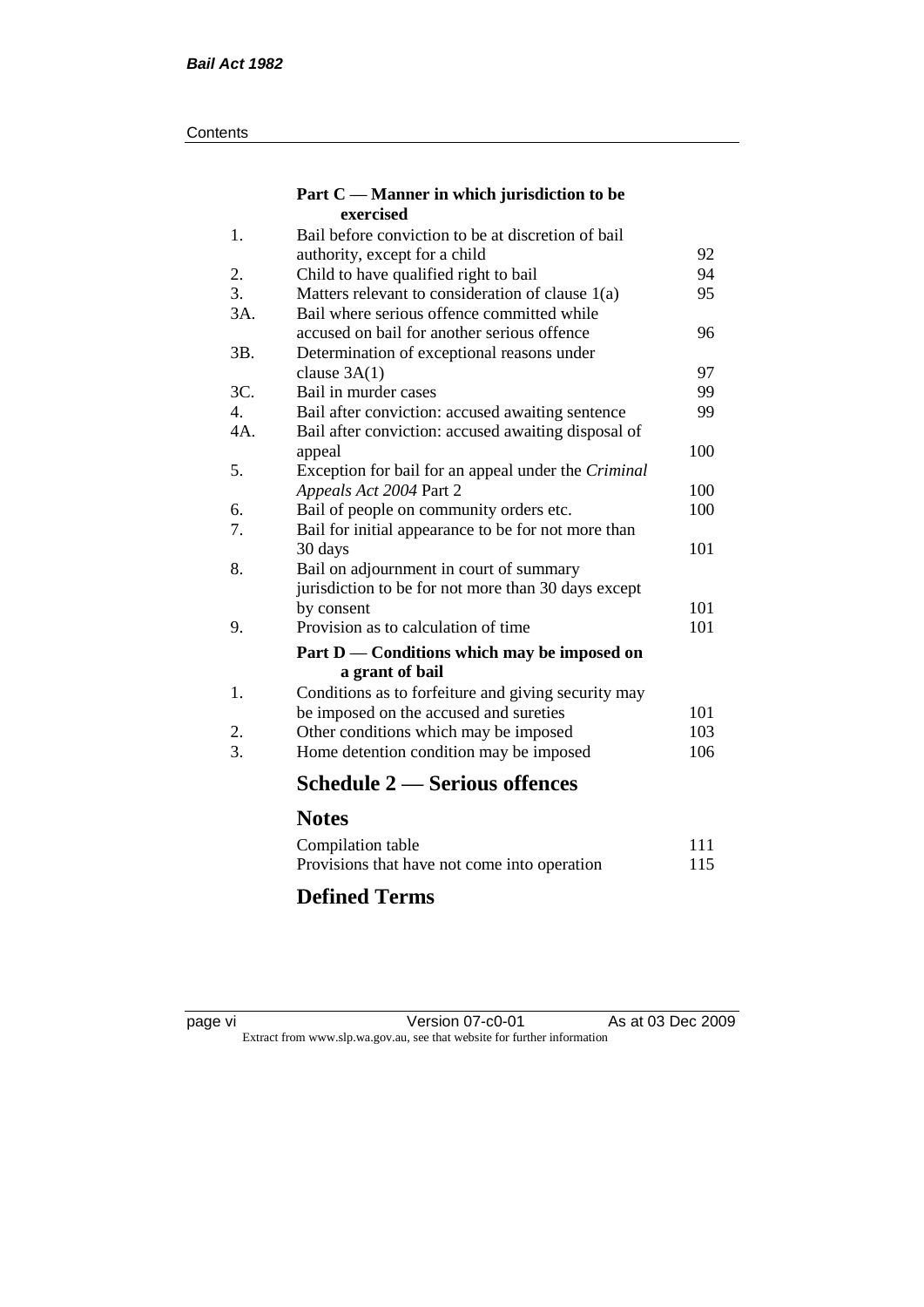Western Australia

# **Bail Act 1982**

**An Act to make better provision for bail in criminal proceedings.** 

As at 03 Dec 2009 **Version 07-c0-01 Page 1 page 1** Extract from www.slp.wa.gov.au, see that website for further information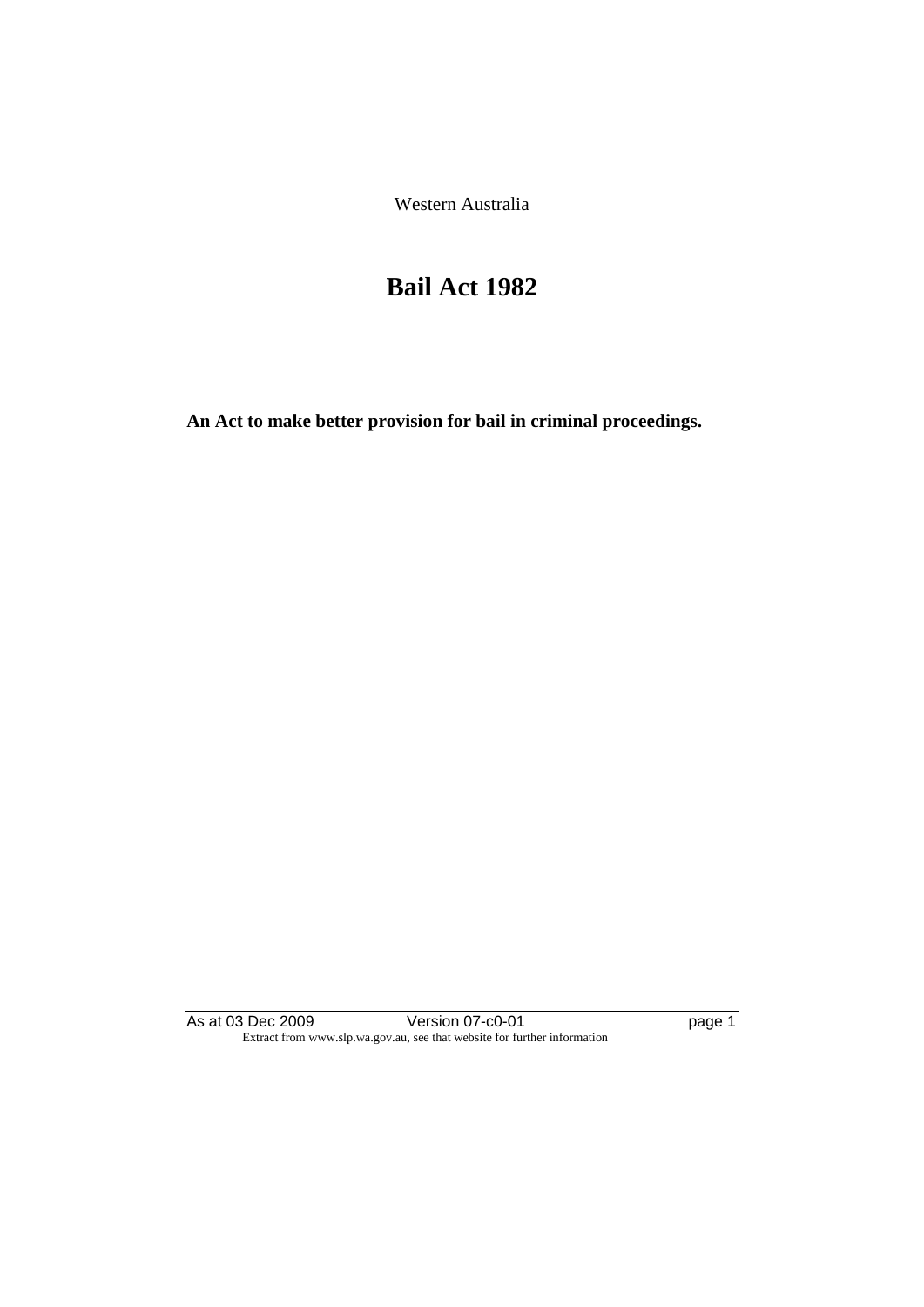### **Part I — Preliminary**

#### **1. Short title**

This Act may be cited as the *Bail Act* 1982<sup>1</sup>.

#### **2. Commencement**

This Act shall come into operation on a day to be fixed by proclamation  $<sup>1</sup>$ .</sup>

#### **3. Terms used**

(1) In this Act, unless a contrary intention appears —

*accused* includes —

- (a) a person charged with, convicted of, or found guilty of an offence;
- (b) a person whose conviction for an offence is stayed;
- (c) a person in respect of whom an appeal relating to an offence is pending;
- (d) a person in respect of whom a new trial for an offence has been ordered;

#### *adjournment* —

- (a) means any order of a court by which proceedings for an offence are postponed or interrupted or are to be held at a different time or place before the same court; and
- (b) is deemed to include any order of a court, other than a committal to the Supreme Court or District Court, by which the venue of any proceedings for an offence is changed to another court or a court at another place whether by way of a remand, referral, or recommittal of the accused or otherwise;

*appeal* includes an application for leave to appeal;

#### *appropriate judicial officer* means —

(a) subject to paragraphs (b), (c) and (d), a judicial officer who is empowered to exercise jurisdiction in the court

| page 2 | Version 07-c0-01                                                         | As at 03 Dec 2009 |
|--------|--------------------------------------------------------------------------|-------------------|
|        | Extract from www.slp.wa.gov.au, see that website for further information |                   |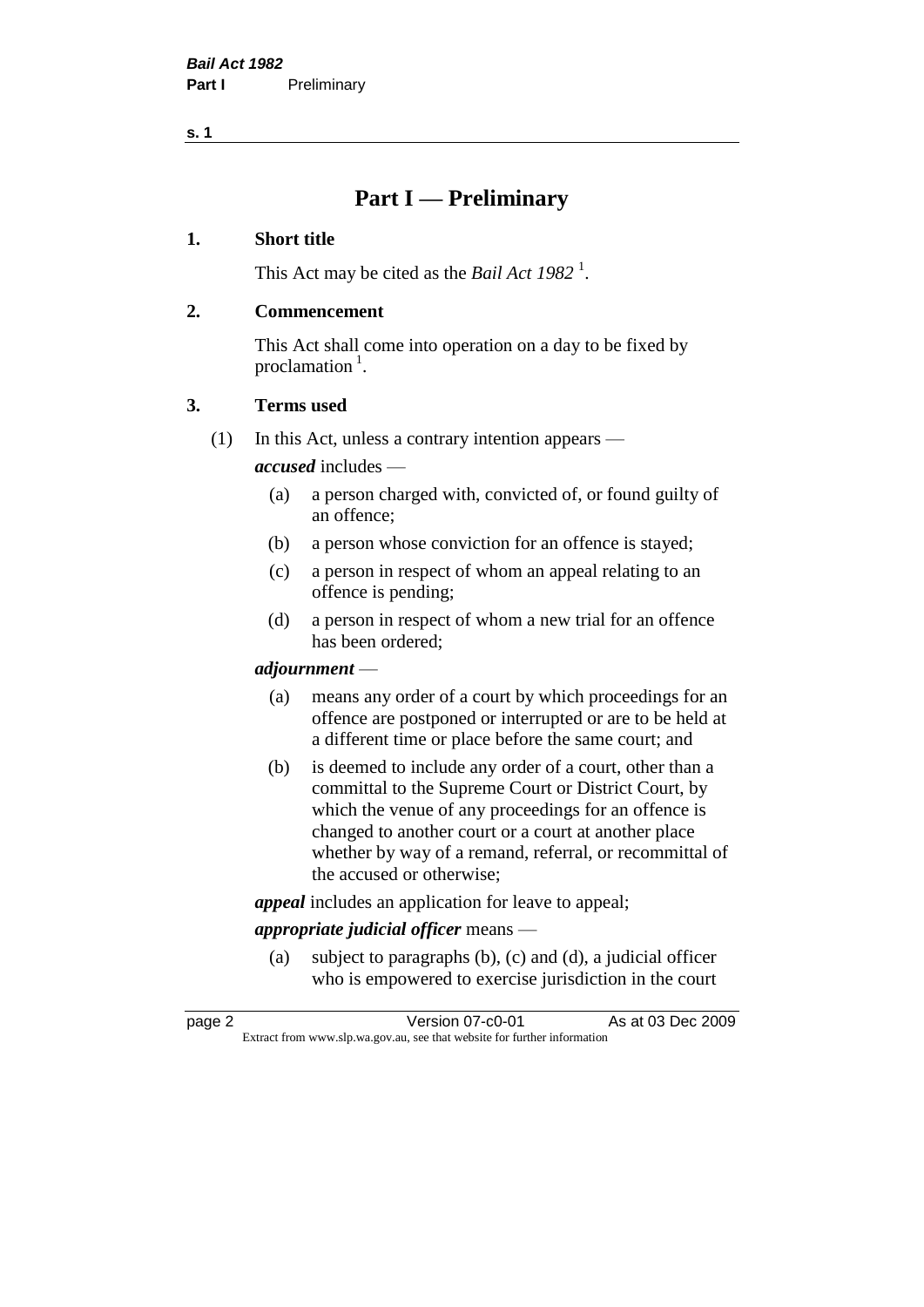before which the accused is required to appear pursuant to his bail undertaking; or

- (b) if the court is the Court of Appeal, a judge of appeal; or
- (c) except in section 49, a judge of the Supreme Court or of the Children's Court, as the case may require, in any case where —
	- (i) under section 15 only a judge of the Supreme Court or of the Children's Court has power to grant bail; or
	- (ii) a judicial officer has exercised the power contained in section 31(2)(d),

for the appearance in question; or

(d) except in section 49, a judge of the Supreme Court, of the District Court, or of the Children's Court, as the case may require, in any case where such a judge has granted bail under section 14 for the appearance in question;

*approved*, in relation to a form, means approved by the chief executive officer of the department of the Public Service principally assisting in the administration of this Act;

*as soon as is practicable* means as soon as is reasonably practicable;

*authorised community services officer* means any of the following persons —

- (a) the CEO (corrections) or a delegate of the CEO (corrections) under subsection (5);
- (b) a registrar of the Children's Court;
- (c) a superintendent of a detention centre under the *Young Offenders Act 1994*;
- (d) the officer for the time being in charge of any detention centre under the *Young Offenders Act 1994*;

*authorised officer* means an authorised police officer or an authorised community services officer;

As at 03 Dec 2009 Version 07-c0-01 page 3 Extract from www.slp.wa.gov.au, see that website for further information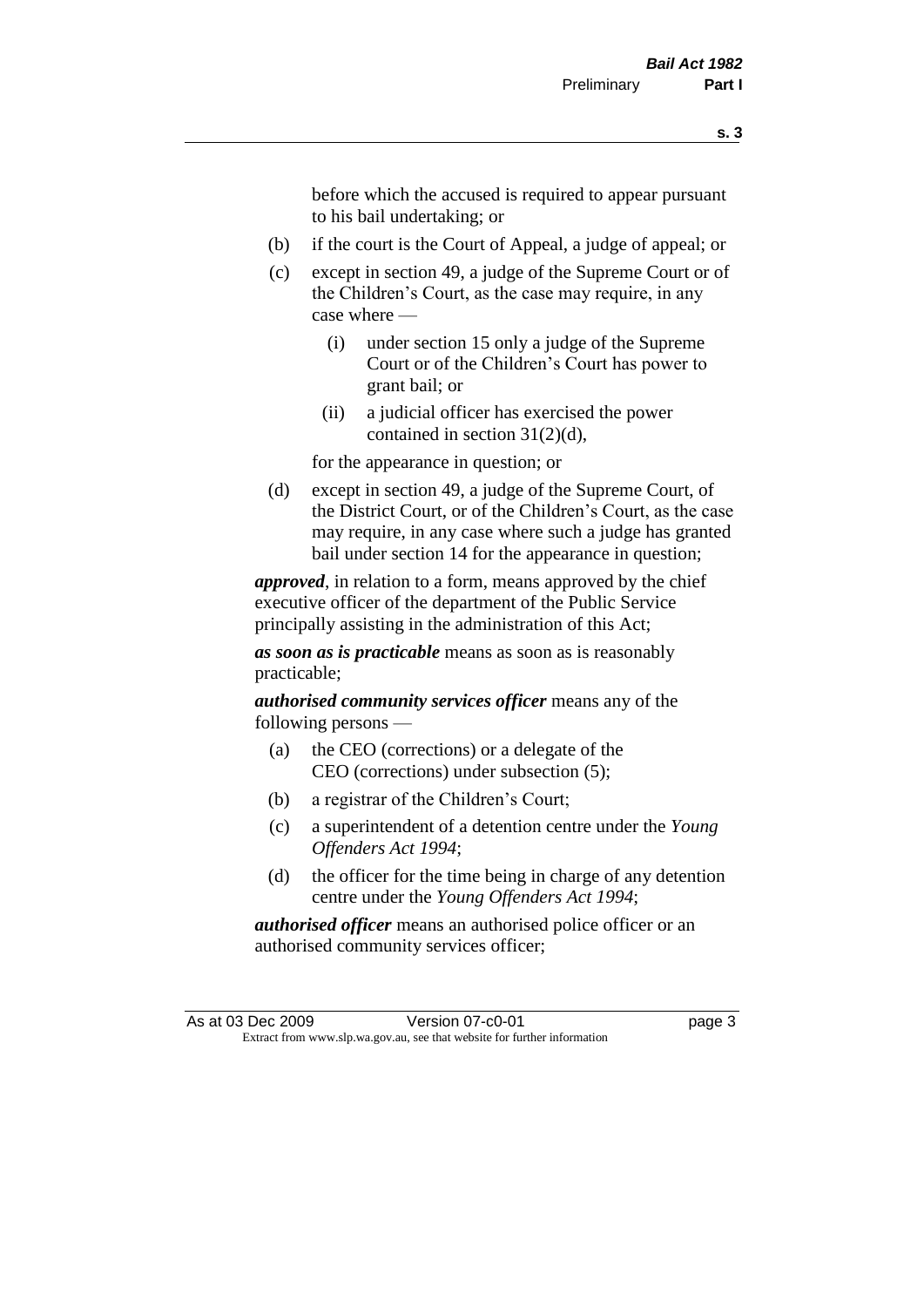*authorised police officer* means a police officer who holds the rank of sergeant, or a higher rank, or is for the time being in charge of a police station or lock-up;

*bail undertaking* means an undertaking described in section 28(2):

*CEO (corrections)* means the chief executive officer of the Public Sector agency principally assisting the Minister administering Part 8 of the *Sentence Administration Act 2003* in its administration;

*Chief Judge* means the Chief Judge of the District Court;

*Chief Justice* means the Chief Justice of Western Australia;

*child* has the same meaning as "young person" has in the *Young Offenders Act 1994*;

*community corrections officer* has the same meaning as in the *Sentence Administration Act 2003*;

*court* means each of the following —

- (a) the Magistrates Court;
- (b) the Children's Court;
- (c) the Coroner's Court of Western Australia;
- (d) the District Court;
- (e) the Supreme Court;
- (f) the Court of Appeal;

*court custody centre* has the meaning given in the *Court Security and Custodial Services Act 1999* section 3;

*Director of Public Prosecutions* means —

- (a) the Director of Public Prosecutions for the State; or
- (b) the officer in charge in the State of the Commonwealth Office of the Director of Public Prosecutions,

as the case requires;

*early release order* means an early release order made under the *Sentence Administration Act 1995* <sup>2</sup> or *Sentence Administration Act 2003*;

page 4 **Version 07-c0-01** As at 03 Dec 2009 Extract from www.slp.wa.gov.au, see that website for further information

**s. 3**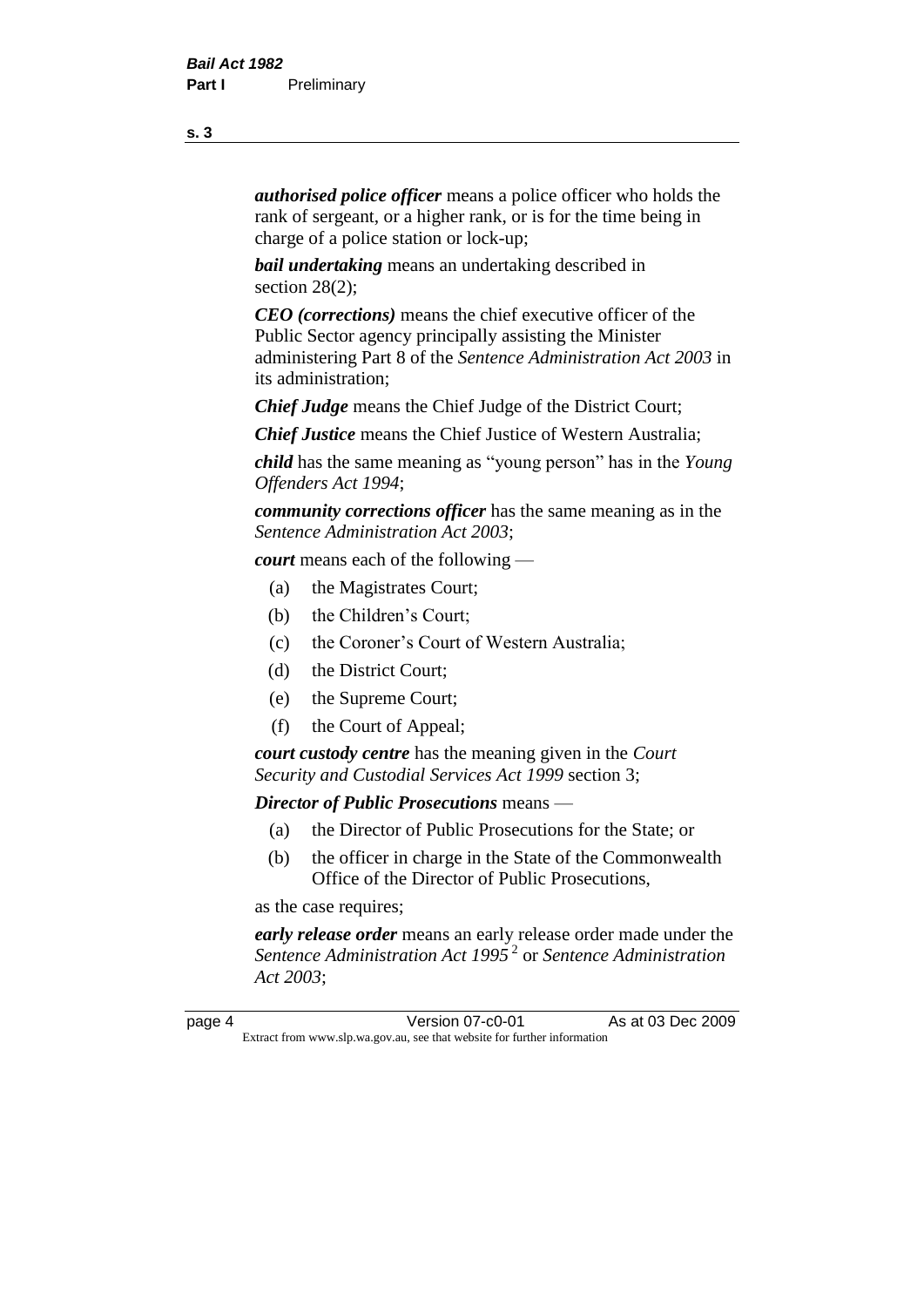*electronic address* means a facsimile number, email address or other electronic address, as the case requires;

*electronic communication* means facsimile transmission, email or other form of electronic communication as defined in the *Electronic Transactions Act 2003* section 5;

*home detention condition* means a home detention condition imposed under clause 3 of Part D of Schedule 1;

*judge of appeal* has the meaning given in the *Supreme Court Act 1935* section 4(1);

*judicial officer* means any person empowered to exercise jurisdiction in a court whether or not he is sitting as a court, and includes a single justice and, where the context so requires, the Court of Appeal exercising jurisdiction under this Act;

*lock-up* includes a place prescribed as a lock-up for the purposes of the *Court Security and Custodial Services Act 1999*;

*offence* means any act, omission or conduct which renders the person doing the act, making the omission or engaging in the conduct liable to any punishment, and includes an alleged offence; but nothing in this definition shall limit the operation of subsection (4);

*police officer* means any member of the Police Force of Western Australia;

*prosecutor* includes —

- (a) in the case of an offence charged in a prosecution notice, the prosecutor;
- (b) in the case of an offence charged in an indictment, the State or the Commonwealth, as the case may be;

*registrar* of a court means —

(a) for a court other than the Coroner's Court of Western Australia, the principal registrar, a registrar or a deputy registrar of the court; or

As at 03 Dec 2009 Version 07-c0-01 Page 5 Extract from www.slp.wa.gov.au, see that website for further information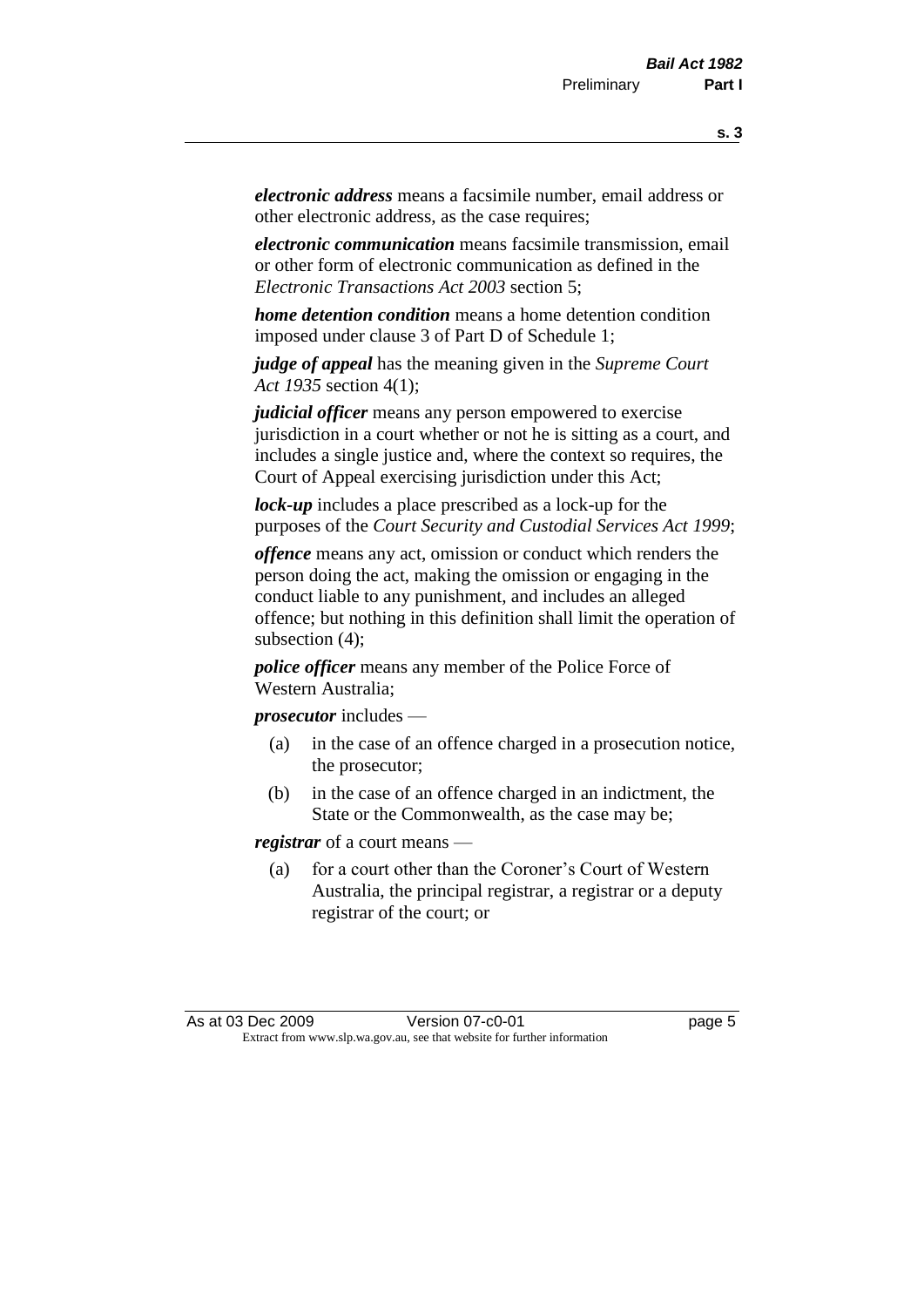- (b) for the Coroner's Court of Western Australia, a coroner's registrar as defined in the *Coroners Act 1996* section 3;
- *serious offence* means
	- (a) an offence against section 51(2a); and
	- (b) an offence described in Schedule 2;

*surety* and *surety undertaking* have the meanings assigned to them by section 35;

*surety approval officer* means a person who is authorised by section 36 to decide whether an applicant should be approved as a surety;

*trial* means all proceedings for an offence between —

- (a) the time when the accused is called upon to plead to the prosecution notice or the indictment; and
- (b) the time when the accused is found not guilty or is sentenced.
- (2) A reference in this Act
	- (a) to a power to grant bail includes a reference to a power to refuse bail;
	- (b) to a grant of bail includes a reference to a grant of bail by the exercise of a power in section 31(2).
- (3) Where in this Act there is a reference to a requirement that an accused appear in court, the reference is to a requirement, unless a contrary intention appears, that the accused —
	- (a) surrender himself into the custody of the court or, in the case of a bail undertaking, of the court specified therein, or of such person as the court may direct, to be dealt with according to law;
	- (b) submit himself to a search of his person and any property then in his possession (which is hereby authorised) and allow to be taken from him, to be dealt

page 6 **Version 07-c0-01** As at 03 Dec 2009 Extract from www.slp.wa.gov.au, see that website for further information

**s. 3**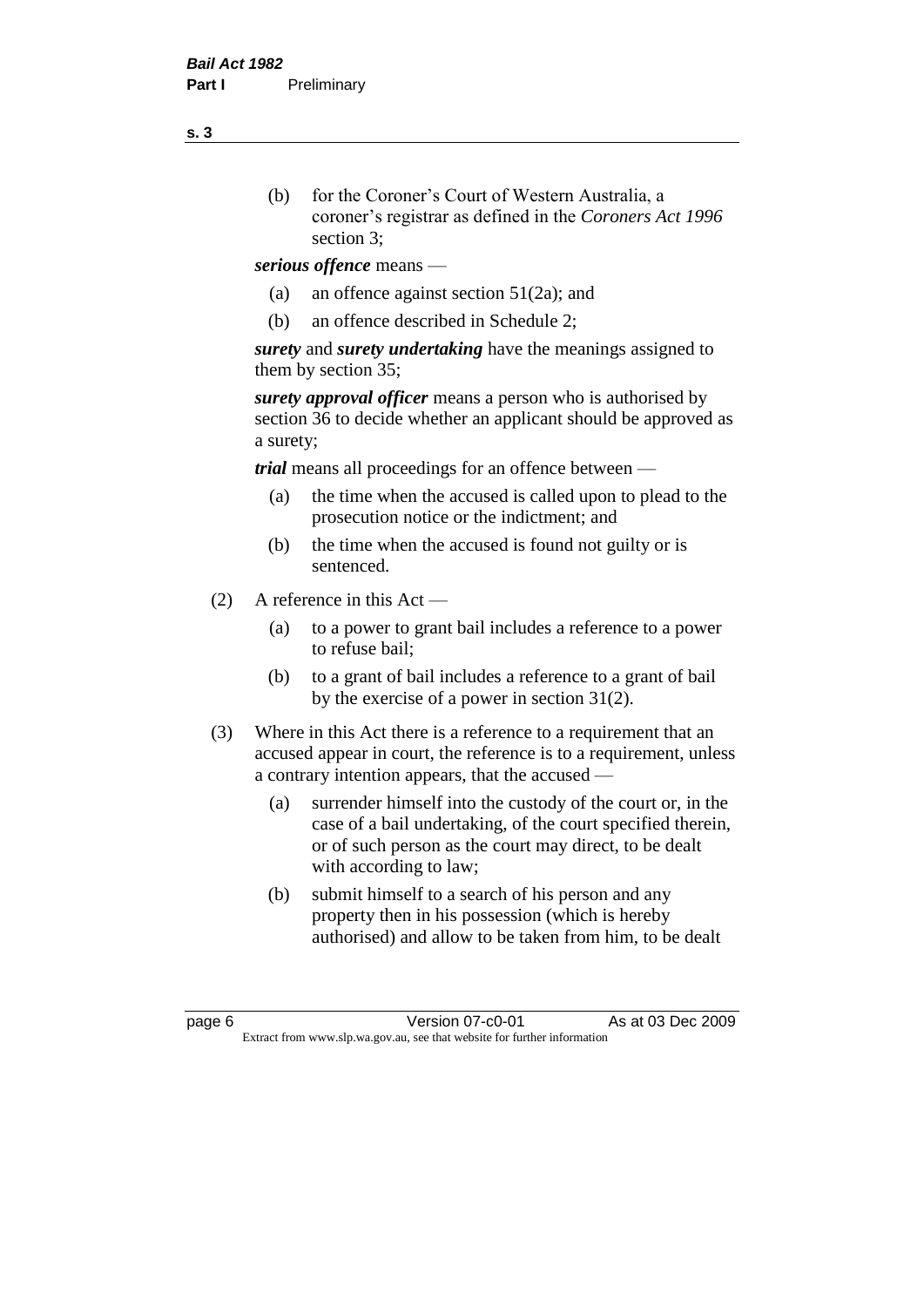with according to the relevant law and procedures, anything so found; and

- (c) remain in custody until authorised to be released therefrom.
- (4) If a person is arrested under a warrant issued
	- (a) under section 50, 79, 84E or 129 of the *Sentencing Act 1995* in connection with a possible breach of a conditional release order, a sentence of suspended imprisonment or conditional suspended imprisonment, or a community order imposed under that Act; or
	- (b) under section 43 of the *Young Offenders Act 1994* in respect of an alleged breach of a youth community based order, an intensive youth supervision order or a conditional release order made under that Act,
	- then
		- (c) the person is to be taken as having been arrested and to be in custody awaiting an appearance in court for the offence for which the sentence was imposed;
		- (d) the first appearance in court after the arrest is to be taken, for the purposes of sections  $5(1)$  and  $8(1)$  and clause 1 of Part A and clause 7 of Part C of Schedule 1, to be the initial appearance for that offence; and
		- (e) the proceedings following the arrest are to be taken to be proceedings for that offence and to be a trial for the purpose of the definition in subsection (1) of "trial".
- (5) The CEO (corrections) may by writing signed by him delegate to any officer of the department of which he is the chief executive officer any function he has under this Act as an authorised community services officer.

*[Section 3 amended by No. 74 of 1984 s. 3; No. 15 of 1988 s. 4; No. 49 of 1988 s. 78; No. 61 of 1990 s. 4; No. 31 of 1993 s. 6; No. 45 of 1993 s. 4 and 12; No. 78 of 1995 s. 7; No. 57 of 1997 s. 21(1); No. 54 of 1998 s. 4 and 14; No. 47 of 1999 s. 7; No. 50* 

As at 03 Dec 2009 Version 07-c0-01 page 7 Extract from www.slp.wa.gov.au, see that website for further information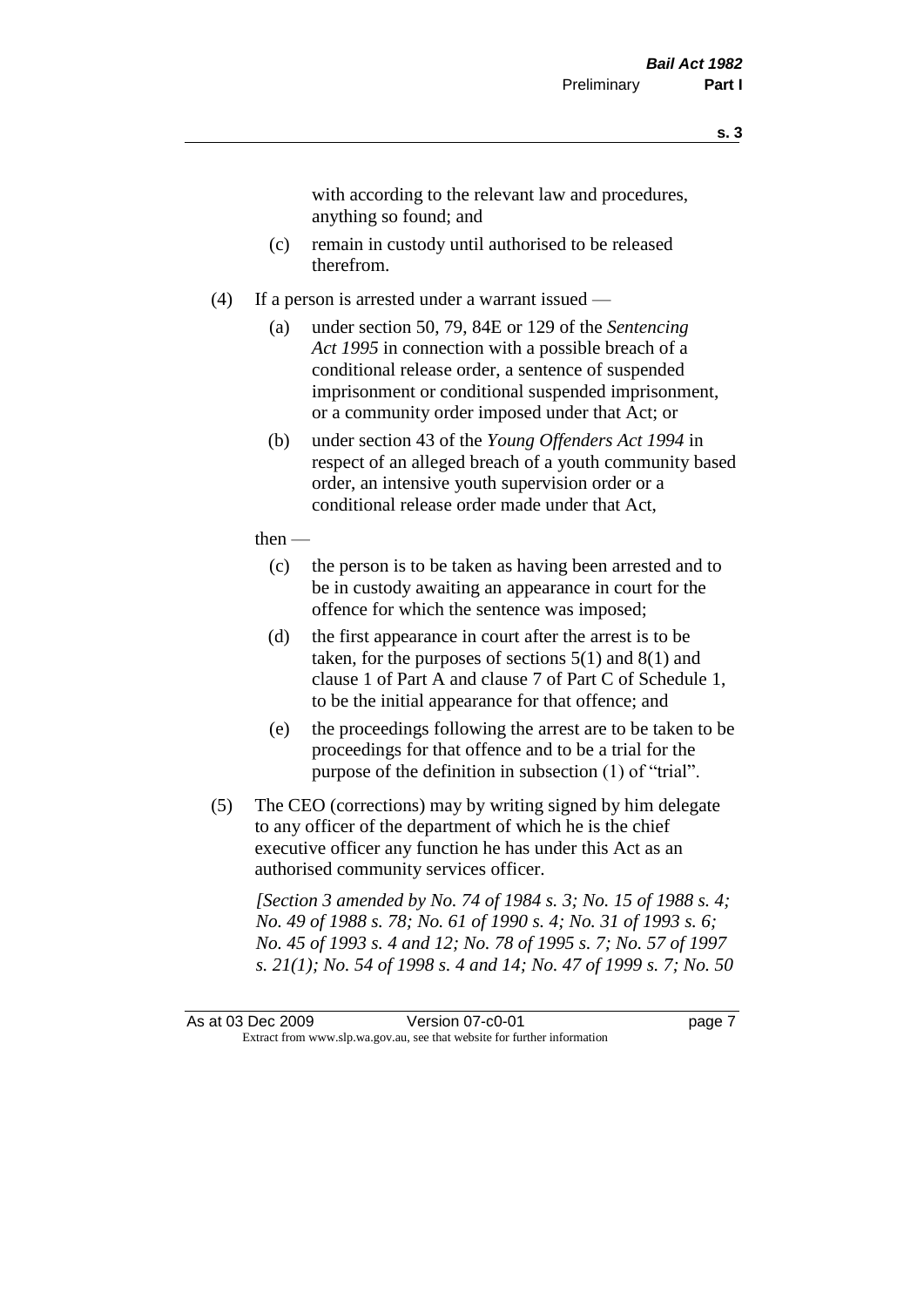*of 2003 s. 29(3); No. 65 of 2003 s. 121(2); No. 27 of 2004 s. 13(2); No. 34 of 2004 s. 251; No. 45 of 2004 s. 28(4); No. 59 of 2004 s. 141; No. 84 of 2004 s. 11, 82 and 83(2); No. 65 of 2006 s. 51 and 53; No. 6 of 2008 s. 4 and 24(2).]* 

*[Section 3. Modifications to be applied in order to give effect to Cross-border Justice Act 2008: section altered 1 Nov 2009. See endnote 1M.]*

#### **3A. Sending notices by electronic communication**

- (1) A reference in this Act, however expressed, to a notice being sent to a person (the *addressee*) by electronic communication is a reference to the notice being sent by electronic communication —
	- (a) to an electronic address provided by the addressee for the purpose of being served with the notice; and
	- (b) in an electronic format that enables it to be printed or otherwise generated by the addressee.
- (2) If a notice is sent in accordance with subsection (1), the notice is to be presumed, unless the contrary is shown, to have been received at the time when, in the ordinary course of events, the electronic communication would have entered the information system, as defined in the *Electronic Transactions Act 2003* section 5, of the addressee.

*[Section 3A inserted by No. 6 of 2008 s. 5.]*

#### **4. Application of this Act**

The operation of this Act extends to any appearance in a court for an offence —

- (a) except to the extent that in this Act, or in the law creating the offence or applicable thereto, express provision is made excluding or limiting the operation of this Act in respect of that appearance;
- (b) whether or not that law contains a reference to the granting of bail;

#### **s. 3A**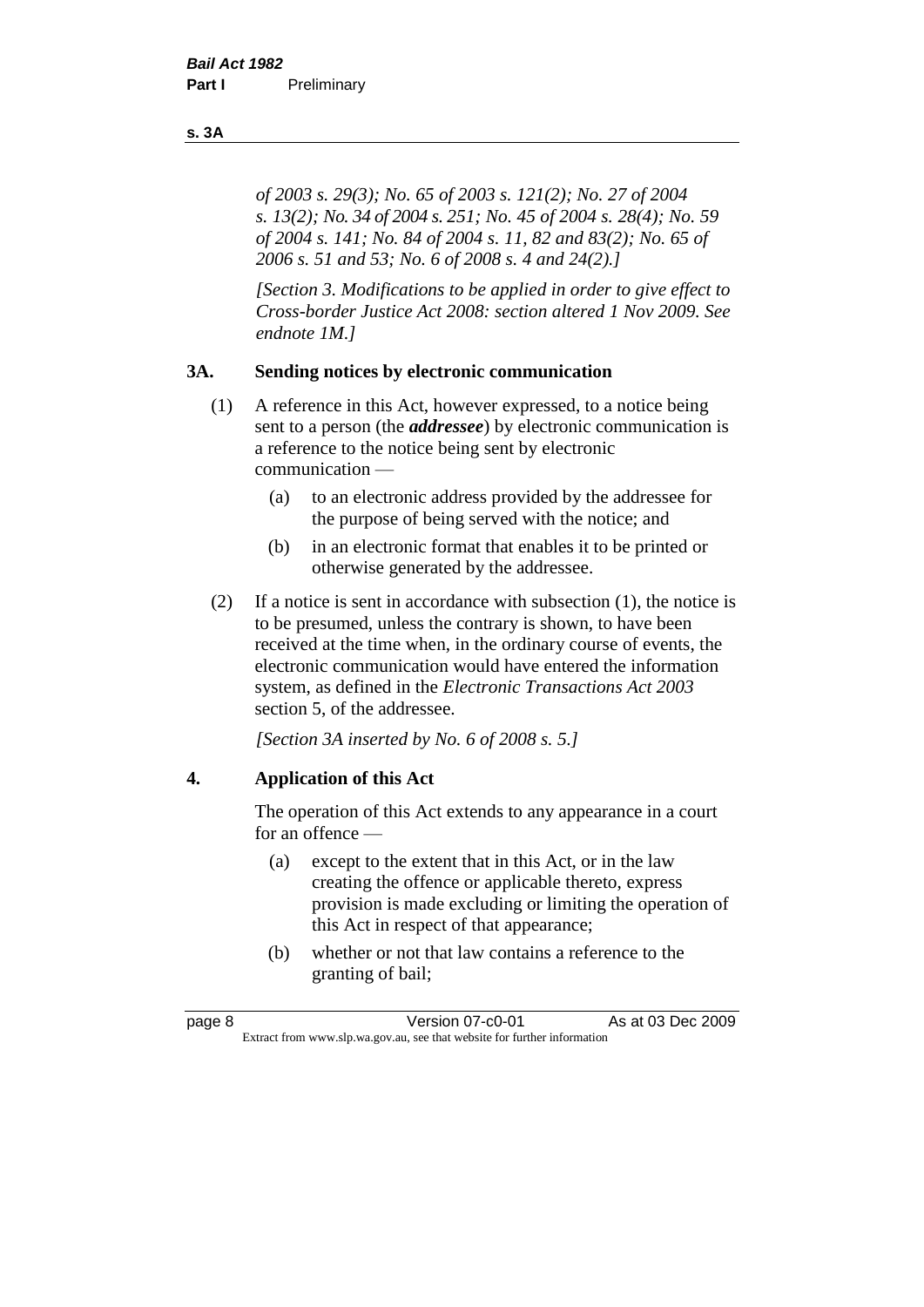- (c) however any reference in that law to the granting of bail may be expressed; and
- (d) as if any reference therein to the taking of a recognizance were to a requirement that, except where bail is dispensed with under this Act, the accused enter into a bail undertaking.

*[Section 4 amended by No. 84 of 2004 s. 82.]*

 $[4AA$ . <sup>1M</sup> *Modifications to be applied in order to give effect to Crossborder Justice Act 2008: section inserted 1 Nov 2009. See endnote 1M.]*

#### **4A. Detention and bail where accused appears in response to summons or court hearing notice**

- $(1)$  Where
	- (a) an accused has appeared in court for an offence pursuant to a summons or court hearing notice issued under the *Criminal Procedure Act 2004*; and
	- (b) a judicial officer adjourns the proceedings,

the accused is not to be detained in custody to further appear before the court for that offence unless the judicial officer so orders.

- (2) If an order is made under subsection (1), the duty described in section 7(1) applies.
- (3) On any appearance in court by the accused a judicial officer to whom section 7(1) applies may revoke an order made under subsection  $(1)$ .

*[Section 4A inserted by No. 6 of 2008 s. 6(1).]*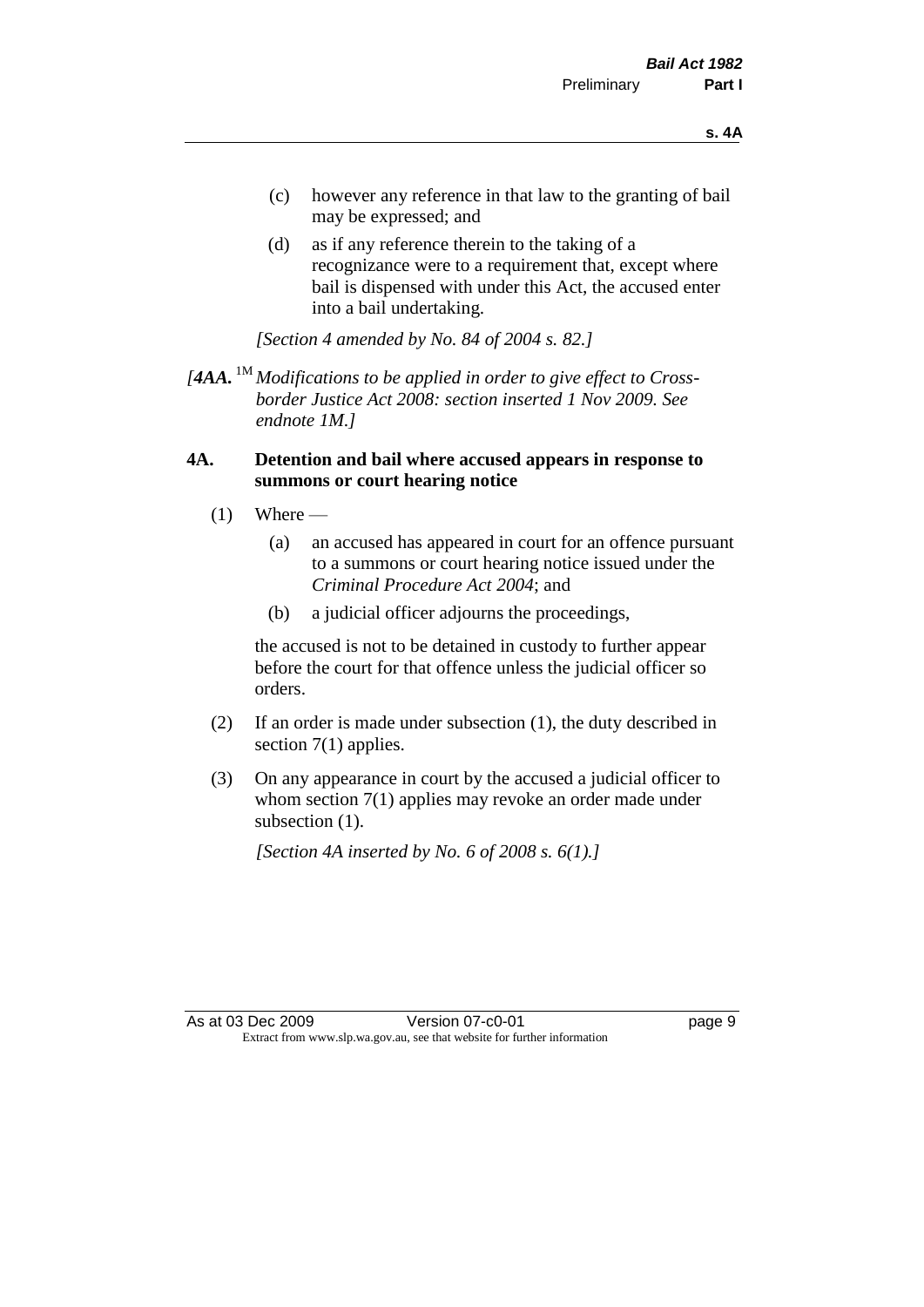## **Part II — Rights of accused in relation to bail**

*[Heading amended by No. 84 of 2004 s. 82.]* 

#### **5. Right of accused to have bail considered under this Act**

- (1) An accused who is in custody for an offence awaiting his initial appearance in court therefor is entitled —
	- (a) subject to sections 9, 10, 12 and 16(2), to have his case for bail for that appearance considered under and in accordance with this Act as soon as is practicable;
	- (b) if his case is not so considered, or if he is refused bail or is not released on bail, to be brought before a court as soon as is practicable.
- (2) An accused who is in custody awaiting any appearance in court for an offence, other than an initial appearance, is entitled, subject to sections 7B, 7C, 7E, 9 and 10, to have his case for bail for that appearance considered under and in accordance with this Act.

*[Section 5 amended by No. 74 of 1984 s. 4; No. 84 of 2004 s. 82; No. 6 of 2008 s. 7.]* 

#### **6. Duty on arresting officer and others to consider bail**

- (1) This section applies to a police officer or other person (the *arrester*) who —
	- (a) charges a person who is under arrest (the *accused*) with an offence; and
	- (b) does not release the accused unconditionally under section 142 of the *Criminal Investigation Act 2006*,

or who arrests a person under a warrant.

- (2) This section is subject to  $-$ 
	- (a) the exercise of the power conferred by section 9; and
	- (b) sections 10, 12 and 16 and clause 3A of Part C of Schedule 1.

page 10 **Version 07-c0-01** As at 03 Dec 2009 Extract from www.slp.wa.gov.au, see that website for further information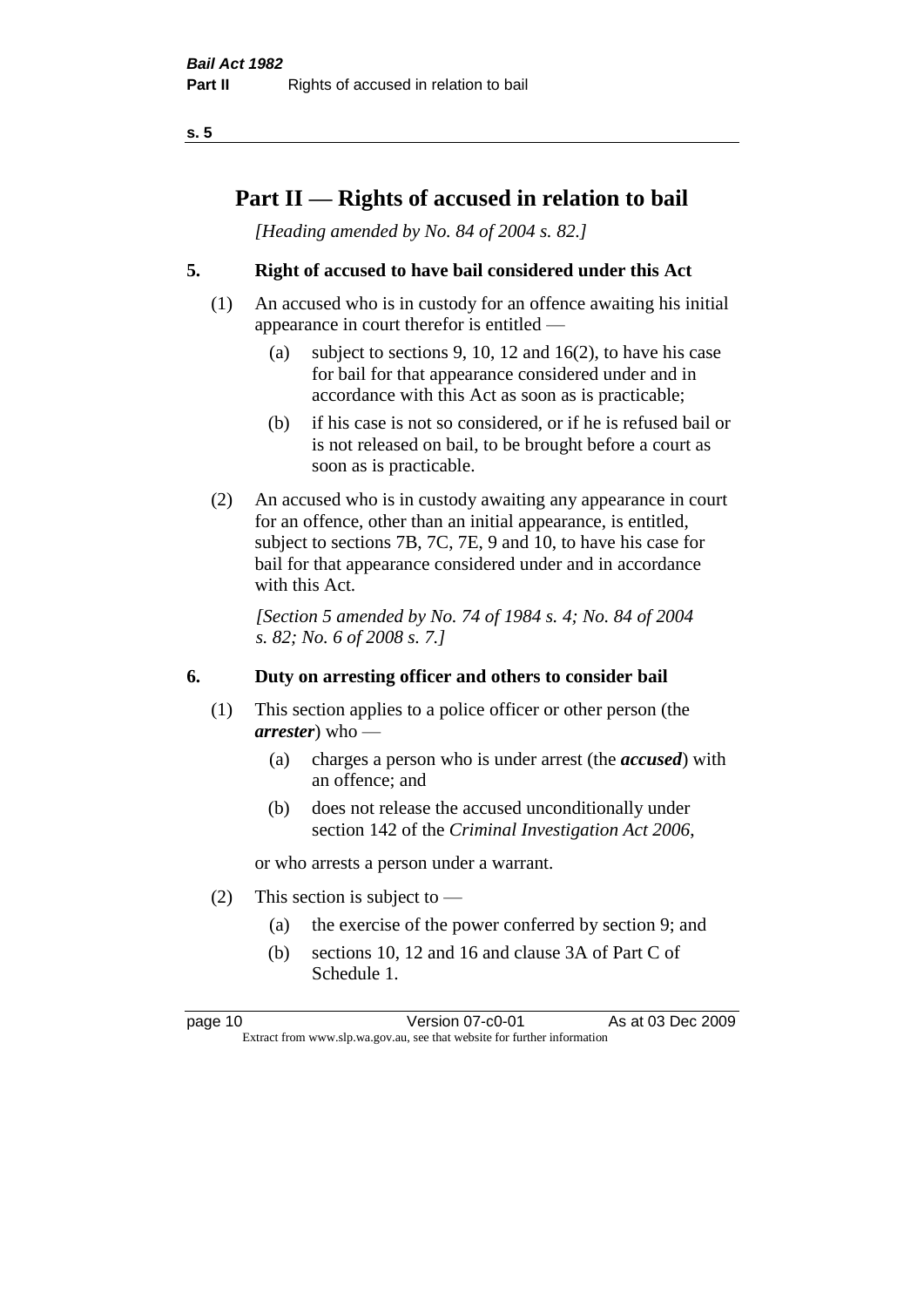- (3) The duties in this section shall be performed whether or not an application for bail is made by or on behalf of the accused.
- (4) As soon as is practicable after the accused is charged, or arrested under a warrant, as the case may be, the arrester shall either —
	- (a) bring the accused or cause the accused to be brought before a court; or
	- (b) perform the other duties of the arrester under this section.
- (5) If the arrester has power to grant the accused bail, the arrester shall consider the accused's case for bail.
- (6) If the arrester does not have power to grant the accused bail, the arrester shall, unless subsection (8), (9) or (10) applies, bring or cause the accused to be brought before an authorised police officer or a justice or, in the case of a child, any authorised officer or a justice, who shall consider the accused's case for bail as soon as is practicable.
- (7) Even if the arrester has power to grant the accused bail, the arrester may, instead of complying with subsection (5), comply with subsection (6) as if the arrester did not.
- (8) If under section 15 only a judge of the Supreme Court or a judge of the Children's Court has power to grant the accused bail, the arrester shall bring the accused or cause the accused to be brought before a judge of the Supreme Court or a judge of the Children's Court, as the case requires, who shall consider the accused's case for bail as soon as is practicable.
- (9) If under section 16 only a justice has power to grant the accused bail, the arrester shall bring the accused or cause the accused to be brought before a justice, who shall consider the accused's case for bail as soon as is practicable.
- (10) If section 16A applies, the arrester shall bring the accused or cause the accused to be brought before a court or judge referred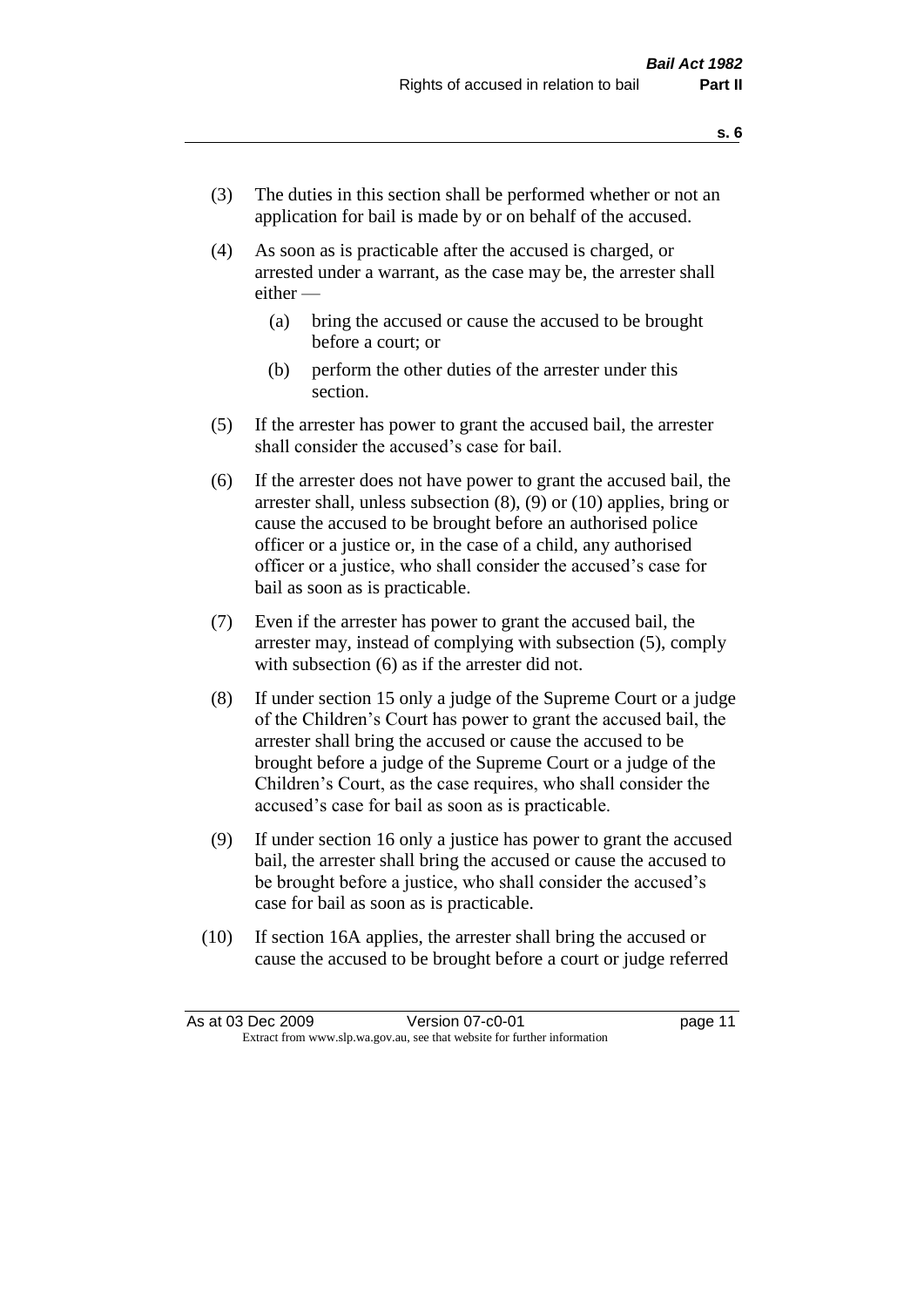#### **s. 6A**

to in section 16A(1), who shall consider the accused's case for bail as soon as is practicable.

*[Section 6 inserted by No. 59 of 2006 s. 4(1).]* 

#### **6A. Whether custody justified to be considered in certain cases**

(1) In this section —

*accused* means an accused who is under arrest, other than pursuant to a warrant;

*released* means released from custody without being required to enter into, or without having entered into, a bail undertaking;

*serious offence* means an indictable offence the penalty specified by a written law for which is or includes imprisonment for 5 years or more or life;

*summary court* means the Magistrates Court or the Children's Court.

- (2) An authorised officer or justice who is considering an accused's case for bail for an initial appearance in a summary court on a charge of an indictable offence that is not a serious offence may order that the accused be served with a summons under the *Criminal Procedure Act 2004*, and released, in respect of the charge unless satisfied —
	- (a) that there are reasonable grounds to suspect the accused would not obey the summons if served with it; or
	- (b) that not releasing the accused is justified under subsection (4) or for any other reason.
- (3) An authorised officer or justice who is considering an accused's case for bail for an initial appearance in a summary court on a charge of a simple offence must order that the accused be served with a court hearing notice under the *Criminal Procedure Act 2004*, and released, in respect of the charge unless satisfied —
	- (a) that the presence of the accused when the charge is dealt with is likely to be necessary for any reason or for sentencing purposes; or

| page 12 | Version 07-c0-01                                                         | As at 03 Dec 2009 |
|---------|--------------------------------------------------------------------------|-------------------|
|         | Extract from www.slp.wa.gov.au, see that website for further information |                   |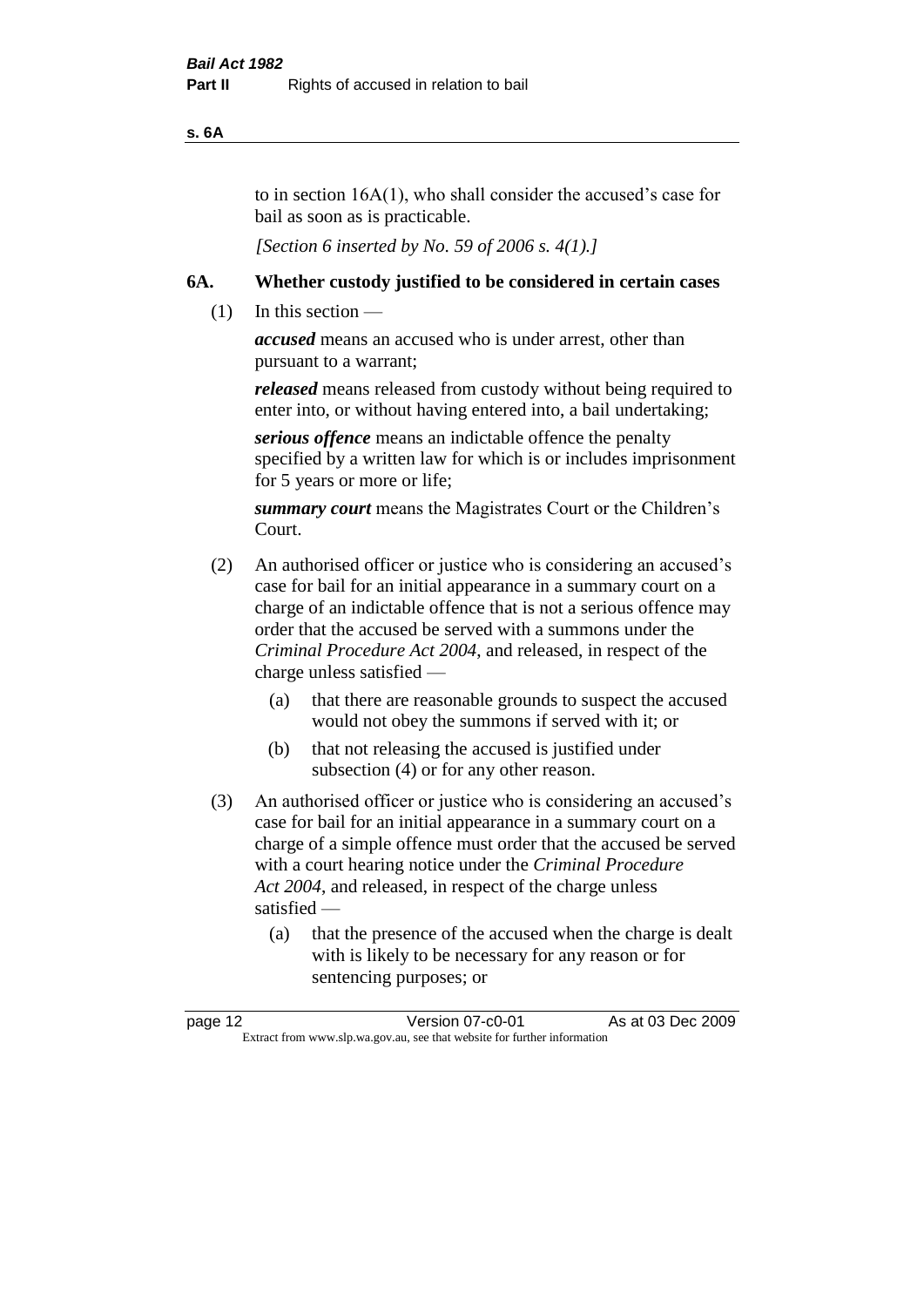- (b) that not releasing the accused is justified under subsection (4) or for any other reason.
- (4) Not releasing an accused is justified if there are reasonable grounds to suspect that if the accused were released —
	- (a) the accused
		- (i) would commit an offence;
		- (ii) would continue or repeat an offence with which he or she is charged;
		- (iii) would endanger another person's safety or property; or
		- (iv) would interfere with witnesses or otherwise obstruct the course of justice, whether in relation to the accused or any other person;

or

- (b) the accused's safety would be endangered.
- (5) This section does not affect the operation of section 28 or 30 of the *Criminal Procedure Act 2004*.

*[Section 6A inserted by No. 59 of 2006 s. 5.]* 

#### **7. Duty imposed on judicial officers in respect of unconvicted accused**

(1) Upon and following an accused's initial appearance in court for an offence every judicial officer who may thereafter order his detention or continued detention in custody before conviction for the offence is under a duty, unless section 7B, 7C or 7E applies, to consider the accused's case for bail, whether or not an application for bail is made by the accused or on his behalf.

*[(2)-(4) deleted]*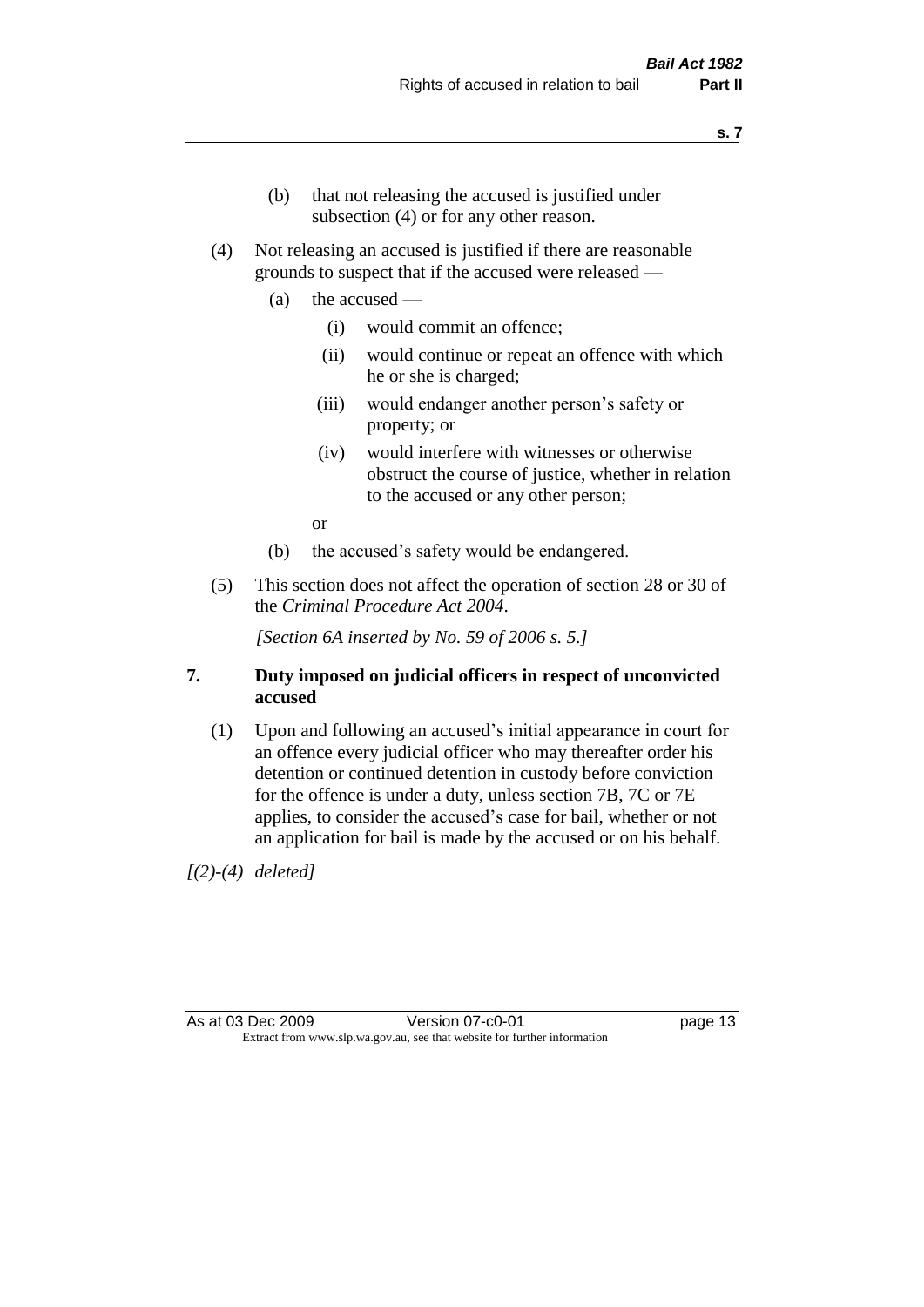#### **s. 7A**

(5) The operation of this section is subject to the exercise of the powers conferred by sections 7A and 9 and to the provisions of sections 10, 12 and 16(2) and clause 3A of Part C of Schedule 1.

*[Section 7 amended by No. 74 of 1984 s. 5; No. 49 of 1988 s. 80; No. 45 of 1993 s. 6; No. 84 of 2004 s. 82; No. 59 of 2006 s. 4(2); No. 6 of 2008 s. 8.]* 

#### **7A. Bail may be dispensed with by court**

- (1) A judicial officer referred to in section 7(1) may, instead of discharging the duty imposed by that subsection, dispense with the requirement for bail for an appearance in court for an offence by an accused if the judicial officer —
	- (a) has jurisdiction to do so under section 13A(1); and
	- (b) may properly do so under section 13A(2).
- (2) Where the requirement for bail is dispensed with under this section, the accused has a right to be at liberty until the accused is required to appear before a court for the offence, but subject  $\mathrm{to}$  —
	- (a) section 59A; and
	- (b) any requirement that the accused be in custody for some other offence or reason.

*[Section 7A inserted by No. 6 of 2008 s. 9(1).]*

#### **7B. Special provision for adult accused in murder cases**

 $(1)$  In this section —

*judge* means a judge of the Supreme Court.

- (2) This section applies where
	- (a) an accused is in custody for an offence of murder so that under section 15 only a judge has power to grant bail; and
	- (b) the accused is not a child.

page 14 **Version 07-c0-01** As at 03 Dec 2009 Extract from www.slp.wa.gov.au, see that website for further information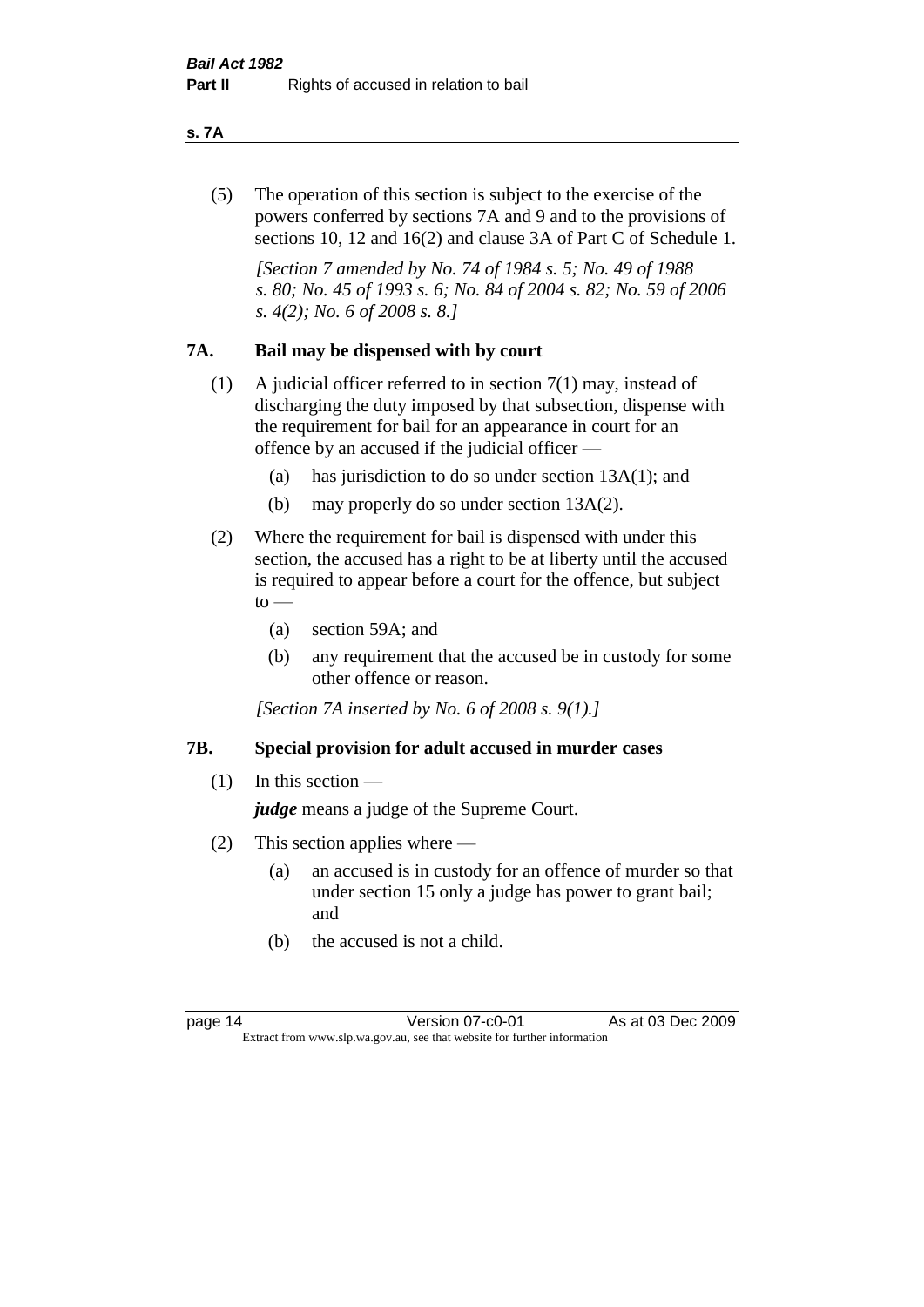- (3) Where this section applies the accused, or a person on the accused's behalf, may make an application to a judge for bail at any time before conviction for the offence.
- (4) Upon an accused's initial appearance in court for an offence of murder, the judicial officer who may order the accused's detention in custody is under a duty to inform the accused of the right conferred by subsection (3).
- $(5)$  Where
	- (a) an accused's case for bail has been considered by a judge on an application under subsection (3); and
	- (b) bail has been refused,

the accused's case for bail shall not be considered on any subsequent occasion in the same case when the accused's continued detention may be ordered unless subsection (6) applies.

- (6) The accused's case for bail shall again be considered by a judge if the accused, or a person on the accused's behalf, applies to a judge and satisfies the judge that —
	- (a) new facts have been discovered, new circumstances have arisen or the circumstances have changed since bail was refused; or
	- (b) the accused failed to adequately present the accused's case for bail on the previous occasion.
- $(7)$  Where
	- (a) an accused's case for bail has been considered by a judge on an application under subsection (3); and
	- (b) bail has been granted,

on any subsequent appearance in the same case a judicial officer may order, notwithstanding section 15, that bail is to continue on the same terms and conditions.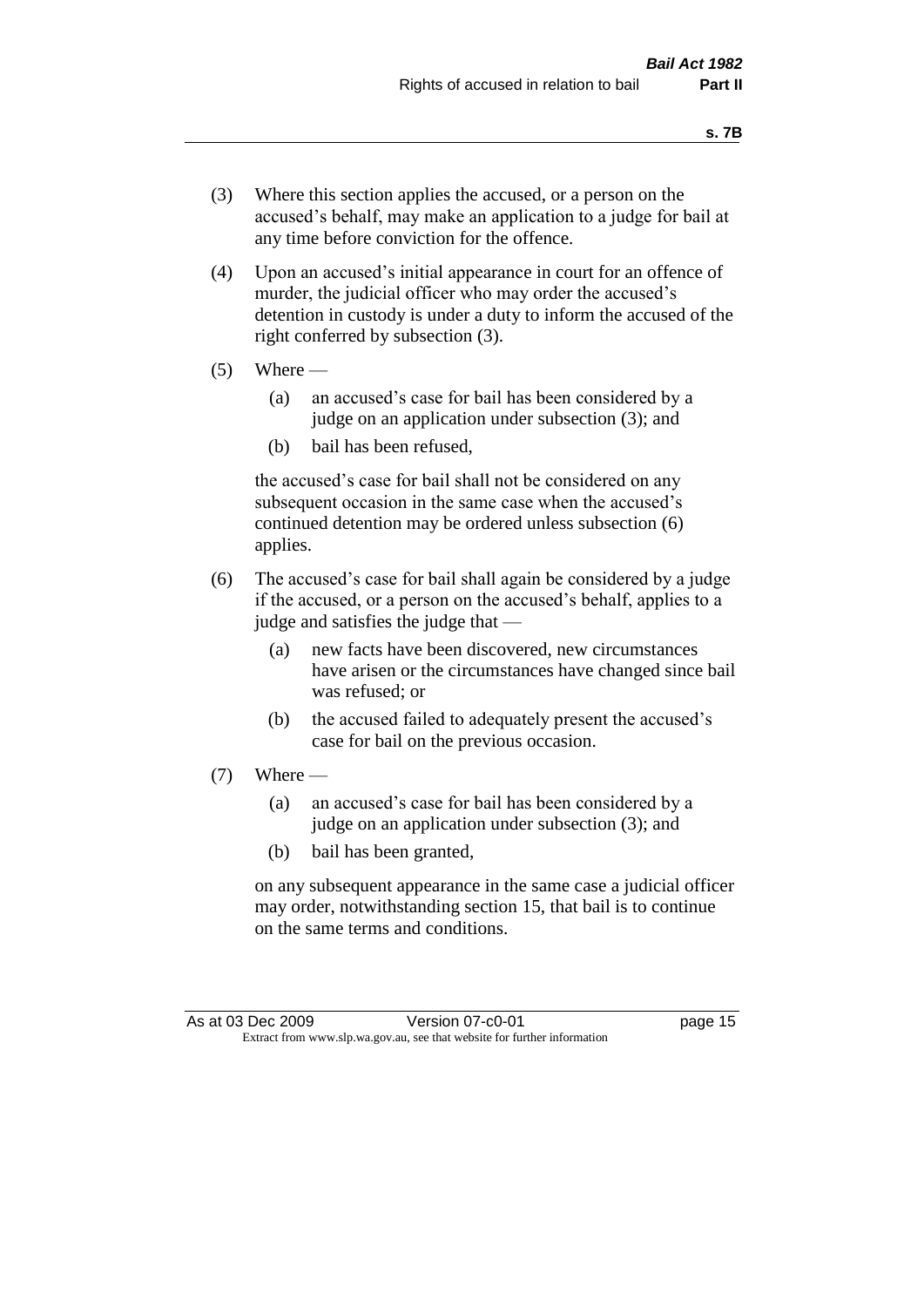#### **s. 7C**

(8) The accused is to be taken before a judge for the purposes of an application under this section only if the judge so orders.

*[Section 7B inserted by No. 6 of 2008 s. 9(1); amended by No. 29 of 2008 s. 24(2) and (3).]*

#### **7C. Special provision for child accused in murder cases**

- (1) This section applies where a child accused is in custody for an offence of murder so that under section 15 only a judge of the Children's Court has power to grant bail.
- (2) Where this section applies, the judicial officer referred to in section 7(1) other than a judge of the Children's Court, shall, whether or not an application for bail is made by the accused or on the accused's behalf, cause the accused to be taken as soon as is practicable before a judge of the Children's Court for the purpose of having the accused's case for bail considered by the judge.
- (3) Notwithstanding subsection (2), where
	- (a) the duty described in that subsection has been discharged once in relation to a child accused's case for bail; and
	- (b) bail has on that occasion been refused by a judge of the Children's Court,

the accused's case for bail need not be considered on any subsequent occasion in the same case when the accused's continued detention may be ordered unless subsection (4) applies.

- (4) On a subsequent occasion the accused may apply to the judicial officer who may order the accused's continued detention for a reconsideration of the accused's case for bail on the ground  $that -$ 
	- (a) new facts have been discovered, new circumstances have arisen or the circumstances have changed since bail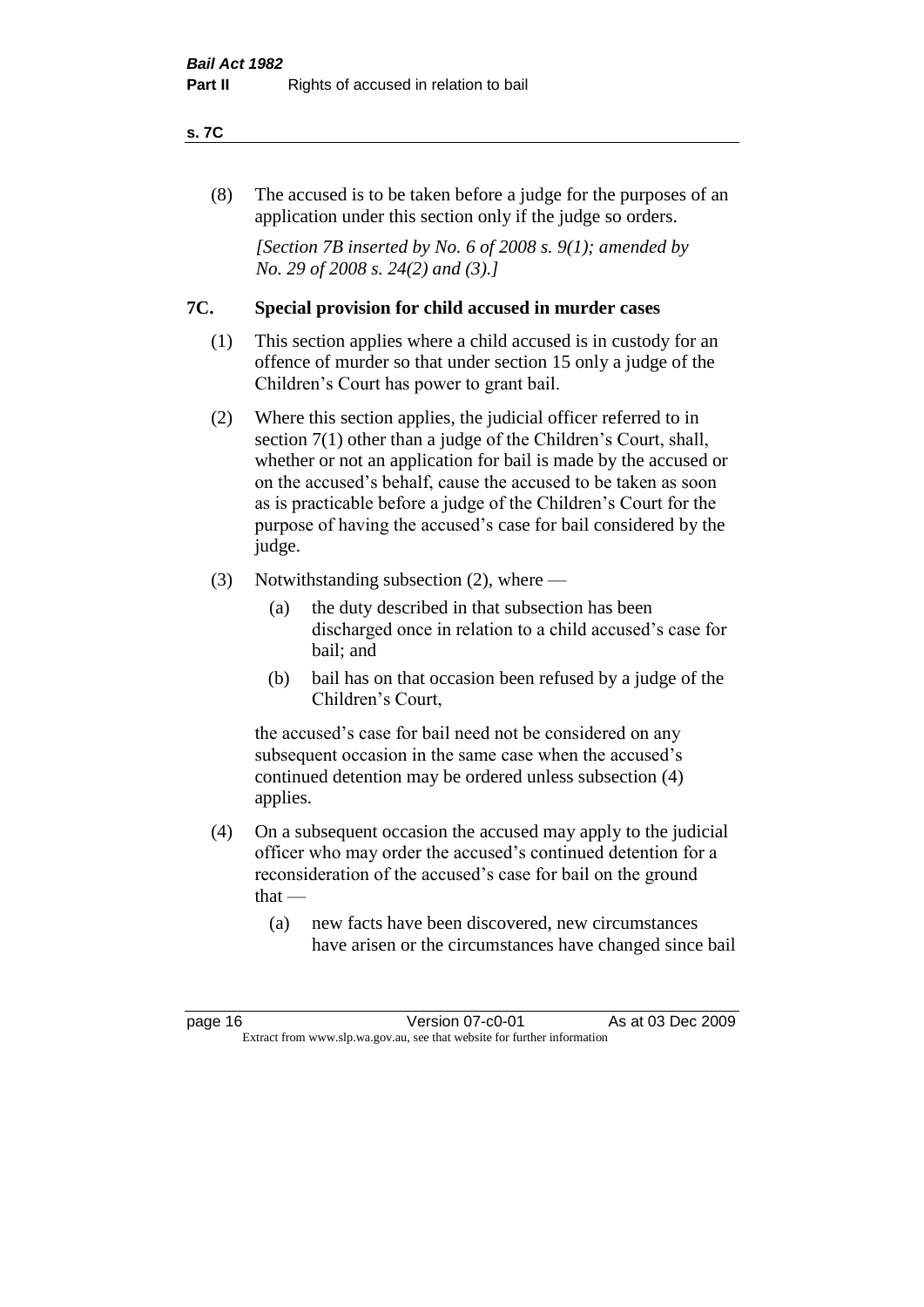was refused on the occasion mentioned in subsection (3); or

- (b) the accused failed to adequately present the accused's case for bail on that occasion.
- (5) If the judicial officer is satisfied as to one or more of those grounds the judicial officer shall cause the accused to be taken as soon as is practicable before a judge of the Children's Court for the purpose of having the accused's case for bail considered by the judge.

*[Section 7C inserted by No. 6 of 2008 s. 9(1); amended by No. 29 of 2008 s. 24(4).]*

#### **7D. Previous decision may be adopted**

- (1) Notwithstanding section 7(1), after
	- (a) the duty described in that subsection has been discharged once in relation to an accused's case for bail; or
	- (b) a judge of the Children's Court has considered the case under section 15,

it is sufficient on any subsequent consideration of bail in the same case for a judicial officer, including a judge of the Children's Court acting under section 15, to make inquiry of the accused in terms of subsection (2).

- (2) The inquiry to be so made is  $-$ 
	- (a) whether any new fact has been discovered or new circumstance has arisen, or whether the circumstances have changed, since bail was previously granted or refused; and
	- (b) whether the accused considers that the accused failed to adequately present the accused's case for bail on a previous occasion.
- (3) Unless the judicial officer is satisfied that there is any reason of the kind mentioned in subsection (2) for not doing so, the

| As at 03 Dec 2009 |                                                                          | Version 07-c0-01 | page 17 |
|-------------------|--------------------------------------------------------------------------|------------------|---------|
|                   | Extract from www.slp.wa.gov.au, see that website for further information |                  |         |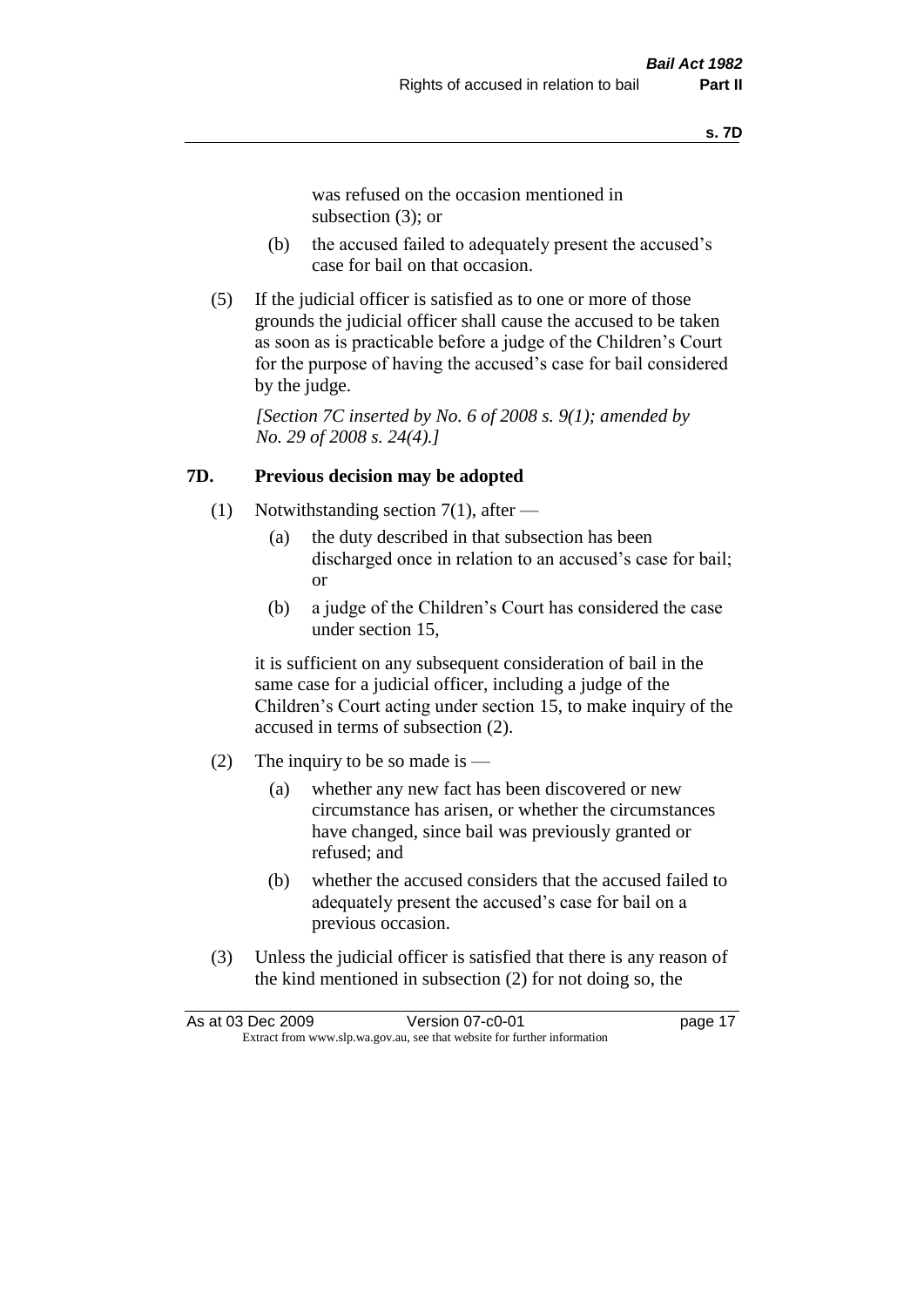#### **s. 7E**

judicial officer may adopt the decision previously made in the case, but with power to make such variations of the terms and conditions of bail as the judicial officer thinks fit.

*[Section 7D inserted by No. 6 of 2008 s. 9(1).]*

#### **7E. Bail during trial**

- $(1)$  Where
	- (a) an accused has been refused bail for the accused's appearance for trial for an offence; and
	- (b) the trial extends beyond one day,

a judicial officer referred to in section 7(1) need not comply with that subsection unless the accused, or a person on the accused's behalf, applies for bail.

(2) In subsection  $(1)$  —

*trial* means that part of proceedings for an offence when evidence is being received by the court in respect of the offence and also extends to any time when —

- (a) legal argument is being heard; or
- (b) a judicial officer or a jury is deliberating.

*[Section 7E inserted by No. 6 of 2008 s. 9(1).]*

#### **7F. Bail for appeal from courts of summary jurisdiction**

- (1) If a person is in custody and an appeal has been commenced under the *Criminal Appeals Act 2004* Part 2 in connection with the decision by virtue of which the person is in custody, the person may apply for bail —
	- (a) if the appeal is to be heard and determined by the Court of Appeal or if an application has been made to the Court of Appeal for leave to appeal to the Court of Appeal — to a judge of appeal; or
	- (b) in any other case to a judge of the Supreme Court.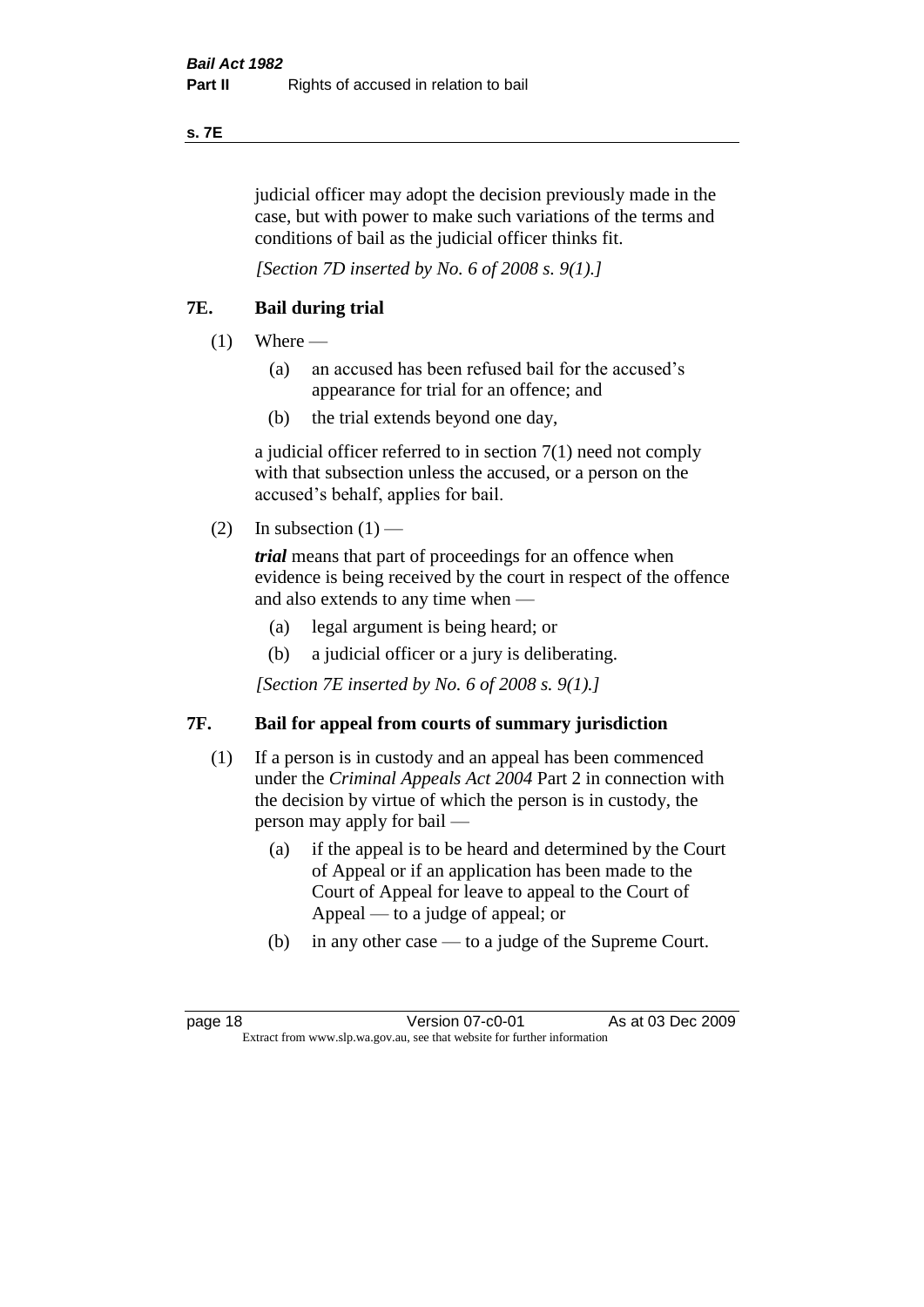- (2) Bail shall not be granted to an applicant for bail under subsection (1) unless —
	- (a) the applicant has given notice of the application for bail  $to -$ 
		- (i) the Director of Public Prosecutions; or
		- (ii) the State Solicitor,
		- as the case may require; and
	- (b) that official has been given an opportunity to be heard on the application.

*[Section 7F inserted by No. 6 of 2008 s. 9(1).]*

#### **8. Accused to be given information and approved forms**

- (1) Subject to subsection (4), a judicial officer or authorised officer who is called upon to consider an accused's case for bail, on the first occasion when it arises in relation to an offence or group of offences for which an accused is required to appear, shall ensure that the accused is, or has been, given —
	- (a) such information in writing as to the effect of this Act as is prescribed for the purposes of this paragraph;
	- (b) an approved form for completion, designed to disclose to the judicial officer or authorised officer all information relevant to the decision; and
	- (c) where the accused is unable or insufficiently able, to read, speak or write English, such assistance as he may reasonably require in order to have communicated to him the information mentioned in paragraph (a) and complete the form referred to in paragraph (b).
- (2) After an accused case for bail has been considered once, a judicial officer or authorised officer on any subsequent consideration of bail in the same case shall —
	- (a) comply with subsection  $(1)(a)$ ; and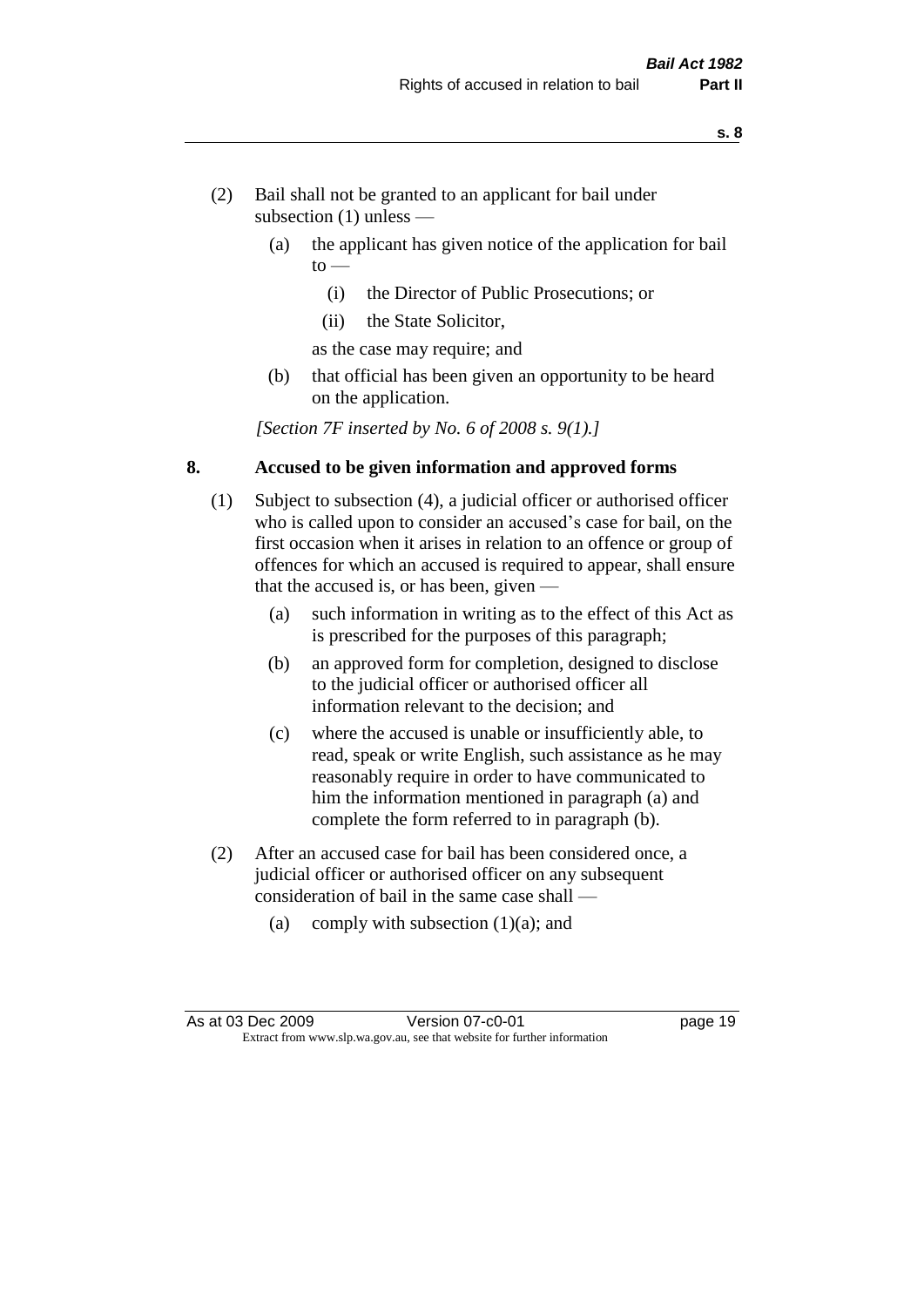- (b) either comply with subsection  $(1)(b)$  or obtain the form previously completed for the purposes of that paragraph, if any, and ensure that —
	- (i) the form is revised in order to show any changes which he is informed have occurred since it was completed; and
	- (ii) any assistance, of the kind referred to in subsection  $(1)(c)$  is given to the accused for the purpose of completing or revising the form, as the case may be.
- (3) Nothing in this section shall be read as limiting section 23.
- (3a) Notwithstanding subsection  $(1)(a)$  or  $(2)(a)$  a judicial officer or authorised officer need not comply with that paragraph if it appears to him that the accused's case for bail is such that bail is likely to be granted to him in accordance with this Act; but if it subsequently appears to him that bail will not be granted or that the accused is dissatisfied with any condition imposed on the grant of bail he shall then comply with that paragraph.
- (4) Notwithstanding subsection (1)(b) or (2)(b), a judicial officer or an authorised officer may dispense with completion or revision of the form referred to in those paragraphs if it appears to him  $that -$ 
	- (a) the accused's case for bail is such that bail is likely to be granted to him in accordance with this Act; and
	- (b) the information in the possession of the judicial officer or authorised officer is sufficient for his consideration of the case.
- (5) Where a person has applied for bail for an appeal as mentioned in section 7F(1), this section applies as if the consideration of bail for the appeal were a first consideration of bail for an offence.

*[Section 8 amended by No. 74 of 1984 s. 6; No. 15 of 1988 s. 6; No. 33 of 1989 s. 18; No. 84 of 2004 s. 82; No. 6 of 2008 s. 9(2) and 43(1).]* 

page 20 **Version 07-c0-01** As at 03 Dec 2009 Extract from www.slp.wa.gov.au, see that website for further information

**s. 8**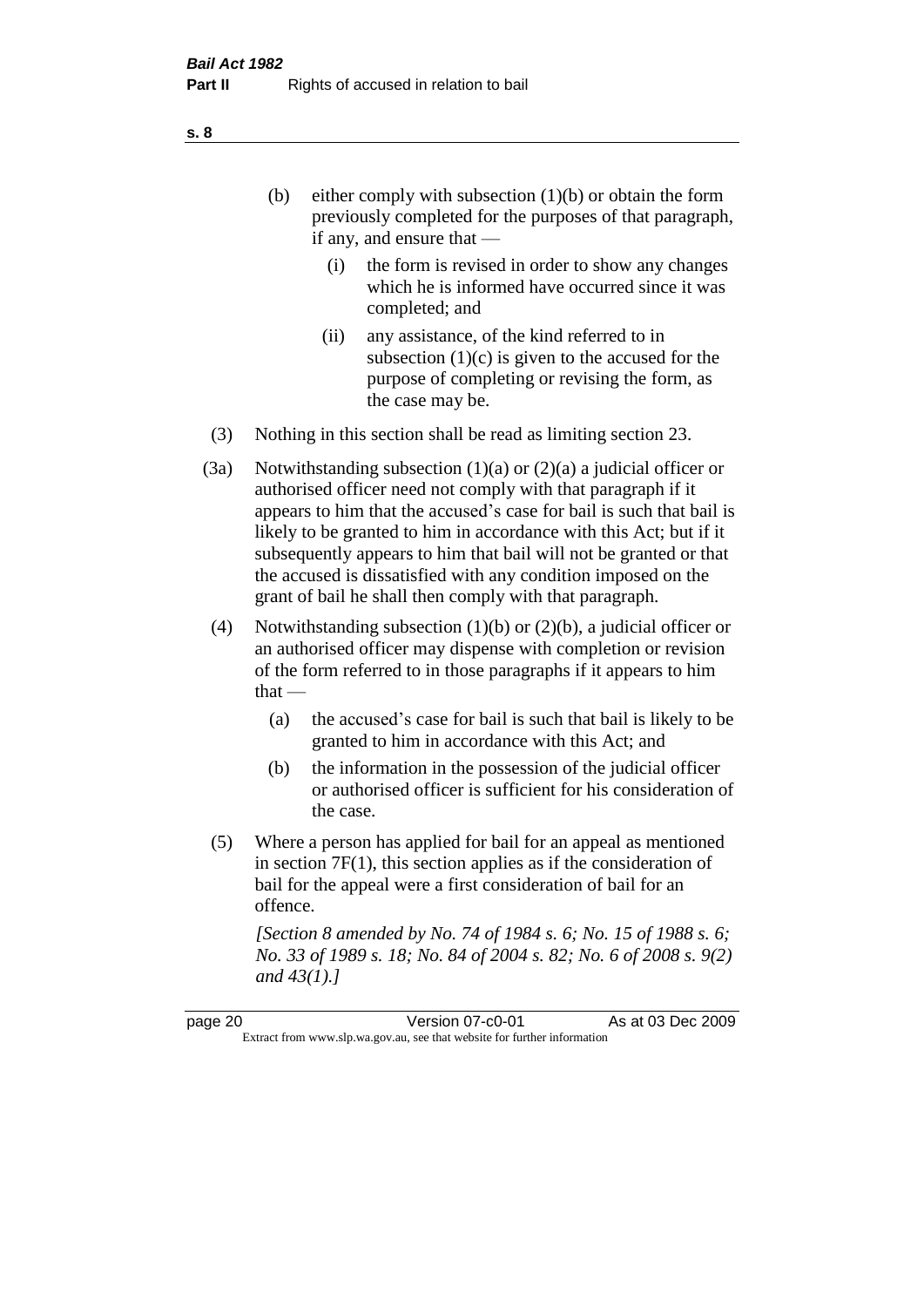#### **9. Bail decision may be deferred until further information obtained**

- (1) Subject to section 26(2) of the *Young Offenders Act 1994*, a judicial officer or authorised officer who is called upon to consider a case for bail may defer consideration of the case for a period not exceeding 30 days if he thinks it is necessary —
	- (a) to obtain more information for the purpose of making a decision in accordance with this Act; or
	- (b) to take any step authorised by section  $24(1)$  or  $24A(1)$ or (2).
- (2) Nothing in this section shall be taken to limit the right of an accused to be brought before a court as soon as is practicable if he is not released on bail.

*[Section 9 amended by No. 57 of 1997 s. 21(2); No. 84 of 2004 s. 82; No. 6 of 2008 s. 10(1).]*

#### **10. Sections 5, 6 and 7 do not apply where accused imprisoned for other cause**

Notwithstanding sections 5, 6 and 7, the rights conferred on an accused and the duties imposed on police officers, authorised officers and judicial officers by those sections in respect of an appearance in court for an offence do not arise where —

- (a) the accused is in custody for some other offence or reason (including the non-payment of a sum of money); and
- (b) the police officer, authorised officer or judicial officer is satisfied that the accused is likely to remain in custody for that other offence or reason until or beyond the time for the appearance for the first-mentioned offence.

*[Section 10 amended by No. 84 of 2004 s. 82.]*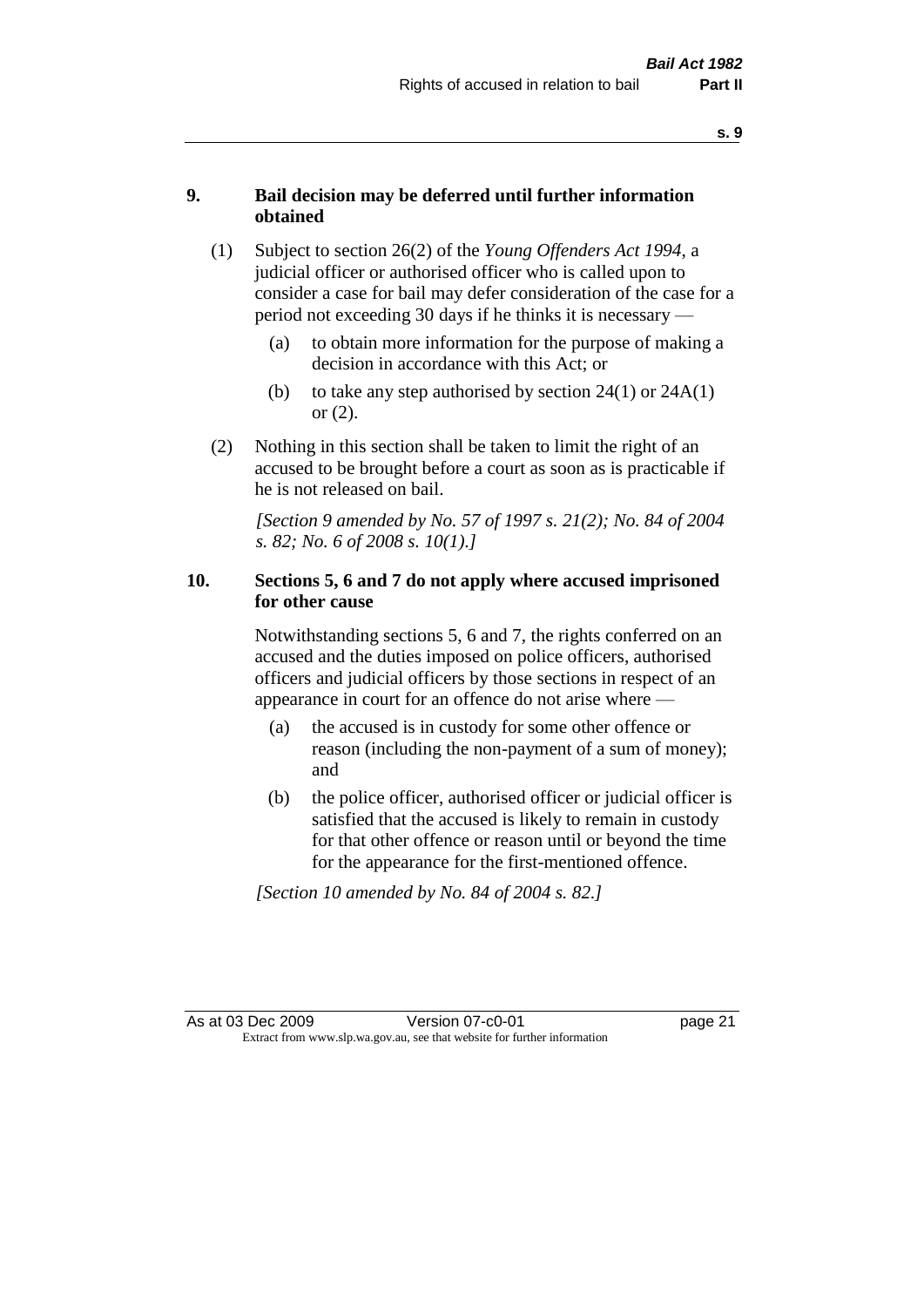#### **11. Rights following grant of bail**

- $(1)$  When
	- (a) bail has been granted to an accused for an appearance in court;
	- (b) all conditions which are to be complied with before the release of the accused have been complied with; and
	- (c) he has entered into a bail undertaking for that appearance or his bail undertaking is deemed to be amended under section 31(3),

the accused has a right to be at liberty until he is required to appear, or to next appear, before a court, but subject to —

- (d) any requirement that he be in custody for some other reason;
- (e) the exercise of the powers in sections 14(3), 17A, 46, 50F, 54 and 55; and
- (f) the limitation mentioned in section 12.
- (2) Where the accused is in custody in a lock-up, court custody centre or prison, the right conferred by subsection (1) is also subject to the person in charge of the lock-up, court custody centre or prison either —
	- (a) signing a certificate under subsection (3); or
	- (b) receiving notice that a certificate has been signed by another person under that subsection.
- (3) After an accused becomes entitled to be at liberty as provided in subsection (1), a person referred to in section 29 may sign a certificate to that effect in the prescribed form.
- (4) The person in charge of a lock-up, court custody centre or prison in which the accused is in custody shall release the accused from custody as soon as is practicable after —
	- (a) the person in charge signs the certificate; or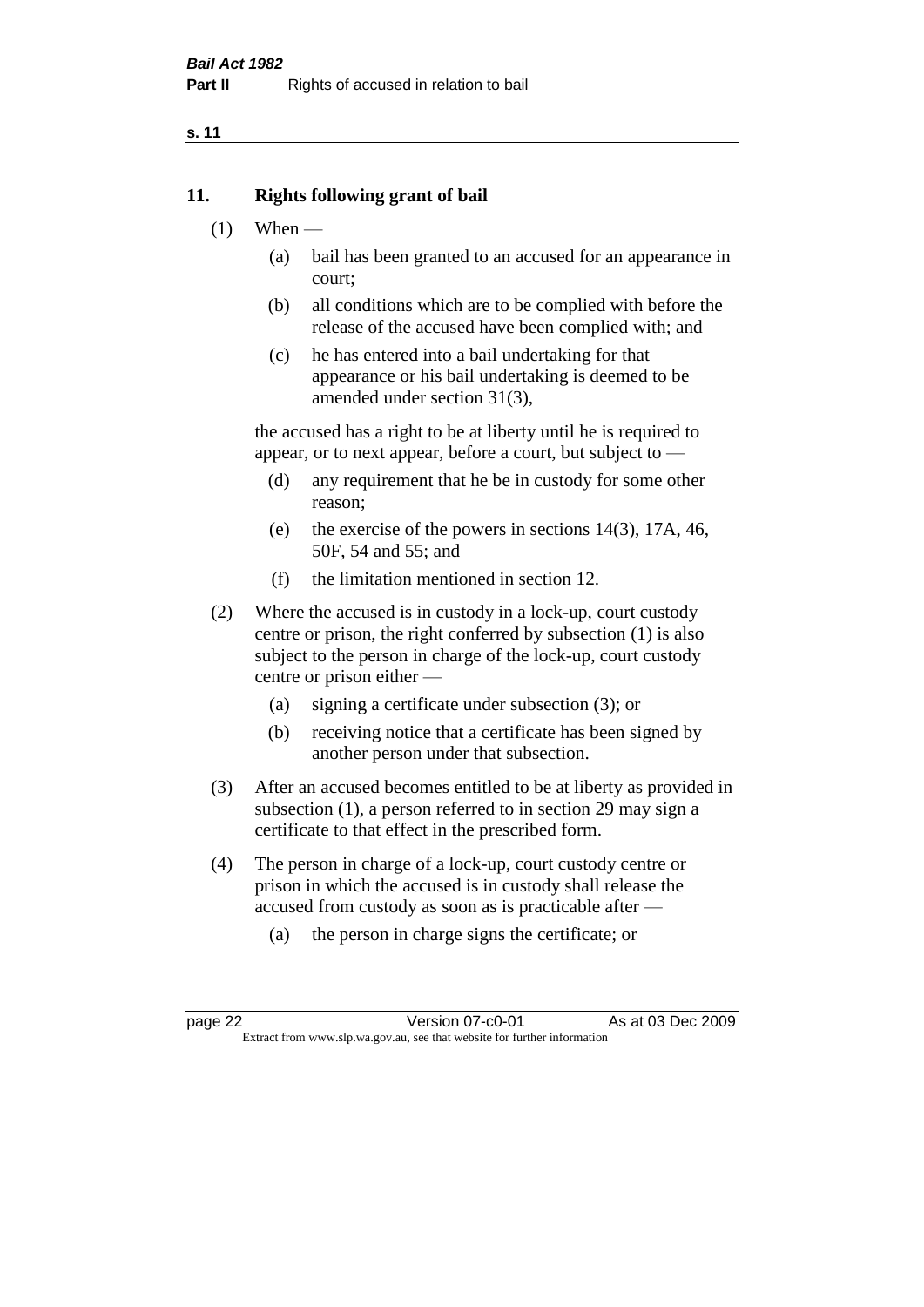(b) if the certificate is signed by a person other than the person in charge, the person in charge receives notice as described in subsection (2)(b).

*[Section 11 amended by No. 74 of 1984 s. 7; No. 15 of 1988 s. 7; No. 49 of 1988 s. 81; No. 45 of 1993 s. 7; No. 47 of 1999 s. 8; No. 59 of 2004 s. 141; No. 84 of 2004 s. 82; No. 6 of 2008 s. 11(1) and (2).]* 

#### **12. Further limitation on rights in s. 7A(2) and 11**

The right of an accused to have his case for bail considered as soon as is practicable, his right to be at liberty as mentioned in sections 7A(2) and 11(1), and the corresponding duties created by this Part, are limited so far as is reasonably necessary for the exercise or performance by a person of any statutory power or function vested in him which requires or permits the continued custody of the accused, including the exercise of the powers set out in Part 12 of the *Criminal Investigation Act 2006* and Parts 6 and 7 of the *Criminal Investigation (Identifying People) Act 2002*.

*[Section 12 amended by No. 6 of 2002 s. 96; No. 84 of 2004 s. 82; No. 59 of 2006 s. 6; No. 6 of 2008 s. 12.]*

As at 03 Dec 2009 Version 07-c0-01 Page 23 Extract from www.slp.wa.gov.au, see that website for further information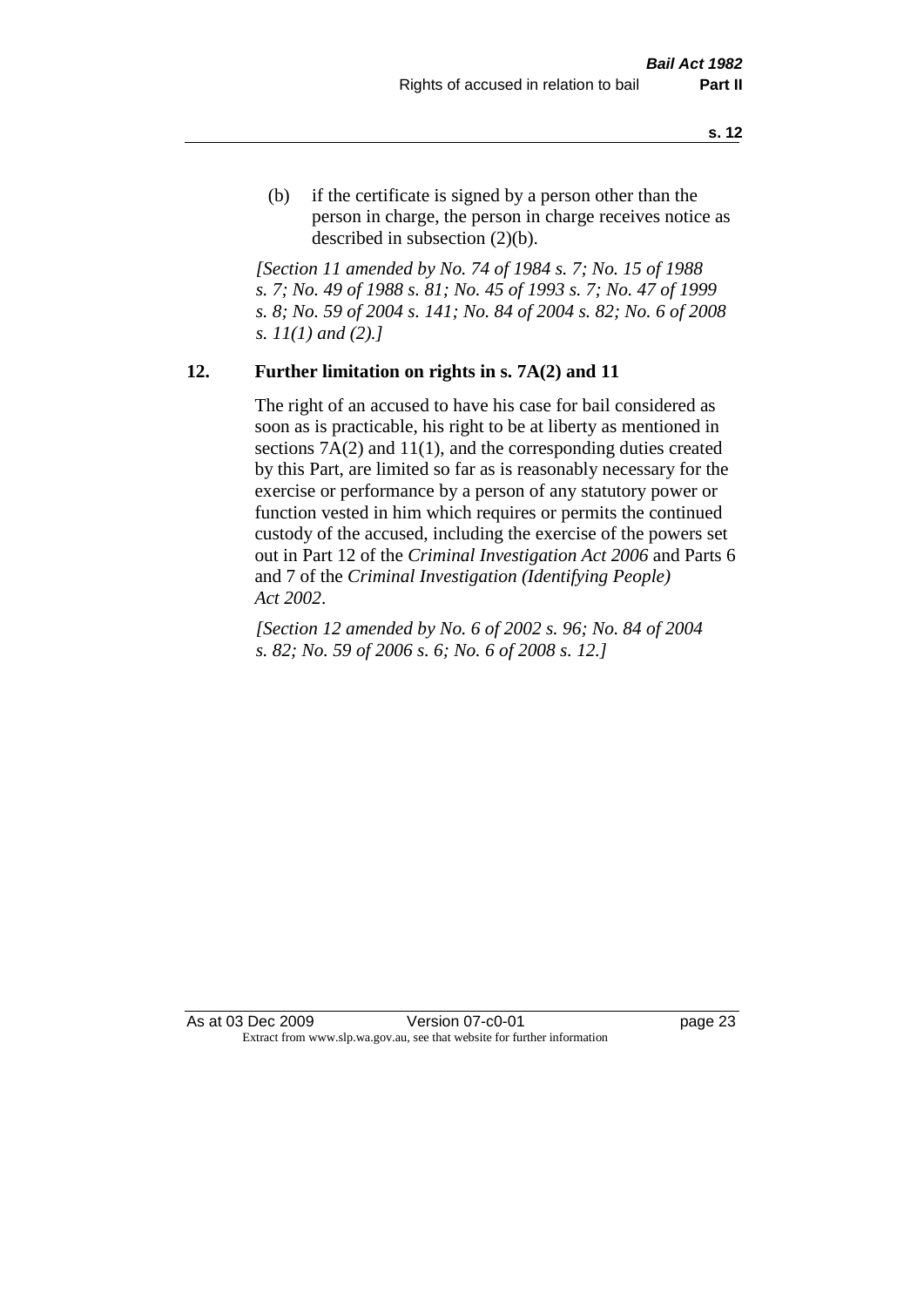# **Part III — Jurisdiction relating to bail**

*[Heading inserted by No. 6 of 2008 s. 13.]*

#### **13. Jurisdiction to grant bail**

- (1) Jurisdiction to grant bail for any appearance described in the first column of Part A of Schedule 1 is vested in the judicial officer or authorised officer specified in the second column of that Part opposite thereto and shall be exercised subject to and in accordance with this Part and the further provisions in Parts B, C and D of Schedule 1.
- (2) A home detention condition shall not be imposed as a condition of bail except by a judicial officer.

*[Section 13 amended by No. 61 of 1990 s. 5; No. 45 of 1993 s. 12.]* 

#### **13A. Jurisdiction to dispense with bail and how jurisdiction to be exercised**

- (1) Jurisdiction to dispense with the requirement for bail under section 7A for any appearance described in the first column of Schedule 1 Part A clause 2 or 3 is vested, subject to Schedule 1 Part B, in the judicial officer specified in the second column of that clause opposite that description, but Schedule 1 Part A clause 7 does not apply for the purposes of this subsection.
- (2) The jurisdiction referred to in subsection (1) is exercisable  $only$ —
	- (a) in respect of an appearance in court before conviction for an offence; and
	- (b) if it appears to the judicial officer that bail would be granted in accordance with Schedule 1 Part C clause 1 or 2 but that in the circumstances the completion of bail papers is an unnecessary imposition.
- (3) Where a judicial officer dispenses with the requirement for bail for an appearance by an accused the registrar of the court shall,

page 24 Version 07-c0-01 As at 03 Dec 2009 Extract from www.slp.wa.gov.au, see that website for further information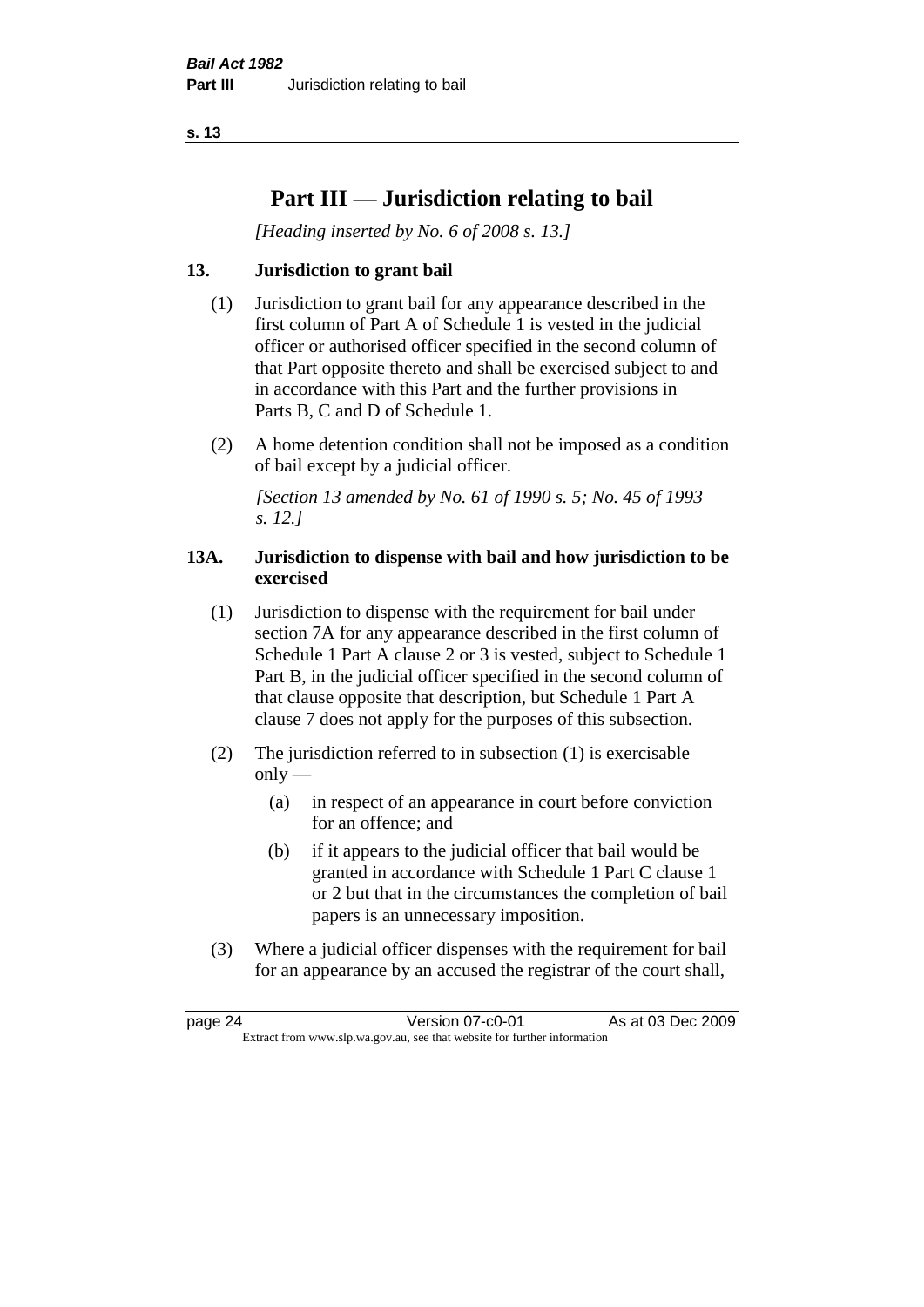in accordance with section 13B, give written notice to the accused of the time and place for the appearance.

*[Section 13A inserted by No. 6 of 2008 s. 14.]*

#### **13B. Giving and proof of notices under s. 13A(3)**

- (1) A written notice to an accused under section 13A(3) shall be
	- (a) given to the accused personally; or
	- (b) sent to the accused
		- (i) by post to the accused's address appearing in the records of the court; or
		- (ii) in urgent cases or with the accused's consent, by electronic communication.
- (2) A person who gives or sends a notice in accordance with subsection (1) shall endorse on a file copy of the notice a certificate showing —
	- (a) that the person has done so; and
	- (b) the time of doing so.
- (3) If a notice is sent by post under subsection  $(1)(b)(i)$ , the notice is to be presumed, unless the contrary is shown, to have been received at the time when, in the ordinary course of events, it would have been delivered.
- (4) In any proceedings
	- (a) a document purporting to be a copy of a notice referred to in subsection (1) is evidence of the terms of the notice; and
	- (b) an endorsement on a copy of a notice referred to in subsection (2) purporting to be a certificate referred to in that subsection is evidence of the matters appearing in the certificate without proof of the signature of the person who made the endorsement.

*[Section 13B inserted by No. 6 of 2008 s. 14.]*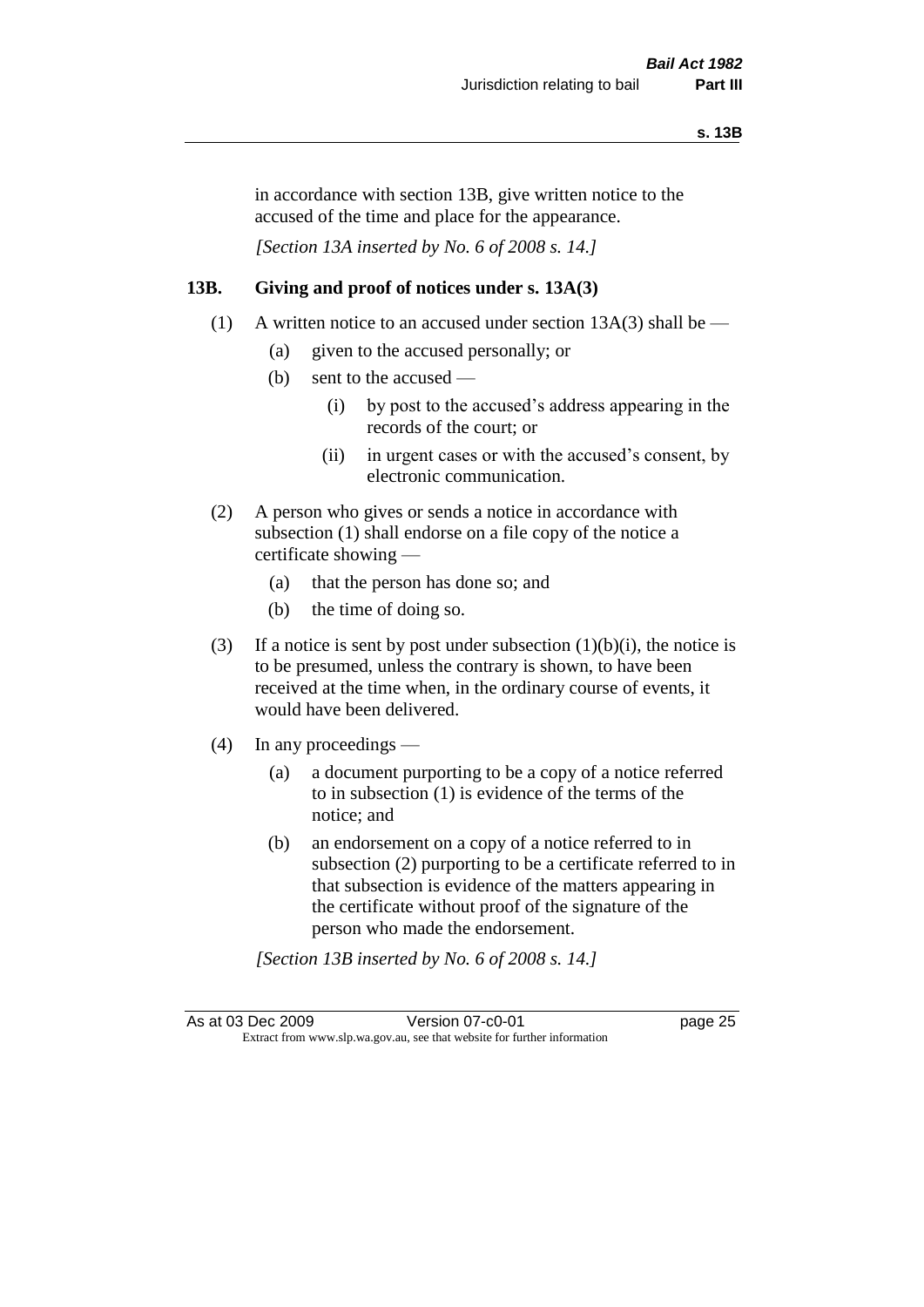#### **14. Extent of judge's jurisdiction**

- (1) A judge may, in accordance with this Act
	- (a) exercise a power to grant bail which is conferred upon any other judicial officer or any authorised officer by this Act; and
	- (b) revoke or vary any bail previously granted by any other such officer; and
	- (c) under section 7A dispense with the requirement for bail or revoke an existing dispensation.

(2) Subject to subsection (2a), the jurisdiction of a judge under subsection (1) in respect of an appearance by an accused may be invoked by application made by either the prosecutor or the accused, and whether or not any other judicial officer has —

- (a) previously granted, refused or dispensed with bail; or
- (b) exercised any power conferred on him by section 55,

in respect of that appearance.

(2a) After the jurisdiction under subsection (1) has been invoked once by an accused in relation to an offence or group of offences for which he is required to appear, it may not be further invoked by that accused in relation to that offence or group of offences unless the accused satisfies a judge that —

- (a) new facts have been discovered, new circumstances have arisen or the circumstances have changed since the occasion when the jurisdiction was invoked; or
- (b) he failed to adequately present his case for bail on that occasion.
- (3) Where under subsection (1) a judge
	- (a) revokes the bail of an accused who is at liberty, he may order that the accused be returned to custody to await the appearance for which the bail was granted;

page 26 Version 07-c0-01 As at 03 Dec 2009 Extract from www.slp.wa.gov.au, see that website for further information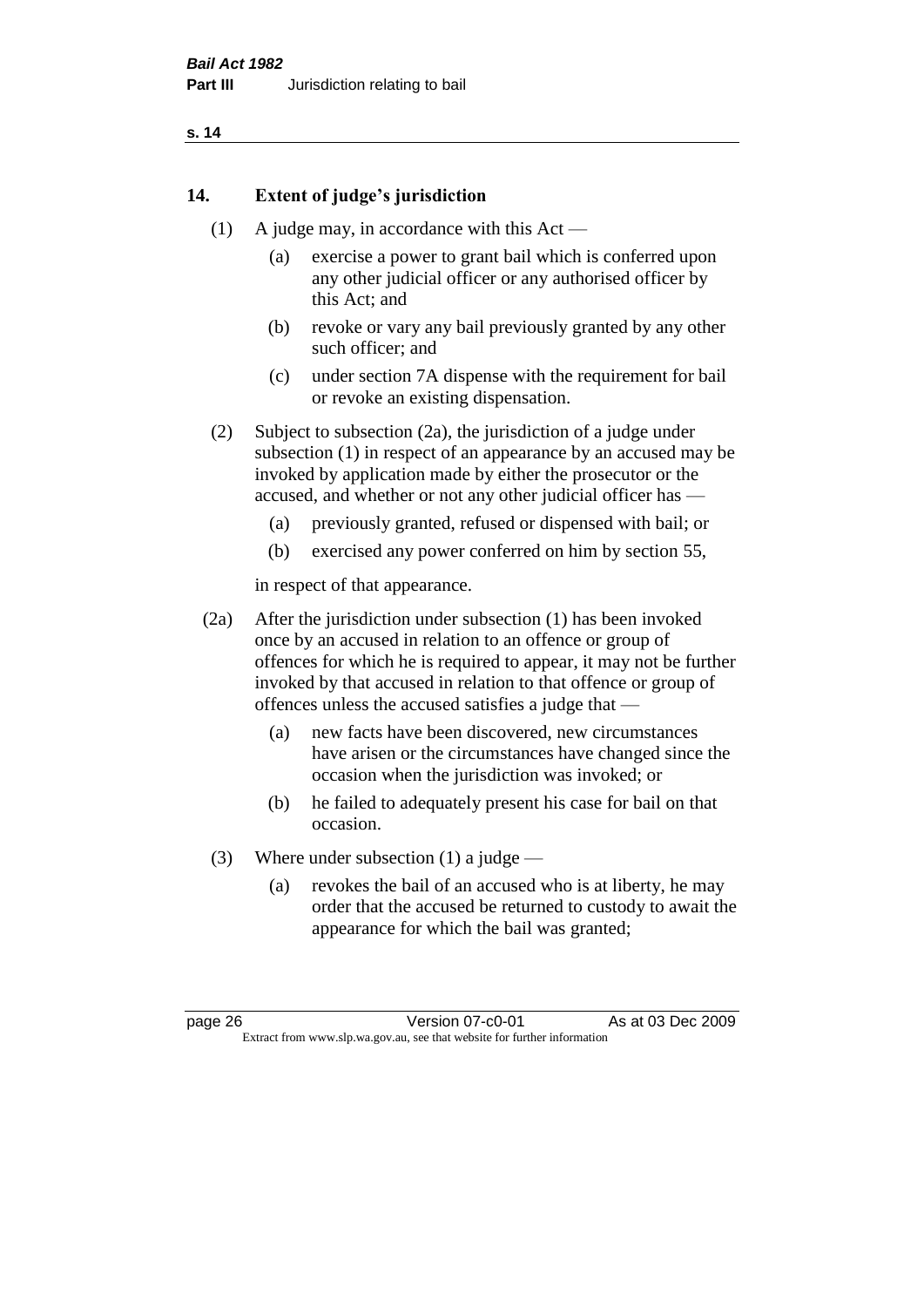(b) varies the bail of such an accused, he may order that the accused be returned to custody until he becomes entitled to be at liberty pursuant to section 11,

and the judge may issue any warrant which may be necessary to carry such an order into effect.

- $(4)$  In this section
	- (a) references to a judge are references
		- (i) in the case of a child charged with an offence before the Children's Court, to a judge of that Court; and
		- (ii) in the case of an accused committed for trial or sentence to the District Court, to a judge of that Court; and
		- (iii) in any other case, to a judge of the Supreme Court;
		- and
	- (b) references to any other judicial officer
		- (i) in relation to the exercise of powers under this section by a judge, are references to any judicial officer whose jurisdiction is inferior to that of the judge; but
		- (ii) in relation to the exercise of powers under this section by a judge of the Supreme Court, do not include a judge of the Children's Court or a judge of the District Court.

*[Section 14 amended by No. 74 of 1984 s. 8; No. 49 of 1988 s. 82; No. 84 of 2004 s. 82; No. 6 of 2008 s. 15(1)-(4).]* 

#### **15. Exclusive jurisdiction of Supreme Court judge in murder cases**

(1) Where an accused is in custody for murder, the power to grant bail shall be exercised only by a judge of the Supreme Court, or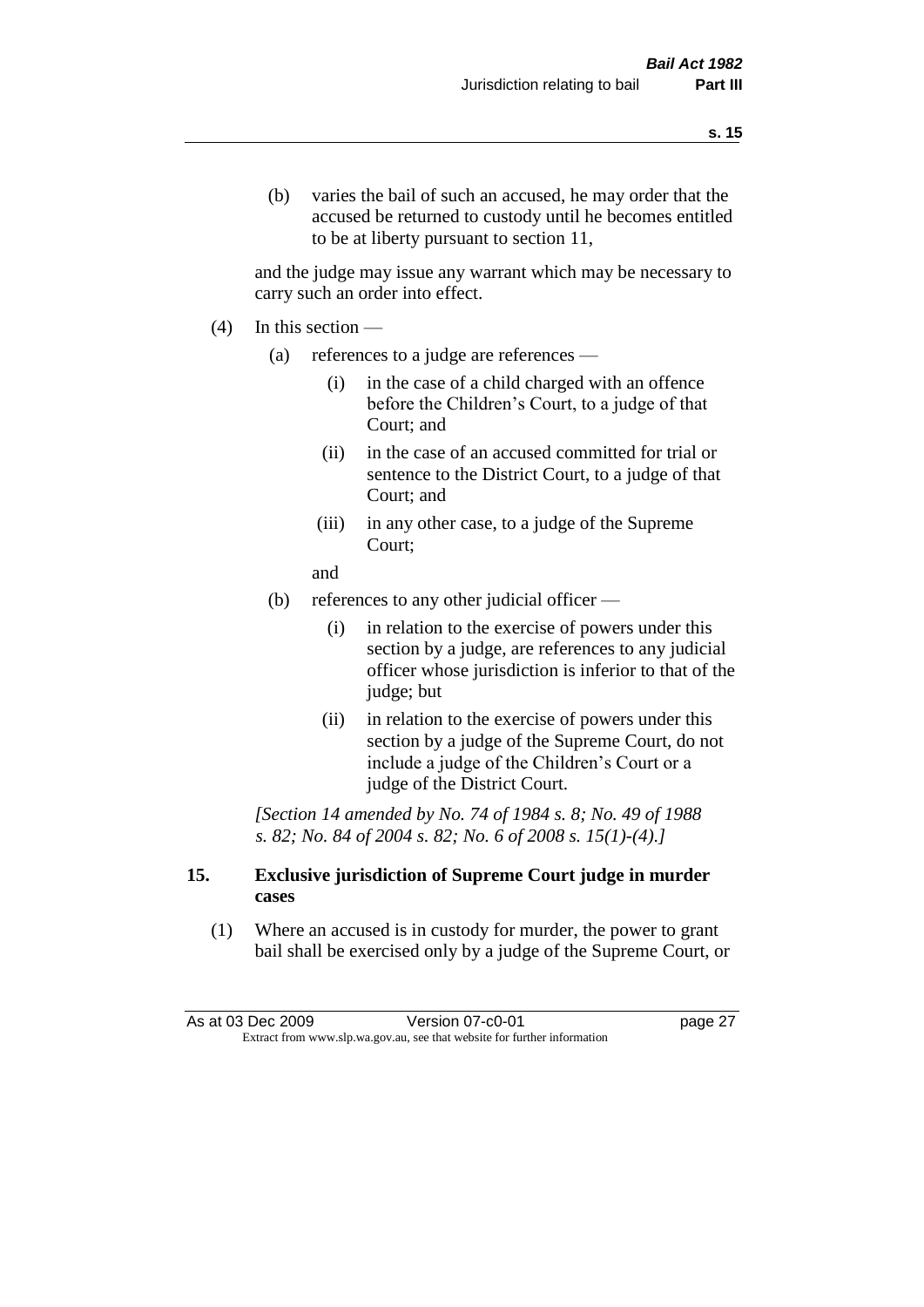#### **s. 15A**

in the case of an accused who is a child by a judge of the Children's Court, except —

- (a) where section  $31(2)(d)$  applies; or
- (b) to the extent that the Court of Appeal exercises its powers under Part A of Schedule 1.
- *[(2) deleted]*

*[Section 15 amended by No. 52 of 1984 s. 35; No. 74 of 1984 s. 9; No. 49 of 1988 s. 83; No. 70 of 1988 s. 45; No. 45 of 1993 s. 12; No. 45 of 2004 s. 28(4); No. 84 of 2004 s. 82; No. 29 of 2008 s. 24(5).]* 

#### **15A. Appeal from decision of judge**

 $(1)$  In this section —

*bail decision* means a decision —

- (a) to grant or refuse bail; or
- (b) to vary or revoke bail; or
- (c) to dispense with the requirement for bail; or
- (d) to impose any condition on a grant of bail,

and includes a decision under section 55 or 59A(4).

- (2) The prosecutor or the accused may appeal to the Court of Appeal against a bail decision of —
	- (a) a judge of the Children's Court; or
	- (b) a judge of the District Court; or
	- (c) a judge of the Supreme Court.
- (3) The leave of the Court of Appeal is required for each ground of appeal in an appeal under this section.
- (4) The *Criminal Appeals Act 2004* section 27(2), (3) and (4) apply, with necessary modifications, as if an appeal under this section were an appeal under Part 3 of that Act.

page 28 **Version 07-c0-01** As at 03 Dec 2009 Extract from www.slp.wa.gov.au, see that website for further information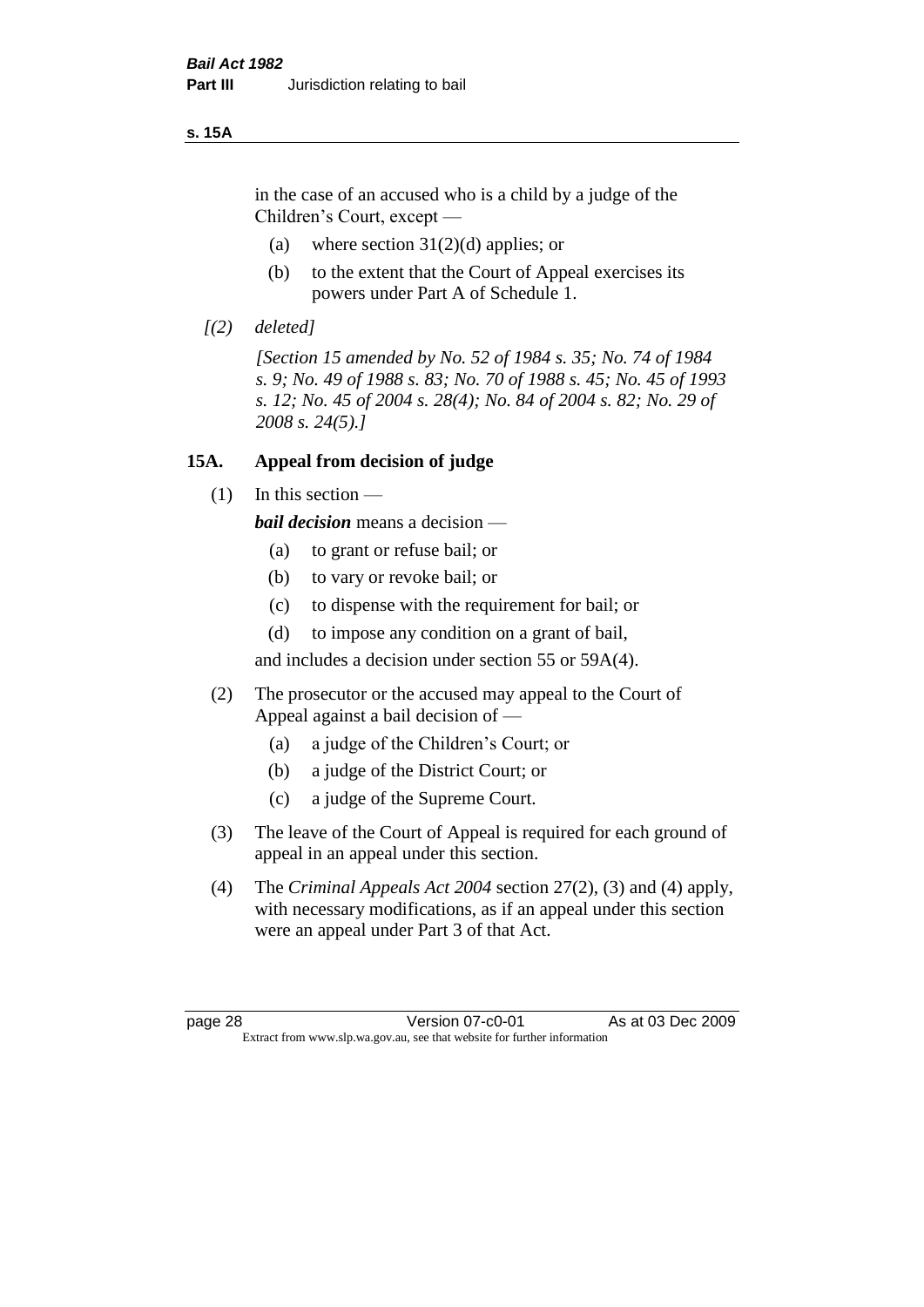- (5) An appeal under this section shall be commenced and conducted in accordance with this section, section 15B and rules of court made by the Supreme Court.
- (6) An appeal under this section shall be commenced by lodging with the Court of Appeal an application for leave to appeal that sets out the grounds of the appeal.
- (7) An appeal under this section cannot be commenced later than 21 days after the date of the bail decision unless the Court of Appeal orders otherwise.
- (8) An accused who is a party to an appeal under this section and who is in custody is entitled to be present at the hearing of the appeal if the accused so requests, and any official responsible for that custody who is informed of such a request shall do what is necessary to give effect to it.
- (9) For the purposes of giving effect to a request referred to in subsection (8), arrangements may be made for the accused to appear before the Court of Appeal by means of a video link or an audio link in accordance with section 66B, unless the Court of Appeal has ordered that the accused appear before it in person.

*[Section 15A inserted by No. 6 of 2008 s. 16(1).]*

## **15B. Determination of appeal under s. 15A and related provisions**

- (1) The Court of Appeal has jurisdiction to hear and determine an appeal under section 15A.
- (2) The Court of Appeal shall determine an appeal on the material and evidence that was before the judge whose decision is the subject of the appeal.
- (3) Any decision of the Court of Appeal in relation to bail shall be made in accordance with the relevant provisions of sections 13A and 17 and Schedule 1.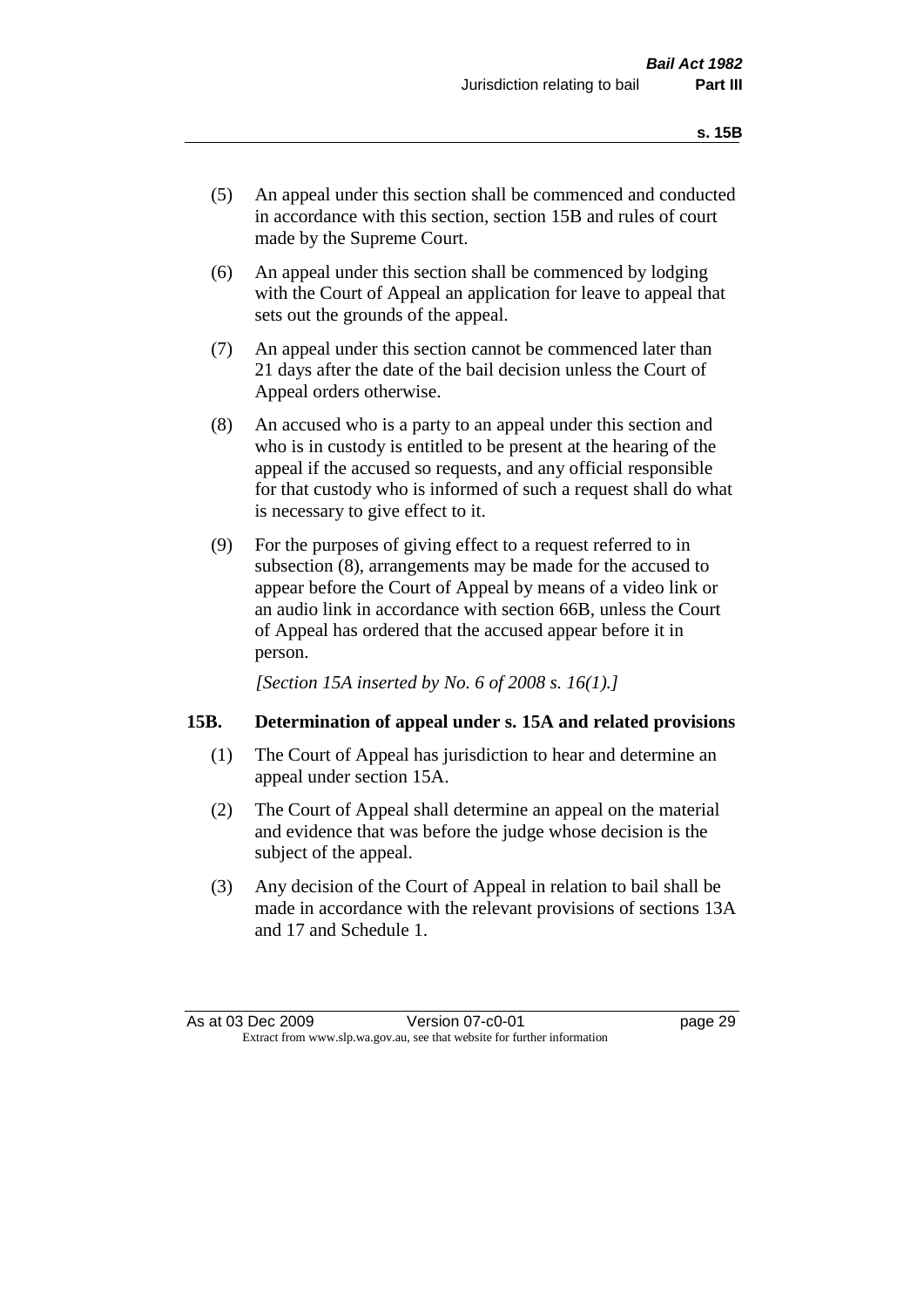- (4) Where in determining an appeal the Court of Appeal revokes the bail of an accused who is at liberty, it may order that the accused be returned to custody to await the appearance for which the bail was granted.
- (5) Where in determining an appeal the Court of Appeal varies the bail of an accused who is at liberty, it may order that the accused be returned to custody until the accused becomes entitled to be again at liberty pursuant to section 11.
- (6) A judge of appeal may issue any warrant that may be necessary to carry into effect an order under subsection (4) or (5).

*[Section 15B inserted by No. 6 of 2008 s. 16(1).]*

#### **16. Bail of person arrested on warrant**

- (1) Subject to sections 14 and 15 where the arrest of an accused for an offence is made pursuant to a warrant he shall not be granted bail before he is brought before a court or judicial officer as commanded by the warrant, except by a justice acting in terms of section 6(9).
- (2) Notwithstanding subsection (1) or any other provision of this Act, an accused who has been arrested pursuant to a warrant —
	- (a) issued under section 59B; or
	- (b) issued under the *Criminal Procedure Act 2004* for an offence against section 51(1) or (2),

shall not have a right to have his case for bail considered, and shall not be granted bail, before he is brought before the court as commanded by the warrant.

*[Section 16 amended by No. 59 of 2004 s. 141; No. 84 of 2004 s. 11 and 82; No. 59 of 2006 s. 4(3); No. 6 of 2008 s. 36(2).]*

page 30 **Version 07-c0-01** As at 03 Dec 2009 Extract from www.slp.wa.gov.au, see that website for further information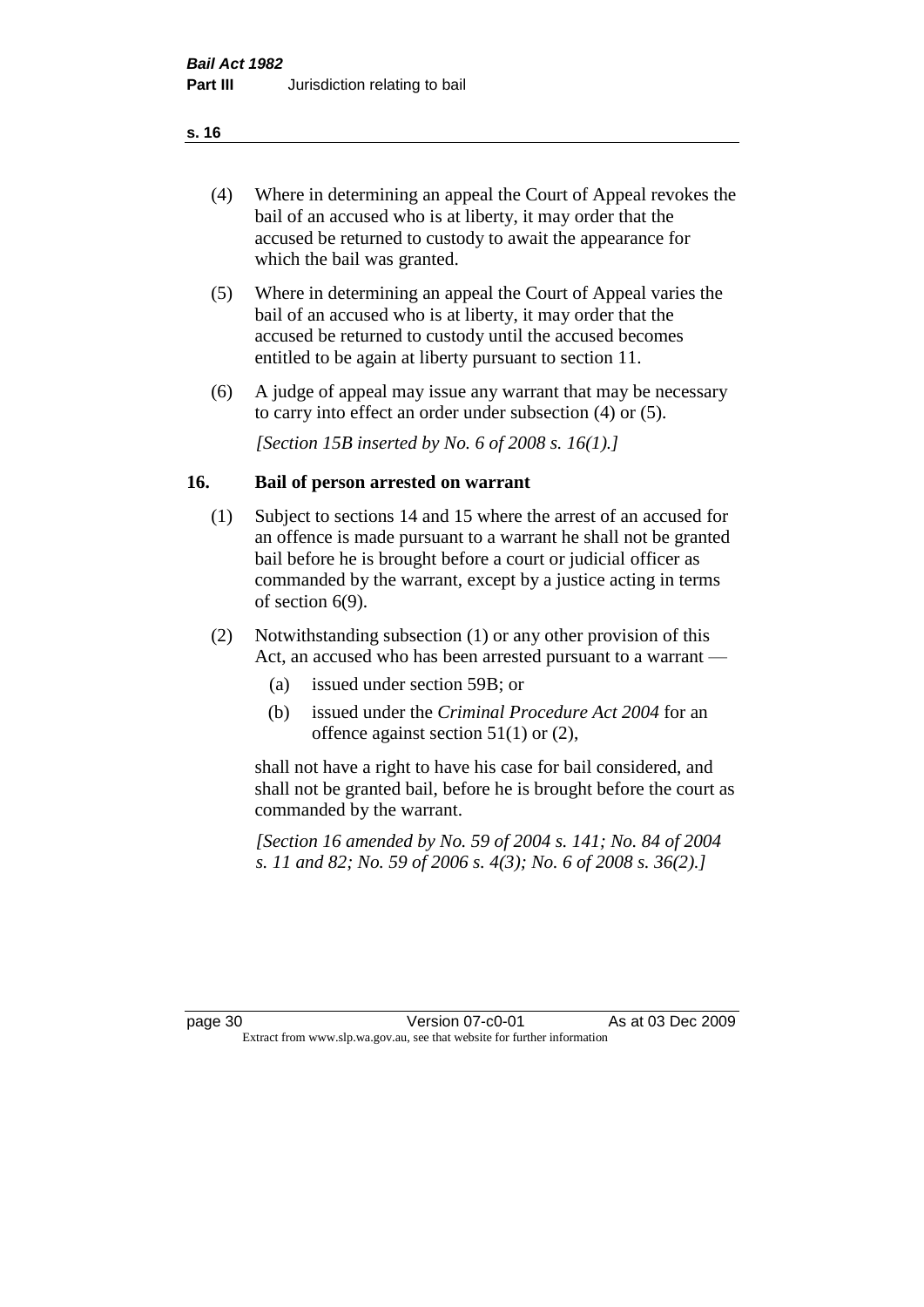#### **16A. Restrictions on powers of authorised officers and justices in certain cases**

- (1) Where this section applies to a person who has been arrested for an offence jurisdiction does not arise under section 13 until the person is brought before —
	- (a) a court constituted by or so as to include a magistrate; or
	- (b) where section 15 applies, a judge of the Supreme Court or a judge of the Children's Court as the case may require.
- (2) This section applies where
	- (a) a person has been arrested in an urban area for a serious offence; and
	- (b) the serious offence is alleged to have been committed while the accused was —
		- (i) on bail for; or
		- (ii) at liberty under an early release order made in respect of,

another serious offence.

- (3) This section also applies where a person has been arrested in an urban area for an offence against section 61(1) of the *Restraining Orders Act 1997* (which creates offences for breaches of violence restraining orders).
- (4) In this section —

*urban area* means —

- (a) the metropolitan region as defined in the *Planning and Development Act 2005* and any prescribed area that adjoins that region; and
- (b) any other prescribed area of the State, being the whole or part of, or an area adjoining, a local government district under the *Local Government Act 1995* that is designated under that Act as a city or a town.

*[Section 16A inserted by No. 54 of 1998 s. 6(1); amended by No. 38 of 2004 s. 59; No. 84 of 2004 s. 82; No. 38 of 2005 s. 15.]*

As at 03 Dec 2009 Version 07-c0-01 Page 31 Extract from www.slp.wa.gov.au, see that website for further information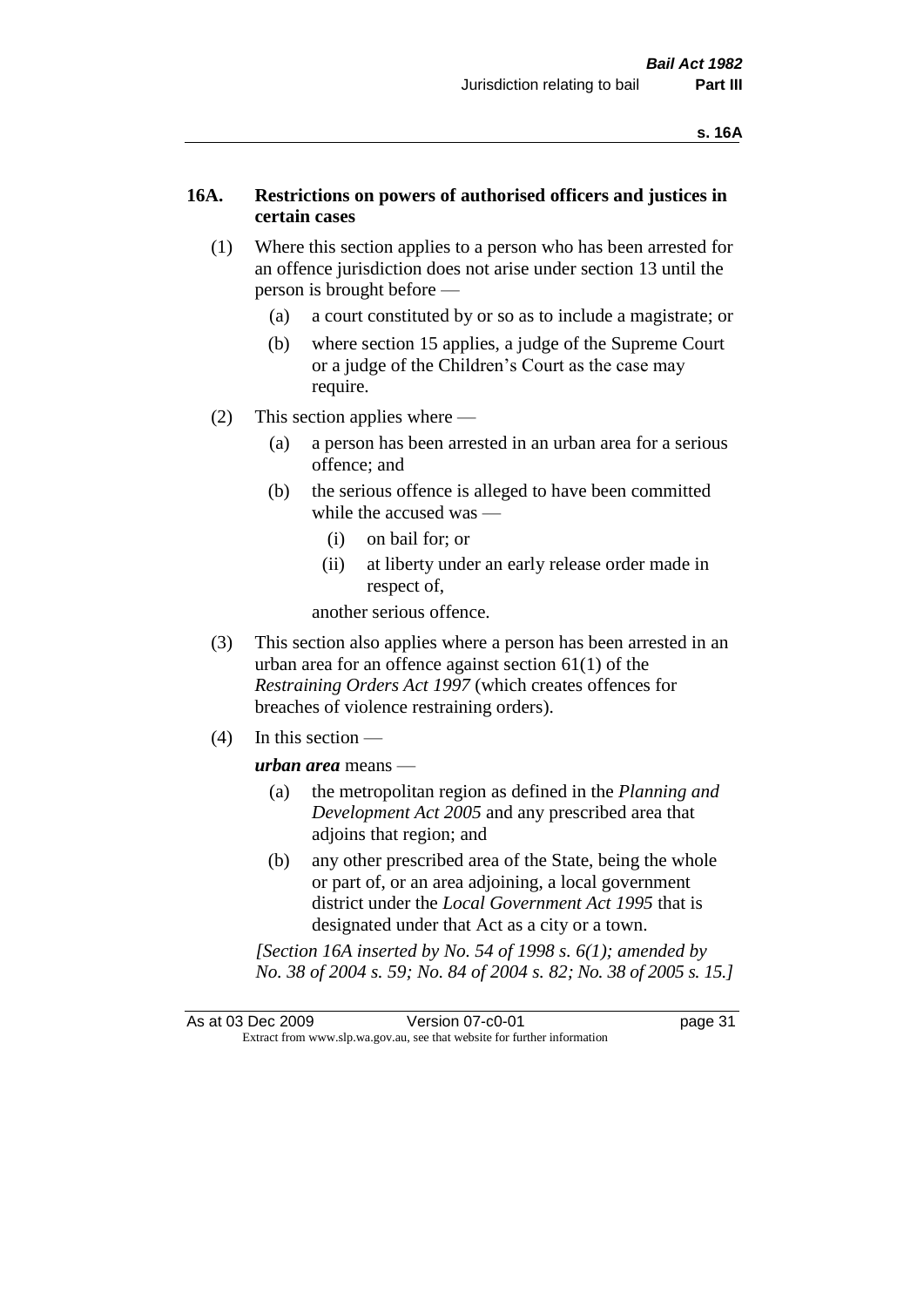#### **17. Conditions which may be imposed**

- (1) A judicial officer or authorised officer may impose conditions on a grant of bail only to the extent that he is authorised to do so by clause 2(3)(c) of Part C and Part D of Schedule 1.
- (2) Conditions imposed on a grant of bail shall not be any more onerous on the accused than the judicial officer or authorised officer considers is required in the public interest having regard to the nature of the offence for which the accused is in custody and the circumstances of the accused.

*[Section 17 amended by No. 45 of 1993 s. 8 and 12; No. 84 of 2004 s. 82.]* 

#### **17A. Further provisions as to responsible person's undertaking (Schedule 1 Part C clause 2)**

- (1) Where this section applies, an authorised police officer may
	- (a) cancel an undertaking of the kind described in clause 2(3)(c) of Part C of Schedule 1;
	- (b) approve of another person as a responsible person within the meaning in that clause; and
	- (c) detain the accused or order his detention until the person so approved enters into an undertaking of the kind mentioned in paragraph (a).
- (2) Subsection (1) applies where
	- (a) a person has entered into an undertaking referred to in paragraph (a) of that subsection;
	- (b) a judicial officer when granting bail ordered that the person may under this section be released from the undertaking by an authorised police officer; and
	- (c) the person wishes to be so released.
- (3) A police officer may, for the purpose of the exercise of the powers in subsection (1), take into custody a child accused who has been released on bail.

page 32 **Version 07-c0-01** As at 03 Dec 2009 Extract from www.slp.wa.gov.au, see that website for further information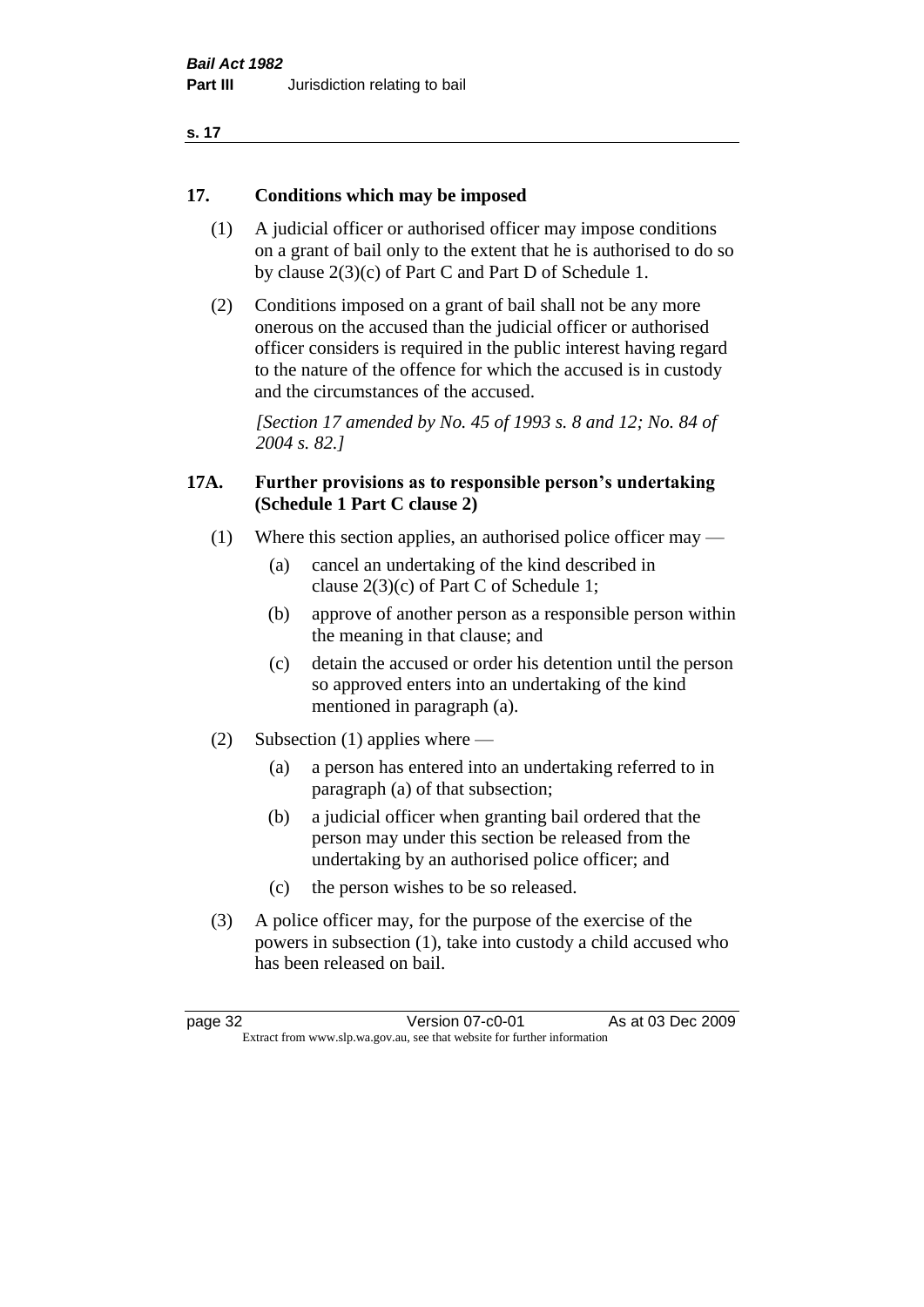- (4) If the police officer is not an authorised police officer he shall, as soon as is practicable, bring the accused before an authorised police officer for the purpose referred to in subsection (3).
- (5) After an undertaking has been entered into as mentioned in subsection  $(1)(c)$ , the accused, subject to this Act, has a right to be at liberty until he is required to appear before a court.

*[Section 17A inserted by No. 45 of 1993 s. 9; amended by No. 84 of 2004 s. 82.]* 

*[18-19. Deleted by No. 59 of 2006 s. 7(1).]*

As at 03 Dec 2009 Version 07-c0-01 Page 33 Extract from www.slp.wa.gov.au, see that website for further information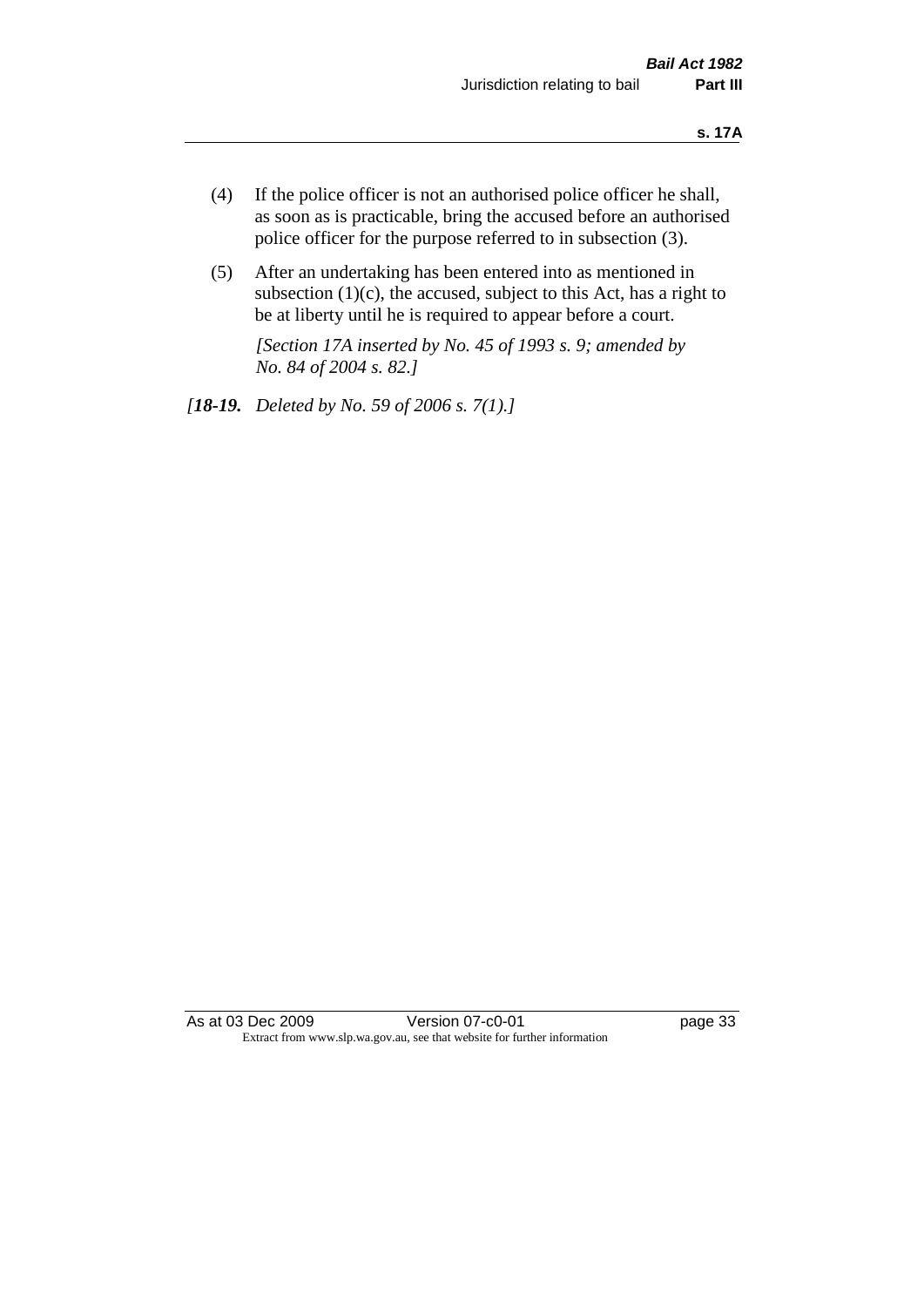# **Part IV — Hearing of case for bail, parties, and evidence**

# **20. Power to consider bail** *in camera* **and to prohibit publication**

- (1) On the consideration by a judicial officer of a case for bail of an accused who is charged with an offence triable by jury, the judicial officer may, to avoid prejudice to either party, exercise the powers described in subsection (2), but shall only exercise the power in paragraph (b) thereof if he considers that the exercise of the power in paragraph (a) is not, on its own, likely to be sufficient to avoid prejudice.
- (2) The powers referred to in subsection (1) are to order
	- (a) that no report, or summary, of any statement, or of any specified statement, made or furnished at the hearing shall be published by any means;
	- (b) that the bail application be heard *in camera*.
- (3) Where an order is made under subsection (2)(a), no report, or summary, of any statement referred to in that paragraph shall be published by any means —
	- (a) if the offence is one that may be tried on indictment, before a court decides that it is to be tried on indictment;
	- (b) if the accused is discharged from further proceedings upon the prosecution notice or indictment brought against him for the offence, before he is so discharged; or
	- (c) if the accused is tried on indictment for the offence, before the trial is ended.
- (4) A person who, except with lawful excuse, fails to comply with an order made under this section commits an offence.

Penalty: \$1 000.

*[Section 20 amended by No. 50 of 2003 s. 37(2); No. 4 of 2004 s. 58; No. 84 of 2004 s. 11 and 82.]*

page 34 Version 07-c0-01 As at 03 Dec 2009 Extract from www.slp.wa.gov.au, see that website for further information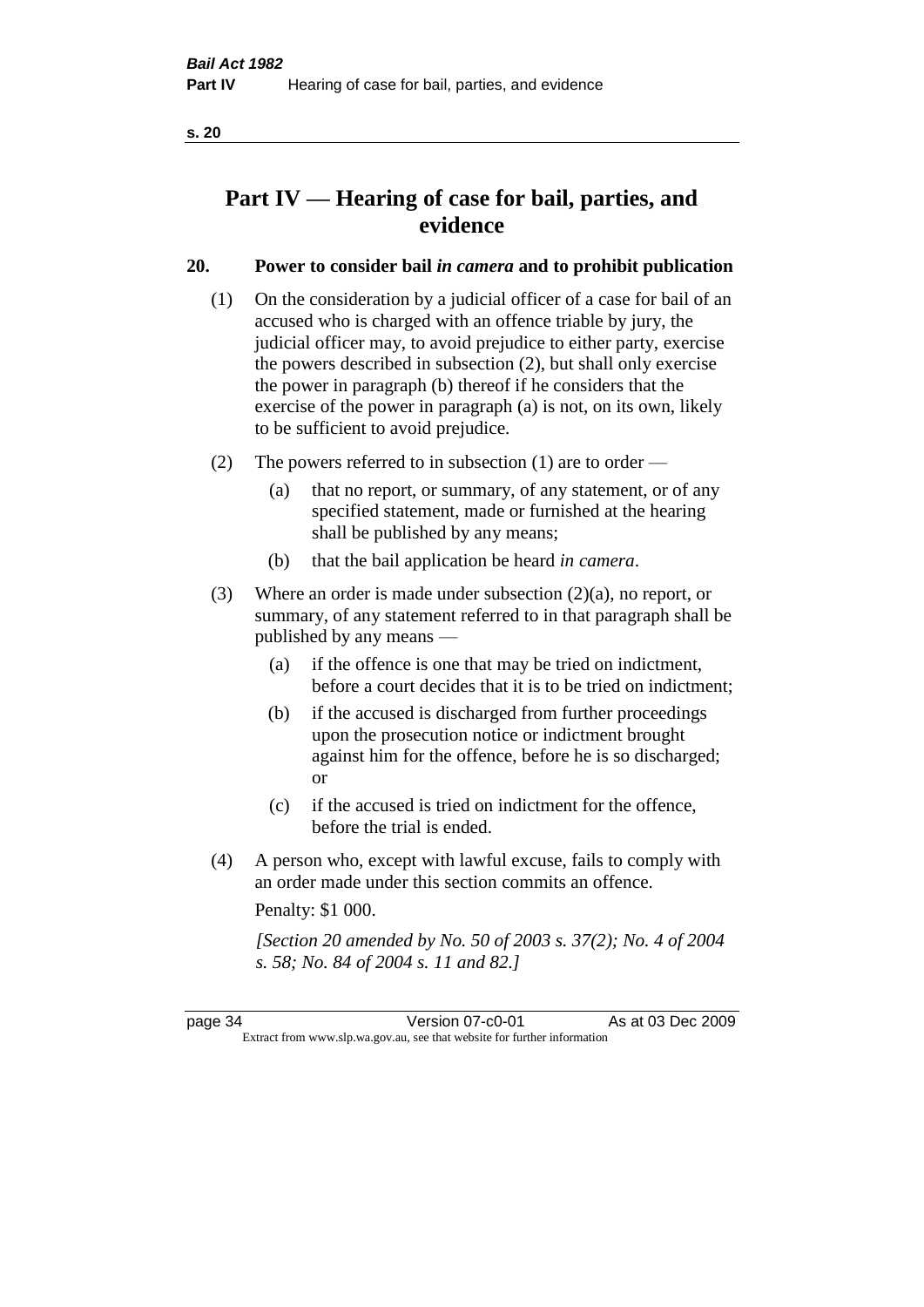# **21. Parties**

- (1) The parties to proceedings on a case for bail are the prosecutor and the accused and, subject to subsection (2), no other person shall be a party to, or be represented at, the proceedings.
- (2) Nothing in subsection (1) affects the right of
	- (a) the Attorney General to apply for leave, or be an appellant, under Part 2 of the *Criminal Appeals Act 2004*; or
	- (b) the Director of Public Prosecutions or the State Solicitor to receive notice and be heard under section 7F(2); or
	- (c) an officer referred to in section 33 of the *Children's Court of Western Australia Act 1988* to be present at and participate in proceedings concerning a child under that section.

*[Section 21 amended by No. 15 of 1988 s. 9; No. 49 of 1988 s. 84; No. 33 of 1989 s. 18; No. 31 of 1993 s. 7; No. 65 of 2003 s. 88(3); No. 59 of 2004 s. 141; No. 84 of 2004 s. 11 and 82; No. 6 of 2008 s. 9(3).]* 

#### **22. Evidence**

A judicial officer or authorised person may in considering any case for bail receive and take into account such information as he thinks fit whether or not the same would normally be admissible in a court of law.

#### **23. Accused not bound to supply information**

An accused is not obliged to complete, or furnish information for, the form referred to in section  $8(1)(b)$ , or for any revision thereof, or to furnish any information, whether on oath or otherwise, for the purpose of having his case for bail considered.

*[Section 23 amended by No. 84 of 2004 s. 82; No. 6 of 2008 s. 43(2).]* 

As at 03 Dec 2009 Version 07-c0-01 Page 35 Extract from www.slp.wa.gov.au, see that website for further information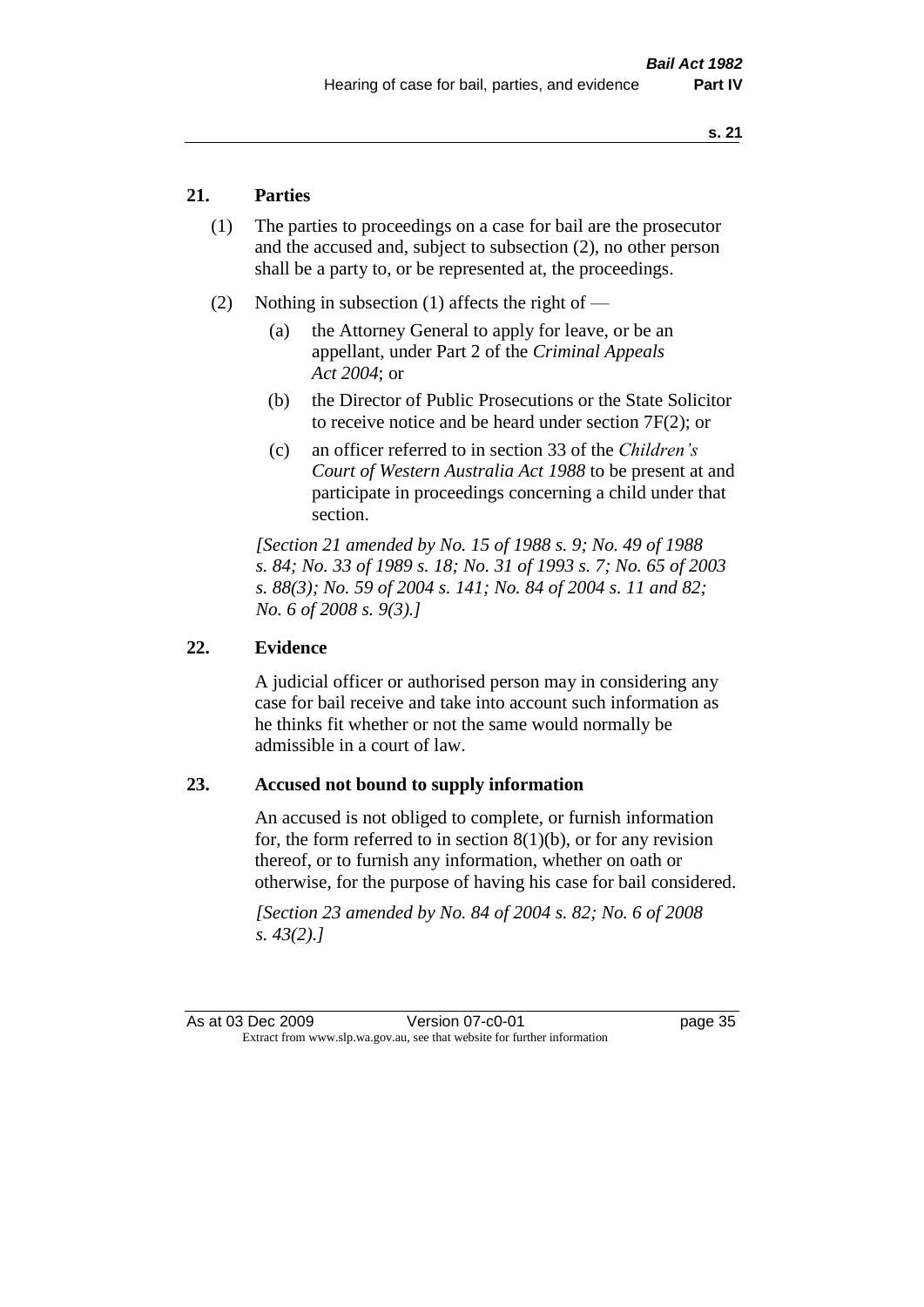| ×<br>×<br>v |
|-------------|
|             |

# **24. Information may be referred to police officer for verification or for report**

- (1) A judicial officer or authorised officer who is called upon to consider a case for bail may —
	- (a) request that any information placed before the judicial officer or authorised officer by the accused for the purposes of the case be verified by a police officer, and to that end may refer to a police officer the form mentioned in section 8(1)(b), after it has been completed or revised;
	- (b) request that a report on any matter mentioned in Part C of Schedule 1, so far as it applies to an accused whose case is being or to be considered, be made by a police officer.
- (2) Where a reference or request is made under subsection (1) a police officer shall, as soon as is practicable —
	- (a) make a report to the judicial officer or the authorised officer accordingly; and
	- (b) furnish a copy of the report to the accused or his solicitor or counsel.

*[Section 24 inserted by No. 61 of 1990 s. 6; amended by No. 45 of 1993 s. 12; No. 84 of 2004 s. 82; No. 6 of 2008 s. 43(2).]* 

#### **24A. Information may be referred to community corrections officer for verification or for report**

- (1) A judicial officer who is called upon to consider a case for bail may refer to a community corrections officer any matter referred to in section 24(1) and may request a community corrections officer to do any matter referred to in that section.
- (2) A judicial officer who is called upon to consider a case for bail and who desires to impose a home detention condition as a condition on a grant of bail, shall request that a report be made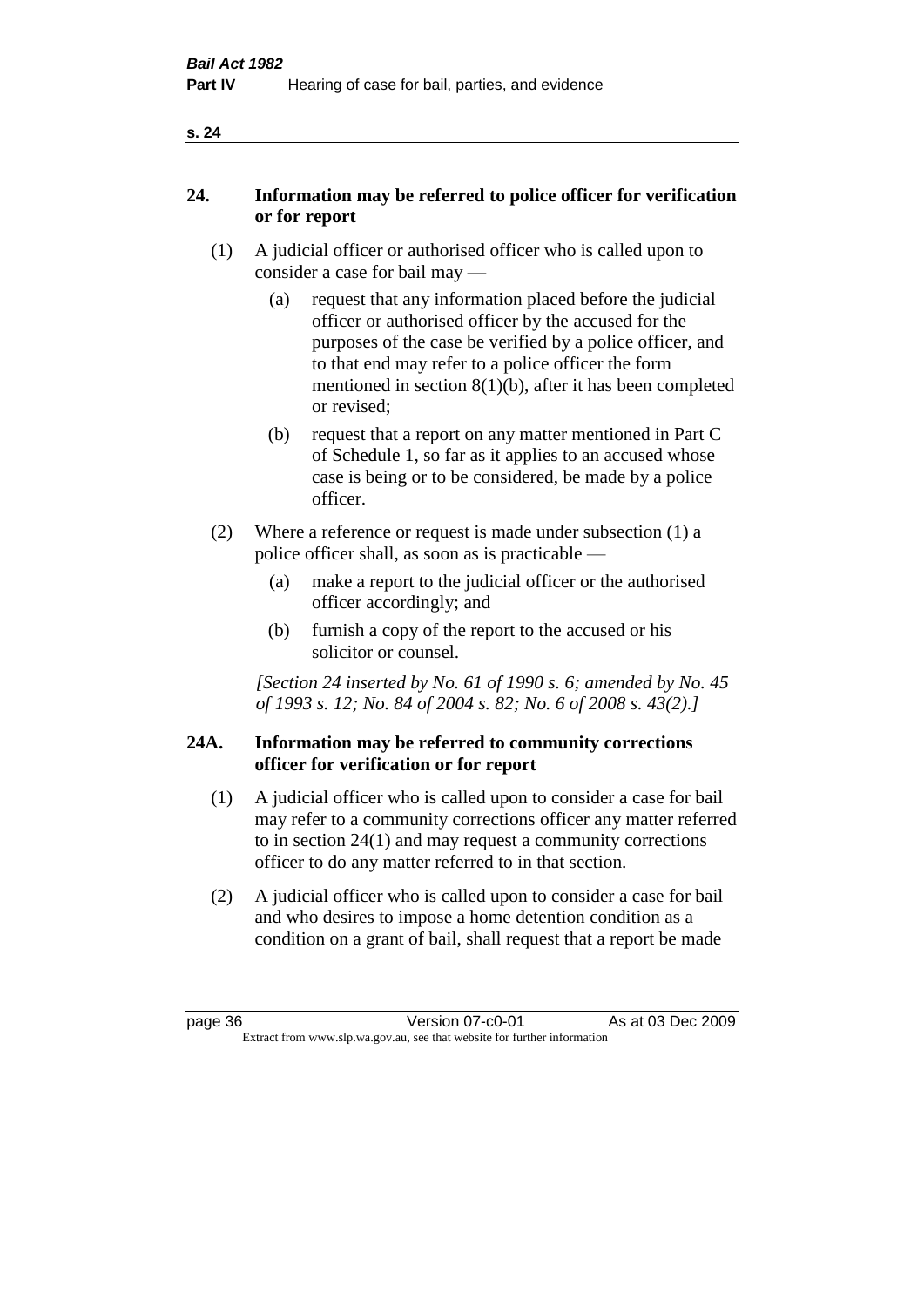by a community corrections officer about the suitability of the accused to be subject to a home detention condition.

- (3) Where a reference or a request is made under subsection (1) or a report is requested under subsection (2) a community corrections officer shall, as soon as is practicable, make a report to the judicial officer and, at the discretion of the judicial officer, copies may be made available to the prosecution or to the accused or his solicitor or counsel.
- (4) Where a community corrections officer makes a report that an accused is suitable to be subject to a home detention condition, the officer shall annex to the report and provide to the accused or his solicitor or counsel, a list of those conditions in rules made under section 50L that may be applied to the accused by the CEO (corrections) while the accused is subject to the home detention condition.

*[Section 24A inserted by No. 61 of 1990 s. 7; amended by No. 31 of 1993 s. 9; No. 84 of 2004 s. 82; No. 65 of 2006 s. 53.]* 

# **25. Protection of accused as to information given for bail purposes**

A statement made by an accused to a judicial officer or authorised officer for the purpose of a decision whether bail should be granted to him for any appearance in court for an offence shall not be admissible in evidence against him at his trial for that offence.

*[Section 25 amended by No. 84 of 2004 s. 82.]* 

# **26. Record of decision and reasons**

- (1) A bail record form shall be completed by an authorised officer or a justice if he —
	- (a) refuses to grant bail to an accused; or
	- (b) grants bail to an accused in the circumstances referred to in clause 3 of Part B of Schedule 1; or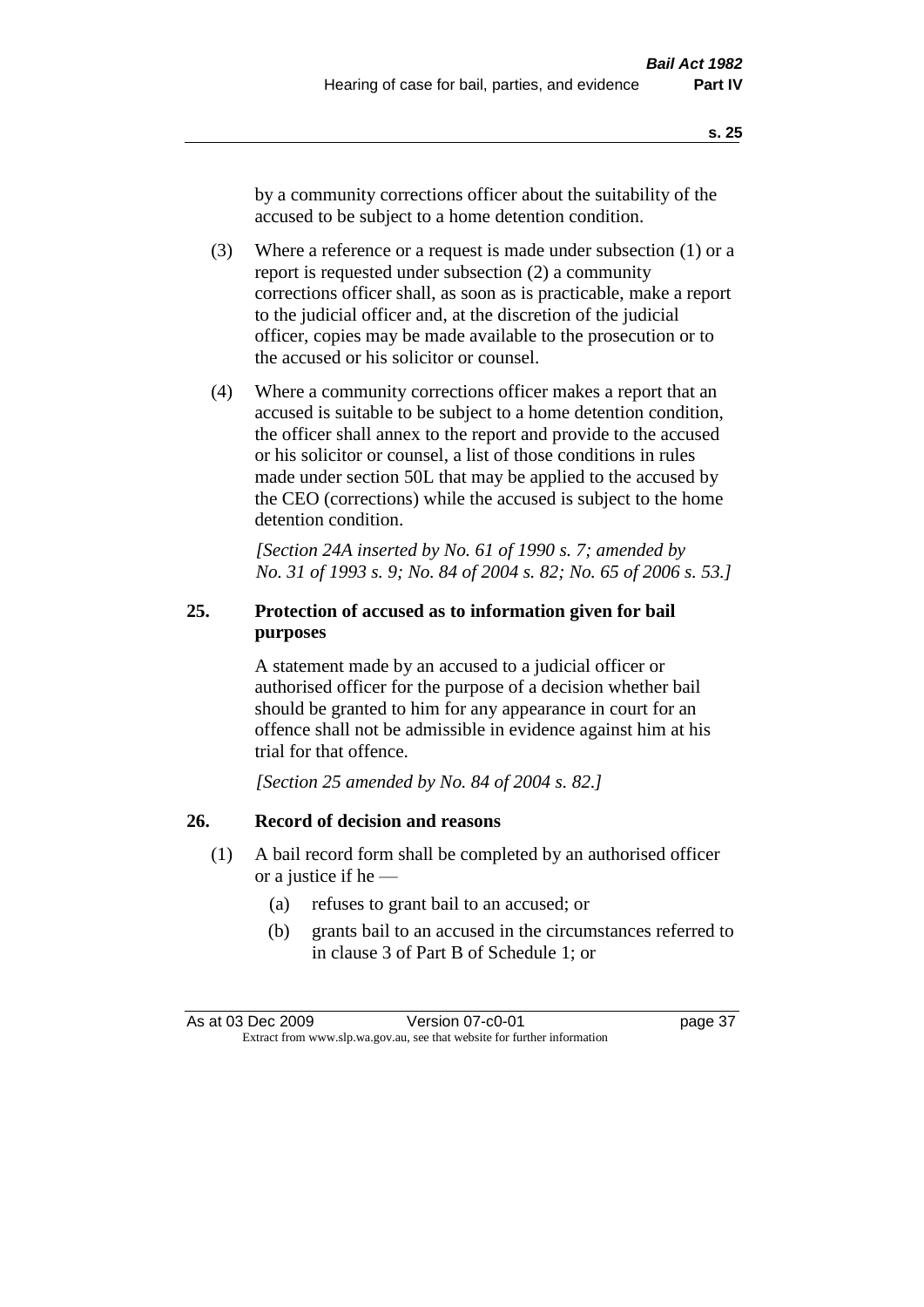| (ba) | grants bail to an accused for a serious offence to which |
|------|----------------------------------------------------------|
|      | Schedule 1 Part C clause 3A applies; or                  |

- (c) imposes any condition on a grant of bail and it appears to him that the accused is dissatisfied with the condition.
- (2) Where a judicial officer, other than a justice
	- (a) refuses to grant bail to an accused; or
	- (aa) grants bail to an accused for a serious offence to which Schedule 1 Part C clause 3A applies; or
	- (b) imposes any condition on a grant of bail and it appears to him that the accused is dissatisfied with the condition,

a record of the decision and of the reasons therefor shall be made.

- (3) The accused, the prosecutor or an intending prosecutor shall be entitled, upon request, to be furnished with a copy of the bail record form or, where subsection (2) applies, of the record made.
- (4) For the purposes of this section
	- (a) references to a justice do not include a magistrate or a judge of the District Court or the Supreme Court or the Children's Court who is a justice; and
	- (b) a bail record form is an approved form designed to contain a summary of the matters relevant to the decision as to the bail of an accused, including those matters set out in Part C of Schedule 1, the decision made, and the reasons for the decision.

*[Section 26 inserted by No. 15 of 1988 s. 10; amended by No. 49 of 1988 s. 85; No. 45 of 1993 s. 12; No. 59 of 2004 s. 141; No. 84 of 2004 s. 82; No. 6 of 2008 s. 17 and 43(1).]* 

# **27. Transmission of relevant papers to court**

(1) An authorised officer and a judicial officer who consider an accused's case for bail for an appearance for an offence and a

page 38 Version 07-c0-01 As at 03 Dec 2009 Extract from www.slp.wa.gov.au, see that website for further information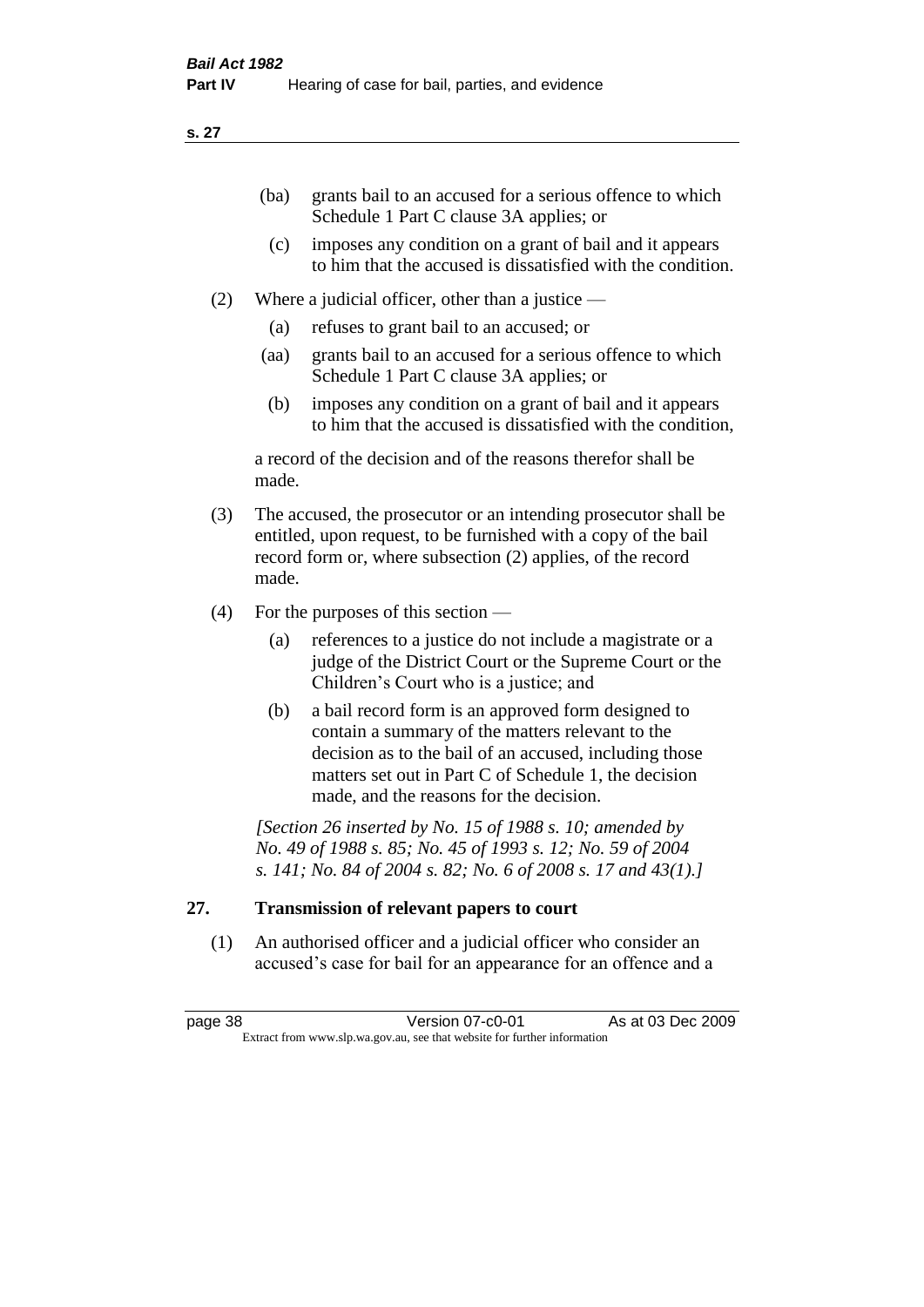person before whom a bail undertaking or a surety undertaking is entered into shall ensure that the relevant papers are sent as soon as is practicable, to the court before which the accused is required to appear.

(2) In subsection (1) *the relevant papers* in relation to any particular officer or person means such papers as are prescribed to be sent by that officer or person.

*[Section 27 amended by No. 84 of 2004 s. 82; No. 59 of 2006 s. 7(2).]* 

# **27A. Transmission of papers to CEO (corrections)**

A judicial officer who grants bail subject to a home detention condition shall ensure that a copy of the bail record form and of the bail undertaking are sent as soon as is practicable to the CEO (corrections).

*[Section 27A inserted by No. 61 of 1990 s. 8; amended by No. 31 of 1993 s. 9; No. 65 of 2006 s. 53.]* 

As at 03 Dec 2009 Version 07-c0-01 Page 39 Extract from www.slp.wa.gov.au, see that website for further information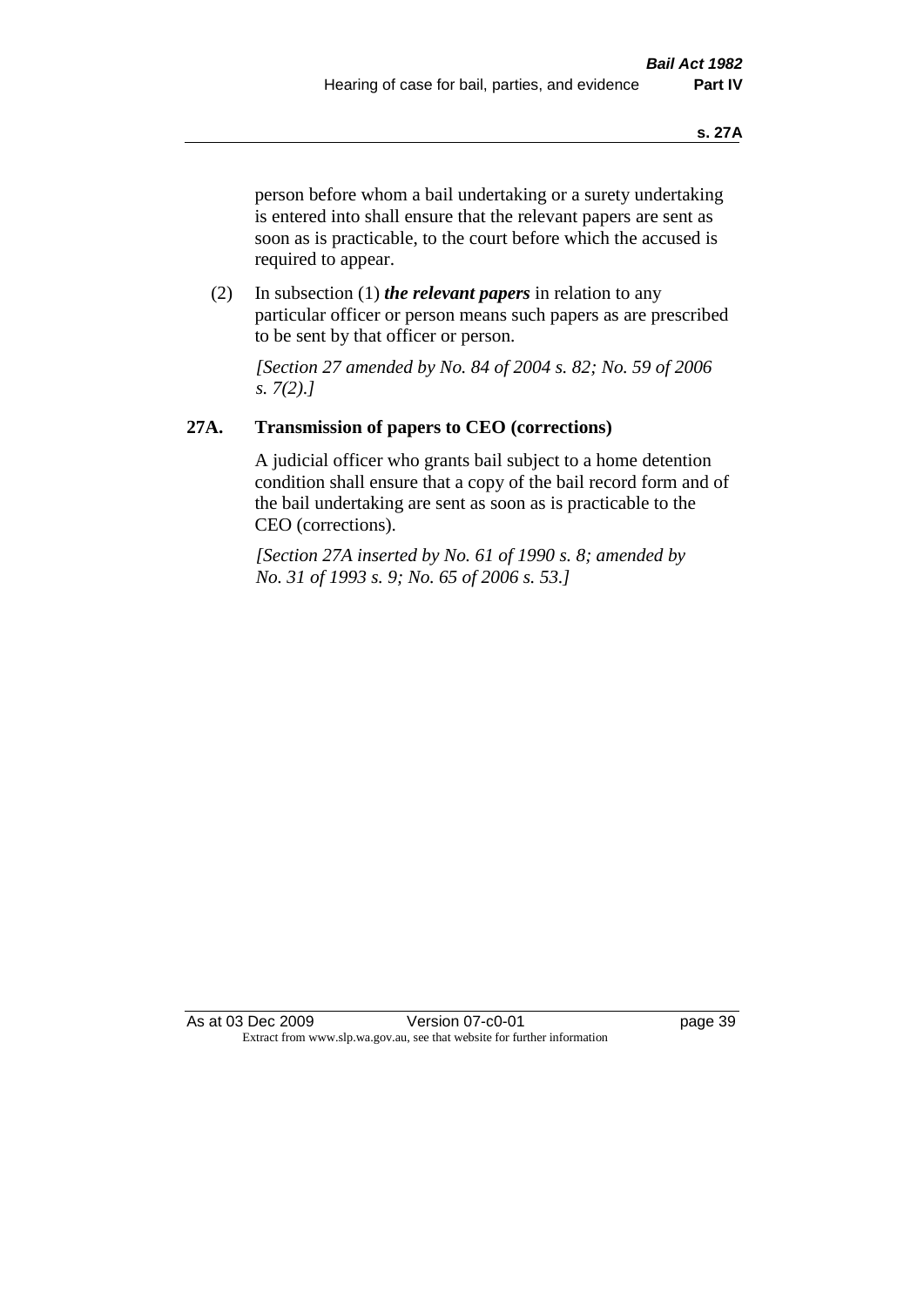# **Part V — Bail undertakings**

#### **28. Bail undertaking**

- (1) A person shall not be released on bail for an appearance in court unless he has entered into a bail undertaking for that appearance or is deemed to have done so under section 31(3).
- (2) A bail undertaking is an undertaking in writing by an accused in the prescribed form —
	- (a) that he will appear at a time and place specified, or deemed by section 31(3) to be specified, in the undertaking; and
	- (b) that if the accused fails to appear at that time and place the accused will, as soon as is practicable, appear at the court at which the accused was required to appear, when that court is sitting; and
	- (c) that he will comply with such conditions as may be imposed on him under clause 2 of Part D of Schedule 1; and
	- (d) that he will comply with any home detention condition which may be imposed as a condition on a grant of bail to him pursuant to clause 3 of Part D of Schedule 1,

and containing any agreement as to forfeiture of money by the accused which may be required pursuant to clause 1 of that Part.

- (3) A bail undertaking for any appearance may be entered into in respect of more than one offence.
- (4) The undertakings mentioned in subsection (2)(a) and (b) are, subject to section 34, enforceable under sections 51, 57 and 58.

*[Section 28 amended by No. 61 of 1990 s. 9; No. 45 of 1993 s. 12; No. 59 of 2004 s. 141; No. 84 of 2004 s. 82; No. 6 of 2008 s. 18(1).]*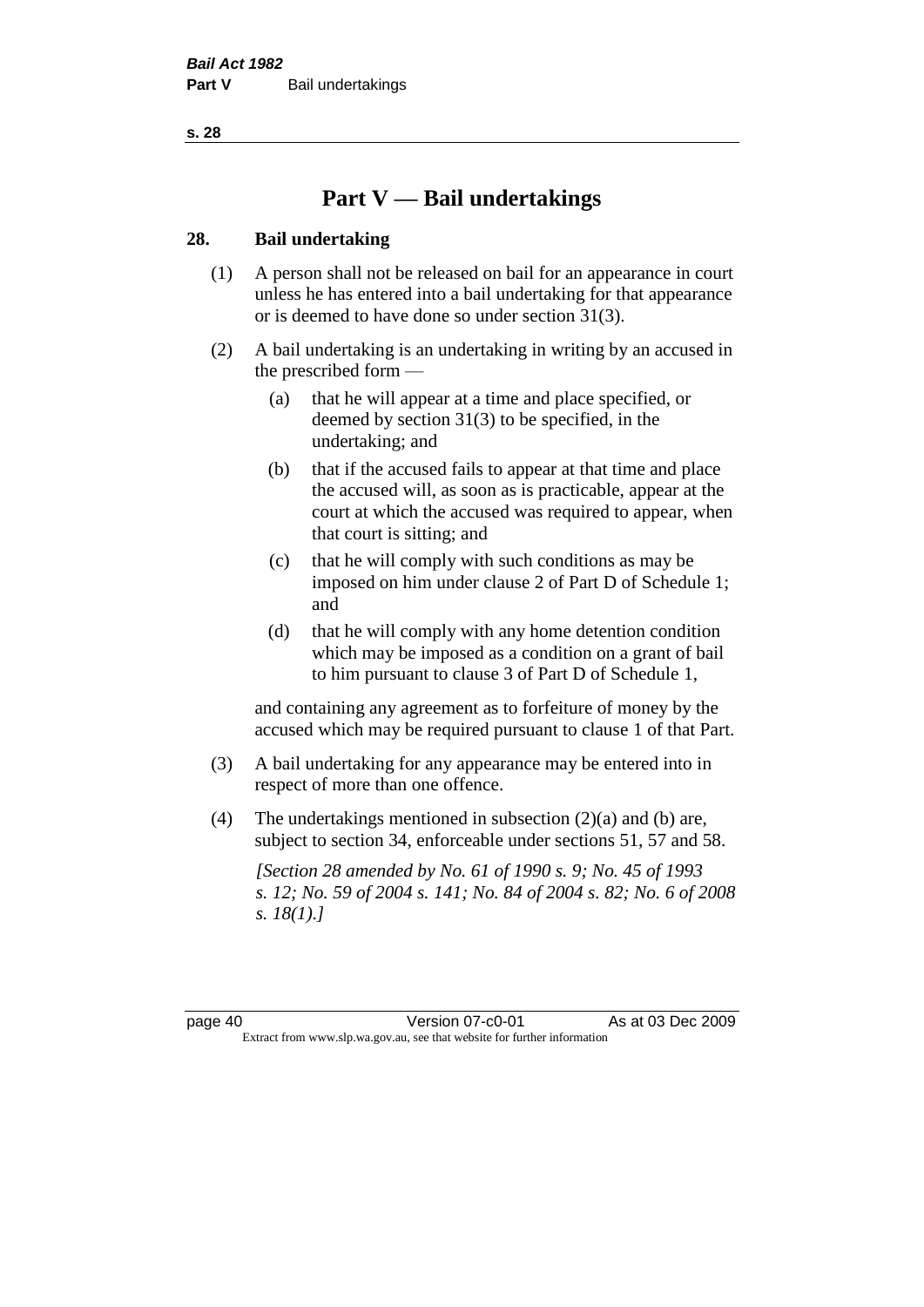#### **29. Before whom bail undertaking may be entered into**

A bail undertaking need not be entered into before the judicial officer or authorised officer who granted bail but may be entered into before any of the following persons —

- (a) a judicial officer;
- (b) a registrar of a court, other than a deputy registrar of the Magistrates Court or the Children's Court;
- (c) an authorised police officer;
- (d) an associate of a judge of the Supreme Court, the District Court or the Children's Court;
- (e) where the accused is in a lock-up or prison, any person for the time being in charge of the lock-up or prison;
- (f) where the accused is in a court custody centre, any person for the time being in charge of the centre who is approved for the purposes of this paragraph by the chief executive officer of the department of the Public Service principally assisting in the administration of the *Court Security and Custodial Services Act 1999*;
- (g) where the accused is a child, any authorised community services officer.

*[Section 29 amended by No. 15 of 1988 s. 11; No. 49 of 1988 s. 86; No. 2 of 1996 s. 61; No. 59 of 2004 s. 141; No. 84 of 2004 s. 82; No. 6 of 2008 s. 19.]* 

#### **30. Duties of person before whom bail undertaking is entered into**

- (1) The person before whom a bail undertaking is to be entered into by an accused shall before it is entered into —
	- $(a)$  either
		- (i) read it to the accused; or
		- (ii) be informed by the accused that the accused has read it; or
		- (iii) if necessary, have it translated to the accused; and

As at 03 Dec 2009 Version 07-c0-01 page 41 Extract from www.slp.wa.gov.au, see that website for further information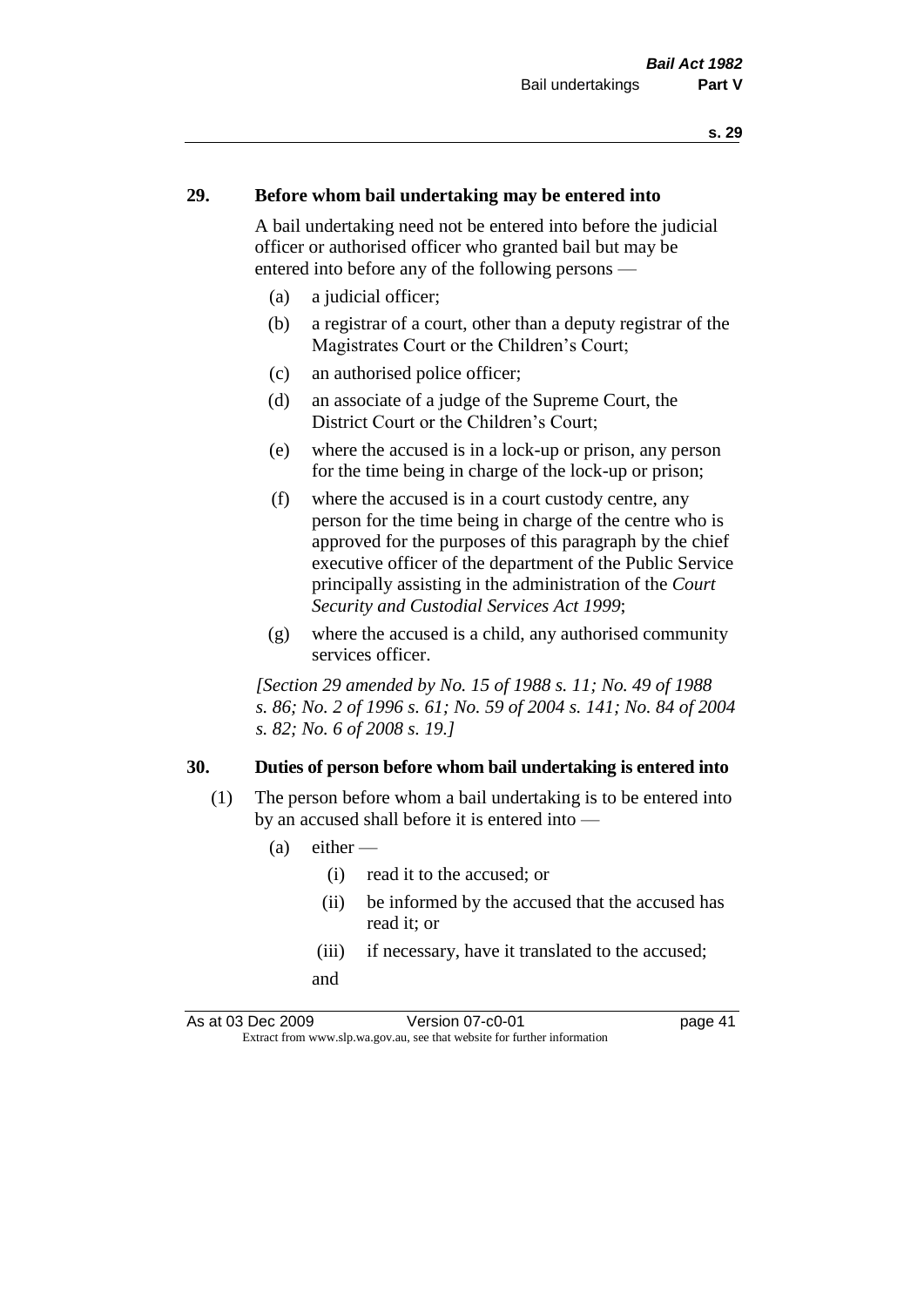(b) ensure that all conditions which are to be complied with before the release of the accused have been complied with.

- (2) The person before whom a bail undertaking is entered into by an accused shall give to him, or cause to be given to him —
	- (a) a copy of the bail undertaking as duly completed; and
	- (b) a notice in writing in the approved form showing
		- (i) his obligations pursuant to the undertaking; and
		- (ii) the consequences of his failure to comply with them.
- (3) The person before whom a bail undertaking is entered into by an accused shall enquire of the accused whether he requires the notice referred to in subsection (2)(b) to be read or translated to him and shall take such steps as are necessary to comply with any such requirement of the accused.

*[Section 30 inserted by No. 15 of 1988 s. 12; amended by No. 84 of 2004 s. 82; No. 6 of 2008 s. 20 and 43(3).]* 

## **31. Different time and place for appearance may be substituted**

- (1) A different time or a different time and place may be substituted in accordance with this section for the time and place for appearance specified, or deemed by this section to be specified, in a bail undertaking.
- (2) A different time, or a different time and place, for the appearance by the accused may be substituted as mentioned in subsection  $(1)$  —
	- (a) upon an adjournment of proceedings at which the accused is present, by the judicial officer, if he has power to grant bail for that appearance, fixing a time and place for the resumed proceedings and notifying the accused orally thereof;
	- (b) upon an adjournment of proceedings from which the accused is absent for reasonable cause, by the judicial

page 42 **Version 07-c0-01** As at 03 Dec 2009 Extract from www.slp.wa.gov.au, see that website for further information

**s. 31**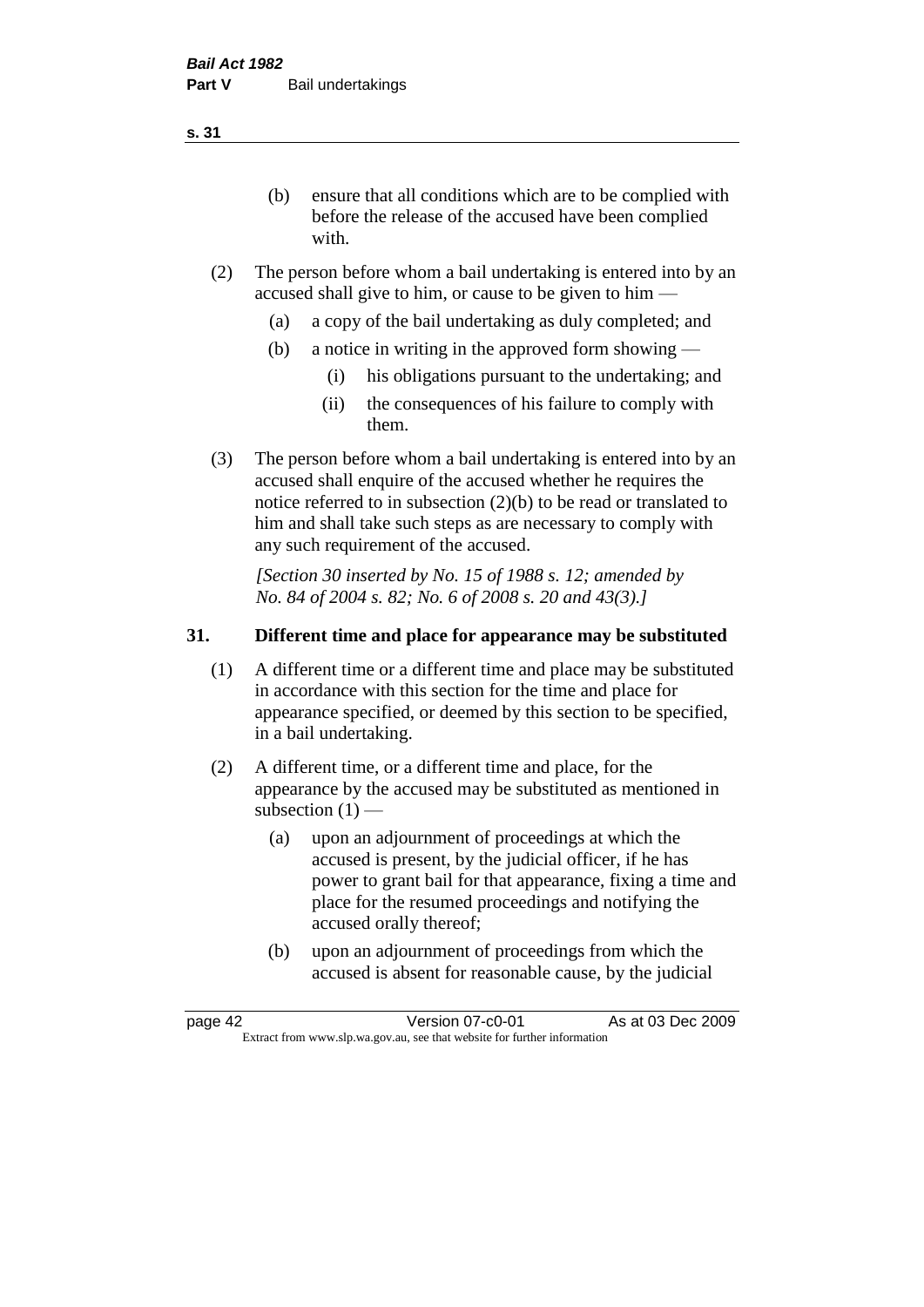officer, if he has power to grant bail for that appearance, fixing a time and place for the resumed proceedings and directing the registrar of the court to cause written notice of the time and place to be given to the accused;

- $(c)$  where
	- (i) a judge of the Supreme Court or a judge of the Children's Court has granted bail to an accused under section 15; and
	- (ii) a judicial officer, other than such a judge, has committed the accused to the Supreme Court,

by a judge of the Supreme Court or a judge of the Children's Court, as the case may require, notifying the accused orally, or directing the registrar of the court to cause written notice to be given to the accused of the time or time and place for the proceedings;

- $(d)$  where
	- (i) a judge of the Supreme Court or a judge of the Children's Court has granted bail to an accused under section 15;
	- *[(ii) deleted]*
	- (iii) the judicial officer is satisfied that there has been no material change in the facts or circumstances which applied on the grant of bail,

by the judicial officer notifying the accused orally, or directing the registrar of the court to cause written notice to be given to the accused, of the time or time and place for the resumed proceedings;

(e) upon a committal to the Supreme Court or District Court, by a judicial officer, if he has power to grant bail for that appearance, fixing a specified day in a specified sitting or session of that court and directing the registrar of the court to cause written notice of the day to be given to the accused;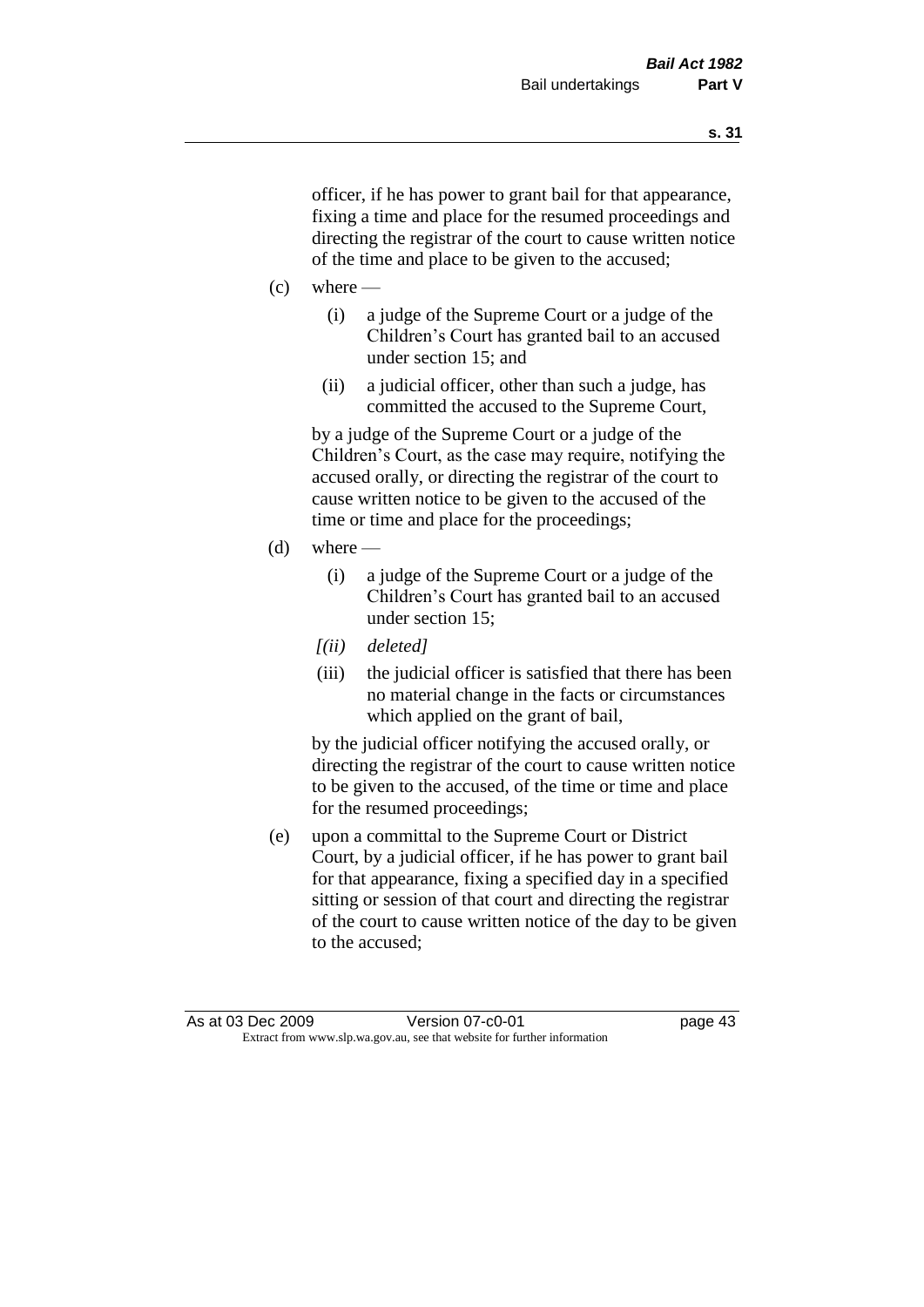- (f) where an accused has been committed for trial in the Supreme Court or the District Court in a specified sitting or session thereof or on a specified day in a specified sitting or session thereof, by an officer of the court, or a person authorised under subsection (5), fixing a time for the trial in that sitting or session and causing written notice of the time to be given to the accused;
- (g) if the parties agree to a different time or a different time and place for the proceedings, by an officer of the court giving written notice thereof to the accused.
- (3) Where a different time or a different time and place is notified to an accused pursuant to subsection (2) the bail undertaking shall be deemed to be amended to specify that time or that time and place for appearance, and the terms and conditions thereof shall continue to apply as so amended as if the accused had entered into the bail undertaking in that form.
- (4) Where the power in subsection (2)(b) is exercised upon an adjournment of proceedings the right of the accused to be at liberty under section 11(1) does not lapse by reason only that there is an interval between the adjournment of the proceedings and the time when he is notified of the time and place for the resumed proceedings.
- (5) The Chief Justice, in respect of committals to the Supreme Court, and the Chief Judge, in respect of committals to the District Court, may authorise a person or persons, by name or office, to perform the functions referred to in subsection (2)(f).

*[Section 31 amended by No. 15 of 1988 s. 13; No. 49 of 1988 s. 87; No. 27 of 2002 s. 21; No. 59 of 2004 s. 141; No. 84 of 2004 s. 82; No. 6 of 2008 s. 21(1) and (2).]* 

#### **31A. Amendment of conditions during trial**

(1) In this section —

*amendment* means an addition, variation or cancellation under subsection (2);

page 44 Version 07-c0-01 As at 03 Dec 2009 Extract from www.slp.wa.gov.au, see that website for further information

**s. 31A**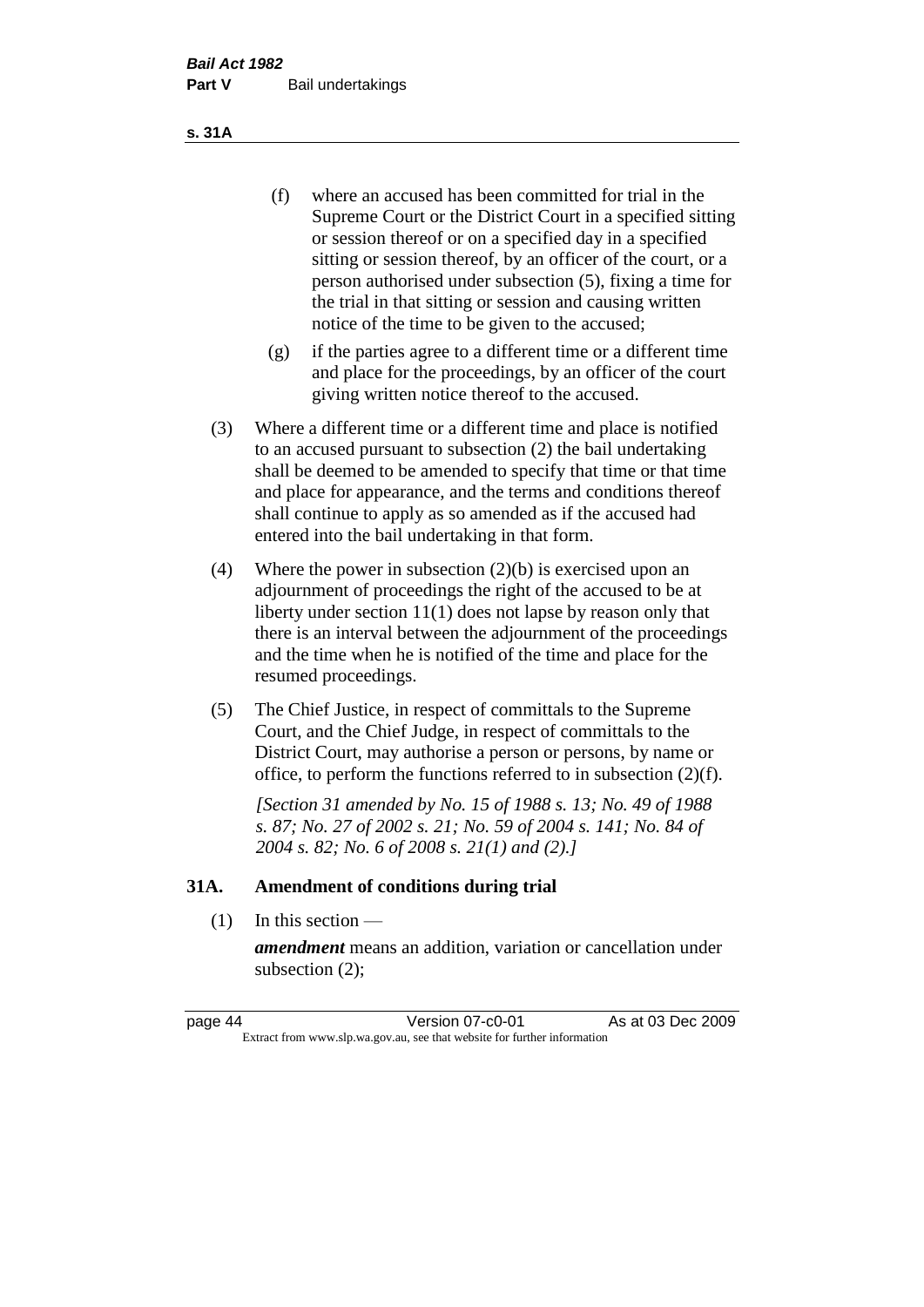*trial* means that part of proceedings for an offence when evidence is being received by the court in respect of the offence and also extends to any time when —

- (a) legal argument is being heard; or
- (b) a judicial officer or a jury is deliberating.

#### $(2)$  Where —

- (a) an accused has been granted bail for the accused's appearance for trial for an offence; and
- (b) the trial extends beyond one day,

a judicial officer who grants bail for the next appearance by exercising the power in section  $31(2)(a)$  may also do one or more of the following —

- (c) add any condition to the extent that is authorised by clause 2 or 3 of Part D of Schedule 1;
- (d) vary a condition to that extent;
- (e) cancel a condition.
- (3) A judicial officer who adds, varies or cancels a condition under subsection (2) shall cause an officer of the court —
	- (a) to endorse the amendment on the accused's copy of the bail undertaking or, if that copy is not available for endorsement, to give written notice of the amendment to the accused; and
	- (b) to endorse on a file copy of the undertaking a certificate as to the amendment and the action taken under paragraph (a).
- (4) If the judicial officer considers that the amendment is of a minor nature, the judicial officer may, for the purposes of section 44(4), cause the officer of the court to include a statement to that effect in the endorsement or notice under subsection (3)(a) and the certificate under subsection (3)(b).

As at 03 Dec 2009 Version 07-c0-01 Page 45 Extract from www.slp.wa.gov.au, see that website for further information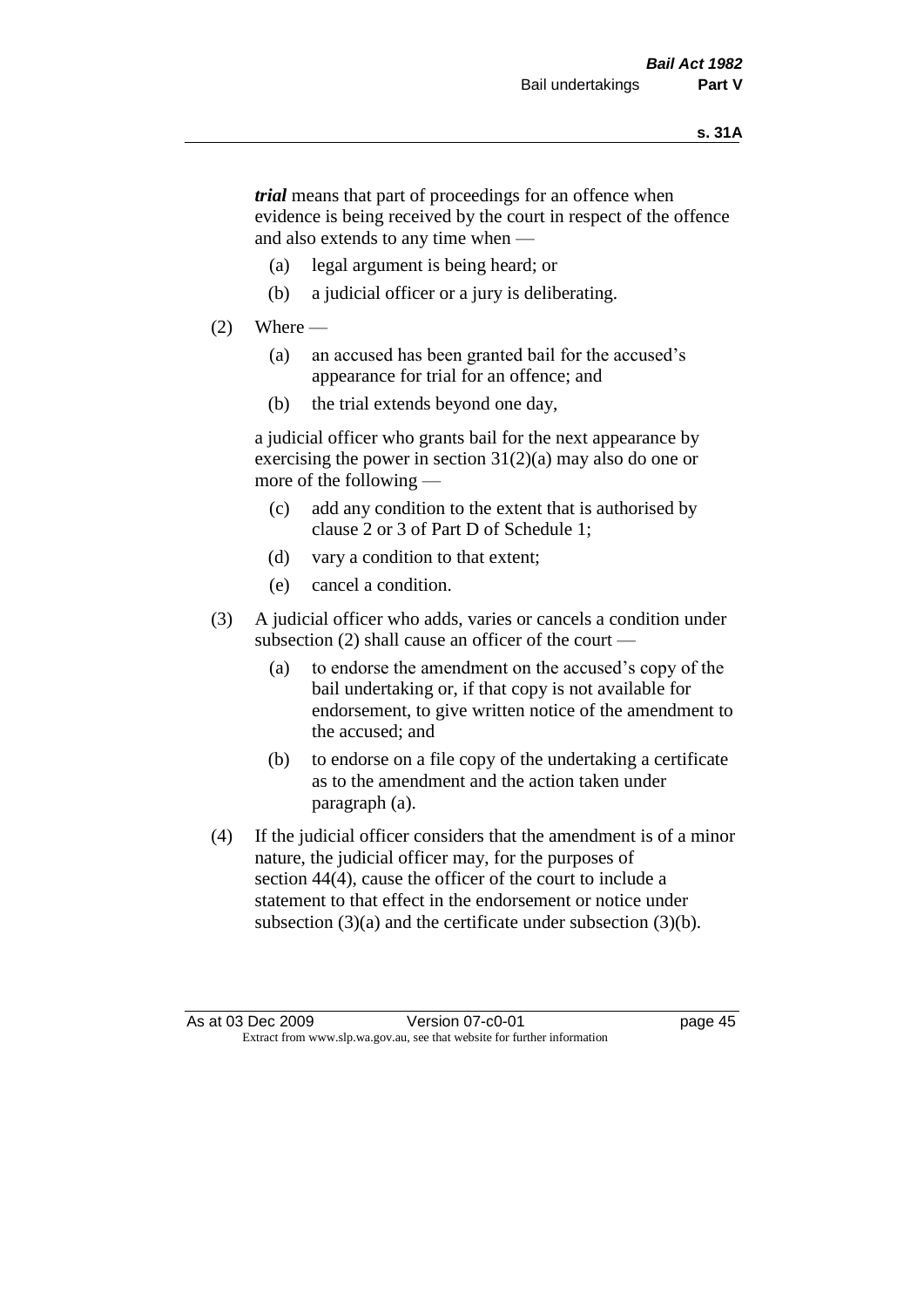- (5) When action is taken under subsection  $(3)(a)$ 
	- (a) the bail undertaking is to be regarded as having been amended as provided in the endorsement or notice, as the case requires; and
	- (b) the terms and conditions of the bail undertaking continue to apply as so amended as if the accused had entered into the bail undertaking in that form.
- (6) In any proceedings an endorsement on a copy of a bail undertaking referred to in subsection (3)(b) purporting to be a certificate referred to in that paragraph is evidence of the matters appearing in it without proof of the signature of the person who made the endorsement.

*[Section 31A inserted by No. 6 of 2008 s. 22(1).]*

#### **32. Giving and proof of notices under s. 31**

- (1) A written notice to an accused under section  $31(2)$ 
	- (a) shall be given to the accused personally; or
	- (b) shall be sent to the accused by post to the accused's address appearing in the records of the court; or
	- (c) in urgent cases or with the accused's consent, shall be sent to the accused by electronic communication.
- (2) A person who gives or sends a notice in accordance with subsection (1) shall endorse on a file copy of the notice a certificate showing —
	- (a) that the person has done so; and
	- (b) the time of doing so.
- (3) If a notice is sent by post under subsection  $(1)(b)$ , the notice is to be presumed, unless the contrary is shown, to have been received at the time when, in the ordinary course of events, it would have been delivered.
- (4) The judicial officer who under section  $31(2)(a)$  notifies an accused of the time and place for resumed proceedings shall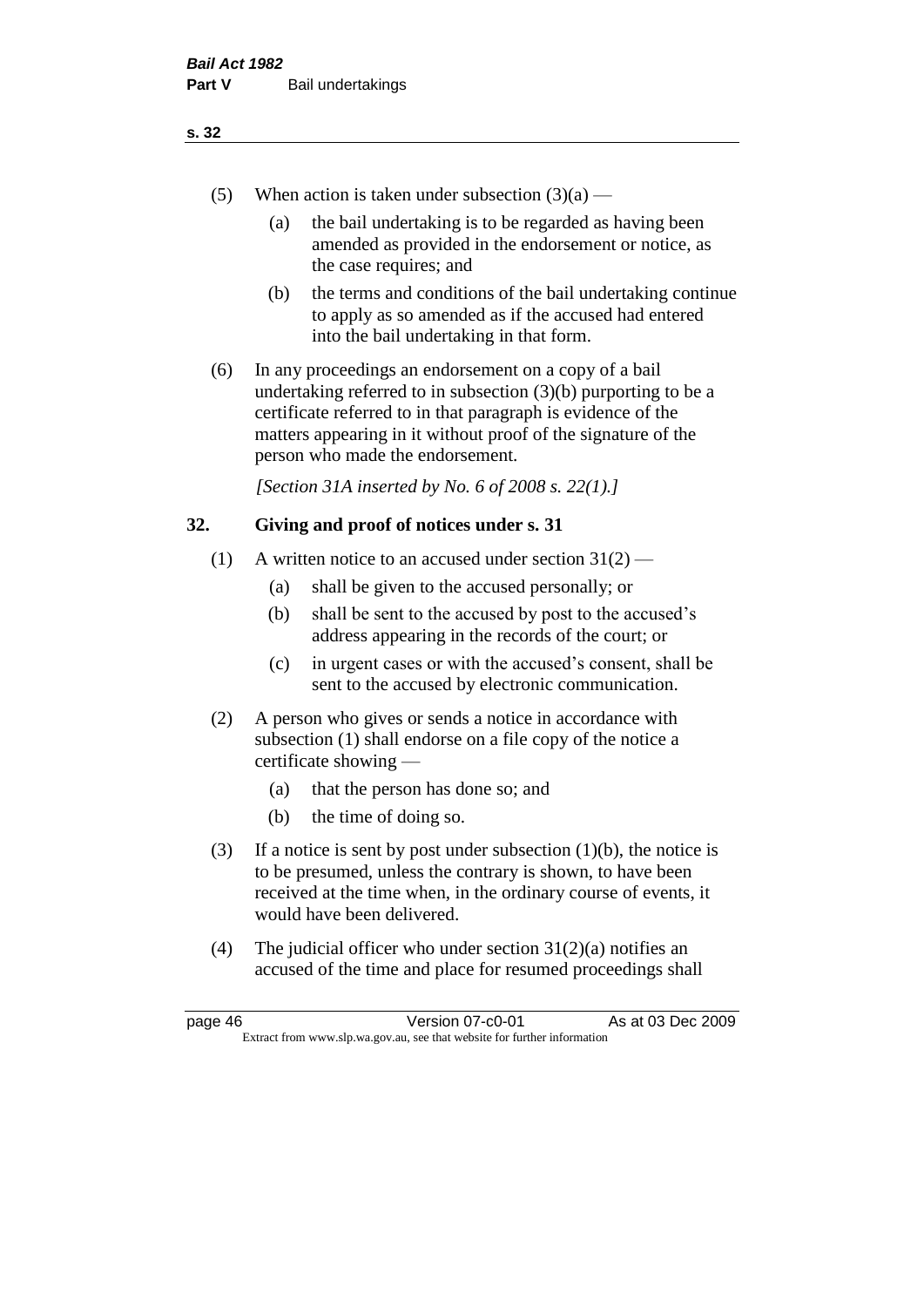cause to be endorsed on the accused's bail undertaking a certificate showing details of such time and place and that the accused has been notified of them.

- (5) In any proceedings
	- (a) a document purporting to be a copy of a notice referred to in subsection (1) shall be evidence of the terms of the notice; and
	- (b) an endorsement
		- (i) on a copy of a notice referred to in subsection (2); or
		- (ii) on a bail undertaking,

purporting to be a certificate referred to in subsection (2) or (4) is evidence of the matters appearing in it without proof of the signature of the person who made the endorsement.

*[Section 32 amended by No. 74 of 1984 s. 12; No. 84 of 2004 s. 82; No. 6 of 2008 s. 23(1)-(3).]* 

# **33. Judicial officer may order accused to enter into bail undertaking**

- (1) Where bail is granted to an accused by a judicial officer, whether with or without any condition being attached thereto, and the accused fails or refuses to enter into a bail undertaking in terms of the grant, the judicial officer who granted bail may, subject to subsection (3), order that the accused enter into the bail undertaking within such time as he may specify.
- (2) If an accused does not comply with an order under subsection (1), the judicial officer may, subject to subsection (3), further order that a bail undertaking, in such form as the judicial officer may approve, shall be deemed to have been entered into by the accused on the date of such further order, and thereupon that undertaking shall be treated as if it had been duly entered into by the accused for the purposes of this Act.

As at 03 Dec 2009 Version 07-c0-01 Page 47 Extract from www.slp.wa.gov.au, see that website for further information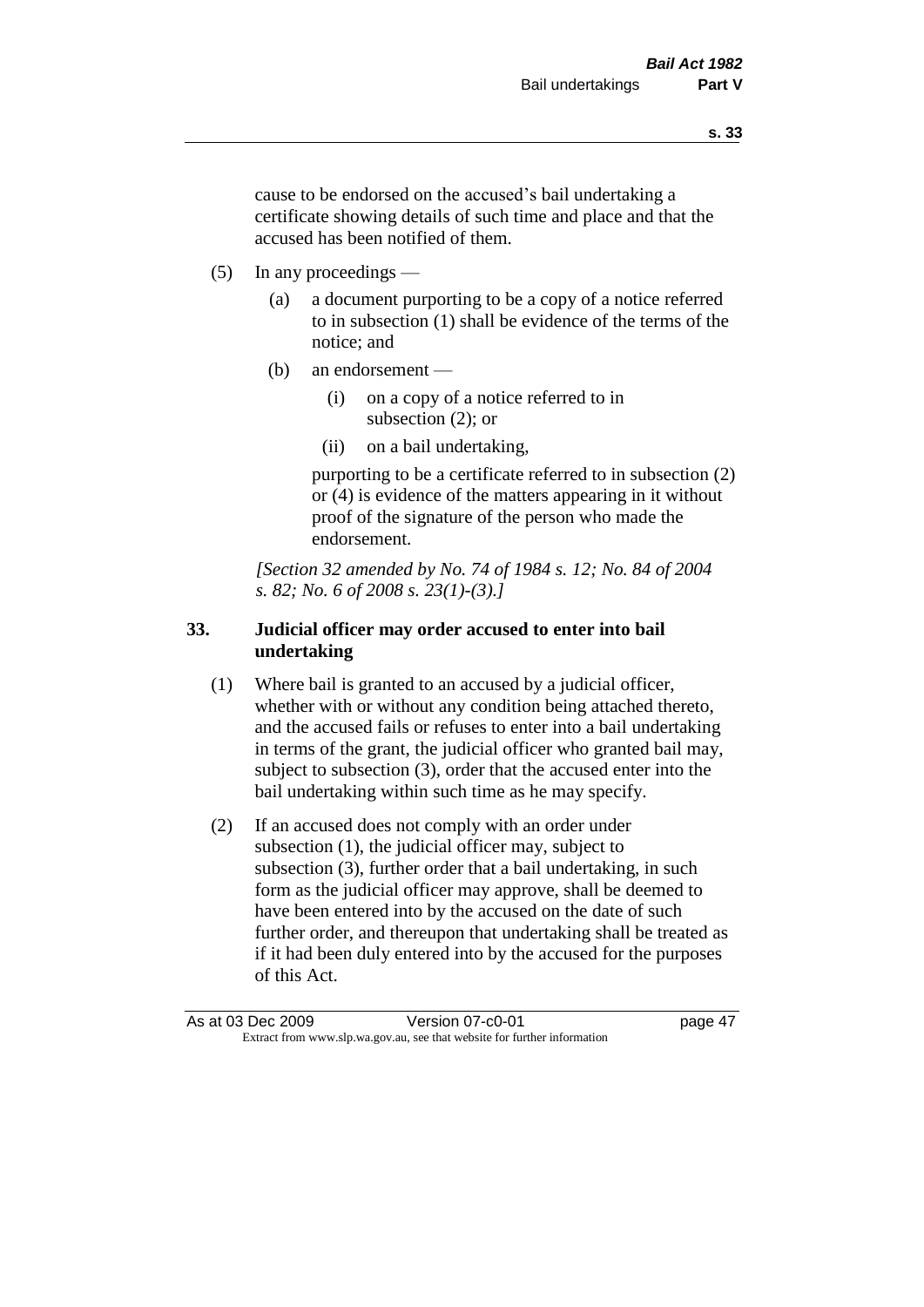- (3) A judicial officer shall not
	- (a) make an order under subsection (2) unless he has personally informed the accused of the terms and effect of the order made under subsection (1);
	- (b) exercise any of the powers conferred on him by this section unless he is satisfied that the accused has the capacity to enter into and comply with the undertaking.

*[Section 33 amended by No. 84 of 2004 s. 82.]* 

## **34. Cessation and suspension of bail undertaking**

A bail undertaking ceases to have effect —

- (a) upon the revocation of bail under section 55;
- (b) upon the death of the accused, but only if no order has been made under section 57;
- (c) subject to section 31, upon the appearance in court by the accused as required by his bail undertaking;
- (d) upon the discharge of the accused according to law from any further proceedings for the offence, or all of the offences, to which the bail undertaking relates;
- (e) during any period before the time at which the accused is required to appear in court when he is in custody for any other offence or reason.

*[Section 34 amended by No. 84 of 2004 s. 82.]*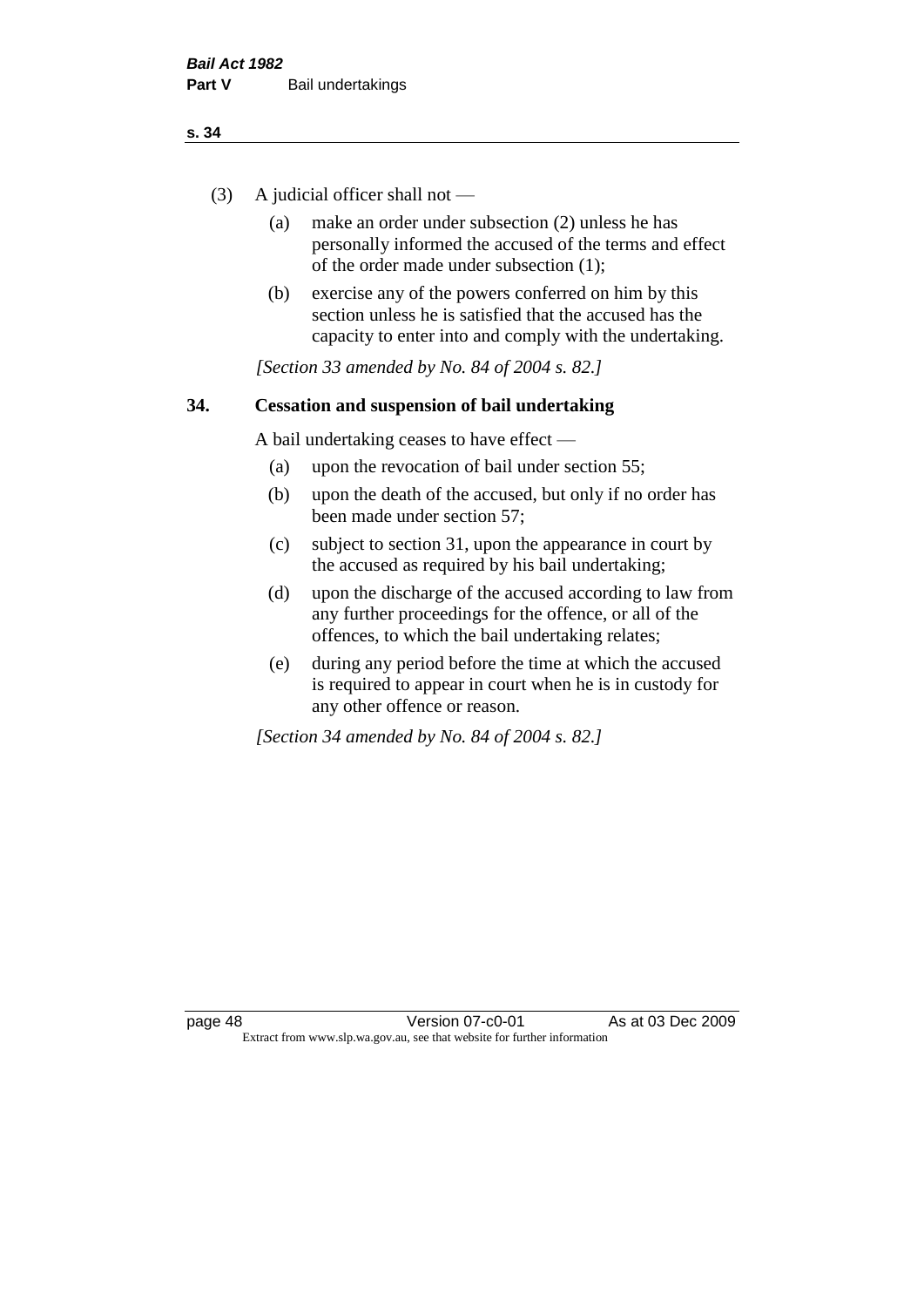# **Part VI — Sureties and surety undertakings**

#### **35. Surety and surety undertaking**

- (1) A surety is a person who, as a condition of the grant of bail to an accused, enters into a surety undertaking, that is to say, undertakes in writing that he will, subject to this Act, forfeit a specified amount of money if the accused fails to comply with any requirement of his bail undertaking mentioned in section  $28(2)(a)$  and (b).
- (2) A surety is required to be approved under section 40.
- (3) A forfeiture of money by a surety as mentioned in subsection (1) is enforceable as provided in section 49 but not otherwise.

*[Section 35 amended by No. 84 of 2004 s. 82; No. 6 of 2008 s. 18(3).]* 

#### **36. Authority to approve sureties**

- (1) The decision whether an applicant should be approved as a surety in any case is to be made —
	- (a) by a person referred to in section 29(a) to (d); or
	- (b) where the accused to whom bail has been granted is in prison, by a person for the time being in charge of the prison; or
	- (c) where the accused to whom bail has been granted is a child, by an authorised community services officer.
- (2) A judicial officer when granting bail to an accused subject to a requirement for a surety or sureties may make an order as to —
	- (a) the giving of notice to the prosecutor of an application for approval of any surety; or
	- (b) the person or persons who are to, or may, approve any surety,

and subsection (1) has effect subject to any such order. *[Section 36 inserted by No. 6 of 2008 s. 24(1).]*

As at 03 Dec 2009 Version 07-c0-01 page 49 Extract from www.slp.wa.gov.au, see that website for further information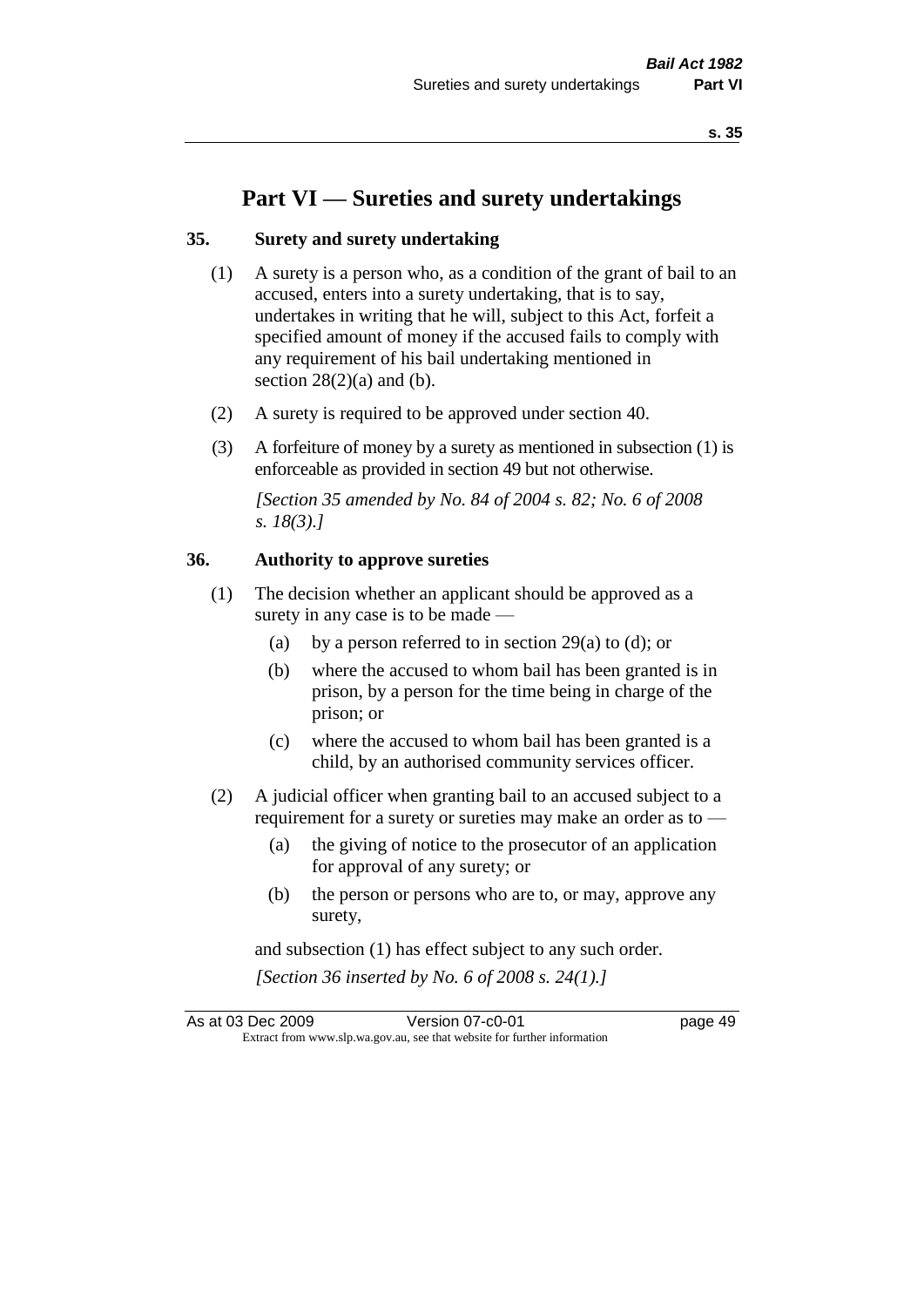# **37. Proposed surety to receive certain information and prescribed form for completion**

- (1) Whenever a surety approval officer is called upon to decide whether an applicant should be approved as a surety, he shall ensure that the applicant is, or has been, given -
	- (a) a duly completed notice in the prescribed form showing details of the terms and conditions on which bail has been granted to the accused in whose case the surety is required;
	- (b) such information in writing as to the effect of this Act in relation to the rights, obligations and liabilities of sureties as is prescribed for the purposes of this paragraph; and
	- (c) a prescribed form of declaration for completion designed to disclose to the surety approval officer all information relevant to the decision.
- (2) Before he makes his decision, the surety approval officer shall ensure that the applicant furnishes to him the declaration referred to in subsection (1)(c) duly completed.
- (3) For the purposes of this section it is sufficient if  $-$ 
	- (a) the notice, information and declaration referred to in subsection (1) are sent by electronic communication to an electronic address provided by the applicant; and
	- (b) the declaration referred to in subsection  $(1)(c)$  duly completed is sent by electronic communication to an electronic address provided by the surety approval officer.

*[Section 37 amended by No. 84 of 2004 s. 82; No. 6 of 2008 s. 24(4), (5) and 25.]* 

# **38. Persons disqualified from being sureties**

- (1) A person is not qualified to be approved as a surety if  $-$ 
	- (a) he is under 18 years of age; or

**s. 37**

page 50 Version 07-c0-01 As at 03 Dec 2009 Extract from www.slp.wa.gov.au, see that website for further information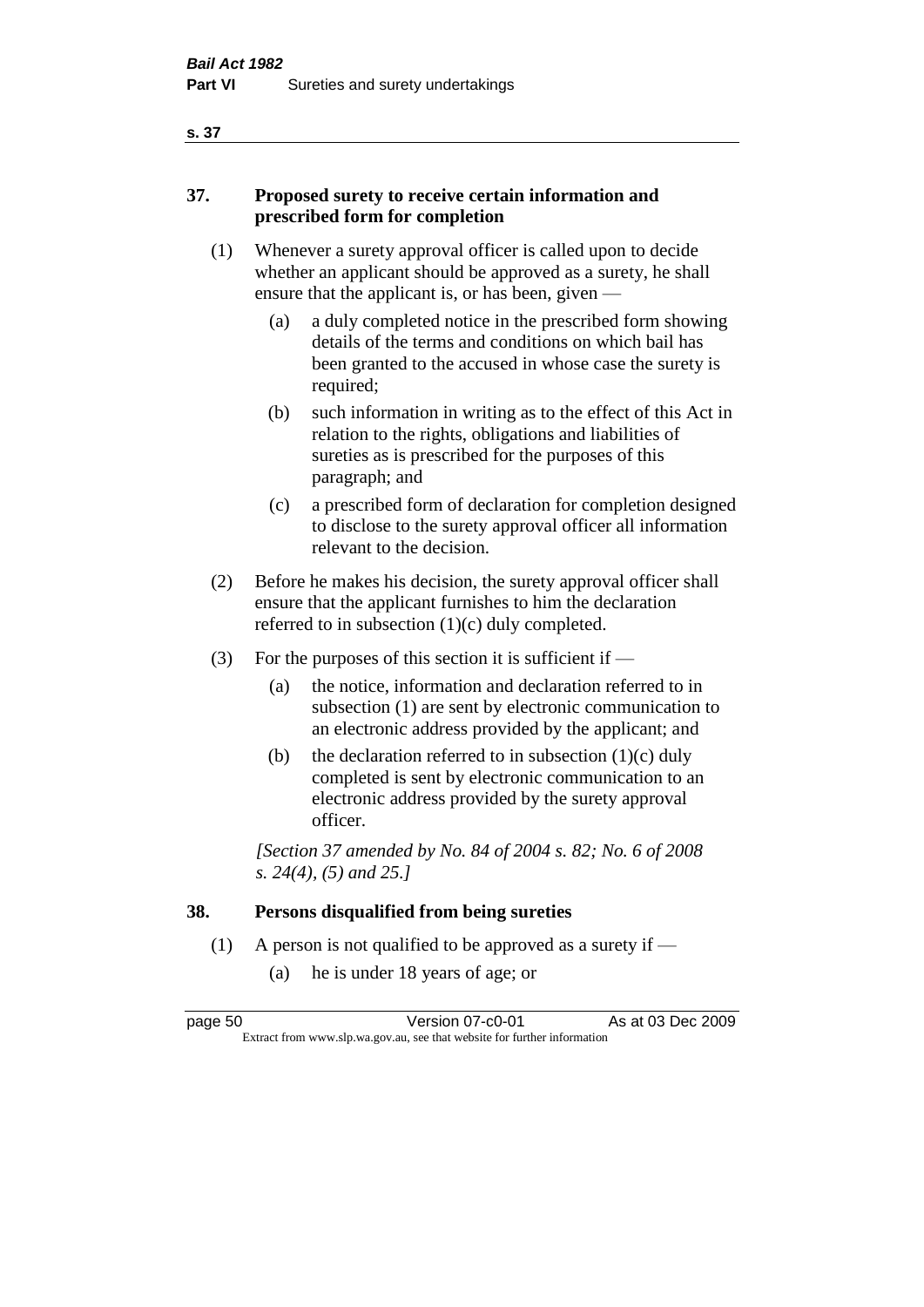- (b) subject to subsection (2), the value of his assets, after provision is made for his debts and liabilities, is less than the amount which he might become liable to forfeit under his proposed surety undertaking; or
- (c) there are reasonable grounds for believing that he has been, or will be, indemnified by any person against any forfeiture referred to in paragraph (b).
- (2) Subsection (1)(b) does not apply where the applicant for approval is required to give security sufficient to cover the amount which he might become liable to forfeit.

#### **39. Matters relevant to approval of sureties**

In determining whether an applicant is suitable to be a surety a surety approval officer shall have regard to all matters which appear to him to be relevant including, as well as any others, the following —

- (a) the character and antecedents of the applicant;
- (b) his proximity to or connection with the accused, whether by kinship, place of residence or otherwise; and
- (c) his ability to pay, or give security for, the amount which he might become liable to forfeit under his proposed surety undertaking, without excessive hardship to himself or his dependants.

*[Section 39 amended by No. 84 of 2004 s. 82; No. 6 of 2008 s. 24(4).]* 

#### **40. Decision on application by proposed surety**

- (1) Upon receipt of the duly completed declaration referred to in section  $37(1)(c)$ , the surety approval officer shall, after making any enquiries which he thinks desirable, make a decision, as soon as is practicable, either to approve or not to approve of the applicant as a surety in that case.
- (2) If the surety approval officer does not approve of the applicant as a surety he shall record the reasons for his doing so and

As at 03 Dec 2009 Version 07-c0-01 page 51 Extract from www.slp.wa.gov.au, see that website for further information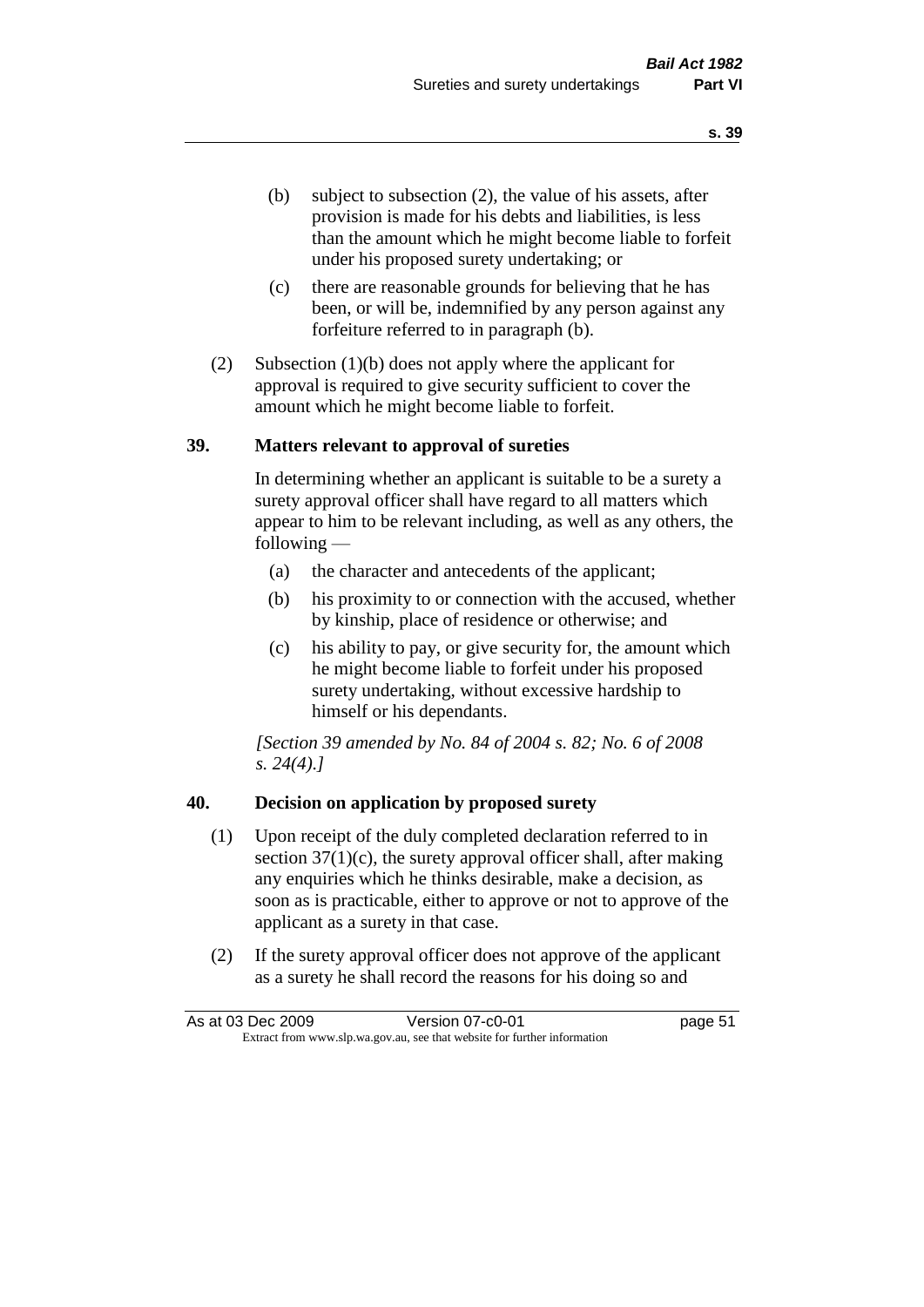inform the applicant and the accused thereof, or cause them to be so informed.

*[Section 40 amended by No. 15 of 1988 s. 15; No. 84 of 2004 s. 82; No. 6 of 2008 s. 24(5).]* 

# **41. Finality of decision to refuse approval**

- (1) A decision by a surety approval officer not to approve of the applicant as a surety is final unless the applicant becomes entitled to re-apply under subsection (2).
- (2) An applicant who is refused approval as a surety may re-apply for approval to the surety approval officer who made that decision, or if that officer is absent or unavailable to another surety approval officer, on the ground that —
	- (a) new facts have been discovered, new circumstances have arisen or the circumstances have changed since he was refused approval; or
	- (b) he failed to adequately present his case for approval on his previous application,

and the provisions of this Act, except section 37, shall, with necessary modifications, apply to any such further application and the decision thereon.

*[Section 41 amended by No. 6 of 2008 s. 24(3) and (4).]*

#### **42. Before whom surety undertaking may be entered into**

A surety undertaking need not be entered into before the surety approval officer who approved the surety but may be entered into before any person before whom the accused for whose appearance the surety is approved might enter into his bail undertaking under section 29.

*[Section 42 amended by No. 84 of 2004 s. 82; No. 6 of 2008 s. 24(5).]*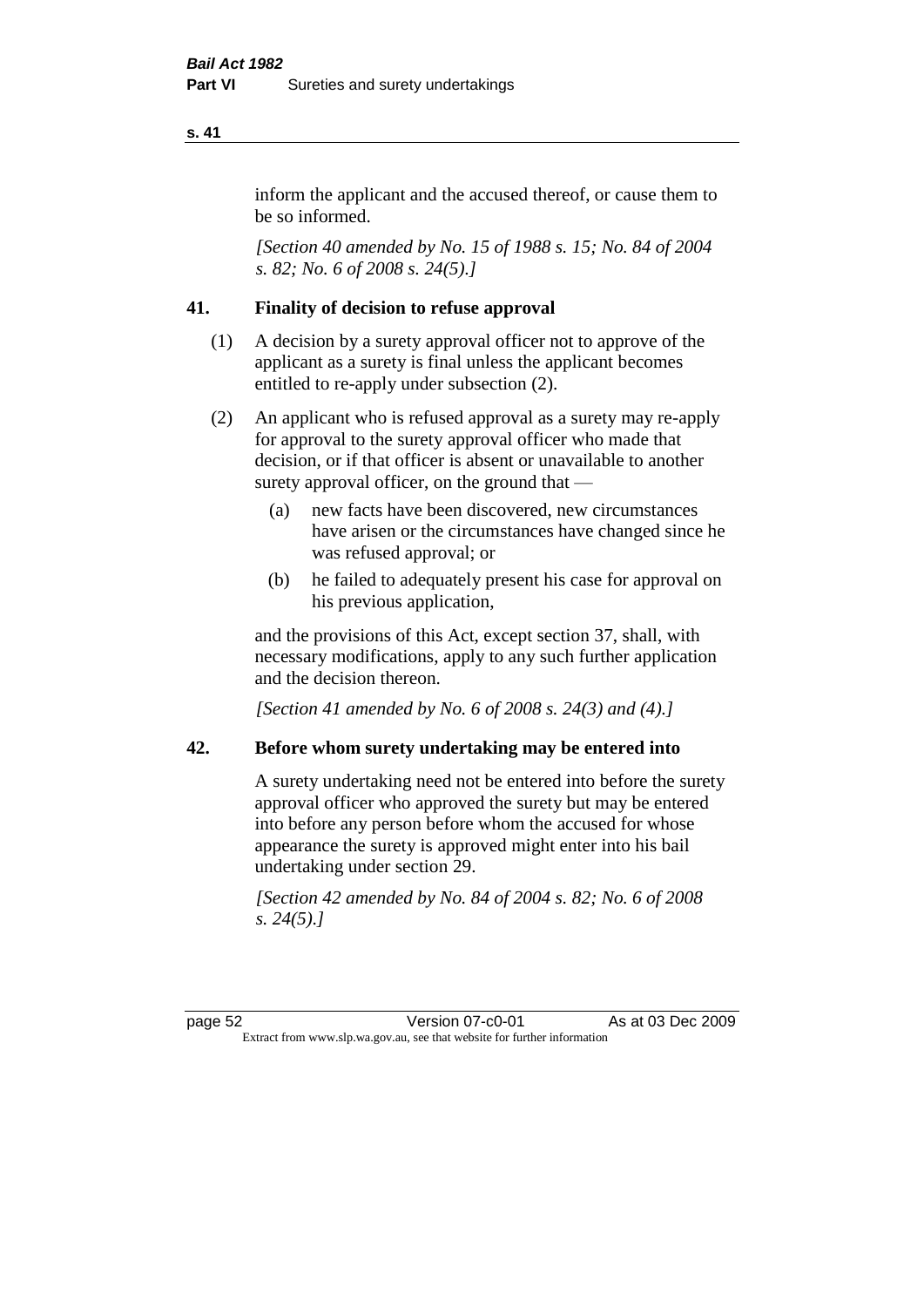# **43. Duties of persons before whom surety undertaking is entered into**

A person before whom a surety undertaking is to be entered into —

- $(a)$  shall
	- (i) read to the surety;
	- (ii) be informed by the surety that he has read; or
	- (iii) if necessary, have translated to the surety,

the documents described in section  $37(1)(a)$  and (b), and the surety undertaking, before the surety enters into the undertaking;

- (b) shall ensure that all conditions which are to be complied with by the surety have been complied with before the surety enters into his undertaking; and
- (c) shall give to the surety a copy of his surety undertaking as duly completed.

*[Section 43 amended by No. 74 of 1984 s. 13.]* 

## **43A. Use of video link and electronic communication where proposed surety is interstate**

 $(1)$  In this section —

*proposed surety* means a person who is to enter into a surety undertaking;

*relevant official* means the person before whom the surety undertaking is to be entered into or was entered into, as the case requires;

*video link* means facilities (including closed circuit television) that enable, at the same time —

- (a) the relevant official to see and hear the proposed surety; and
- (b) the proposed surety to see and hear the relevant official.

As at 03 Dec 2009 Version 07-c0-01 Page 53 Extract from www.slp.wa.gov.au, see that website for further information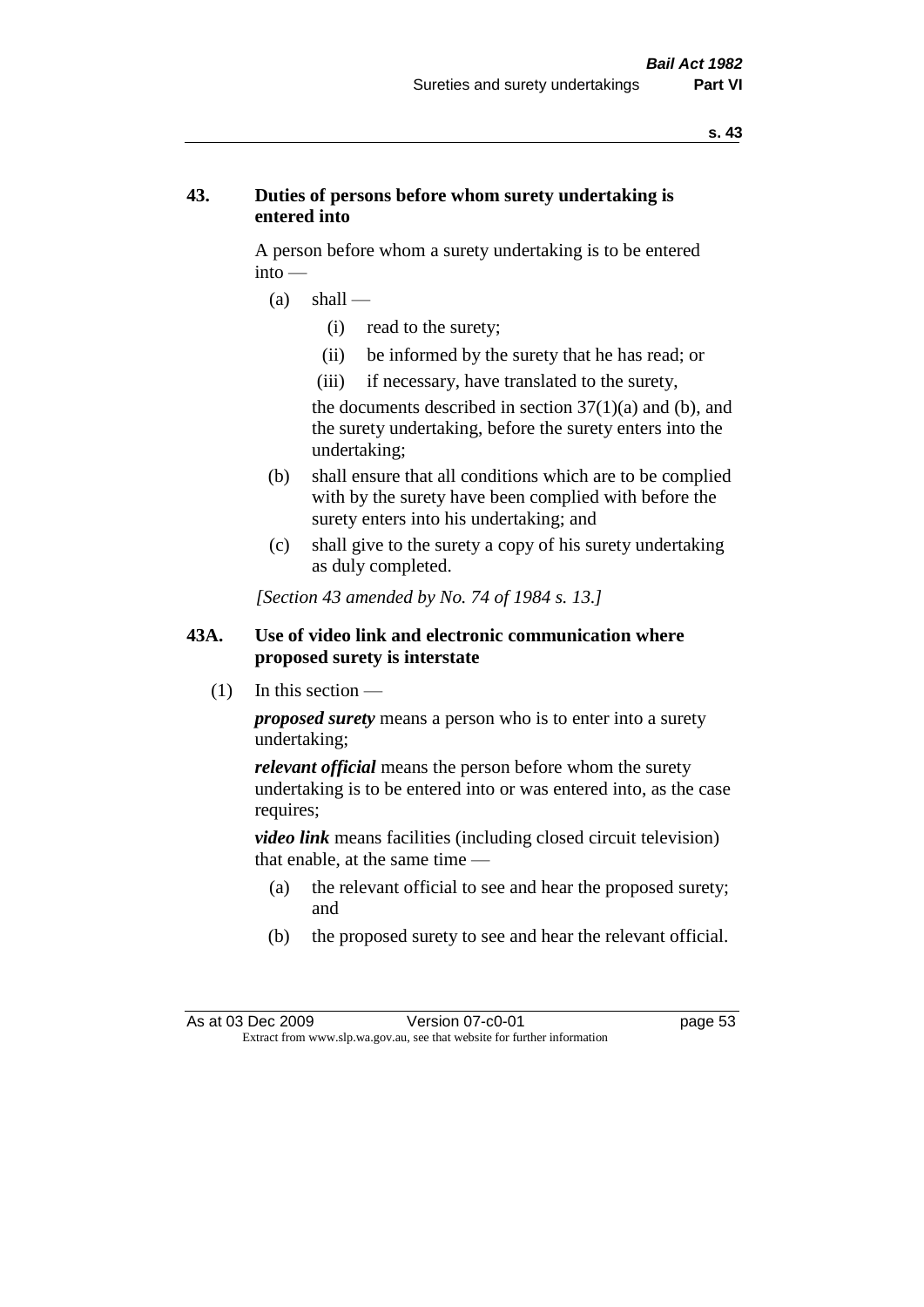#### **s. 43A**

- (2) This section applies if a proposed surety is in another State or a Territory.
- (3) The relevant official may comply with section 43(a) and (b) by means of a video link.
- (4) The relevant official may send the surety undertaking to the proposed surety by electronic communication for completion.
- (5) The proposed surety may enter into the surety undertaking by sending the completed surety undertaking to the relevant official by electronic communication.
- (6) If the surety undertaking is sent by electronic communication under subsection (4) or (5), any requirement for the proposed surety or the relevant official to sign it is to be taken to have been complied with if the full name of the proposed surety or the relevant official, as the case requires, appears in the appropriate place in the undertaking.
- (7) The relevant official may comply with section  $43(c)$  by sending a copy of the surety undertaking as duly completed to the surety by electronic communication.
- (8) A surety undertaking that is entered into in accordance with this section is to be taken to have been entered into before the relevant official.
- (9) In any proceedings a document purporting to be a copy of a surety undertaking and purporting to be certified by the relevant official to be a copy of a surety undertaking entered into in accordance with this section is evidence of the surety undertaking without proof of the signature of the relevant official.
- (10) A reference in this section to sending a surety undertaking or copy of a surety undertaking to a person by electronic communication is a reference to sending the undertaking or copy by electronic communication to an electronic address provided by the person.

*[Section 43A inserted by No. 6 of 2008 s. 26.]*

page 54 Version 07-c0-01 As at 03 Dec 2009 Extract from www.slp.wa.gov.au, see that website for further information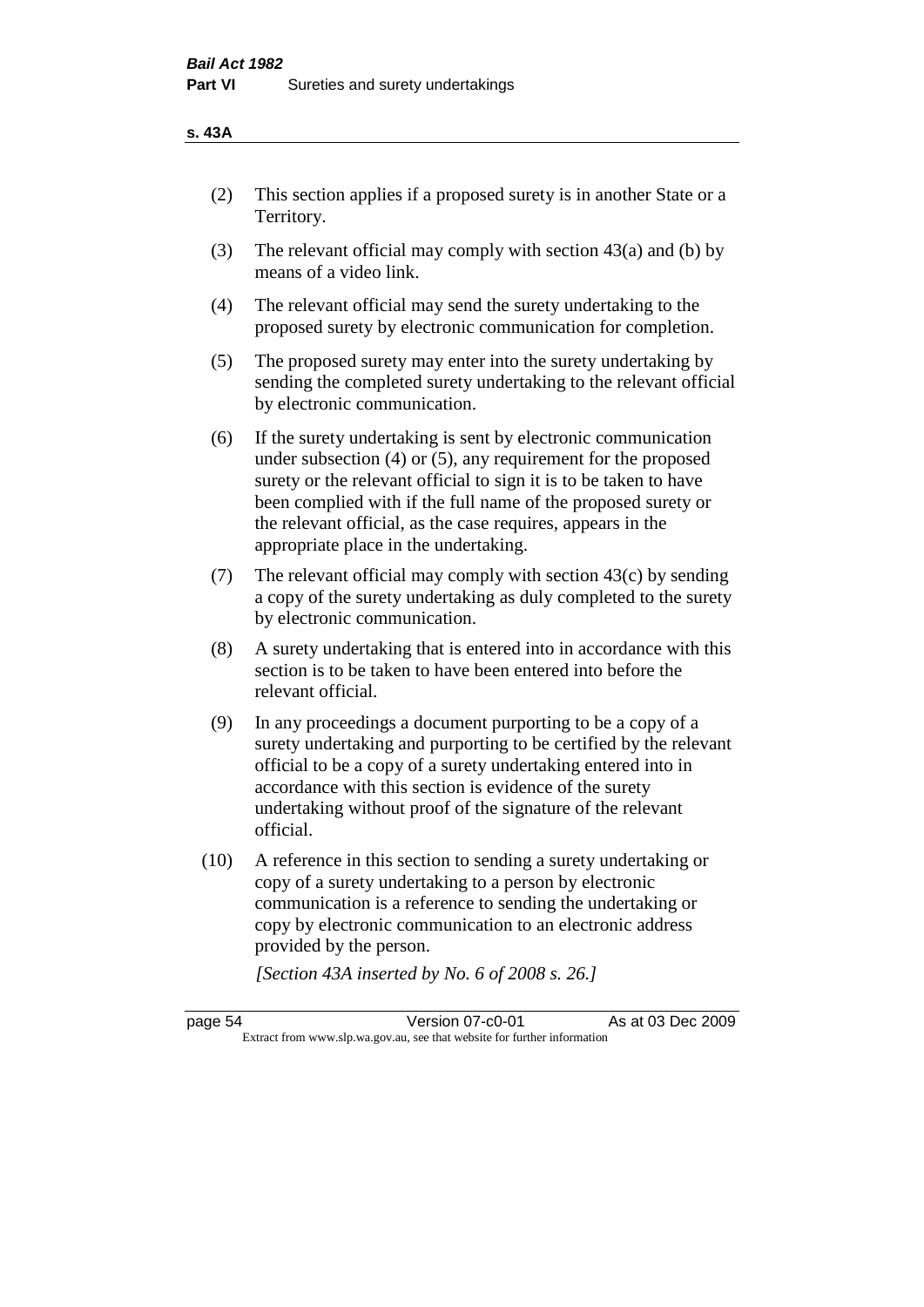## **44. When surety undertaking extends to different time or different time and place substituted under s. 31**

- (1) A surety undertaking does not extend to the failure by the accused to appear at a different time or a different time and place substituted pursuant to section 31 unless —
	- (a) the surety undertaking contains a provision stating that it does so extend and, where applicable under subsection (5), the surety has received notice as mentioned in that subsection; or
	- (b) subsection (2) applies.
- (2) A surety undertaking extends to the failure by the accused to appear at a different time substituted pursuant to section 31 during a trial if, at the option of the surety, the undertaking contains a provision stating —
	- (a) that it does so extend; and
	- (b) the effect of subsection (4).
- (3) In subsection  $(2)$  —

*trial* means that part of proceedings for an offence when evidence is being received by the court in respect of the offence and also extends to any time when —

- (a) legal argument is being heard; or
- (b) a judicial officer or a jury is deliberating.
- (4) Subsection (2) applies despite any amendment as defined in section 31A(1) if the endorsement or notice under section 31A(3)(a) in respect of the amendment includes a statement referred to in section 31A(4).
- (5) A surety undertaking may, at the option of the surety, also contain a provision stating that where —
	- (a) a different time or a different time and place for the accused's appearance is substituted pursuant to section 31; and

As at 03 Dec 2009 Version 07-c0-01 Page 55 Extract from www.slp.wa.gov.au, see that website for further information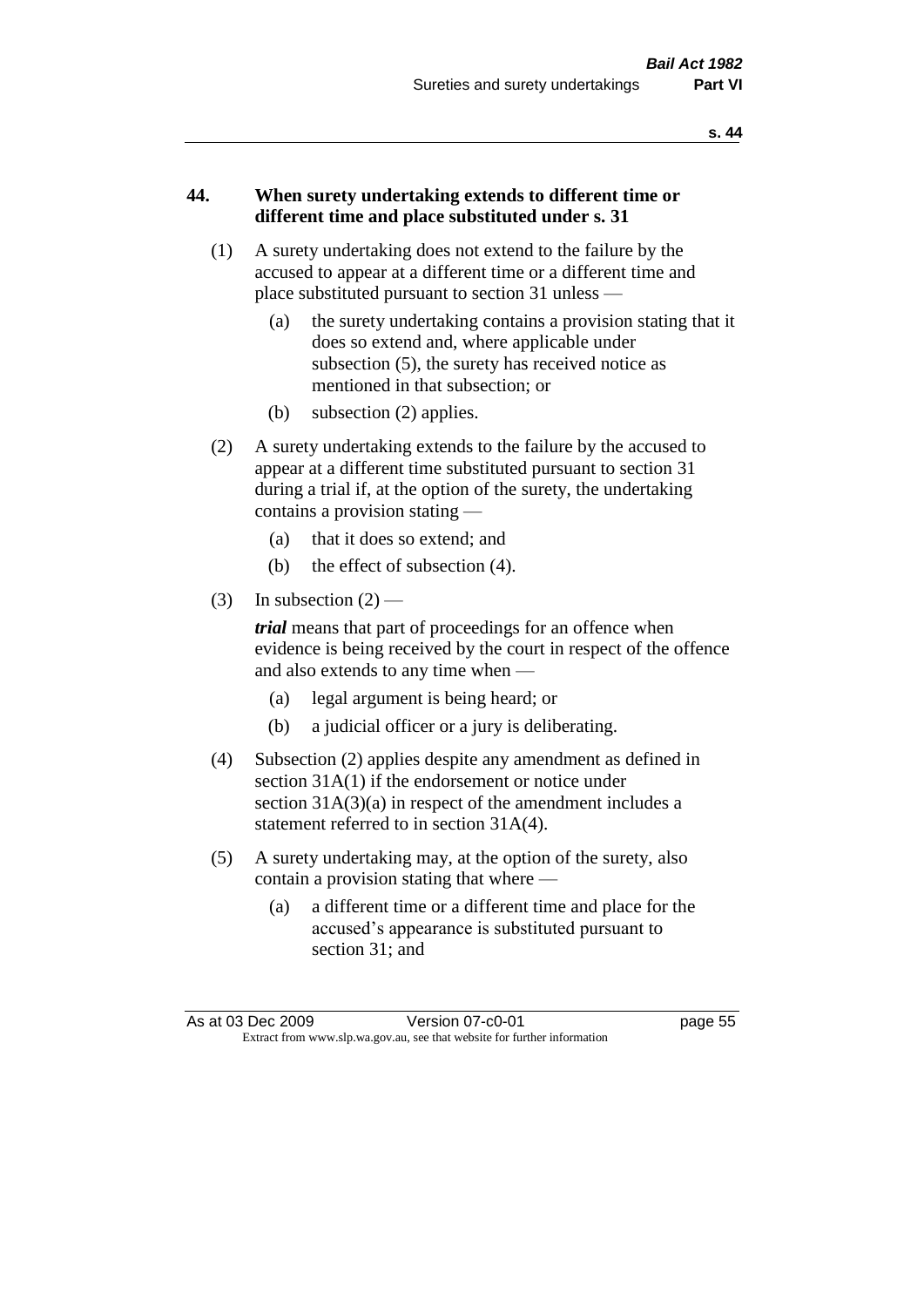(b) subsection (2) does not apply,

the surety's liability only arises if the surety is given notice, as soon as is practicable, of the different time or the different time and place.

(6) Where, by operation of this section, a surety undertaking would extend to the failure by the accused to appear at a different time or a different time and place substituted pursuant to section 31, that extension is not affected by a reduction in the number of offences to which the accused's bail undertaking relates.

*[Section 44 inserted by No. 6 of 2008 s. 27(1).]*

# **45. Giving and proof of notices under s. 44**

- (1) For the purposes of section 44(5) notice to a surety may be  $given -$ 
	- (a) orally to the surety by the judicial officer when he fixes a time and place for the proceedings or the resumed proceedings; or
	- (b) in the approved form to the surety personally; or
	- (c) by a person authorised under subsection (5) sending or causing to be sent the approved form to the surety —
		- (i) by post to the surety's address appearing in the records of the court; or
		- (ii) in urgent cases or with the surety's consent, by electronic communication.
- (2) A person who gives a notice in accordance with subsection (1)(b) or (c) shall endorse on a file copy of the notice a certificate showing —
	- (a) that the person has done so; and
	- (b) the time of doing so.
- (2a) If a notice is sent by post under subsection  $(1)(c)$ , the notice is to be presumed, unless the contrary is shown, to have been

page 56 Version 07-c0-01 As at 03 Dec 2009 Extract from www.slp.wa.gov.au, see that website for further information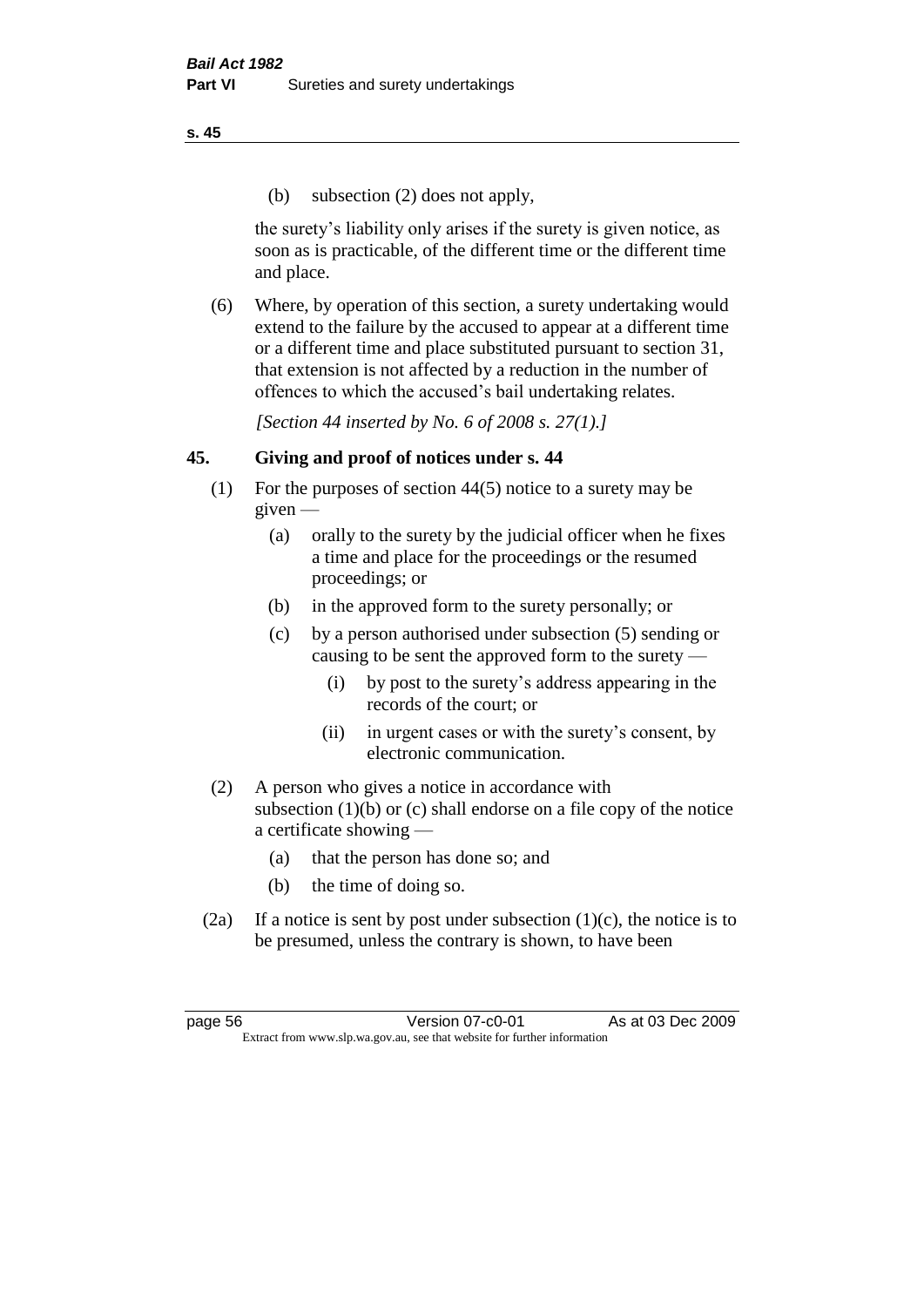received at the time when, in the ordinary course of events, it would have been delivered.

(3) A judicial officer who, under subsection  $(1)(a)$ , notifies a surety of the time and place for the proceedings or the resumed proceedings shall cause to be endorsed on a file copy of the surety's undertaking a certificate showing details of such time and place and that the surety has been notified of them.

- (4) In any proceedings
	- (a) a document purporting to be a copy of a notice referred to in section 44(5) shall be evidence of the terms of the notice; and
	- (b) an endorsement
		- (i) on a file copy of a notice given under subsection  $(1)(b)$  or  $(c)$  purporting to be a certificate referred to in subsection (2); or
		- (ii) on a file copy of a surety undertaking purporting to be a certificate referred to in subsection (3),

is evidence of the matters appearing in the certificate without proof of the signature of the person who made the endorsement.

- (5) A registrar of the court, other than a deputy registrar of the Magistrates Court or the Children's Court, is an authorised person for the purposes of subsection (1)(c) and in addition —
	- (a) in respect of committals to the Supreme Court, the Chief Justice; and
	- (b) in respect of committals to the District Court, the Chief Judge,

may authorise a person or persons, by name or office, to perform the function referred to in subsection  $(1)(c)$ .

*[Section 45 amended by No. 74 of 1984 s. 15; No. 59 of 2004 s. 141; No. 6 of 2008 s. 28(1)-(5).]*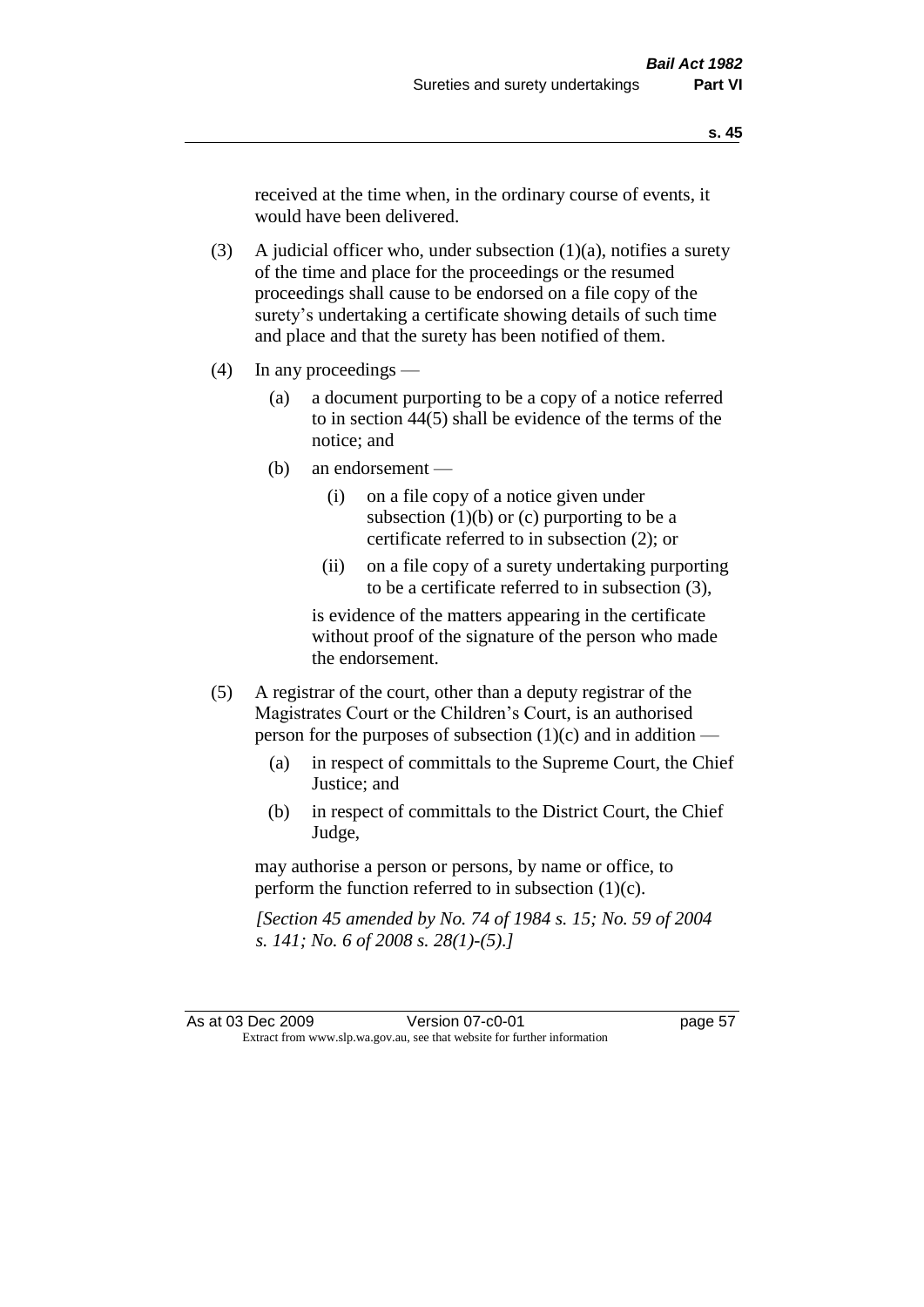#### **46. Power of surety to apprehend accused**

- (1) A surety may arrest an accused for whose appearance in court he has entered into a surety undertaking if the surety has reasonable grounds to believe that —
	- (a) the accused
		- (i) is not likely to comply with the requirements of his bail undertaking mentioned in section  $28(2)(a)$  or (b):
		- (ii) is, or has been, in breach of any condition of his bail undertaking mentioned in section 28(2)(c); or
		- (iii) is, or has been, in breach of a home detention condition mentioned in section 28(2)(d);

and

- (b) it is not expedient to invoke the assistance of the relevant officer under section 54(1) because the delay occasioned by doing so would defeat the purpose of that section.
- (2) A surety who arrests an accused under subsection (1) shall, as soon as is practicable, deliver him into the custody of a police officer and thereafter he shall be dealt with under section 54(4) and section 55, and those provisions shall apply, as if he had been arrested by a police officer under section 54(2).

*[Section 46 amended by No. 74 of 1984 s. 16; No. 61 of 1990 s. 10; No. 84 of 2004 s. 82; No. 6 of 2008 s. 33(5).]* 

#### **47. Cessation and suspension of surety undertaking**

A surety undertaking ceases to have effect —

- (a) upon the revocation of bail under section 55(1);
- (b) upon the release of an accused under section 55(2) if the surety does not consent to the continuance in force of his surety undertaking;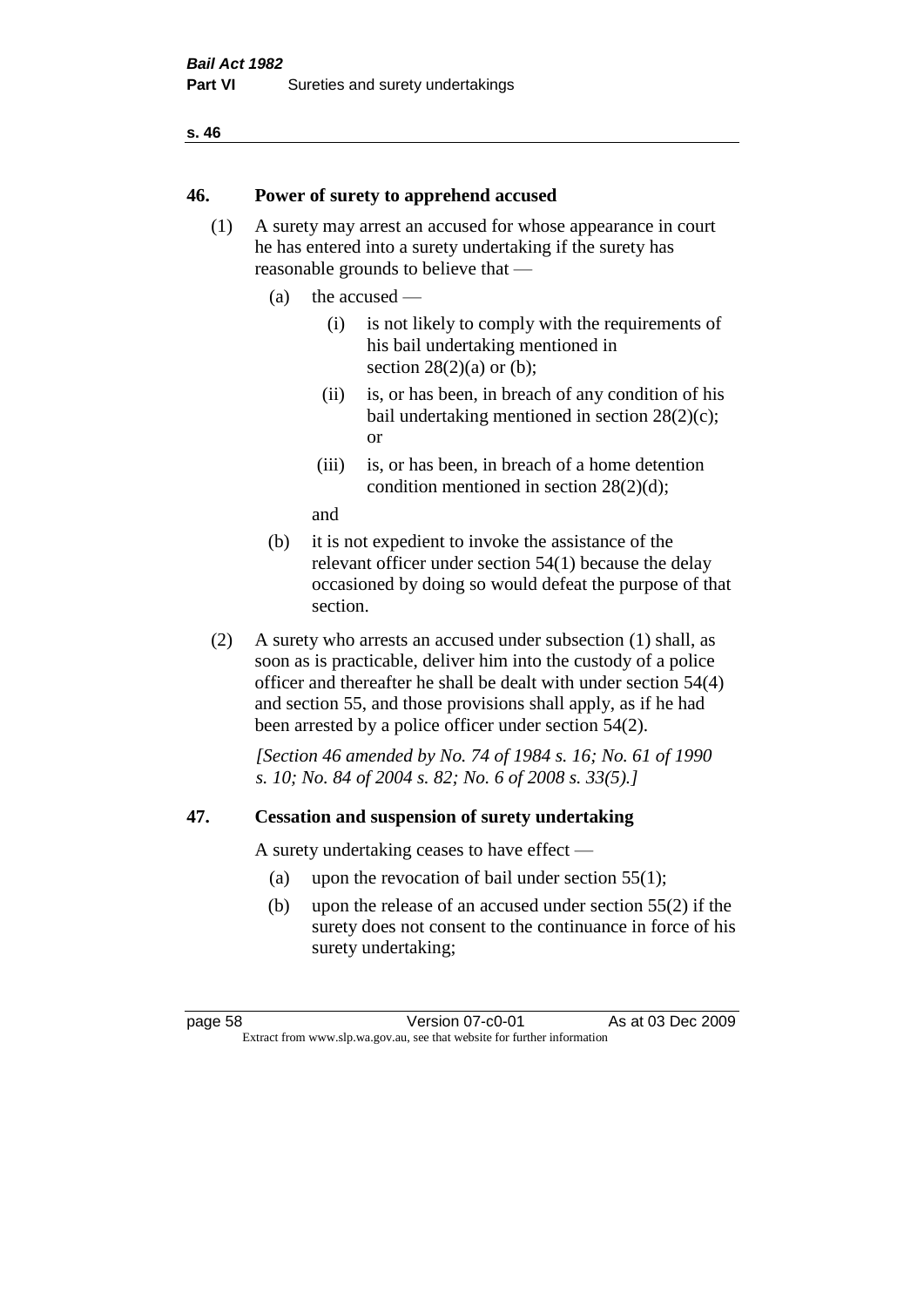- (c) upon its being cancelled under section 48(4) (and as from the time fixed therefor) by an appropriate judicial officer;
- (d) upon the death of the surety, but only if no order under section 49(1) has been made before then;
- (e) subject to sections 31 and 44, upon the appearance in court by the accused as required by his bail undertaking;
- (f) upon the discharge of the accused according to law from any further proceedings for the offence, or all of the offences, to which the surety undertaking relates; or
- (g) during any period before the time at which the accused is required to appear in court when he is in custody for any other offence or reason.

*[Section 47 amended by No. 84 of 2004 s. 82.]* 

#### **48. Surety may apply for cancellation of his undertaking**

- (1) A surety may apply to an appropriate judicial officer for cancellation of his undertaking.
- (2) An application under subsection (1) may be made at any time before that specified, or deemed by section 31(3) to be specified, in the accused's bail undertaking for his appearance in court.
- (3) Upon an application being made under subsection (1) an appropriate judicial officer shall cause the accused to appear before him or another such officer and may issue a warrant or summons for that purpose.
- (4) Upon the appearance of the accused before the time mentioned in subsection (2) an appropriate judicial officer shall —
	- (a) cancel the surety undertaking; and
	- (b) exercise one of the powers set out in section  $55(1)(d)$ or (e).

As at 03 Dec 2009 Version 07-c0-01 Page 59 Extract from www.slp.wa.gov.au, see that website for further information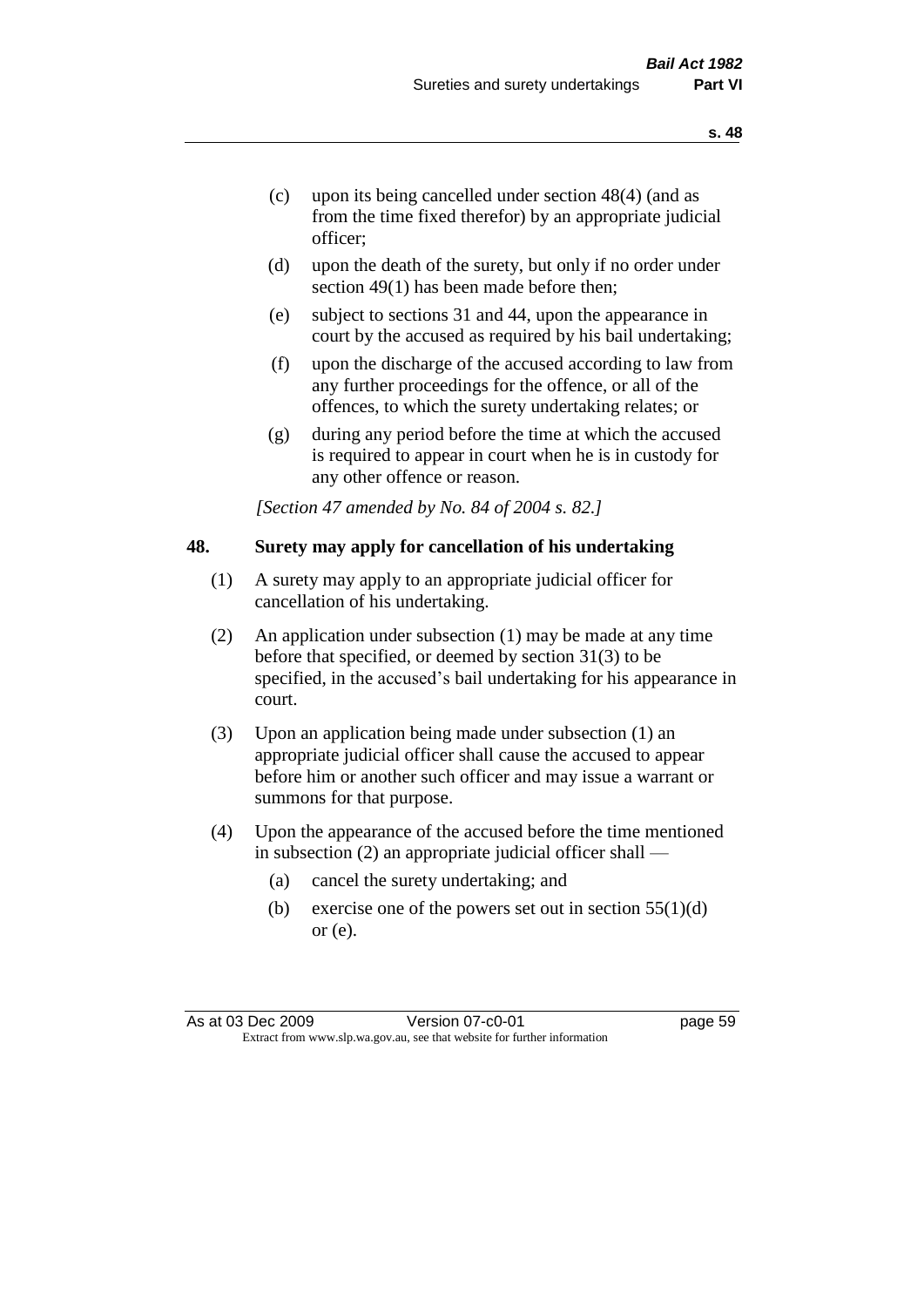- (5) An application under subsection (1) must be made, and proceedings on it are to be conducted —
	- (a) in a court of summary jurisdiction in accordance with the regulations;
	- (b) in the Supreme Court or the District Court  $-\text{in}$ accordance with rules of court.

*[Section 48 amended by No. 59 of 2004 s. 141; No. 84 of 2004 s. 7 and 82; No. 6 of 2008 s. 29.]* 

#### **49. Forfeiture of money under surety's undertaking**

- (1) Where an accused has failed to comply with any requirement of his bail undertaking mentioned in section 28(2)(a) or (b) the following provisions of this section apply for the purpose of enforcing payment to the State of any sum thereupon payable by a surety in terms of his surety undertaking —
	- (a) an application for an order that the sum be paid may be made to an appropriate judicial officer —
		- (i) by the Director of Public Prosecutions where the court before which the accused failed to appear was —
			- (I) the District Court, the Supreme Court or the Court of Appeal; or
			- (II) another court, if the Director of Public Prosecutions is the prosecutor in that court of the case against the accused;
			- or
		- (ii) in other cases, by the State Solicitor or the registrar of the court before which the accused failed to appear;
	- *[(b) deleted]*
	- (c) on the hearing of the application and upon proof of the surety's liability in terms of his undertaking, the judicial officer shall order forfeiture of the full amount specified

page 60 Version 07-c0-01 As at 03 Dec 2009 Extract from www.slp.wa.gov.au, see that website for further information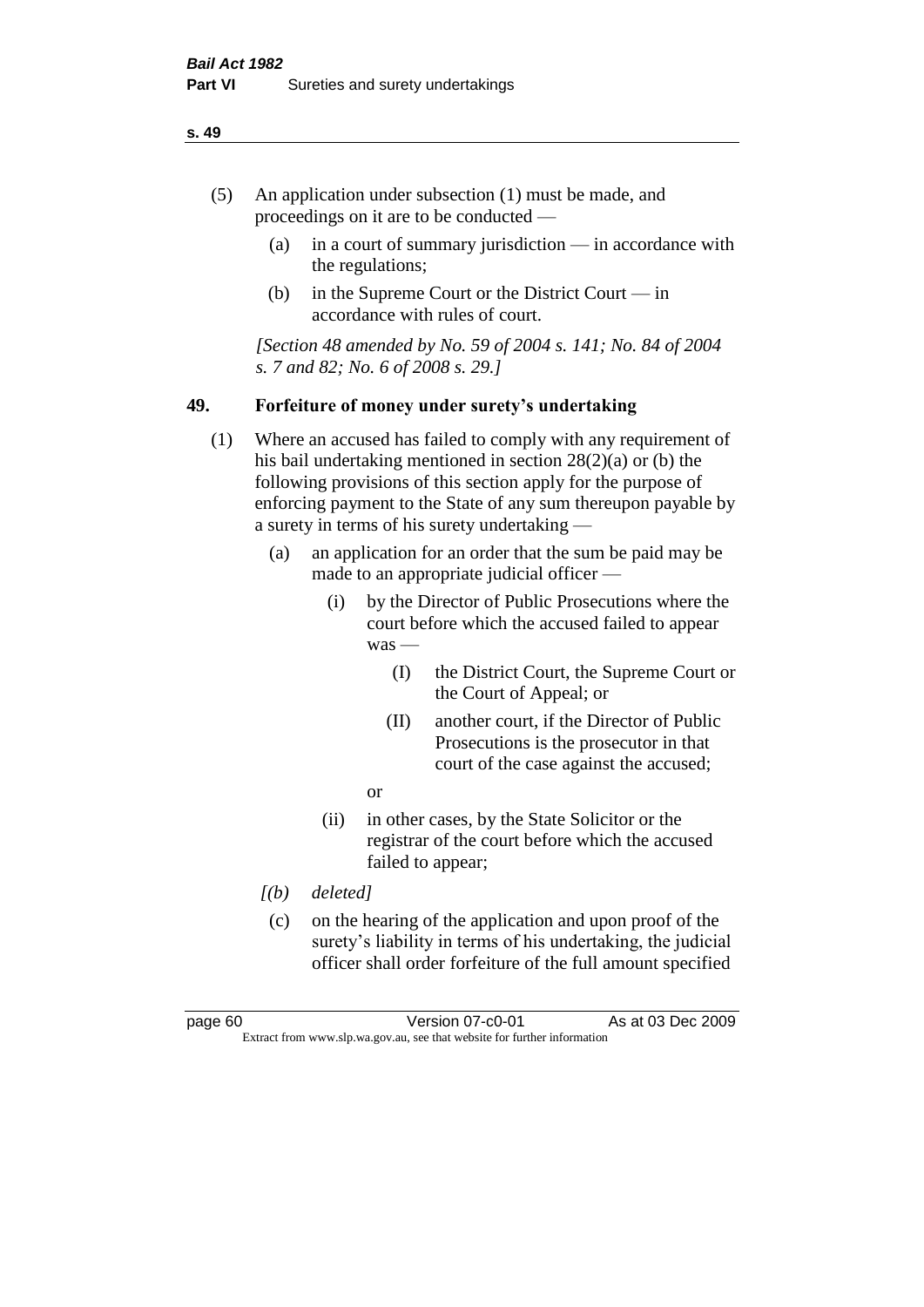in the undertaking unless the surety attends at the hearing and shows to the satisfaction of the judicial officer that there was reasonable cause for the failure of the accused to comply with the requirement to which the application relates;

- (d) notwithstanding paragraph (c), the judicial officer may decline to make an order under that paragraph or may order forfeiture in part only where the surety attends and shows to the satisfaction of the judicial officer —
	- (i) that, by reason of a change of circumstances since the undertaking was entered into, an order for forfeiture, or for forfeiture in full (as the case may be), would cause excessive hardship to the surety or his dependants; and
	- (ii) that such hardship would not be relieved by the exercise of one or more of the powers conferred by section 59;
- (e) an order may be made under this section whether or not the accused has been convicted of an offence against section 51(1) or (2) but if, after an order has been made, the surety satisfies the Governor that new facts have been discovered or new circumstances have arisen which show that there was reasonable cause for the failure of the accused as mentioned in paragraph (c), the Governor may exercise the power in section 139 of the *Sentencing Act 1995* as if the forfeiture were one to which that section applied.
- (2) An application under subsection (1) must be made, and proceedings on it are to be conducted —
	- (a) in a court of summary jurisdiction in accordance with the regulations;
	- (b) in the Supreme Court or the District Court in accordance with rules of court.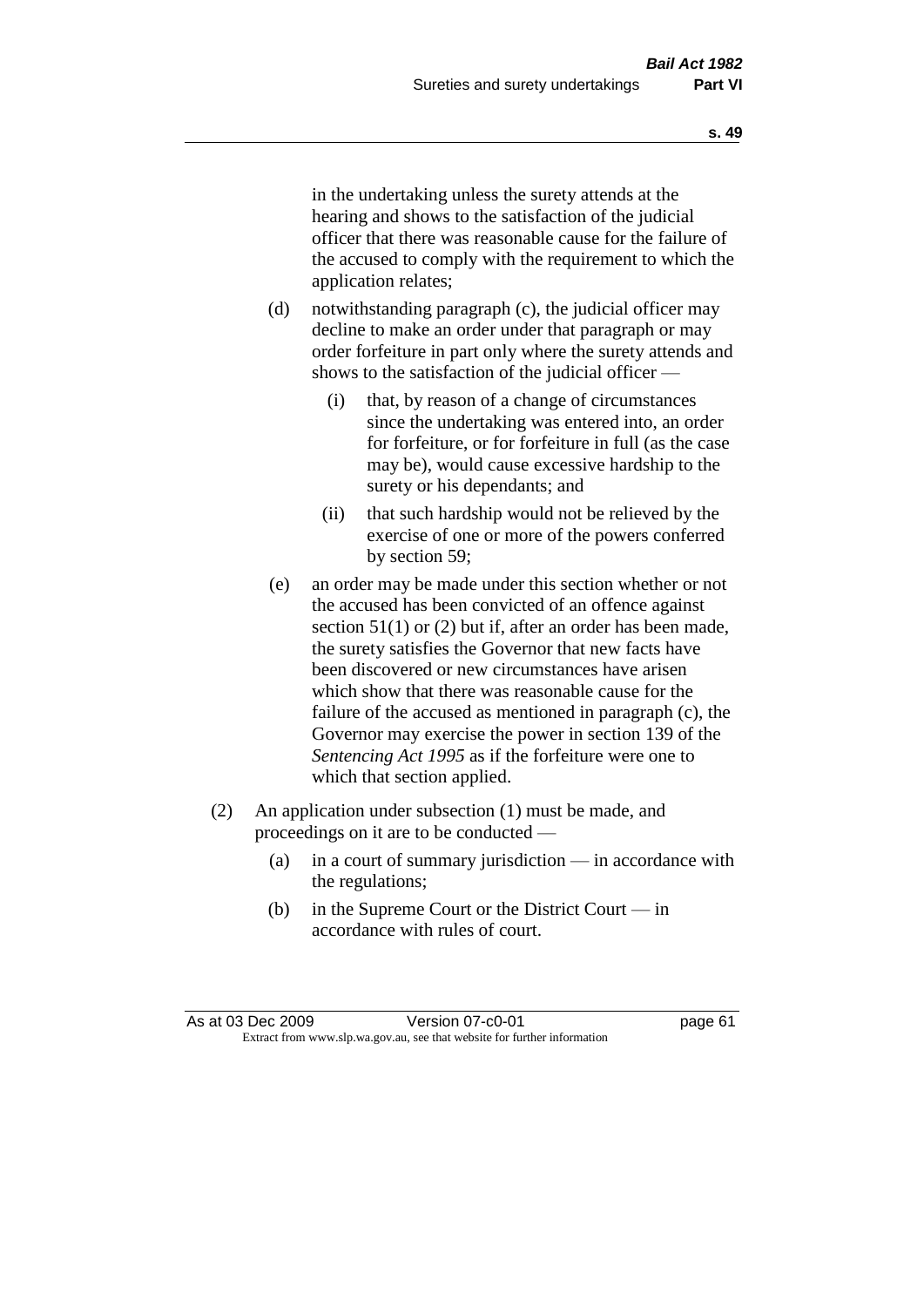- (3) Without prejudice to the recovery of such an amount as a civil debt due to the State, any amount to be paid under an order made under this section is to be paid, and its payment may be enforced under Part 5 of the *Fines, Penalties and Infringement Notices Enforcement Act 1994*, unless an order has been made under subsection (4).
- (4) If under this section the Supreme Court or the District Court makes an order requiring the payment of money, the court may make an order under section 59 of the *Sentencing Act 1995* in respect of the amount payable and for that purpose that section, with any necessary changes, applies as if the amount were a fine imposed on the surety.

*[Section 49 amended by No. 74 of 1984 s. 17; No. 92 of 1994 s. 5; No. 78 of 1995 s. 8; No. 65 of 2003 s. 121(3); No. 74 of 2003 s. 29; No. 59 of 2004 s. 141; No. 84 of 2004 s. 8, 11 and 82; No. 6 of 2008 s. 18(2) and 30(1) and (2).]* 

# **50. Offence to indemnify surety**

(1) If a person indemnifies, or agrees to indemnify, a surety or proposed surety against any liability which the surety or proposed surety may incur under this Act (including this section) he and the surety or proposed surety and any person with whom he agrees as aforesaid each commits an offence.

Penalty: \$1 000 or imprisonment for 12 months or both.

- (2) An offence is committed under subsection  $(1)$ 
	- (a) whether the agreement is made before or after the surety undertaking is entered into and whether or not a proposed surety actually becomes a surety; and
	- (b) whether the compensation is to be in money or in money's worth.

page 62 **Version 07-c0-01** As at 03 Dec 2009 Extract from www.slp.wa.gov.au, see that website for further information

#### **s. 50**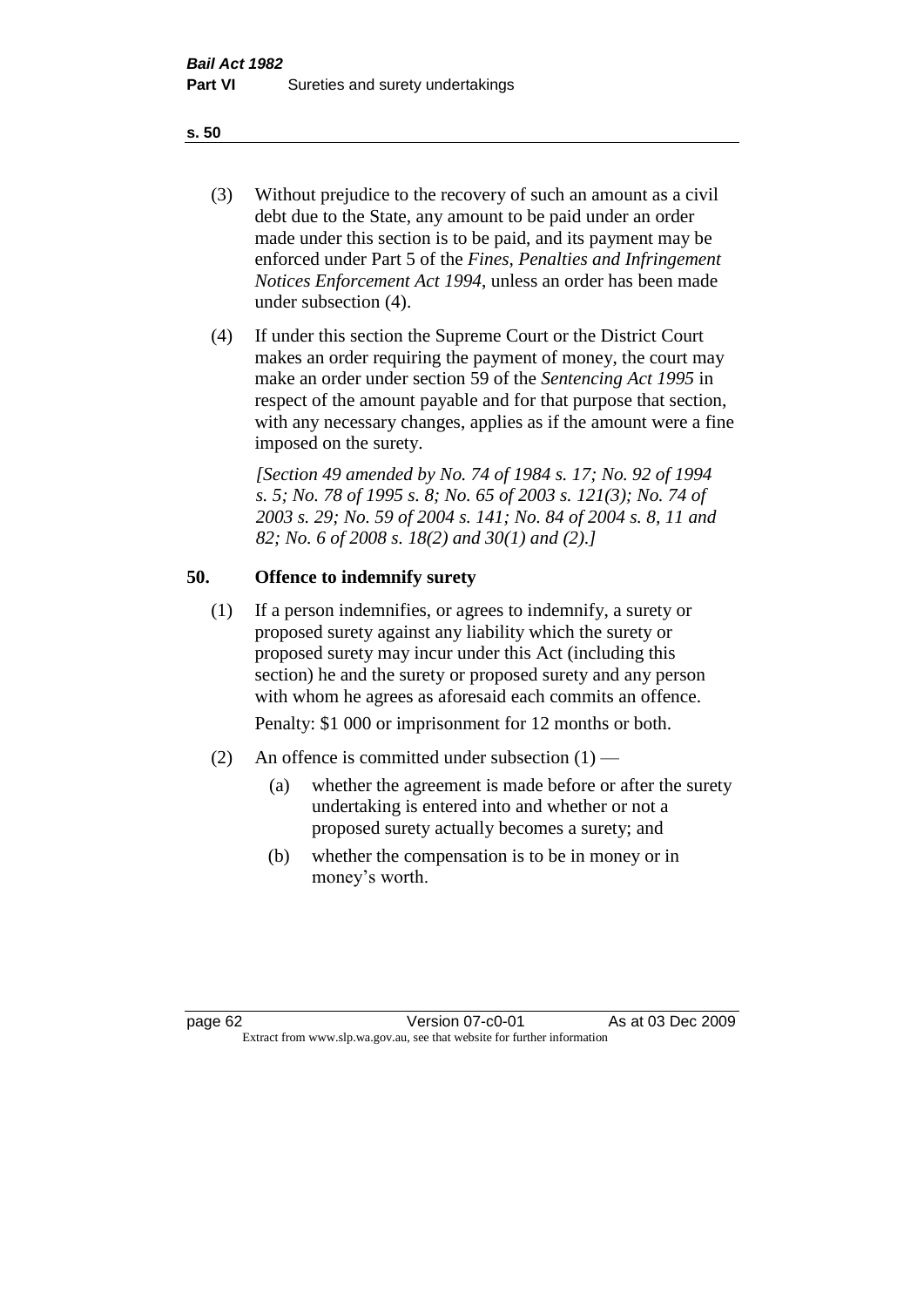- (3) An offence is not committed under subsection (1) by a surety or proposed surety if he shows —
	- (a) that he had no knowledge of an agreement within the meaning of subsection  $(1)$  proposed to be entered into between 2 other persons; or
	- (b) that having such knowledge he took all steps reasonably available to him to prevent the agreement being entered into.

*[Section 50 amended by No. 74 of 1984 s. 18.]* 

As at 03 Dec 2009 Version 07-c0-01 Page 63 Extract from www.slp.wa.gov.au, see that website for further information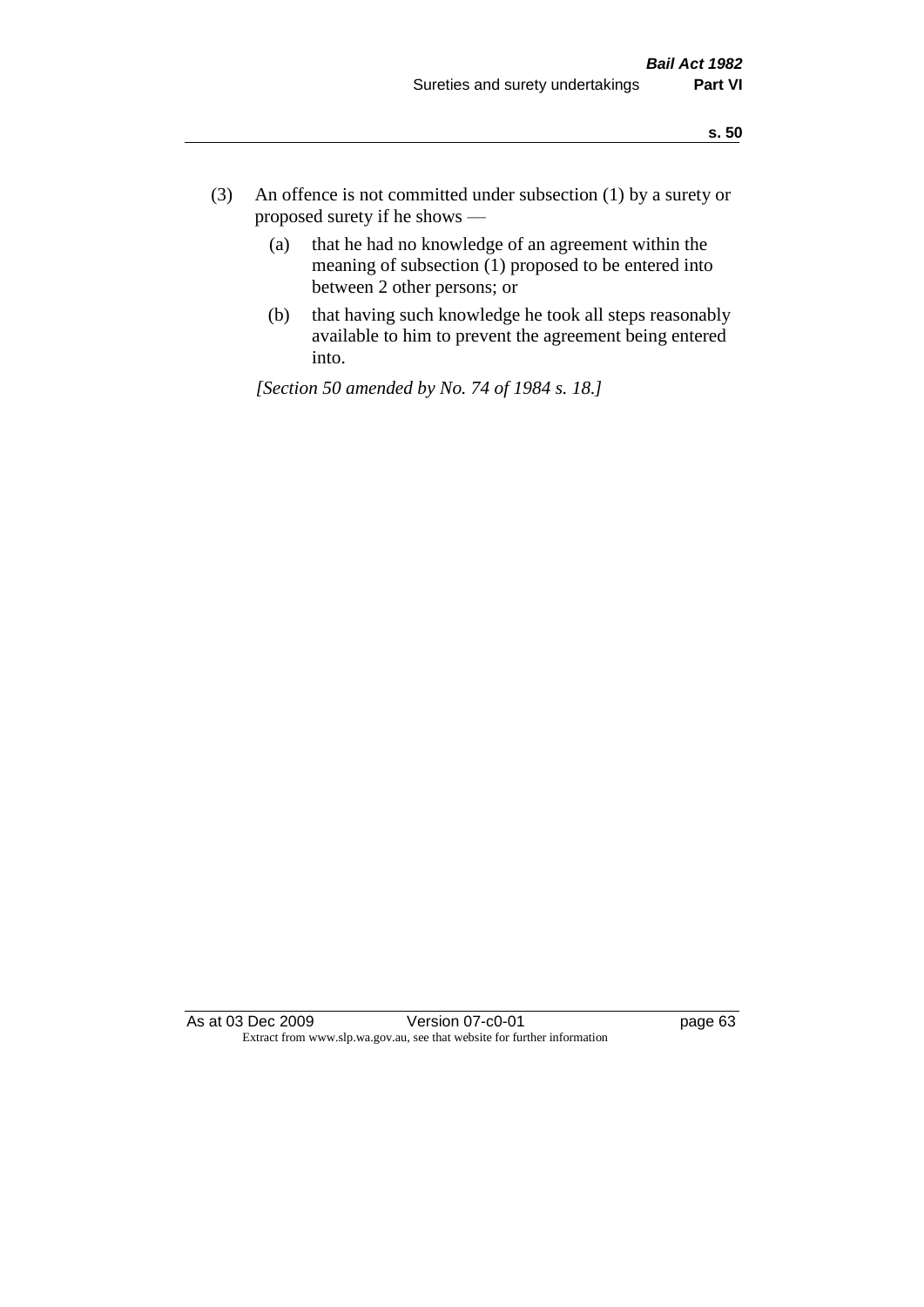**s. 50A**

# **Part VIA — Administration of home detention conditions**

*[Heading inserted by No. 61 of 1990 s. 11.]* 

#### **50A. Powers of CEO (corrections)**

The CEO (corrections) has all of the powers conferred under this Act on a community corrections officer and may review, vary, or rescind a direction given by a community corrections officer.

*[Section 50A inserted by No. 61 of 1990 s. 11; amended by No. 31 of 1993 s. 9; No. 65 of 2006 s. 53.]* 

*[50B. Deleted by No. 78 of 1995 s. 8.]* 

## **50C. Powers and duties of community corrections officers**

- (1) A community corrections officer may give such reasonable directions to an accused subject to a home detention condition as are necessary for the proper administration of the condition and any other condition imposed on the grant of bail to the accused including, without limiting the generality of the foregoing, directions as to —
	- (a) when the accused may leave the place where he is required by the home detention condition to remain;
	- (b) the period of any authorised absence from the place where he is required by the home detention condition to remain;
	- (c) when the accused shall return to the place where he is required by the home detention condition to remain;
	- (d) the method of travel to be used by the accused during any absence from the place where he is required by the home detention condition to remain; and
	- (e) the manner in which the accused shall report his whereabouts.

page 64 Version 07-c0-01 As at 03 Dec 2009 Extract from www.slp.wa.gov.au, see that website for further information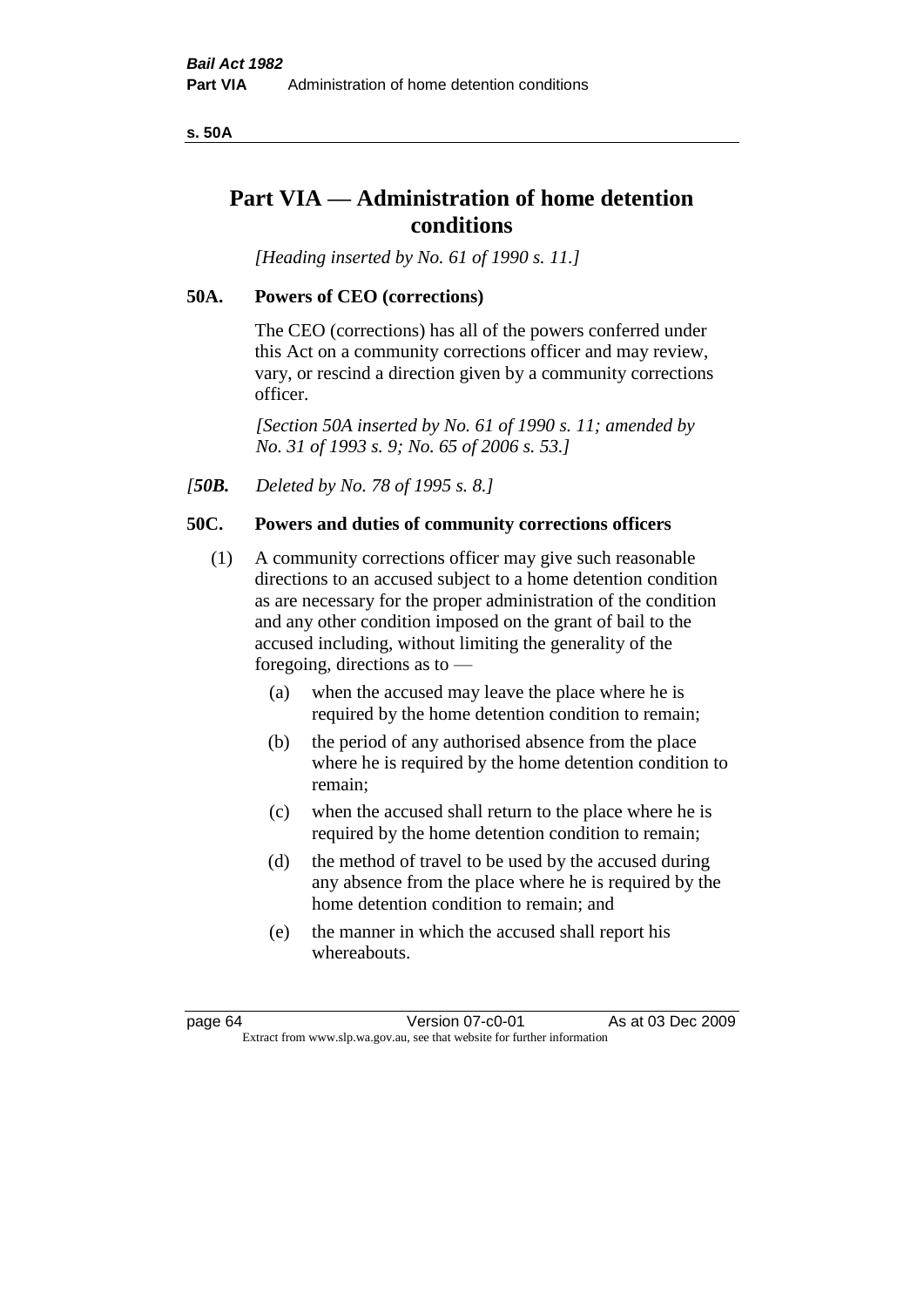- (2) For the purpose of ascertaining whether or not an accused is complying with a home detention condition or any direction given pursuant to subsection (1), a community corrections officer may, at any time —
	- (a) enter or telephone the place where the accused is required by a home detention condition to remain;
	- (b) enter or telephone the accused's place of employment or any other place where the accused is permitted or required to attend; or
	- (c) question any person at any place referred to in paragraph (a) or (b).
- $(3)$  A person who
	- (a) hinders a person exercising powers under subsection (2); or
	- (b) fails to answer a question put pursuant to subsection  $(2)(c)$  or gives an answer that the person knows is false or misleading in a material particular,

commits an offence.

Penalty: \$2 000 and imprisonment for 12 months.

- (4) A community corrections officer
	- (a) shall keep such records and make such returns and reports in relation to accused persons subject to home detention conditions as the CEO (corrections) directs; and
	- (b) shall make any records relating to an accused subject to a home detention condition available on the request of the CEO (corrections) to him.

*[Section 50C inserted by No. 61 of 1990 s. 11; amended by No. 31 of 1993 s. 9; No. 50 of 2003 s. 37(3); No. 84 of 2004 s. 82 and 83(3); No. 65 of 2006 s. 53; No. 2 of 2008 s. 56(2).]*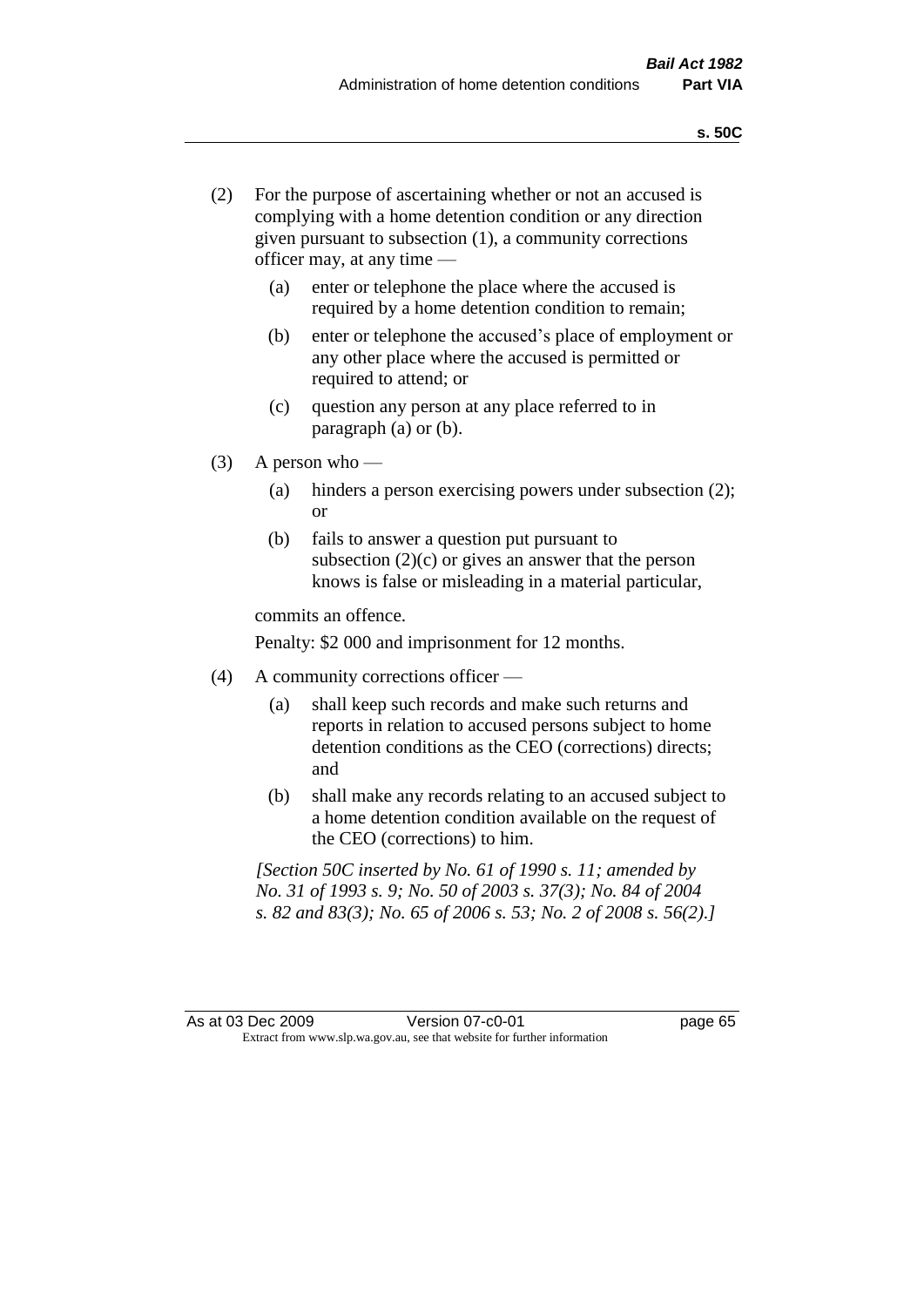## **50D. Powers of members of the Police Force**

- (1) For the purpose of ascertaining whether or not an accused is complying with a home detention condition, a member of the Police Force may —
	- (a) require the accused to produce a copy of his bail undertaking and any notice by the CEO (corrections) under section 50E(a) for inspection; and
	- (b) require the accused to explain why he is absent from the place where he is required by the home detention condition to remain.
- (2) An accused who fails to comply with subsection  $(1)(a)$  or who fails to explain when required to do so under subsection (1)(b) or who gives an explanation that the accused knows is false or misleading in a material particular, commits an offence.

Penalty: \$2 000.

*[Section 50D inserted by No. 61 of 1990 s. 11; amended by No. 31 of 1993 s. 9; No. 50 of 2003 s. 37(4); No. 84 of 2004 s. 82; No. 65 of 2006 s. 53.]* 

# **50E. CEO (corrections) may substitute a different place of detention and apply conditions**

The CEO (corrections) may, at any time, by notice in writing given to an accused granted bail subject to a home detention condition —

- (a) substitute a different place for the place where an accused is required by a home detention condition to remain;
- (b) require the accused to comply with such of the conditions specified in the list provided to the accused under section 24A(4) as are specified in the notice.

*[Section 50E inserted by No. 61 of 1990 s. 11; amended by No. 31 of 1993 s. 9; No. 84 of 2004 s. 82; No. 65 of 2006 s. 53.]* 

page 66 **Version 07-c0-01** As at 03 Dec 2009 Extract from www.slp.wa.gov.au, see that website for further information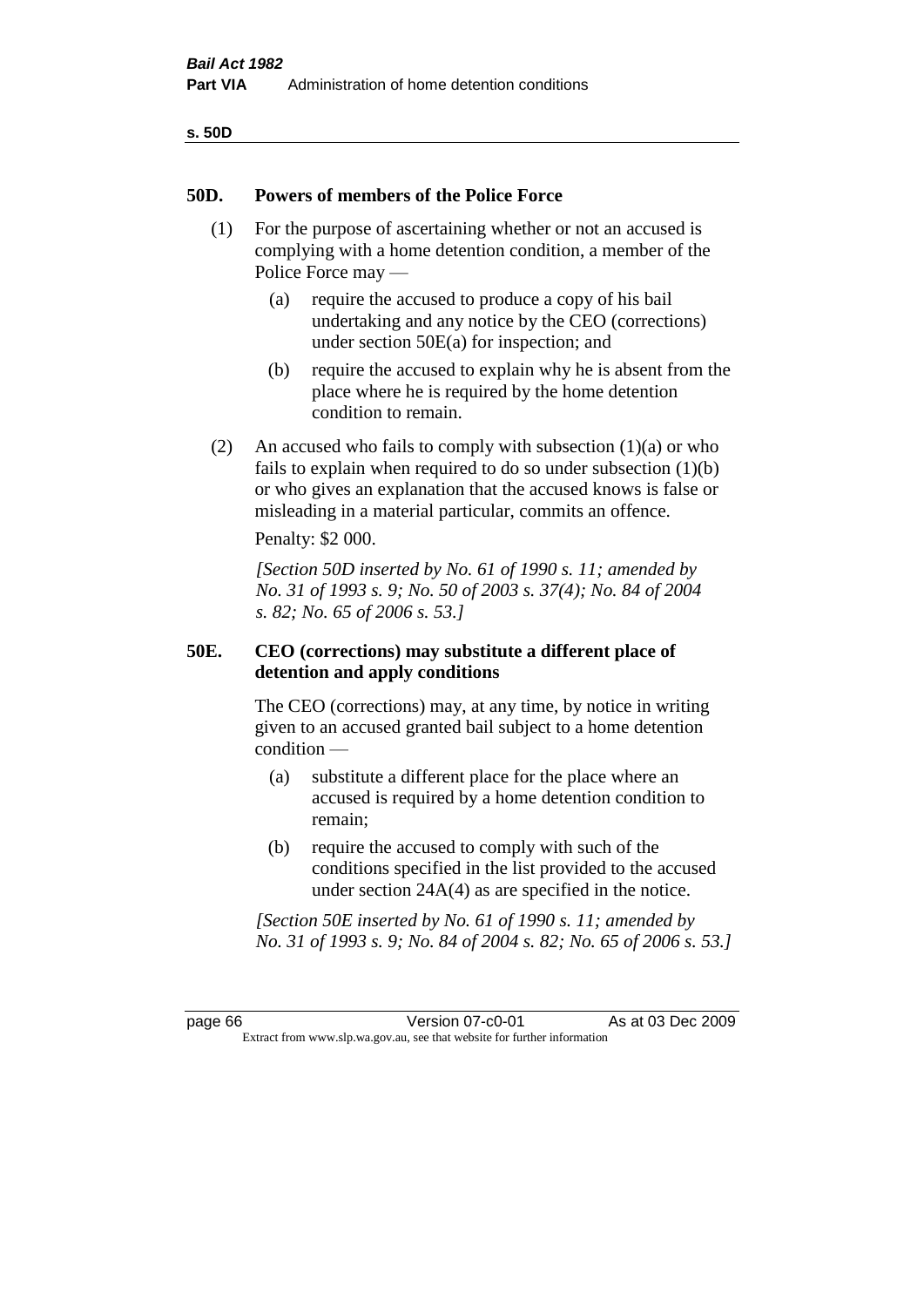## **50F. CEO (corrections) may revoke bail**

- (1) Where a home detention condition has been imposed as a condition on a grant of bail to an accused the CEO (corrections) may, in his absolute discretion, by instrument signed by him and if practicable, given to the accused, revoke the bail.
- (2) Without limiting the generality of subsection (1), the power to revoke bail may be exercised where the accused —
	- (a) is not likely to comply with any requirement of his bail undertaking mentioned in section  $28(2)(a)$  or (b); or
	- (b) is, or has been, or is likely to be in breach of any condition of his bail undertaking mentioned in section  $28(2)(c)$ .
- (3) Subject to subsection (4), where the CEO (corrections) revokes bail he shall include a statement of his reasons for the cancellation in the instrument cancelling the bail.
- (4) Where the CEO (corrections) is of the opinion that it would be in the interest of the accused or any other person, or the public, to withhold from the accused any or all of the reasons referred to in subsection (3), the CEO (corrections) may so withhold the reason or reasons.
- (5) Where the CEO (corrections) revokes bail, he may, whenever necessary, issue a warrant directed to all members of the Police Force to have the accused arrested and brought before an appropriate judicial officer.

*[Section 50F inserted by No. 61 of 1990 s. 11; amended by No. 31 of 1993 s. 9; No. 84 of 2004 s. 82; No. 65 of 2006 s. 53.]* 

#### **50G. Procedure on arrest after revocation of bail**

(1) An accused arrested pursuant to a warrant issued under section 50F shall be taken as soon as is practicable before an appropriate judicial officer unless he is arrested less than 24 hours before the time at which he is due to appear in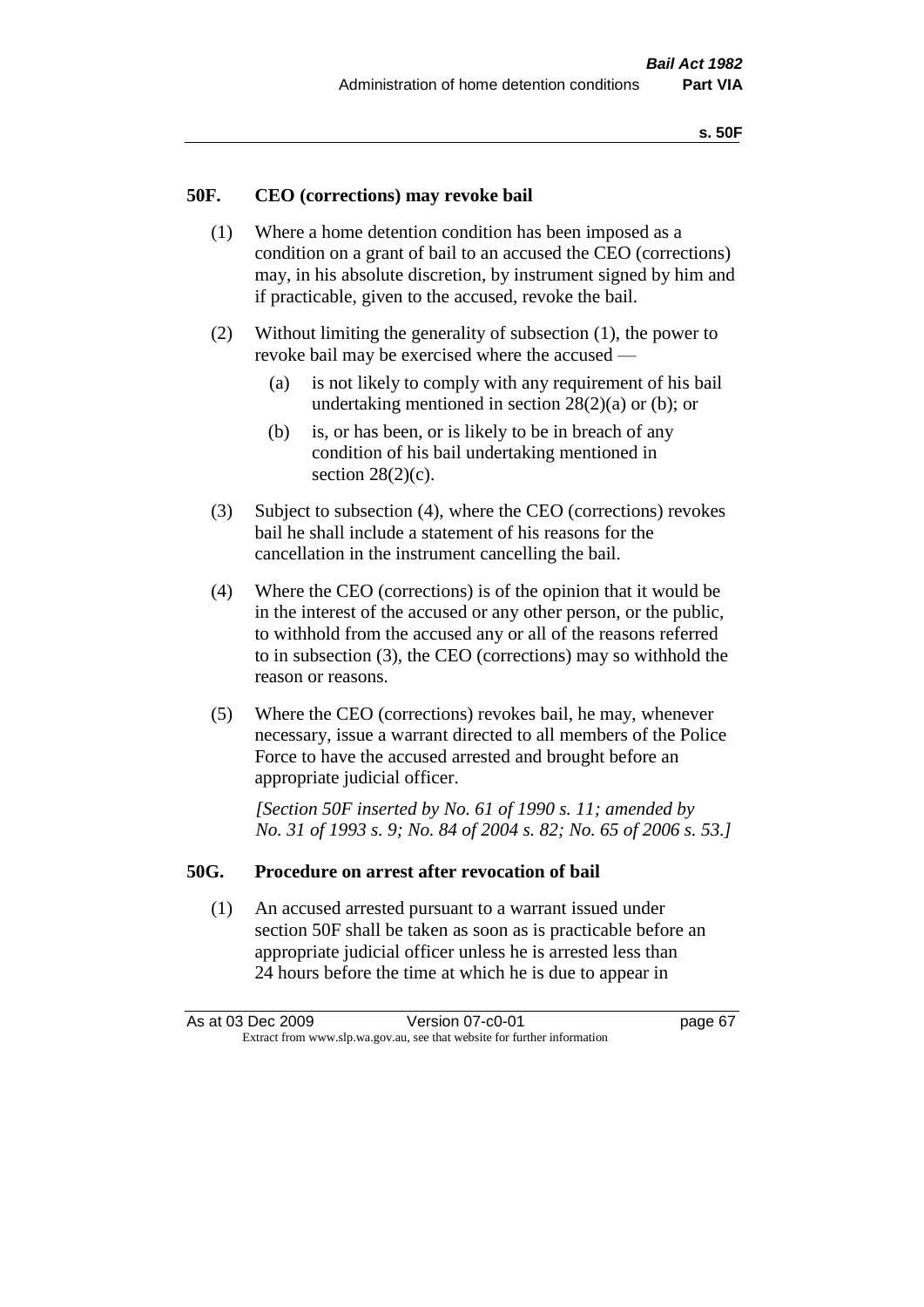accordance with his bail undertaking, in which case he shall be held in custody and brought before an appropriate judicial officer at that time.

- (2) The judicial officer before whom an accused appears under this section may —
	- (a) remand the accused in custody to appear at the time and place specified, or deemed by section 31(3) to be specified, in his bail undertaking; or
	- (b) grant fresh bail to the accused in accordance with this Act, other than clause 2 of Part B of Schedule 1.

*[Section 50G inserted by No. 61 of 1990 s. 11; amended by No. 45 of 1993 s. 12; No. 84 of 2004 s. 82.]* 

# **50H. Exclusion of the rules of natural justice**

The rules known as the rules of natural justice (including any duty of procedural fairness) do not apply to or in relation to the doing or omission of any act, matter or thing under this Part by the CEO (corrections).

*[Section 50H inserted by No. 61 of 1990 s. 11; amended by No. 31 of 1993 s. 9; No. 65 of 2006 s. 53.]* 

#### **50J. Delegation by CEO (corrections)**

The CEO (corrections) may, either generally or as otherwise provided by the instrument of delegation, by writing signed by him, delegate to any person any power or duty under this Part, other than this power of delegation.

*[Section 50J inserted by No. 61 of 1990 s. 11; amended by No. 31 of 1993 s. 9; No. 65 of 2006 s. 53.]* 

## **50K. Retrieval of monitoring equipment**

If under rules made under section 50L any device or equipment has been installed at the place where an accused is required by a

page 68 Version 07-c0-01 As at 03 Dec 2009 Extract from www.slp.wa.gov.au, see that website for further information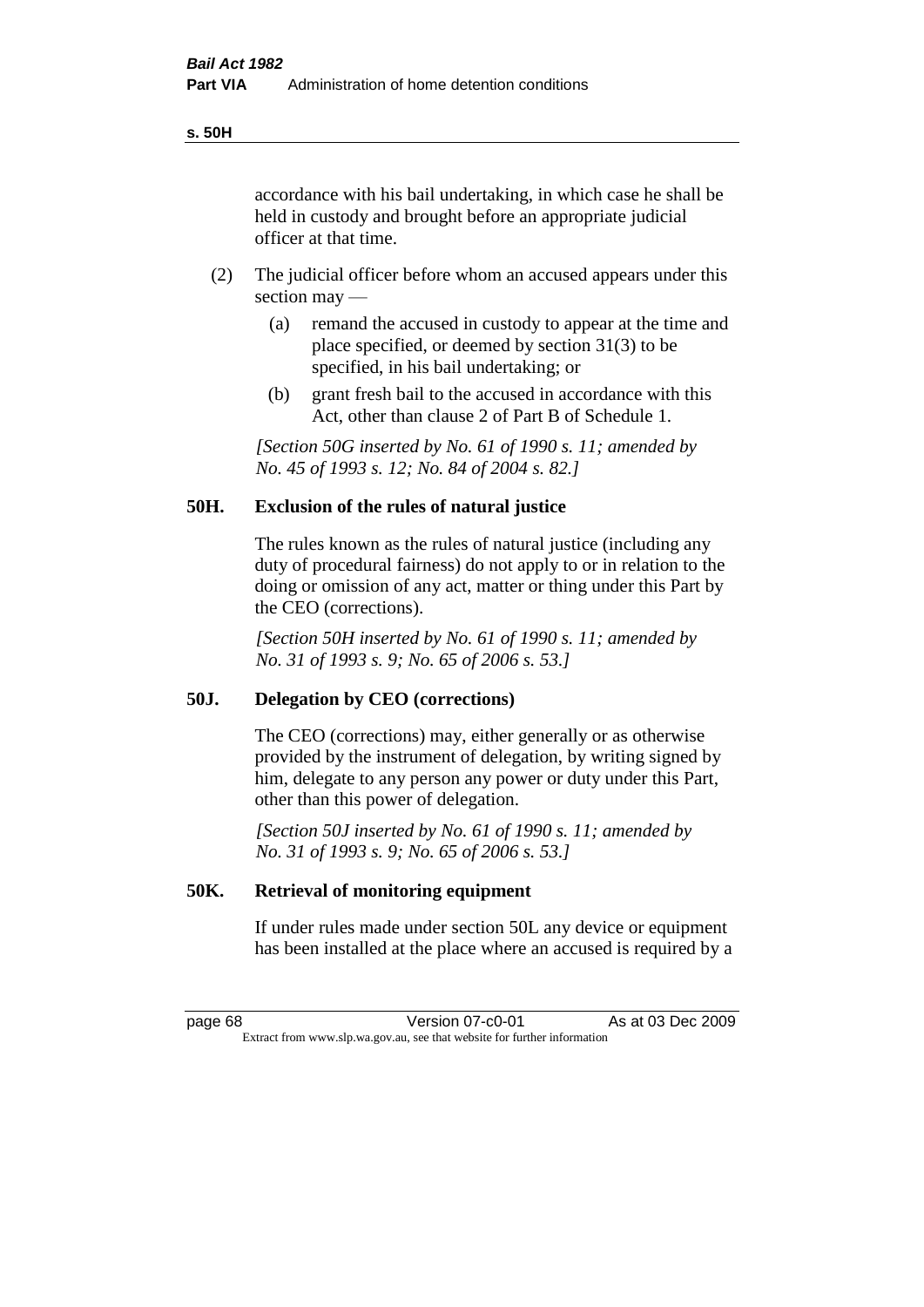#### **s. 50L**

home detention condition to remain, section 118 of the *Sentence Administration Act 2003* applies.

*[Section 50K inserted by No. 78 of 1995 s. 8; amended by No. 50 of 2003 s. 29(3); No. 84 of 2004 s. 82.]* 

# **50L. Rules**

- (1) The CEO (corrections) may, with the approval of the Minister, make rules for the purposes of this Part which may provide for the manner of ensuring that accused persons are complying with home detention conditions and for conditions to be applied to accused persons granted bail subject to home detention conditions including conditions —
	- (a) requiring an accused to wear any device;
	- (b) requiring an accused to permit the CEO (corrections) to install any device or equipment at the place where the accused is required by a home detention condition to remain.
- (2) Rules made under this section may confer a discretionary authority on any person or class of persons.
- (3) Sections 41 and 42 of the *Interpretation Act 1984* do not apply to rules made under this section.

*[Section 50L inserted by No. 61 of 1990 s. 11; amended by No. 31 of 1993 s. 9; No. 84 of 2004 s. 82 and 83(3); No. 65 of 2006 s. 53; No. 2 of 2008 s. 56(3) and (4).]*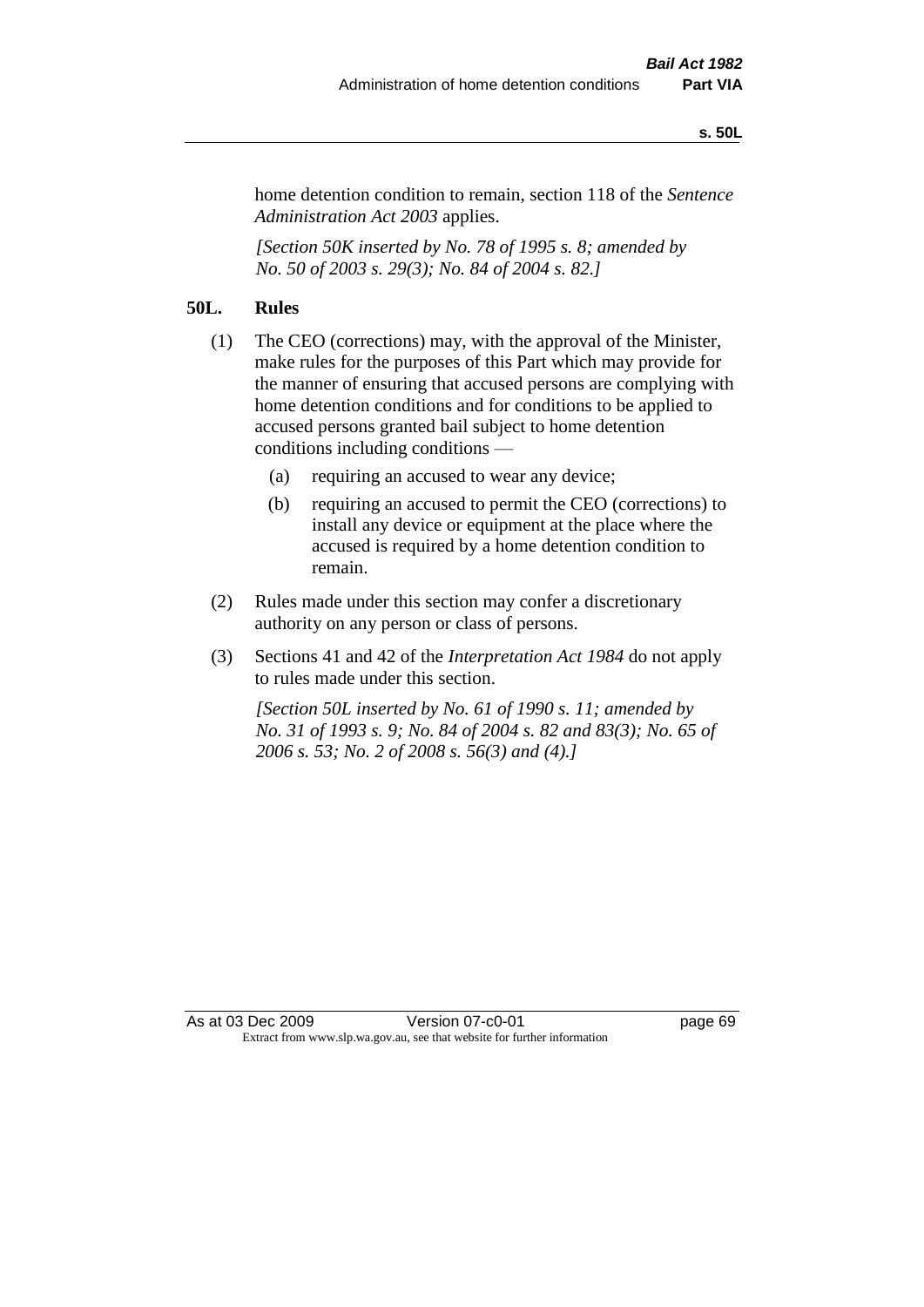**s. 51**

# **Part VII — Enforcement of bail undertakings**

# **51. Offence to fail to comply with bail undertaking**

- (1) An accused who, without reasonable cause, fails to comply with the requirement of his bail undertaking mentioned in section 28(2)(a) commits an offence.
- (2) An accused who fails to comply with the requirement of his bail undertaking mentioned in section 28(2)(b) commits an offence.
- $(2a)$  An accused
	- (a) whose bail undertaking includes any condition imposed for a purpose mentioned in clause  $2(2)(c)$  or (d) of Part D of Schedule 1; and
	- (b) who fails to comply with the condition,

commits an offence.

- (3) An accused shall not be convicted in his absence of an offence against this section.
- (4) An accused who is charged with an offence against subsection (1) or (2) may be convicted of the other of those offences if that other offence is proved by the evidence.
- (5) A prosecution for an offence against subsection (1), (2) or (2a) may be brought at any time.
- (6) A person who is convicted of an offence against subsection (1), (2) or (2a) is liable to a fine not exceeding \$10 000 or imprisonment for a term not exceeding 3 years, or both.
- (7) A court which convicts an accused of an offence against this section may, in addition to any penalty which it may impose, order that the accused pay such sum as it may fix in or towards defraying the costs and expenses of and consequent upon his apprehension following the failure to comply with his bail undertaking for which he was convicted.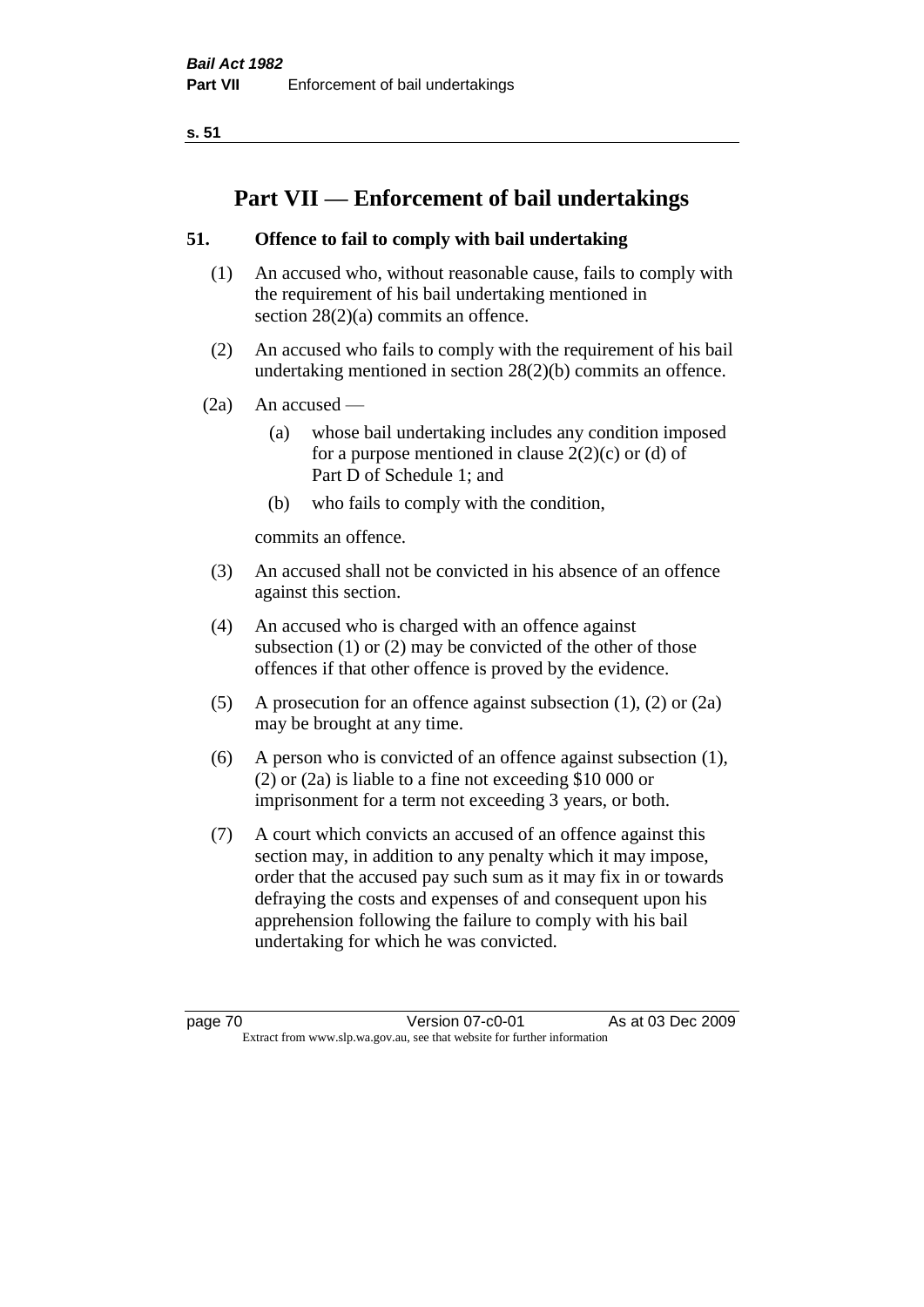- (8) An order made under subsection (7)
	- (a) shall specify to whom and in what manner the sum shall be paid; and
	- (b) may be enforced as though the sum were a penalty imposed under this section.

*[Section 51 amended by No. 54 of 1998 s. 9; No. 59 of 2004 s. 141; No. 84 of 2004 s. 11 and 82; No. 6 of 2008 s. 18(3).]*

# **51A. Proceedings before courts of summary jurisdiction for an offence under s. 51**

- (1) This section applies for the purpose of prosecuting an offence against section  $51(1)$ ,  $(2)$  or  $(2a)$  where the court before which the accused is bound to appear at the time when the accused fails to comply with the accused's bail undertaking is a court of summary jurisdiction.
- (2) Where this section applies, the prosecution shall be commenced and conducted by the person who was conducting the proceedings in which the accused failed to comply with the accused's bail undertaking or by a police officer.
- (3) Where this section applies, the registrar of the court before which the accused was bound to appear shall cause to be issued to the Commissioner of Police a certificate under section 64 as to the accused's failure to appear.

*[Section 51A inserted by No. 6 of 2008 s. 31(1).]*

## **52. Provisions as to summary proceedings before superior courts for an offence under s. 51**

(1) This section applies, notwithstanding any other Act, for the purpose of prosecuting an offence against section 51(1), (2) or (2a) where the court before which the accused is bound to appear at the time when he fails to comply with his bail undertaking is the Supreme Court or the District Court.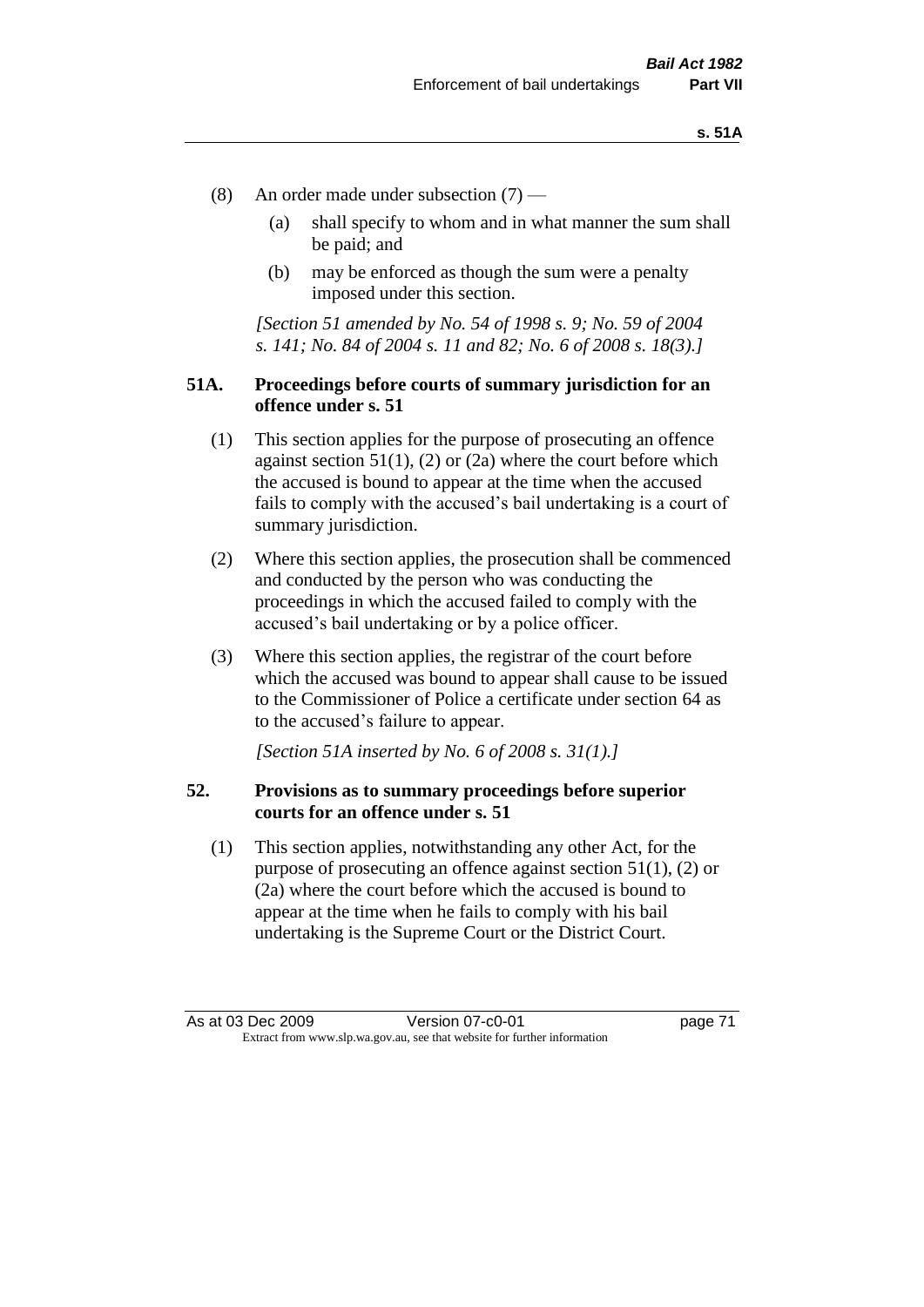# (2) Where this section applies, the accused shall be dealt with summarily for the offence and shall be so dealt with —

- (a) by a judge of the Supreme Court in any case where the accused was bound to appear before the General Division of the Supreme Court;
- (ab) by a judge of appeal in any case where the accused was bound to appear before the Court of Appeal;
- (b) by a judge of the District Court in any case where the accused was bound to appear before that Court.
- (3) A prosecution for an offence which is to be dealt with under this section shall be commenced by the authorised officer (as defined in section 80 of the *Criminal Procedure Act 2004*) who was conducting the proceedings in which the accused failed to comply with his bail undertaking or by a police officer —
	- (a) where subsection  $(2)(a)$  or (ab) applies, in the Supreme Court; and
	- (b) where subsection (2)(b) applies, in the District Court.
- (3a) Where this section applies, a person authorised under subsection (3b) shall cause to be issued to the Commissioner of Police a certificate under section 64 as to the accused's failure to appear.
- (3b) The Chief Justice, in respect of cases where the court before which the accused was bound to appear is the Supreme Court, and the Chief Judge, in respect of cases where the court before which the accused was bound to appear is the District Court, may authorise a person or persons, by name or office, to perform the function referred to in subsection (3a).
- (3c) A prosecution that has been commenced under subsection (3) by a police officer shall be conducted by the Director of Public Prosecutions.
- (4) Subject to section 51(3) and (5), a prosecution for an offence which is to be dealt with under this section is to be commenced

## **s. 52**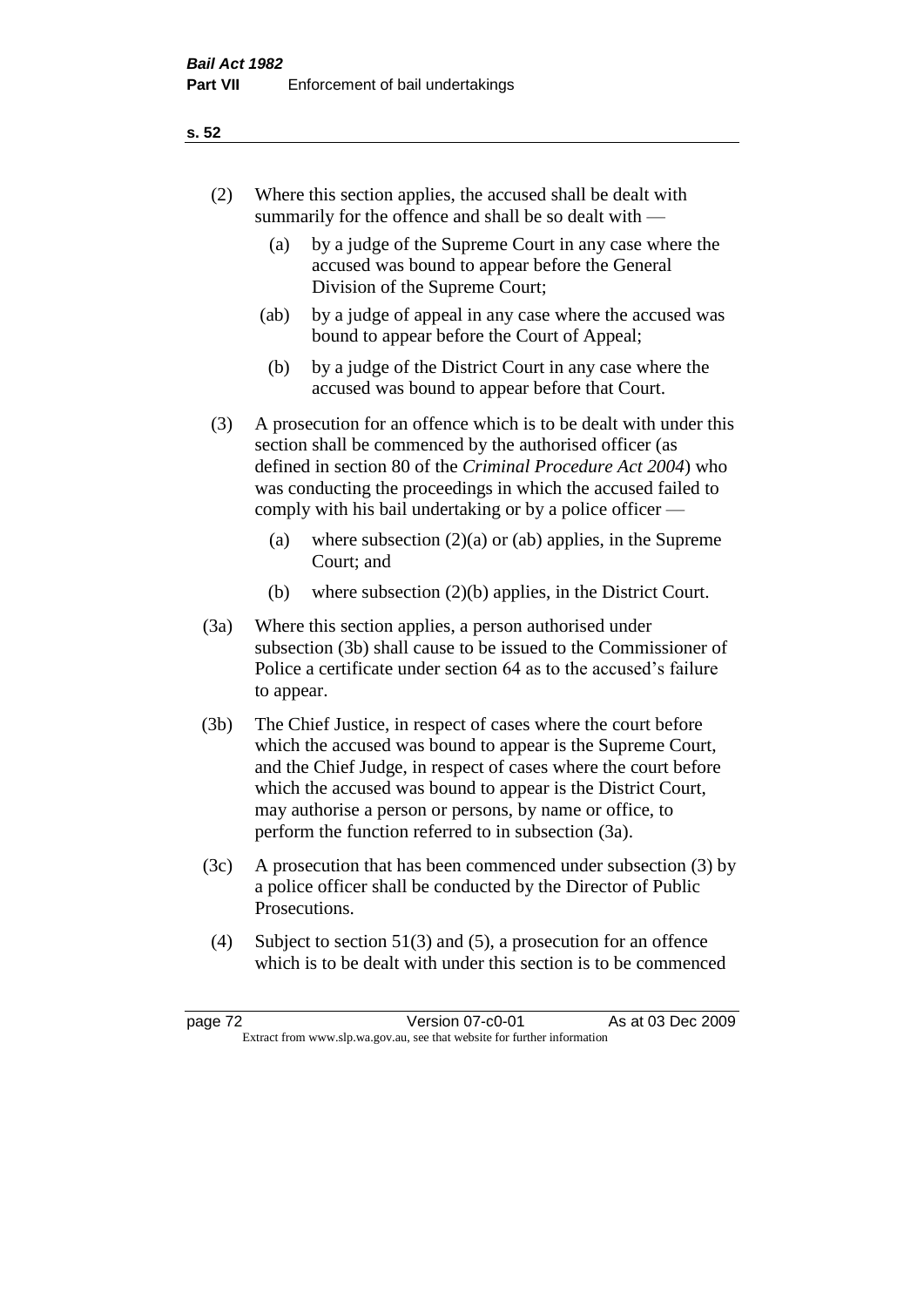and conducted under the *Criminal Procedure Act 2004* as if it were a prosecution of a simple offence in a court of summary jurisdiction, but —

- (a) no fees shall be charged by the Supreme Court or District Court for or in respect of any act or proceeding that relates to the prosecution; and
- (b) the Supreme Court or District Court cannot order a party to the prosecution to pay another party's costs of or relating to the prosecution, except under section 166(2) of the *Criminal Procedure Act 2004*.
- (5) If under section 51(6) or (7) the Supreme Court or the District Court imposes a pecuniary penalty the court may make an order under section 59 of the *Sentencing Act 1995* in respect of the amount payable.

*[Section 52 amended by No. 92 of 1994 s. 6; No. 78 of 1995 s. 8; No. 54 of 1998 s. 10; No. 45 of 2004 s. 28(2) and (4); No. 59 of 2004 s. 141; No. 84 of 2004 s. 11 and 82; No. 2 of 2008 s. 56(5); No. 6 of 2008 s. 32(1) and (2).]* 

# **53. Appeals against decisions made under s. 52**

- (1) A person who is dissatisfied with a decision (as defined in section 6 of the *Criminal Appeals Act 2004*) made under section 52 may, with the leave of the Court of Appeal, appeal against it.
- (2) For the purposes of subsection (1), Part 2 of the *Criminal Appeals Act 2004*, with any necessary changes, applies as if —
	- (a) the decision referred to in subsection (1) were a decision of a court of summary jurisdiction;
	- (b) a reference in that Part to a court of summary jurisdiction were a reference to the court that made the decision referred to in subsection (1); and
	- (c) a reference in that Part to commencing an appeal were a reference to applying for leave to appeal.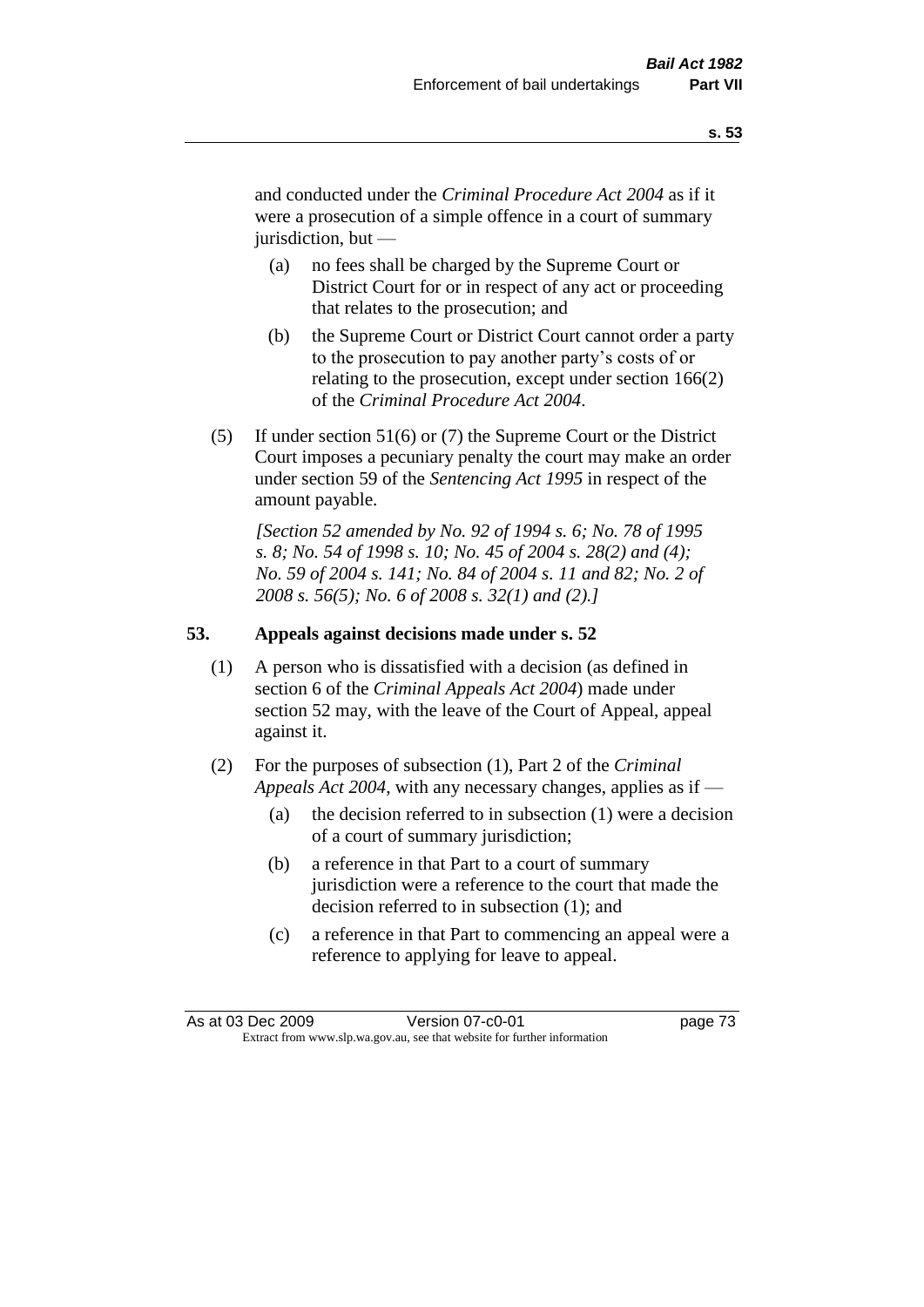#### **s. 54**

(3) Despite section 13(1) of the *Criminal Appeals Act 2004*, the appeal is to be dealt with by the Court of Appeal.

*[Section 53 inserted by No. 45 of 2004 s. 28(3); amended by No. 84 of 2004 s. 11 and 82.]*

# **54. Accused on bail may be taken before a judicial officer for variation or revocation of bail**

(1a) In this section —

*relevant officer* means —

- (a) if the court before which the accused is required to appear is the District Court, the Supreme Court or the Court of Appeal — the prosecutor; or
- (b) in any other case the prosecutor or a police officer.
- (1) Where an accused has been released on bail the relevant officer may cause the accused to appear before an appropriate judicial officer to show cause why the accused's bail should not be varied or revoked if the relevant officer —
	- (a) has reasonable grounds to believe, or is notified in writing by a surety for the accused that the surety has reasonable grounds to believe, that the accused —
		- (i) is not likely to comply with any requirement of his bail undertaking mentioned in section  $28(2)(a)$  or (b);
		- (ii) is, or has been, or is likely to be in breach of any condition of his bail undertaking mentioned in section  $28(2)(c)$ ; or
		- (iii) is, or has been, in breach of a home detention condition mentioned in section 28(2)(d);
	- (b) has reasonable grounds to believe that
		- (i) any surety for the accused's appearance is no longer suitable under section 39 to be a surety, or is dead;

page 74 Version 07-c0-01 As at 03 Dec 2009 Extract from www.slp.wa.gov.au, see that website for further information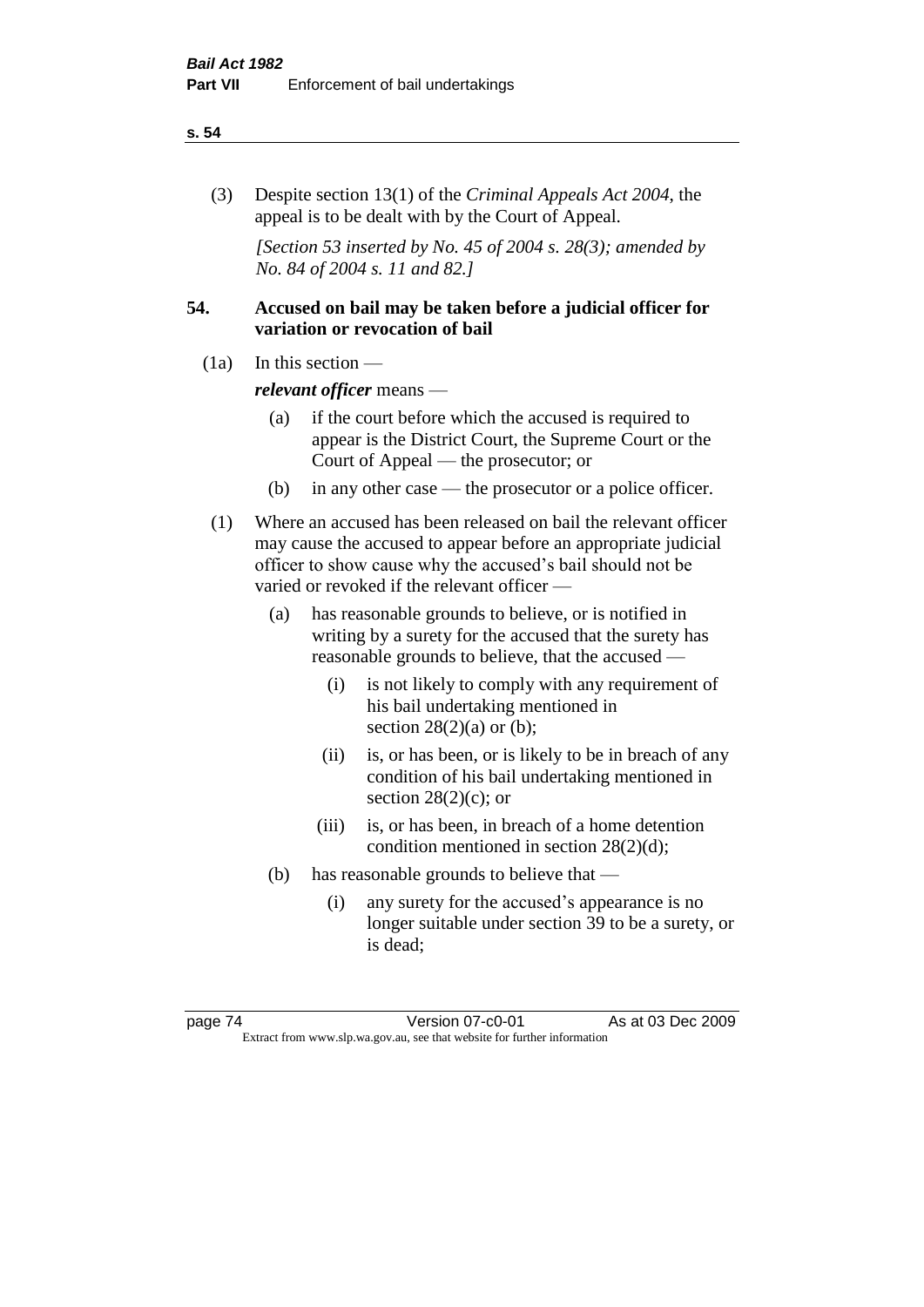- (ii) for any reason any security required under Part D of Schedule 1 is no longer sufficient; or
- (iii) in a case where the accused has been granted bail for the purposes of an appeal, the accused has discontinued the appeal or has not prosecuted it with all due diligence.
- (2) For the purposes of causing an accused to appear before an appropriate judicial officer as provided in subsection  $(1)$  —
	- (a) a police officer may arrest the accused without warrant and bring the accused before an appropriate judicial officer; or
	- (b) the relevant officer may apply to an appropriate judicial officer for a summons or warrant on any ground specified in subsection  $(1)$ .
- (2a) A police officer shall not exercise the power conferred by subsection (2)(a) unless the police officer is the relevant officer or is requested in writing to do so by the relevant officer.
- (3) An application under subsection (2)(b) must be made, and proceedings on it are to be conducted —
	- (a) in a court of summary jurisdiction in accordance with regulations made under the *Criminal Procedure Act 2004*;
	- (b) in the Supreme Court or the District Court in accordance with rules of court made under the *Criminal Procedure Act 2004*.
- (4) An accused arrested under this section shall be taken as soon as is practicable before an appropriate judicial officer unless he is arrested less than 24 hours before the time at which he is due to appear in accordance with his bail undertaking, in which case he shall be held in custody and brought before an appropriate judicial officer at that time.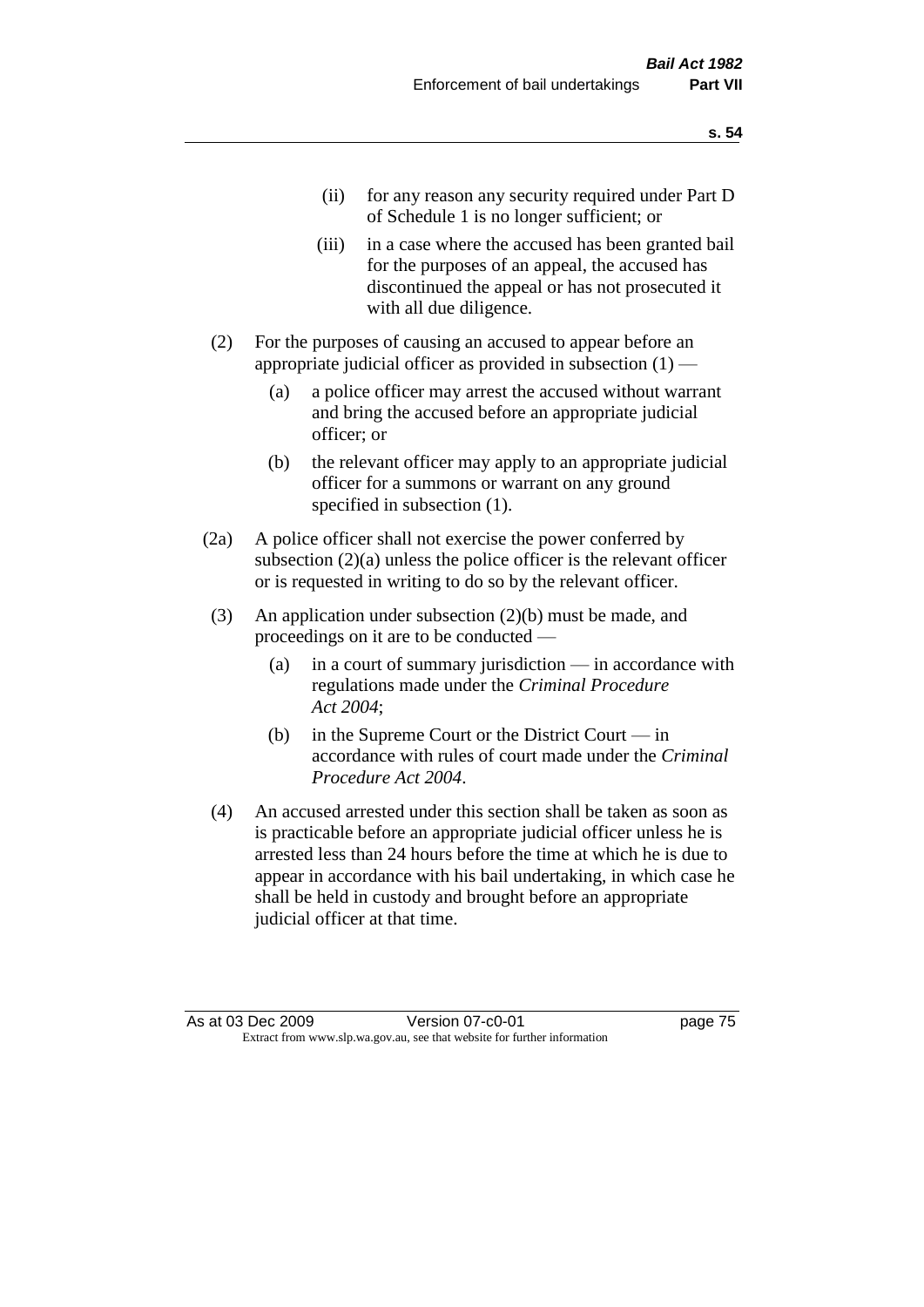- $(5)$  If
	- (a) the court before which the accused is required to appear is the District Court, the Supreme Court or the Court of Appeal; and
	- (b) a police officer is satisfied that because of the urgency of the case it is not practicable for the prosecutor to exercise the power conferred by subsection (1),

the police officer may exercise that power.

(6) If a police officer, acting under subsection (5), exercises the power conferred by subsection (1), the police officer is to be regarded as the relevant officer for the purposes of this section.

*[Section 54 amended by No. 33 of 1989 s. 18; No. 61 of 1990 s. 12; No. 45 of 1993 s. 12; No. 59 of 2004 s. 141; No. 84 of 2004 s. 9, 11 and 82; No. 6 of 2008 s. 33(1)-(4).]* 

# **54A. Accused on committal may be taken before court by which committed**

- (1) This section applies to an accused
	- (a) who has been released on bail following the accused's committal to the District Court or the Supreme Court to be tried (otherwise than for murder) or sentenced or otherwise dealt with; and
	- (b) who has not made an appearance in that court on the committal; and
	- (c) who, in the opinion of the relevant officer under section 54, should be made to show cause in terms of subsection (1) of that section.
- (2) The relevant officer may, under section 54, cause an accused to whom this section applies to appear before a judicial officer who is empowered to exercise jurisdiction in the court in which the committal order was made, instead of before an appropriate judicial officer.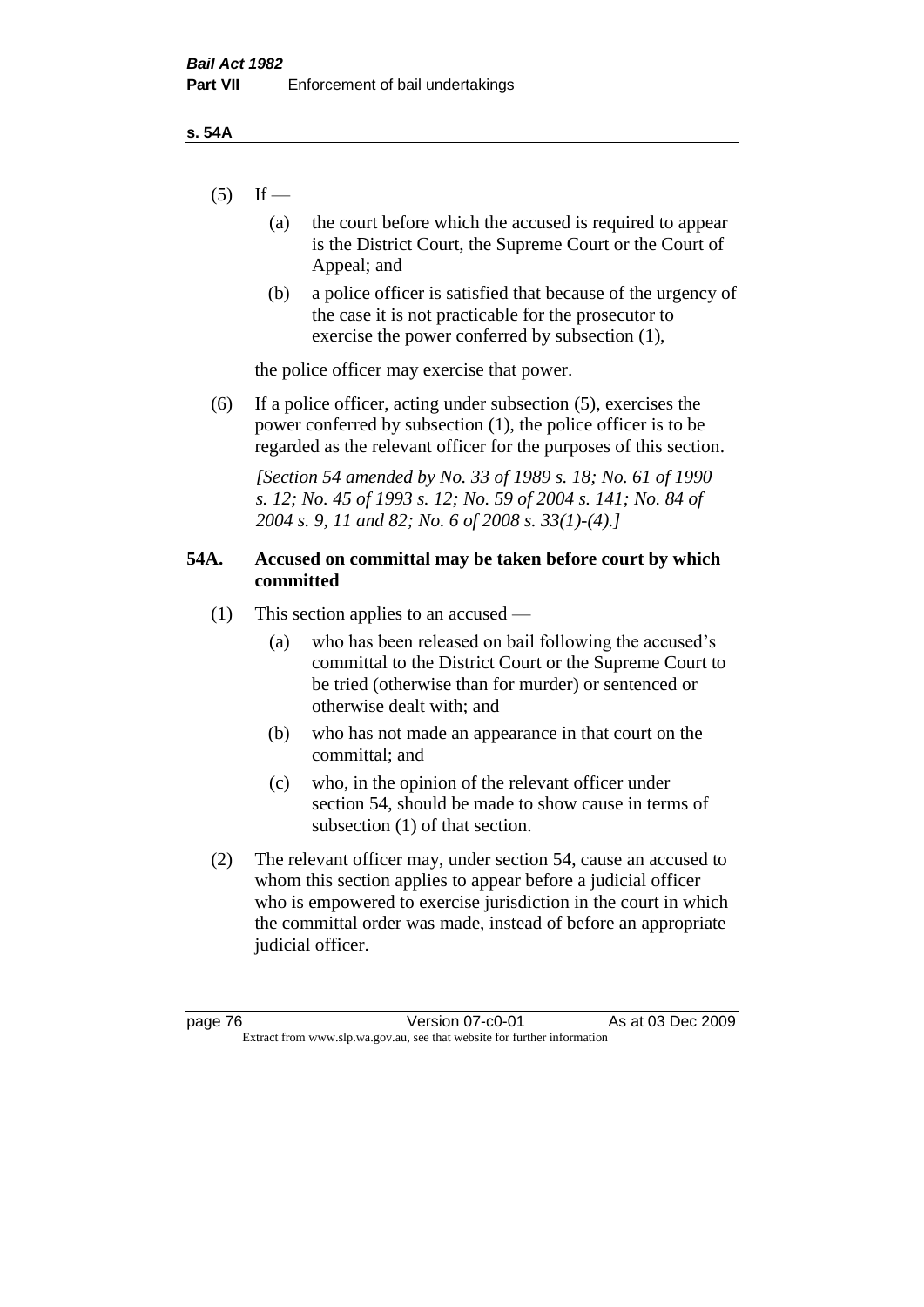- (3) A judicial officer before whom an accused so appears is to be regarded as an appropriate judicial officer for the purposes of section 54(2).
- (4) A judicial officer before whom an accused so appears is not obliged to exercise any power conferred by section 55 but may refuse to do so and direct the relevant officer to cause the accused to appear before an appropriate judicial officer.
- (5) A relevant officer shall comply with a direction given to that officer under subsection (4).

*[Section 54A inserted by No. 6 of 2008 s. 34; amended by No. 29 of 2008 s. 24(6).]*

## **55. Powers of judicial officer to revoke or vary bail**

- (1) If the judicial officer before whom an accused appears under section 54 is satisfied that —
	- (a) the accused is not likely to comply with any requirement of his bail undertaking mentioned in section 28(2)(a) or  $(b)$ :
	- (b) he is, or has been, or is likely to be, in breach of any condition of his bail undertaking mentioned in section  $28(2)(c)$ ;
	- (ba) he is, or has been, in breach of a home detention condition mentioned in section 28(2)(d); or
		- (c) any of the grounds set out in section  $54(1)(b)$  has been established,

#### he may —

- (d) revoke the bail and remand the accused in custody to appear at the time and place specified, or deemed by section 31(3) to be specified, in his bail undertaking; or
- (e) revoke the bail and grant fresh bail to the accused in accordance with this Act, other than clause 2 of Part B of Schedule 1.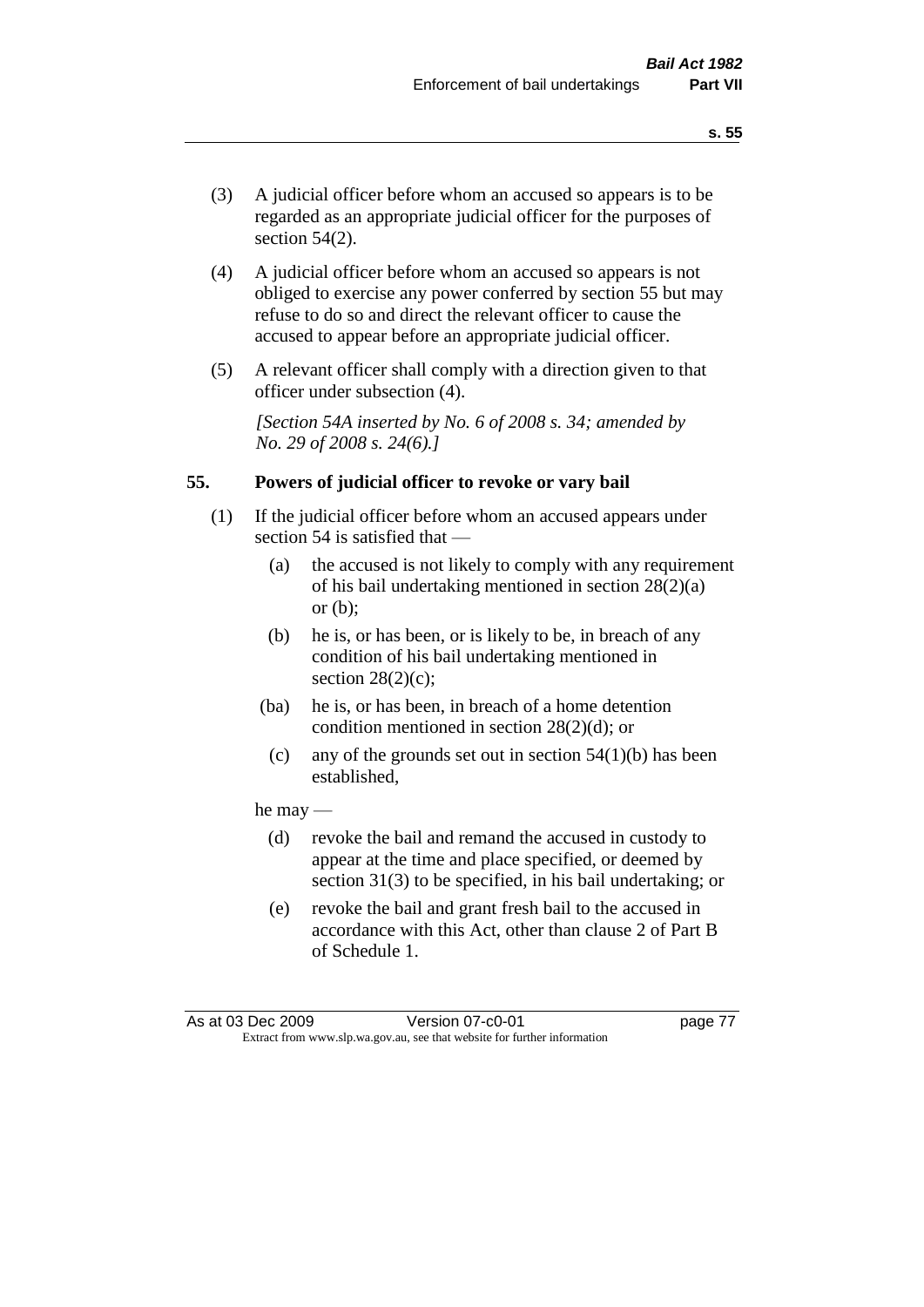**s. 57**

(2) If the judicial officer before whom the accused so appears is not satisfied as to any of the matters mentioned in subsection (1)(a), (b), or (c) he shall release the accused on his existing bail undertaking and, with the consent in writing of the surety, on any existing surety undertaking.

*[Section 55 amended by No. 61 of 1990 s. 13; No. 45 of 1993 s. 12; No. 84 of 2004 s. 82.]* 

*[56. Deleted by No. 6 of 2008 s. 35.]*

# **57. Forfeiture of money under bail undertaking**

- (1) Where an accused is convicted of an offence against section  $51(1)$ , (2) or (2a), the court by which he is convicted shall, whether or not an application is made therefor by the prosecutor, order that the full amount agreed to be forfeited, in the accused's bail undertaking, be forfeited to the State.
- (2) Notwithstanding subsection (1), the court may decline to make an order thereunder or may order forfeiture in part only where the accused shows to the satisfaction of the judicial officer —
	- (a) that, by reason of a change of circumstances since the bail undertaking was entered into, an order for forfeiture, or for forfeiture in full (as the case may be), would cause excessive hardship to the accused or his dependants; and
	- (b) that such hardship would not be relieved by the exercise of one of the powers conferred by section 59.
- (3) Without prejudice to the recovery of such an amount as a civil debt due to the State, any amount to be paid under an order made under this section is to be paid, and its payment may be enforced under Part 5 of the *Fines, Penalties and Infringement Notices Enforcement Act 1994*, unless an order has been made under subsection (4).
- (4) If under this section the Supreme Court or the District Court makes an order requiring the payment of money, the court may make an order under section 59 of the *Sentencing Act 1995* in

page 78 Version 07-c0-01 As at 03 Dec 2009 Extract from www.slp.wa.gov.au, see that website for further information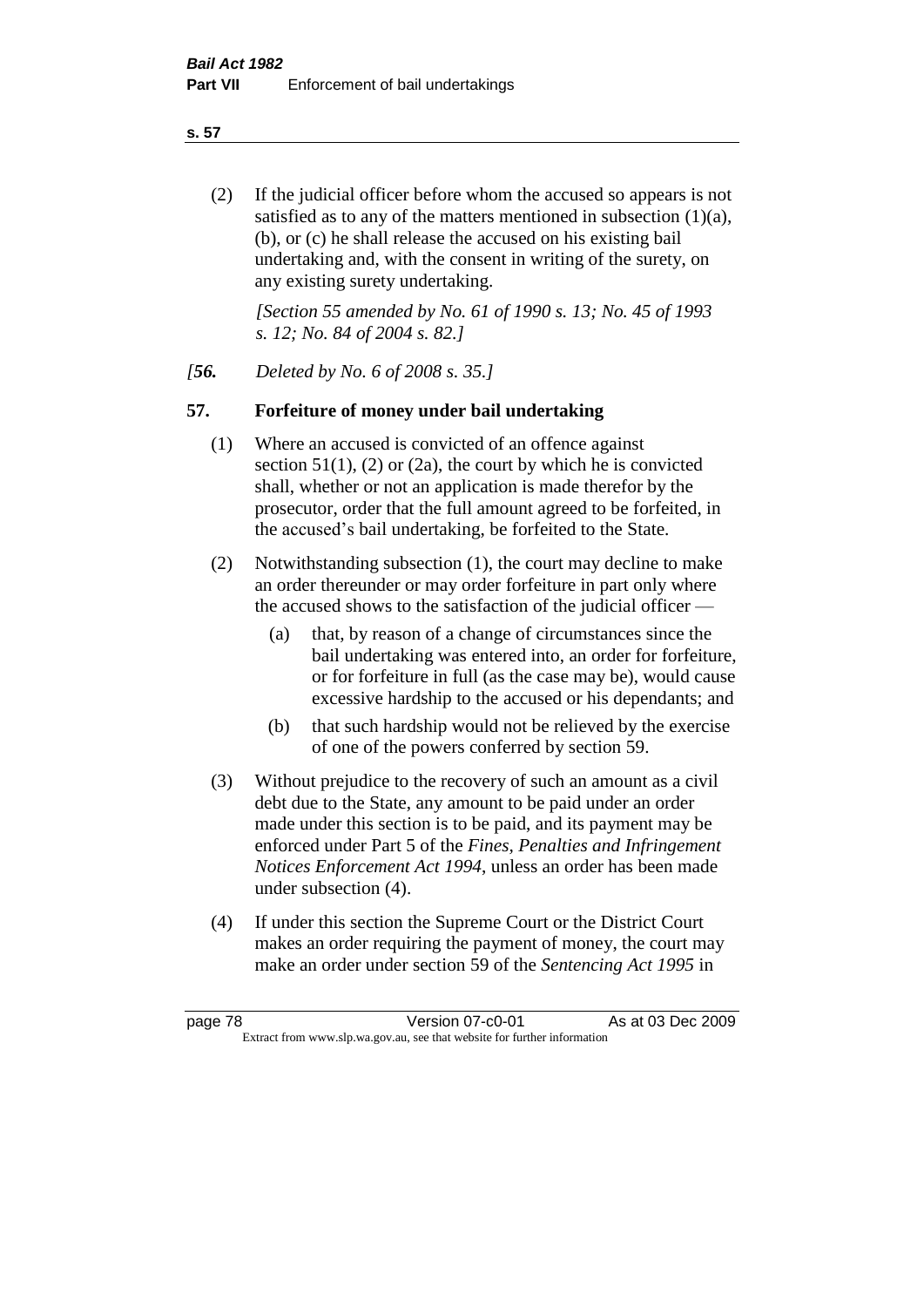respect of the amount payable and for that purpose that section, with any necessary changes, applies as if the amount were a fine imposed on the accused.

*[Section 57 amended by No. 74 of 1984 s. 19; No. 92 of 1994 s. 7; No. 78 of 1995 s. 8; No. 54 of 1998 s. 11; No. 65 of 2003 s. 121(3); No. 84 of 2004 s. 82.]* 

# **58. Automatic forfeiture on expiration of one year after absconding**

- (1) If after the expiration of one year from the day on which the accused is required to appear in court in accordance with the requirement of his bail undertaking mentioned in section  $28(2)(a)$  he has not —
	- (a) been arrested under section 59B; or
	- (b) appeared in court in accordance with the requirement of his bail undertaking mentioned in section 28(2)(b); or
	- (c) otherwise surrendered himself or been taken into custody to be dealt with on the charge or charges for which the bail undertaking was entered into,

the full amount specified in the bail undertaking shall, on the expiration of the said period, be forfeited to the State by virtue of this section without any order of the court or other formality.

(2) Upon the occurrence of a forfeiture under subsection (1) any security given by the accused may be resorted to by the State as if an order of forfeiture had been made under section 57(1).

*[Section 58 amended by No. 65 of 2003 s. 121(3); No. 84 of 2004 s. 82; No. 6 of 2008 s. 18(3) and 36(2).]*

As at 03 Dec 2009 Version 07-c0-01 Page 79 Extract from www.slp.wa.gov.au, see that website for further information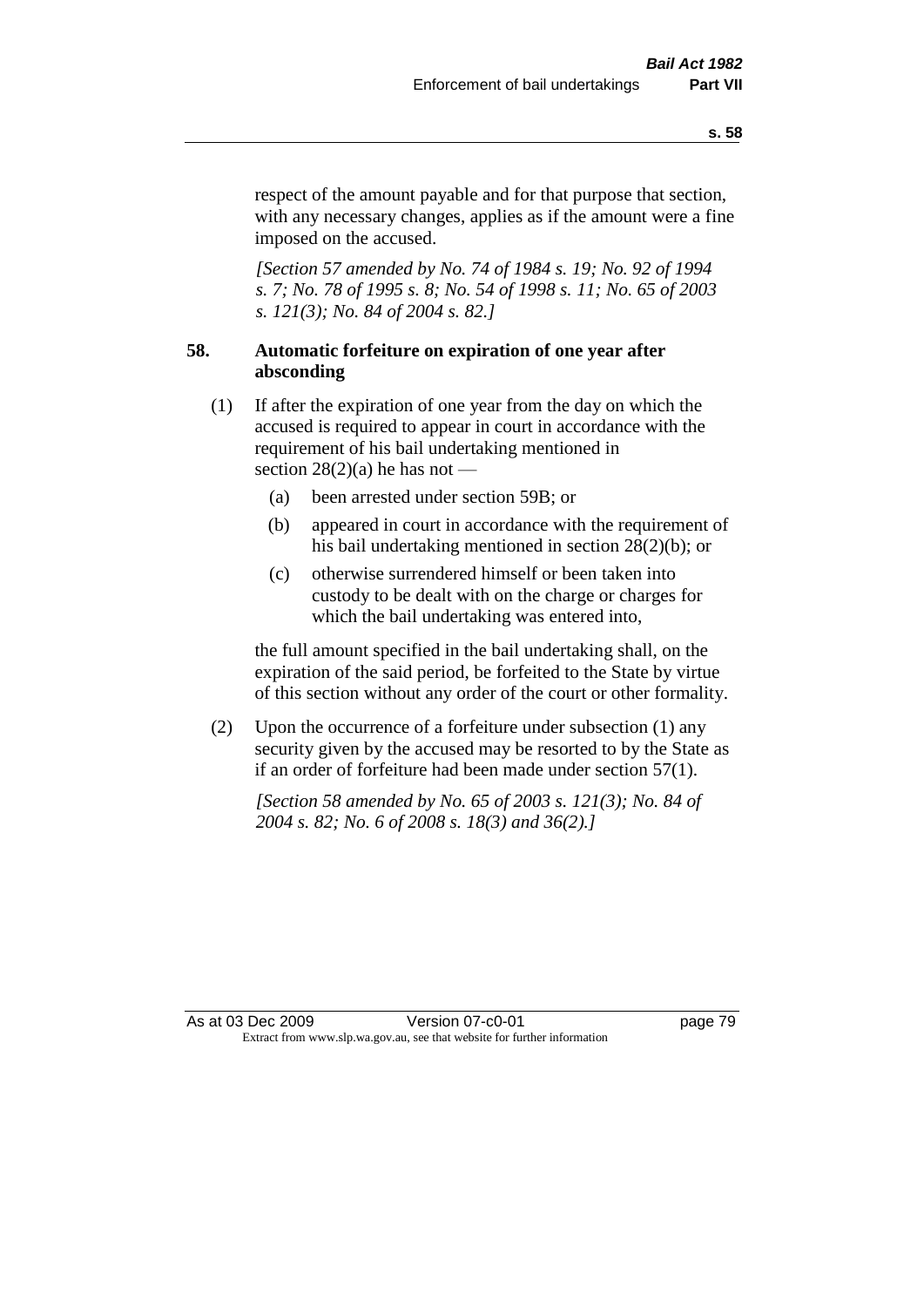**Part VIII — Miscellaneous** 

# **59. Further power of judicial officer in relation to enforcement of undertakings**

A court or an appropriate judicial officer who makes an order for forfeiture under section 49 or 57 may, when doing so, or at any time thereafter, further order —

- (a) that payment of any sum be made by specified instalments or be postponed to a specified date;
- (b) that any security given be applied in or towards payment of the sum forfeited; or
- (c) that the accused or the surety, as the case may be, do all such things and execute all such documents as may be necessary, or as may be specified in the order, for the purpose of vesting any security in the State or enabling the State to realize the same or to resort thereto to recover the sum forfeited,

and the court or an appropriate judicial officer may at any time vary or revoke an order made under paragraph (a), (b), or (c).

*[Section 59 amended by No. 65 of 2003 s. 121(3); No. 84 of 2004 s. 82.]*

# **59A. Where bail dispensed with, accused may be taken before judicial officer for reconsideration of matter**

- $(1)$  In this section *relevant officer* has the meaning given in section 54(1a).
- (2) Where the requirement for bail has been dispensed with for an accused under section 7A, the relevant officer may cause the accused to appear before an appropriate judicial officer for reconsideration of the matter, if the relevant officer has reasonable grounds to believe that the accused is not likely to appear at the time and place specified in a notice under section 13A(3).

page 80 Version 07-c0-01 As at 03 Dec 2009 Extract from www.slp.wa.gov.au, see that website for further information

**s. 59**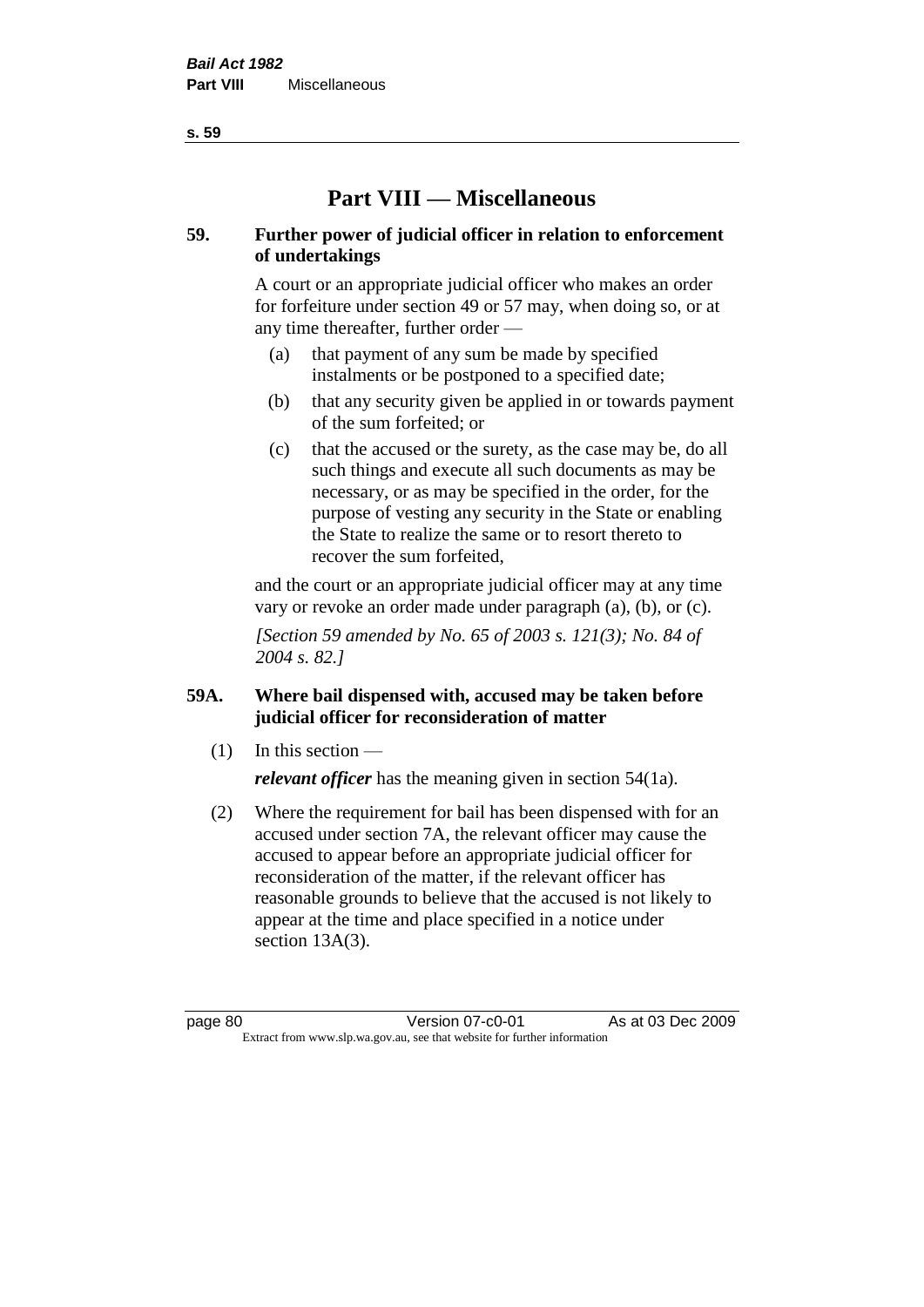- (3) Section 54(2), (2a), (3) and (4) apply, with necessary modifications, for the purposes of subsection (2).
- (4) The judicial officer before whom an accused appears under subsection (2) shall reconsider the accused's case and may, notwithstanding section 13 —
	- (a) again dispense with the requirement for bail; or
	- (b) grant bail; or
	- (c) refuse to grant bail,

in accordance with this Act, for the accused's appearance in court.

- $(5)$  If
	- (a) the court before which the accused is required to appear is the District Court, the Supreme Court or the Court of Appeal; and
	- (b) a police officer is satisfied that because of the urgency of the case it is not practicable for the prosecutor to exercise the power conferred by subsection (2),

the police officer may exercise that power.

(6) If a police officer, acting under subsection (5), exercises the power conferred by subsection (2), the police officer is to be regarded as the relevant officer for the purposes of this section.

*[Section 59A inserted by No. 6 of 2008 s. 36(1).]*

#### **59B. Warrant for arrest of absconding accused**

Where —

(a) at any time after that specified in an accused's bail undertaking for an accused's appearance the accused has failed to comply with the requirements of the accused's bail undertaking mentioned in section 28(2)(a) or (b); or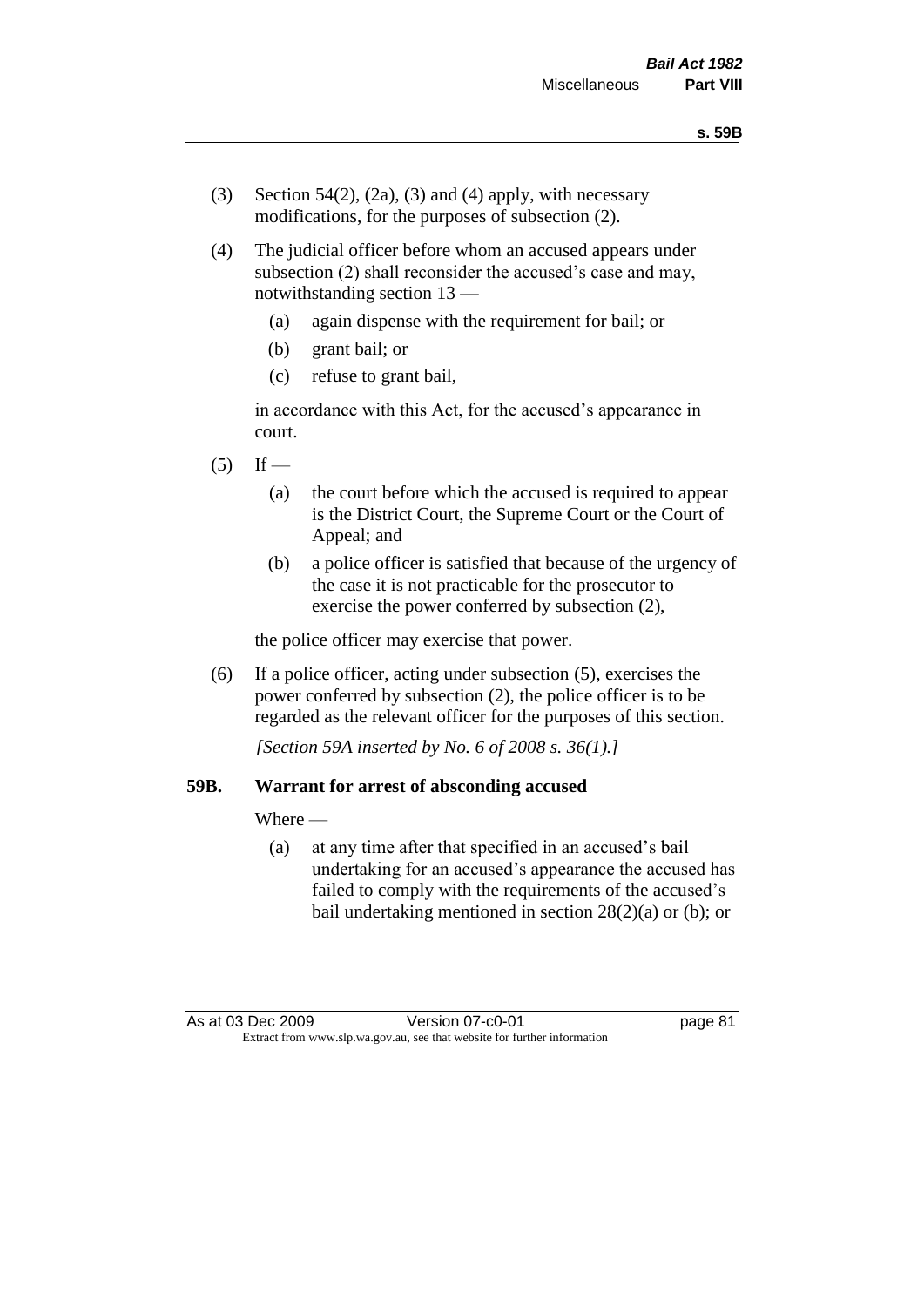(b) an accused has failed to appear at the time and place specified in a notice under section 13A(3).

the court before which the accused was required to appear may issue a warrant to arrest the accused and bring the accused before that court or a court of like jurisdiction.

*[Section 59B inserted by No. 6 of 2008 s. 36(1).]*

## **60. Accused and surety to notify any change of address**

Where the residential address of —

- (a) an accused who has been released on bail or for whom the requirement for bail has been dispensed with; or
- (b) a surety,

changes from that appearing on his bail undertaking, surety undertaking or notice under section 13A(3), as the case may be, he shall forthwith, in writing, notify details of the change to the registrar of the court before which, at the time when the change occurs, the accused is required to appear, and if without reasonable cause he fails to do so he commits an offence.

## Penalty: \$1 000.

*[Section 60 amended by No. 50 of 2003 s. 37(5); No. 59 of 2004 s. 141; No. 84 of 2004 s. 82; No. 6 of 2008 s. 37.]*

# **61. Offence of failing to bring arrested person before court or person able to grant bail**

- (1) A person to whom this section applies commits an offence if, having arrested another for an offence, he wilfully and without reasonable excuse fails to take that other person, or cause him to be taken, as soon as is practicable —
	- (a) before an authorised officer or judicial officer empowered by this Act to grant bail for that offence; or
	- (b) before a court.

Penalty: \$1 000 or imprisonment for 12 months or both.

page 82 Version 07-c0-01 As at 03 Dec 2009 Extract from www.slp.wa.gov.au, see that website for further information

#### **s. 60**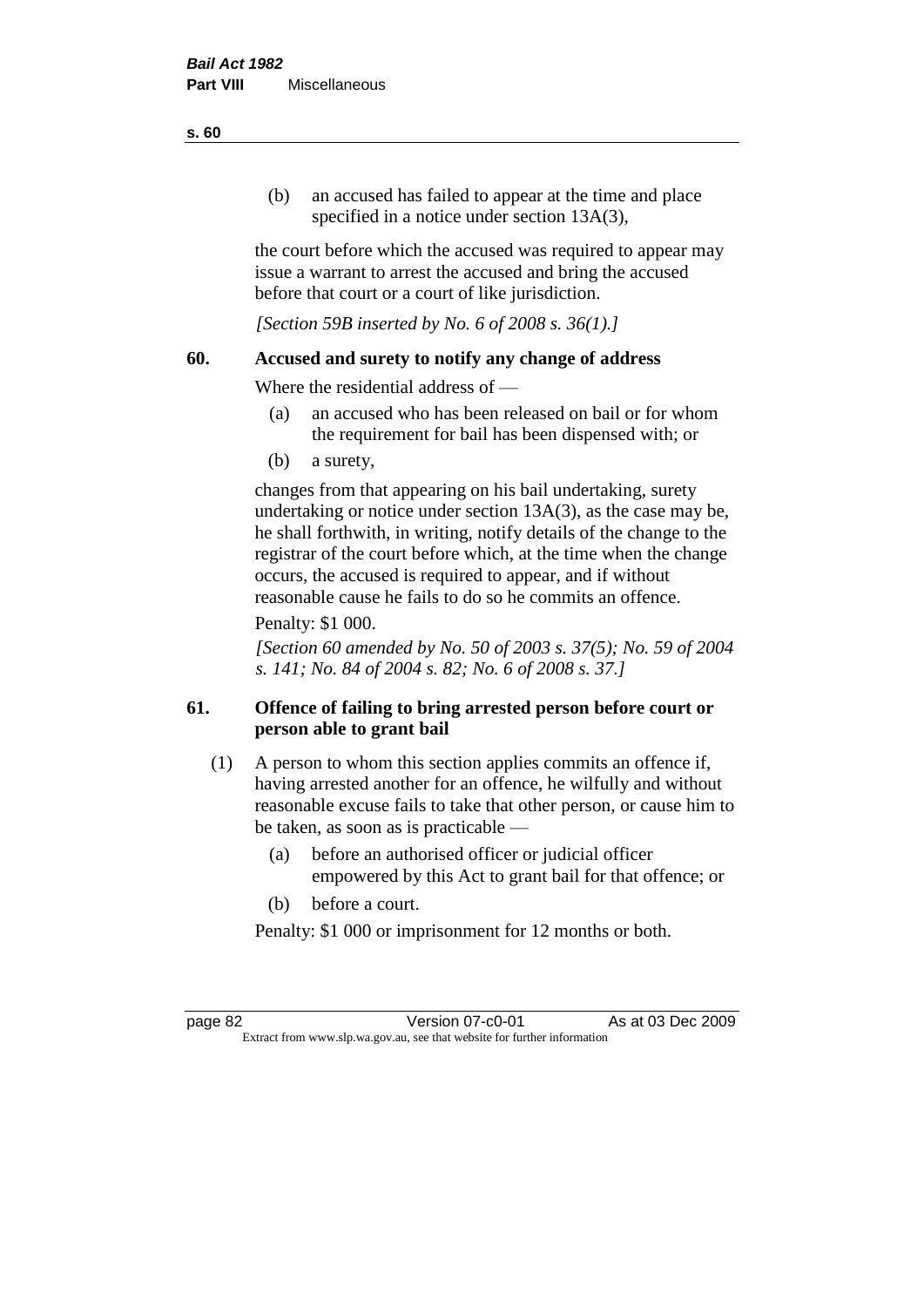- (2) This section applies to a person who
	- (a) is not empowered by this Act to grant bail for the offence; or
	- (b) being so empowered, elects to act under section 6(7).

*[Section 61 amended by No. 15 of 1988 s. 17; No. 59 of 2006 s. 4(4); No. 6 of 2008 s. 38.]* 

## **62. Offence to give false information for bail purposes**

A person who for the purpose of obtaining —

- (a) a grant of bail for himself or a variation of the terms and conditions thereof; or
- (b) approval of himself as a surety,

makes any statement which he knows is false in a material particular, or recklessly makes any statement which is false in a material particular, commits an offence.

Penalty: \$1 000 or imprisonment for 12 months or both.

#### **63. Protection of persons carrying out this Act**

A person shall not be liable in civil proceedings on account of anything done, or omitted to be done, by him in good faith in the course of carrying out any provision of this Act, or purporting to be so done or omitted; but the liability (if any) of any other person (including the State or the Commonwealth) as his employer is not affected by this section and shall be determined as if it had not been passed.

*[Section 63 amended by No. 65 of 2003 s. 121(4).]*

## **64. Evidence of non-appearance etc. by an accused**

Where it is required for the purposes of this Act to prove —

(a) that an accused did not appear before a particular court, at a particular place, on a particular day, at a particular time or during a particular period; or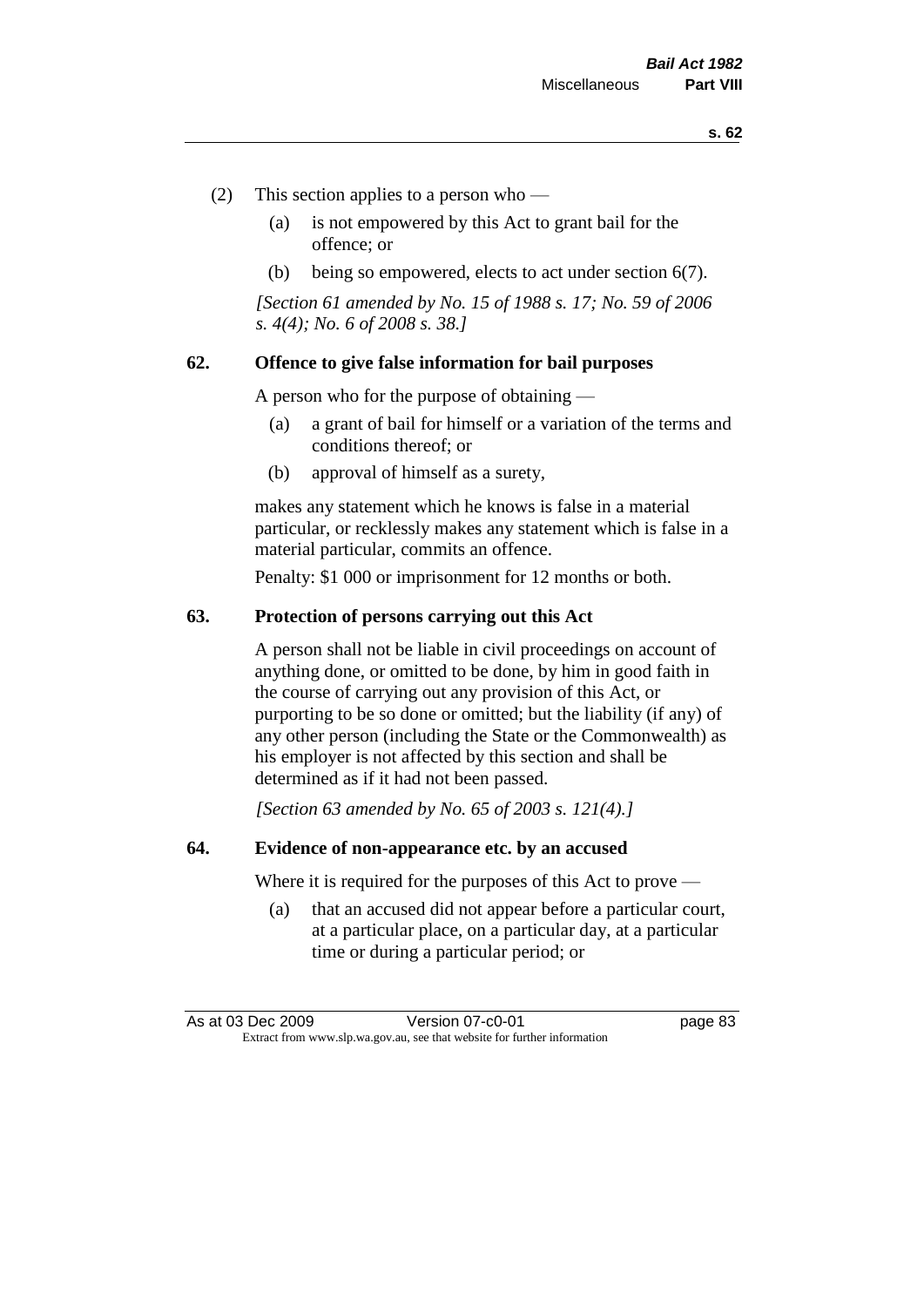(b) the day, time or period when or during which an accused did appear before a particular court at a particular place,

a certificate as to any such matter, purporting to be signed by a judicial officer or registrar of the court before which the accused was required to appear, shall be evidence of the matter so certified.

*[Section 64 amended by No. 59 of 2004 s. 141; No. 84 of 2004 s. 82.]* 

# **65. Bail undertakings by minors**

A bail undertaking entered into by a person who is under the age of 18 years shall bind him as if he were of full age.

# **66. Abolition of other powers to grant bail**

- (1) Any power or duty that, at the commencement of this Act, exists apart from statute to grant bail to an accused awaiting an appearance in court for an offence, is abolished.
- (2) Subsection (1) has effect notwithstanding anything in section 16 of the *Supreme Court Act 1935*.
- (3) In subsection (1) *statute* means an Act of the Parliament of Western Australia, other than the *Supreme Court Act 1935*.

*[Section 66 amended by No. 84 of 2004 s. 82.]*

# **66A. Delegation by registrar**

- (1) The registrar of a court may, either generally or as otherwise provided by the instrument of delegation, by instrument signed by him, delegate to an officer of that court any function conferred on him by or under this Act other than —
	- (a) this power of delegation; or
	- (aa) a function conferred by section  $11(3)$  or  $36(1)(a)$ ; or
	- (b) any function that a judicial officer has required him to perform personally.

**s. 65**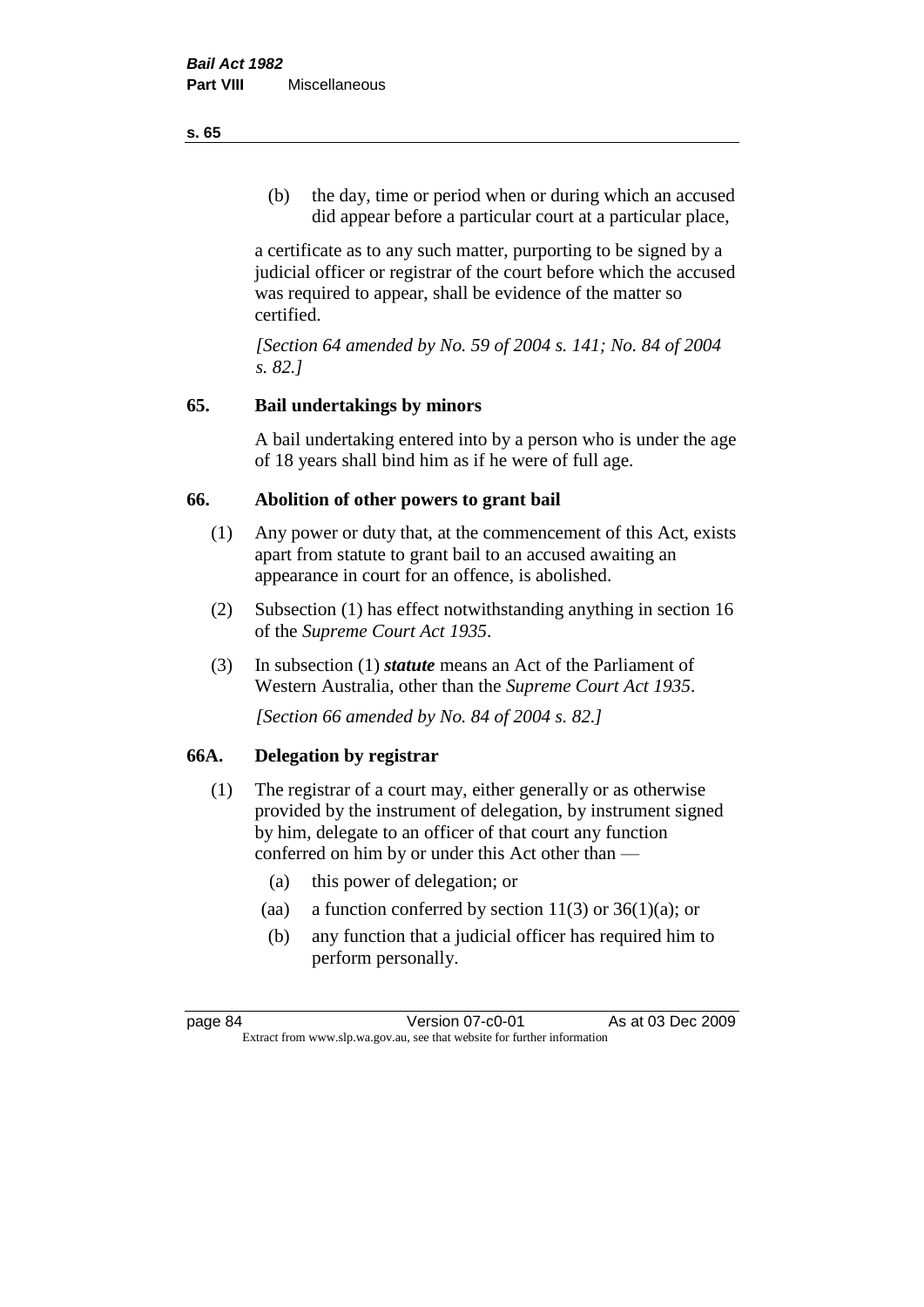(2) The superintendent of a detention centre under the *Young Offenders Act 1994* may, either generally or as otherwise provided by the instrument of delegation, by instrument signed by him, delegate to an officer of the Public Sector agency principally assisting the Minister administering that Act in its administration any function conferred on him by or under this Act, other than this power of delegation.

*[Section 66A inserted by No. 15 of 1988 s. 18; amended by No. 49 of 1988 s. 89; No. 31 of 1993 s. 8; No. 59 of 2004 s. 141; No. 65 of 2006 s. 52; No. 6 of 2008 s. 39.]* 

# **66B. Use of video link or audio link**

(1) In this section —

*audio link* means facilities (including telephone) that enable, at the same time, a judicial officer or authorised officer at one place to hear the accused at another place and vice versa;

*bail proceedings* means any proceedings under this Act including —

- (a) proceedings on a case for bail;
- (b) proceedings relating to the variation or revocation of bail;
- (c) proceedings on an application under section 48 or 49;
- (d) proceedings on an appeal under section 15A or 53;

*video link* means facilities (including closed circuit television) that enable, at the same time, a judicial officer or authorised officer at one place to see and hear the accused at another place and vice versa.

- (2) Bail proceedings may be conducted by means of a video link or an audio link.
- (3) Without limiting subsection (2), if a provision of this Act requires or authorises an accused to be brought before, or appear before, a court, judicial officer or authorised officer, the accused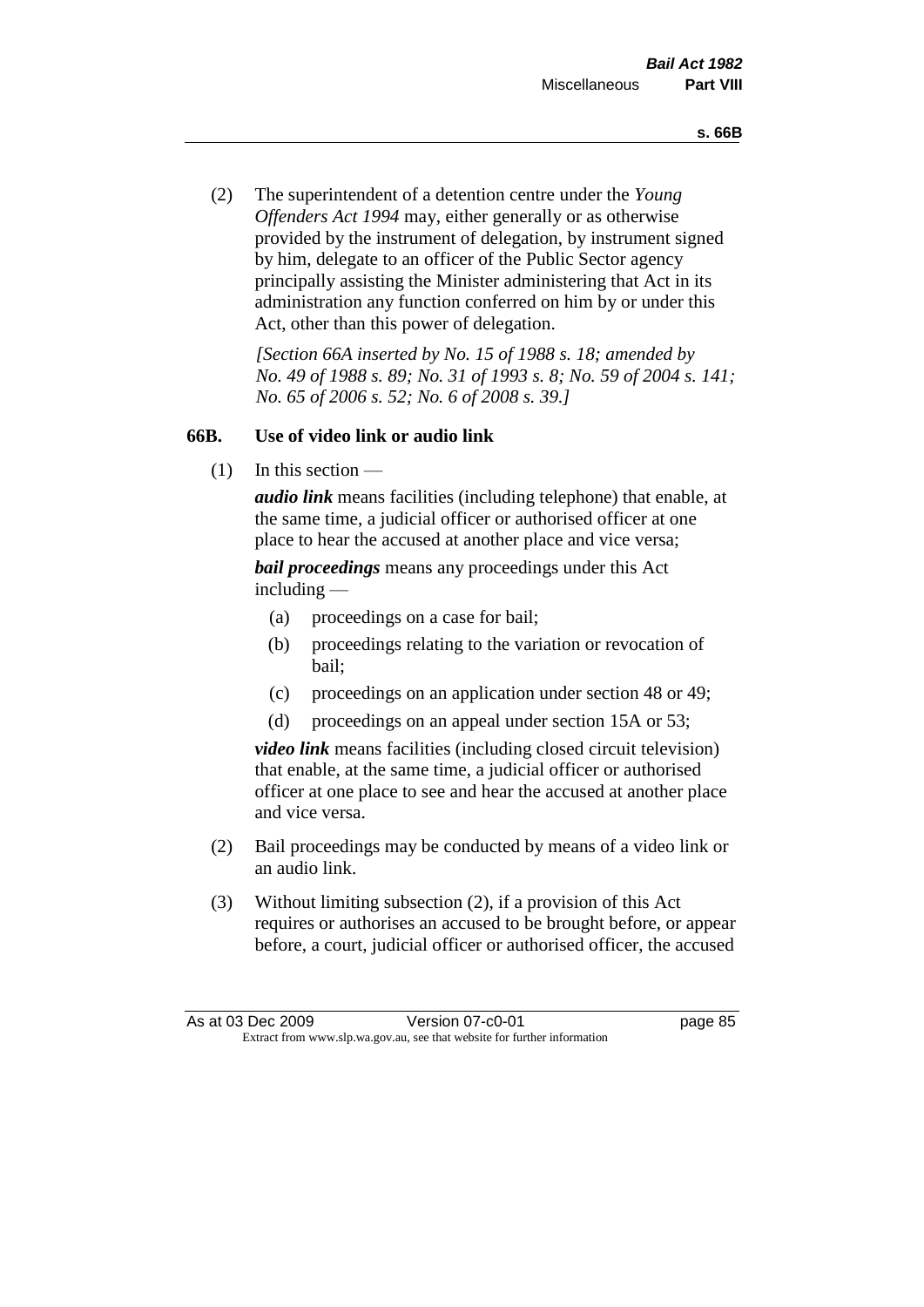may be brought before, or appear before, the court or officer by means of a video link or an audio link.

- (4) An audio link is not to be used under this section unless a video link is not available and cannot reasonably be made available.
- (5) Nothing in this section prevents a court, judicial officer or authorised officer from requiring that an accused be brought before, or appear before, the court or officer in person for the purposes of bail proceedings.

*[Section 66B inserted by No. 6 of 2008 s. 40(1).]*

# **67. Regulations**

- (1) The Governor may make regulations, not inconsistent with this Act, prescribing such things as are required or permitted by this Act to be prescribed or as it is necessary or expedient to prescribe for the purposes thereof.
- (2) Without limiting the generality of subsection (1) regulations  $\text{max}$  —
	- (a) make provision for or with respect to the making of applications —
		- (i) for or in relation to bail;
		- (ii) for the approval of sureties;
		- (iii) for the approval of security to be given by accused persons and sureties;
		- (iv) for the cancellation of a surety undertaking;
		- (v) for an order under section 49,

and for the manner in which such applications are to be made and the procedure to be followed on such applications;

(b) for the purposes of clause 5 of Part A of Schedule 1, prescribe the officer or officers who may grant bail for any prescribed appearance or class of appearance in court by an accused who is in custody;

**s. 67**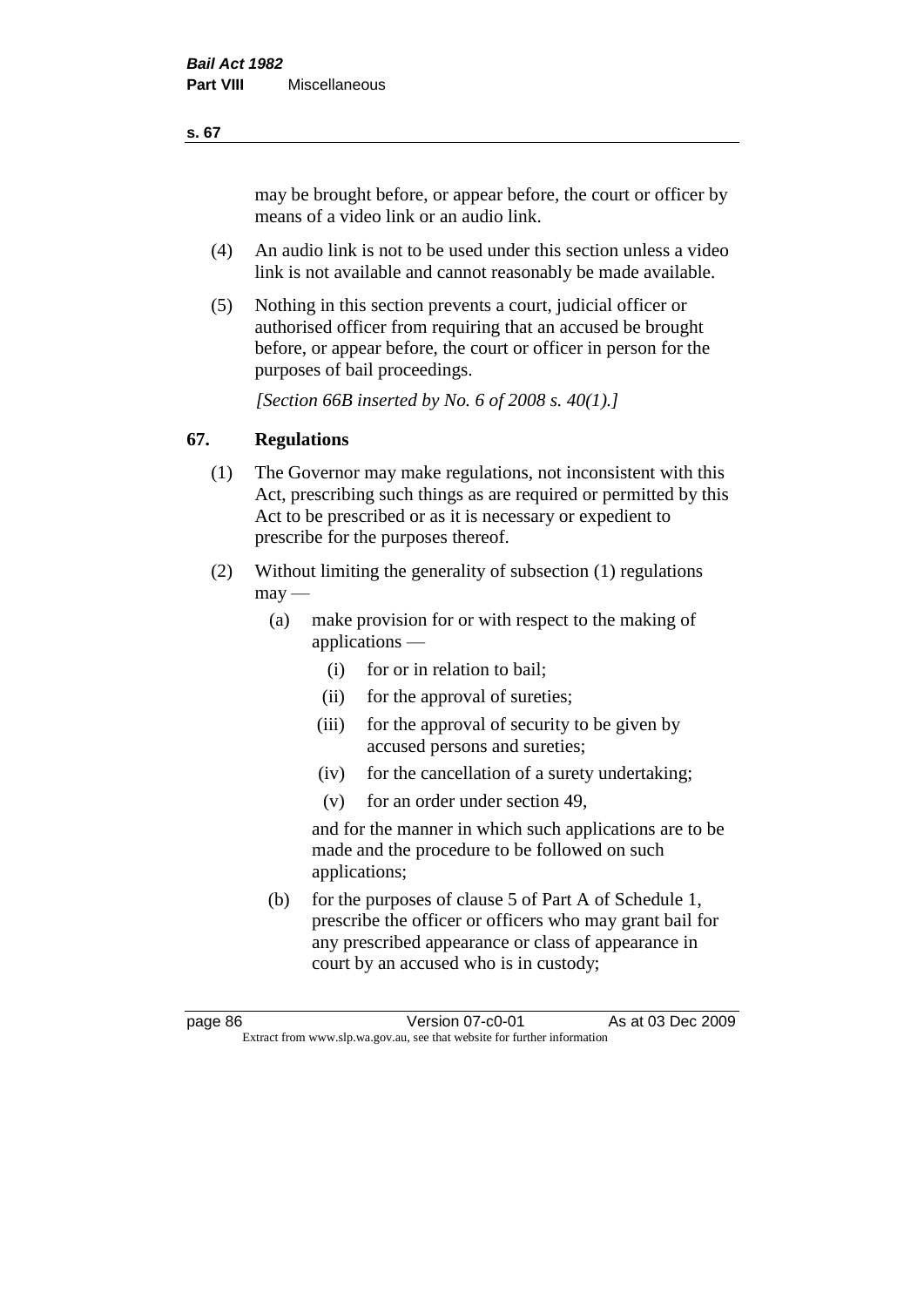- (c) make provision for, or with respect to the management, control, supervision and good order of premises established for the accommodation of persons to whom bail has been granted.
- (3) Regulations made under this section may provide that a contravention or failure to comply with a regulation constitutes an offence and may provide for penalties not exceeding a fine of \$500 for offences against the regulations.

*[Section 67 amended by No. 45 of 1993 s. 12; No. 84 of 2004 s. 83(3); No. 2 of 2008 s. 56(6); No. 6 of 2008 s. 30(3).]* 

*[68. Omitted under the Reprints Act 1984 s. 7(4)(g).]*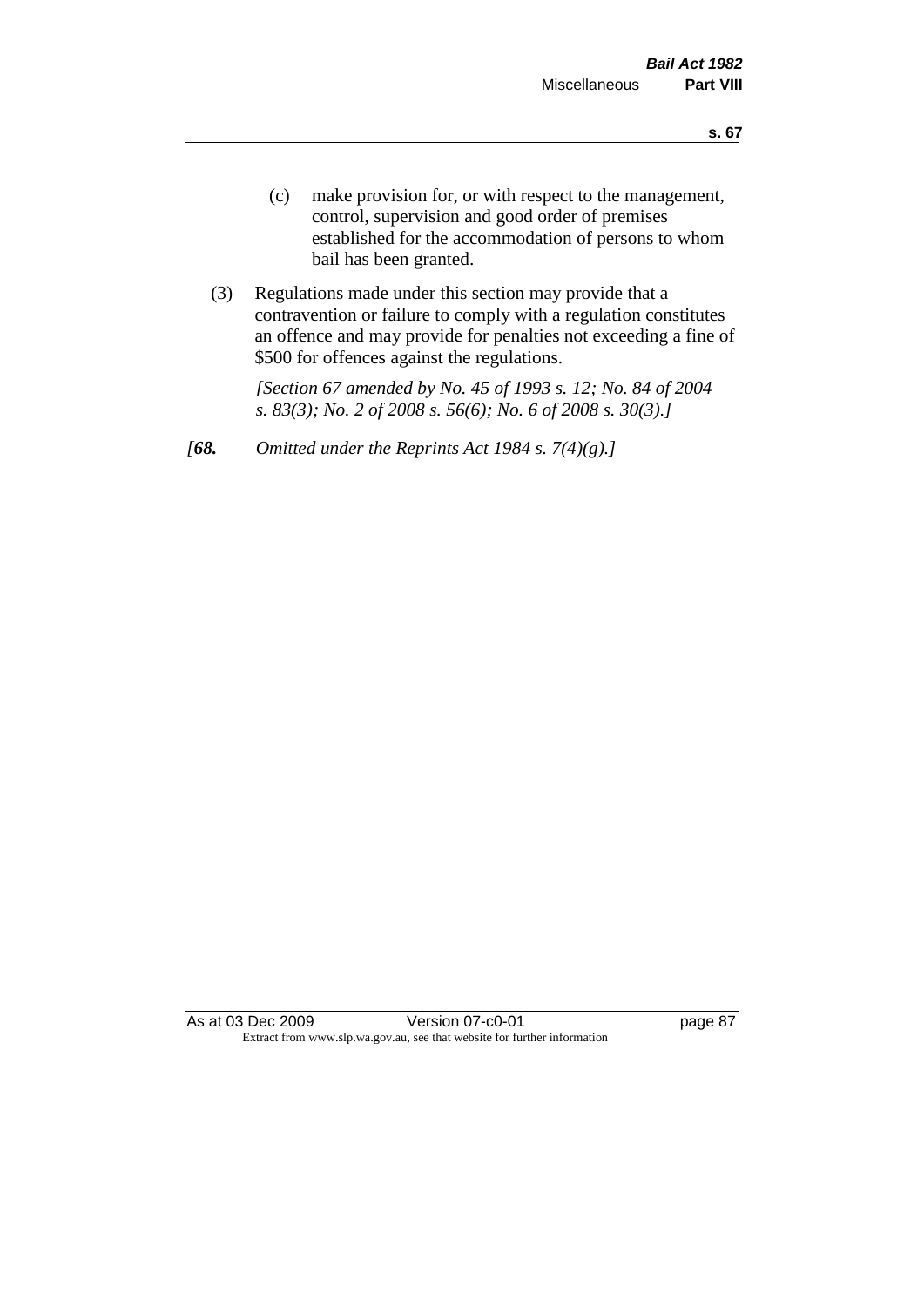# **Schedule 1 — Jurisdiction as to bail and related matters**

[s. 13, 17]

*[Heading inserted by No. 6 of 2008 s. 41(1).]*

# **Part A** — **Jurisdiction relating to bail**

*[Heading inserted by No. 6 of 2008 s. 41(2)(a).]*

# **First Column** *Appearances in court*

#### **Second Column**

*By whom bail may be granted or (where applicable) dispensed with*

*[Heading amended by No. 6 of 2008 s. 41(2)(b) and (c).]*

## **1. Initial appearance**

| (1) | The initial appearance in a<br>court of summary<br>jurisdiction or the Children's<br>Court by an accused in, or in<br>connection with,<br>proceedings for an offence. | (a)<br>(b) | In any case $-$<br>a justice; or<br>an authorised police<br>officer; and             |
|-----|-----------------------------------------------------------------------------------------------------------------------------------------------------------------------|------------|--------------------------------------------------------------------------------------|
|     |                                                                                                                                                                       |            | in addition, in the case of a child,<br>an authorised community<br>services officer. |

(2) The initial appearance in the A judge of the District Court or a District Court or the Supreme Court, not being the initial appearance to which clause 3 applies. judge of the Supreme Court, as the case requires.

*[Clause 1 amended by No. 15 of 1988 s. 19; No. 49 of 1988 s. 90(a)(i); No. 59 of 2004 s. 141; No. 84 of 2004 s. 10(1) and 82.]*

**2. Appearance after adjournment** Appearance in any court or before a judicial officer by an accused after any adjournment of proceedings for an offence, not being a committal under clause 3. The judicial officer who orders the adjournment.

*[Clause 2 amended by No. 84 of 2004 s. 82.]*

page 88 Version 07-c0-01 As at 03 Dec 2009 Extract from www.slp.wa.gov.au, see that website for further information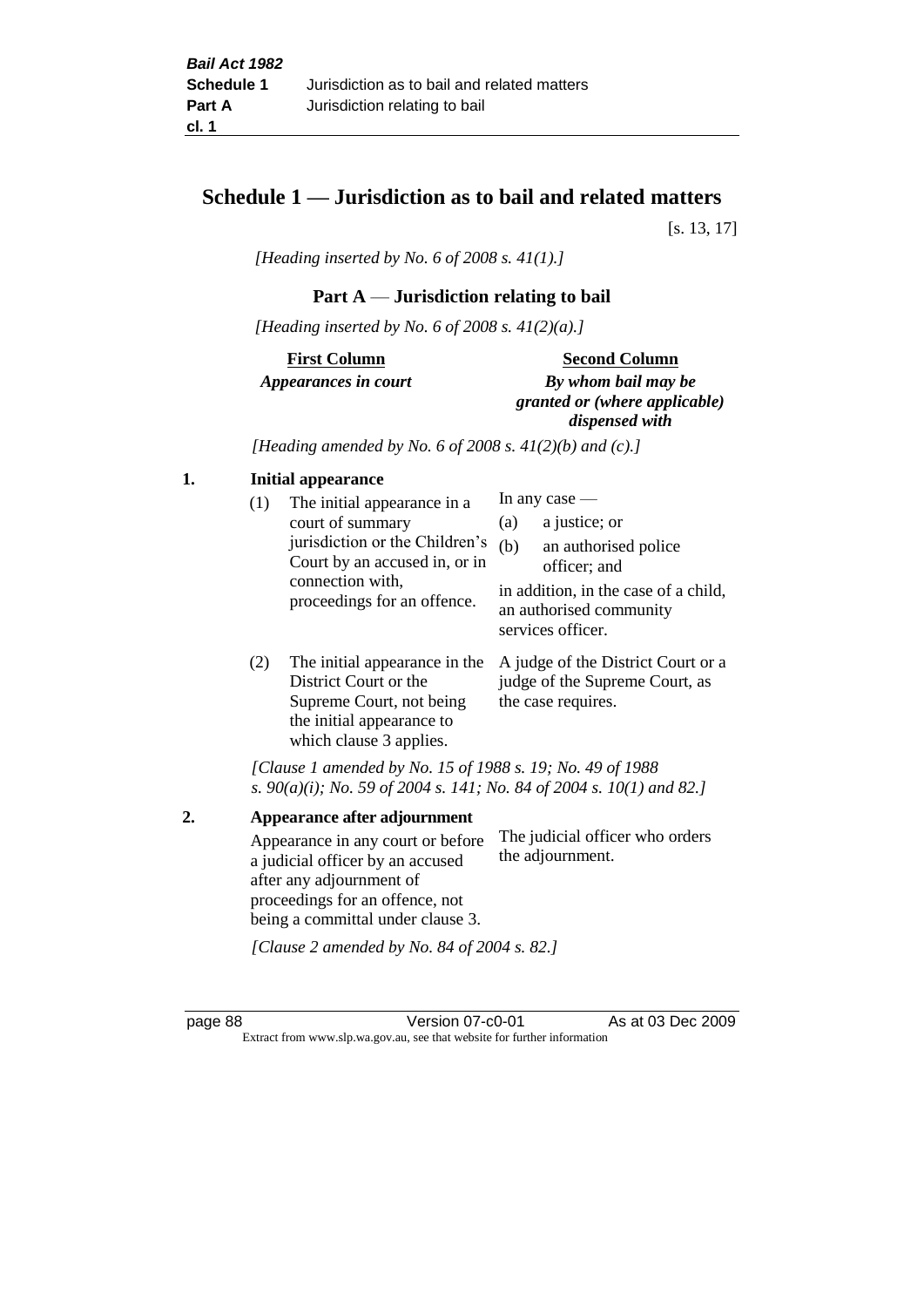the committal.

| <b>First Column</b>  |  |
|----------------------|--|
| Appearances in court |  |

**Second Column** *By whom bail may be granted or (where applicable) dispensed with*

The judicial officer who orders

# **3. Appearance on committal to Supreme Court or District Court**

The initial appearance by an accused in the Supreme Court or District Court after he has been committed thereto under any Act to be tried or sentenced or otherwise dealt with.

*[Clause 3 amended by No. 84 of 2004 s. 82.]*

# **4. Appearance in connection with appeal etc.**

| (1) | Appearance in connection<br>with an application or appeal<br>made under the <i>Criminal</i><br><i>Appeals Act 2004</i> or with<br>any order made in<br>determining the application<br>or appeal. | If the appeal is being determined<br>by a single judge of the Supreme<br>Court, a single judge of the<br>Supreme Court;<br>If the appeal is being determined<br>by the Court of Appeal, the Court<br>of Appeal or a single judge of<br>appeal. |
|-----|--------------------------------------------------------------------------------------------------------------------------------------------------------------------------------------------------|------------------------------------------------------------------------------------------------------------------------------------------------------------------------------------------------------------------------------------------------|
| (2) | Appearance in connection<br>with a rehearing of<br>proceedings ordered under<br>section 28 of the <i>Children's</i><br>Court of Western Australia<br>Act 1988.                                   | The Children's Court.                                                                                                                                                                                                                          |
| (3) | Appearance in connection<br>with the reconsideration of<br>an order under section 40 of<br>the Children's Court of<br>Western Australia Act 1988.                                                | The Children's Court constituted<br>by the President.                                                                                                                                                                                          |

*[Clause 4 inserted by No. 84 of 2004 s. 10(2).]*

As at 03 Dec 2009 Version 07-c0-01 Page 89 Extract from www.slp.wa.gov.au, see that website for further information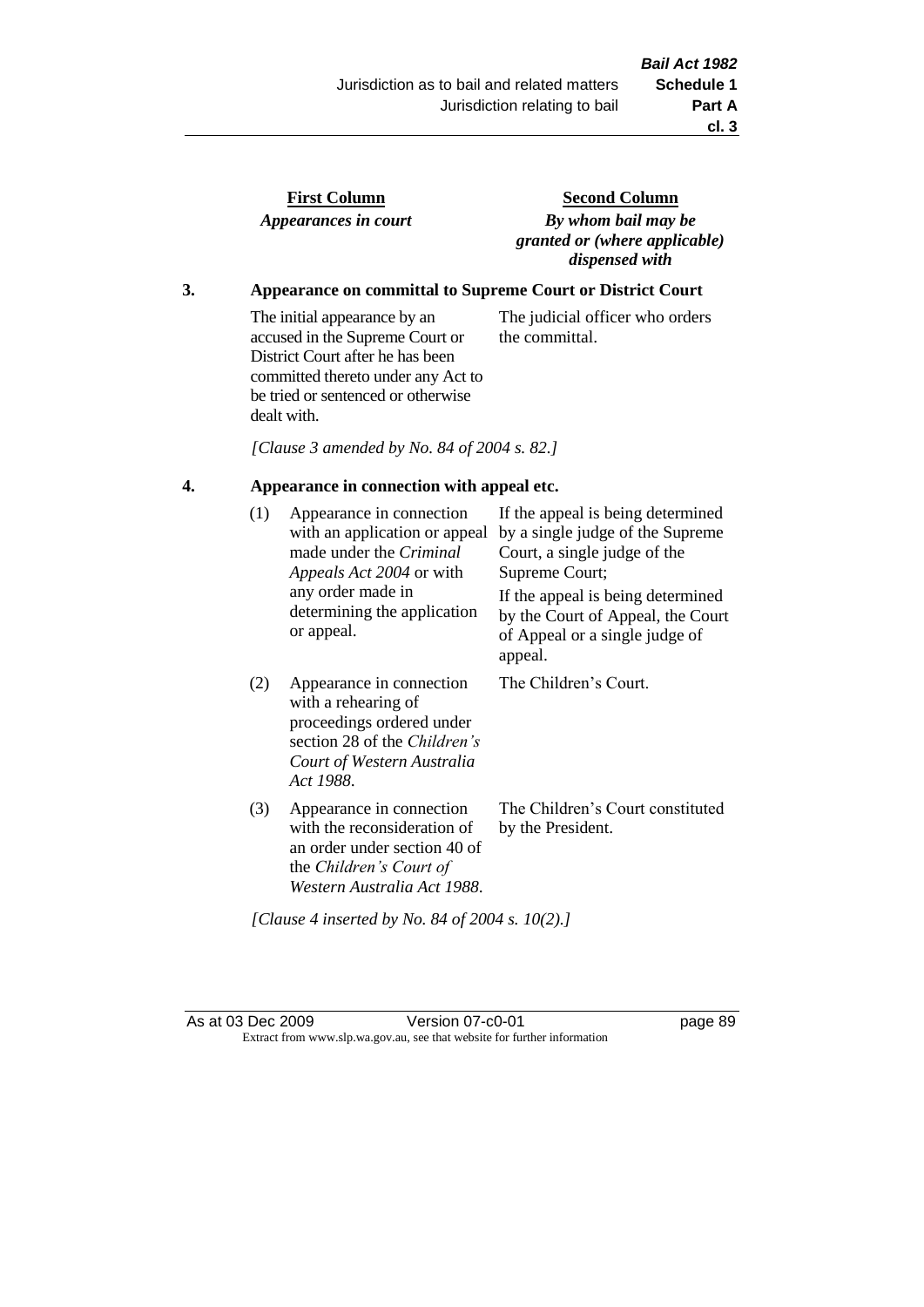|                                                                                                                                             |     |                                                                                                 | <b>First Column</b>                                                                                                              | <b>Second Column</b>                                                   |  |
|---------------------------------------------------------------------------------------------------------------------------------------------|-----|-------------------------------------------------------------------------------------------------|----------------------------------------------------------------------------------------------------------------------------------|------------------------------------------------------------------------|--|
|                                                                                                                                             |     |                                                                                                 | Appearances in court                                                                                                             | By whom bail may be<br>granted or (where applicable)<br>dispensed with |  |
| 5.                                                                                                                                          |     |                                                                                                 | Appearance prescribed by regulation                                                                                              |                                                                        |  |
|                                                                                                                                             |     |                                                                                                 | Appearance in a court for any<br>other purpose or following any<br>other occurrence prescribed by<br>regulations under this Act. | The judicial or other officer<br>prescribed by such regulations.       |  |
| 6.                                                                                                                                          |     | Appearances not otherwise provided for                                                          |                                                                                                                                  |                                                                        |  |
|                                                                                                                                             |     | Act.                                                                                            | Any appearance in a court not<br>otherwise provided for in this<br>Part or by regulations under this                             | The judicial officer who, or court<br>which, orders the appearance.    |  |
| 7.                                                                                                                                          |     |                                                                                                 | Term used: proceedings for an offence                                                                                            |                                                                        |  |
|                                                                                                                                             |     |                                                                                                 | In this Part, unless the contrary intention appears —                                                                            |                                                                        |  |
| <i>proceedings for an offence</i> in clause 2 (but not in clause 1) includes<br>any of the following proceedings relating to that offence — |     |                                                                                                 |                                                                                                                                  |                                                                        |  |
|                                                                                                                                             |     | (a)                                                                                             | appeal proceedings;                                                                                                              |                                                                        |  |
|                                                                                                                                             |     | (b)                                                                                             | proceedings on a writ of habeas corpus; and                                                                                      |                                                                        |  |
|                                                                                                                                             |     | (c)                                                                                             | section 50 of the Sentencing Act 1995.                                                                                           | proceedings on the re-appearance of an offender under                  |  |
|                                                                                                                                             |     |                                                                                                 | [Clause 7 inserted by No. 84 of 2004 s. 10(3).]                                                                                  |                                                                        |  |
|                                                                                                                                             |     |                                                                                                 | Part $B$ — Cessation of powers relating to bail                                                                                  |                                                                        |  |
|                                                                                                                                             |     |                                                                                                 | [Heading inserted by No. 6 of 2008 s. $41(3)(a)$ .]                                                                              |                                                                        |  |
| 1.                                                                                                                                          |     | Upon decision by judge, power of other officers ceases                                          |                                                                                                                                  |                                                                        |  |
|                                                                                                                                             | (1) | In this clause $-$                                                                              |                                                                                                                                  |                                                                        |  |
|                                                                                                                                             |     | <i>judge</i> means a judge of the Supreme Court, the Children's Court or<br>the District Court. |                                                                                                                                  |                                                                        |  |

(2) After a judge has granted or refused bail for an appearance by an accused the power to grant bail for that appearance ceases to be vested  $in -$ 

page 90 **Version 07-c0-01** As at 03 Dec 2009 Extract from www.slp.wa.gov.au, see that website for further information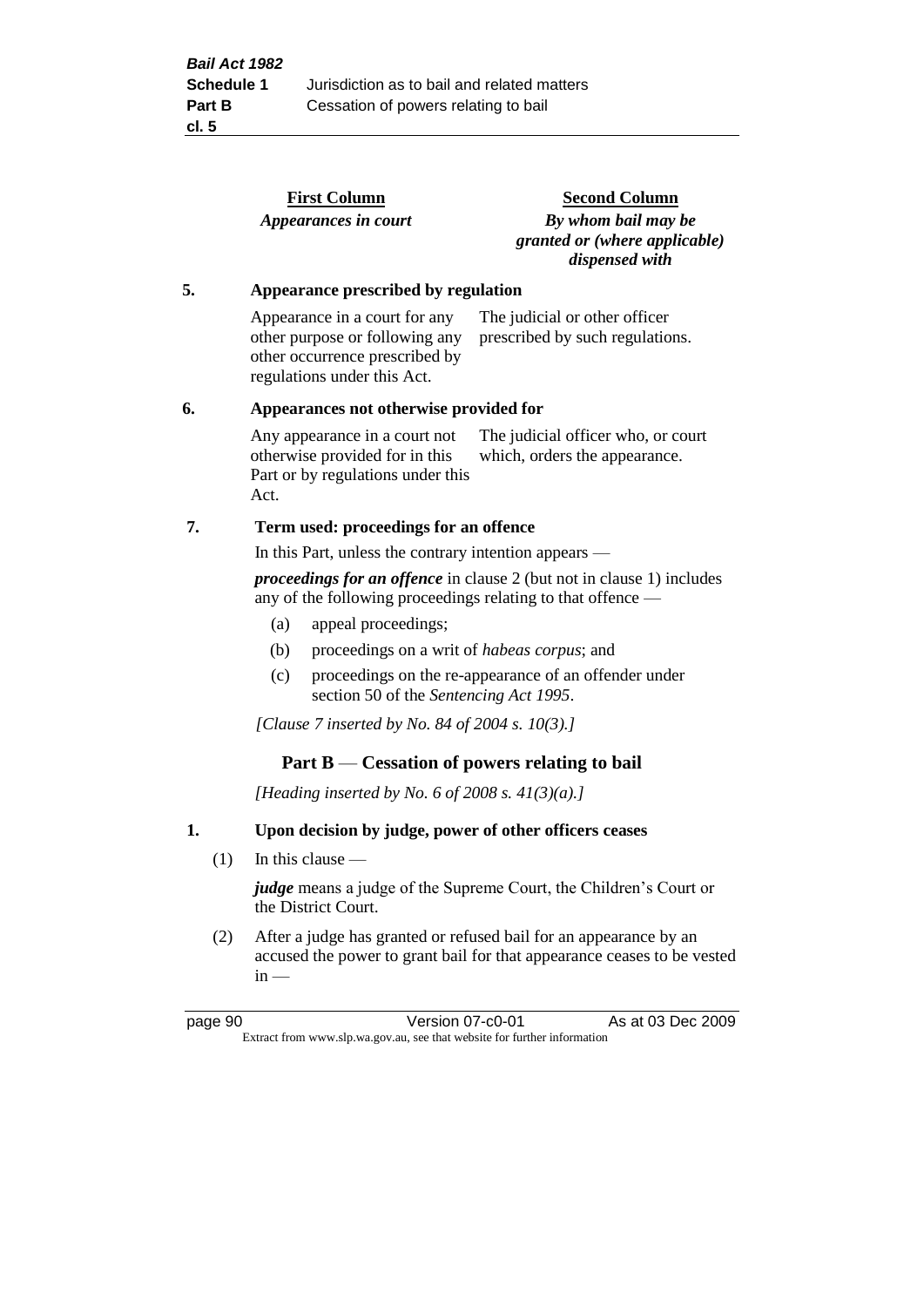- (a) any judicial officer whose jurisdiction is inferior to that of the judge; or
- (b) any authorised officer.
- (3) After a judge has dispensed with the requirement for bail for an appearance by an accused the power to grant or refuse bail for that appearance ceases to be vested in any officer referred to in subclause  $(2)(a)$  or  $(b)$ .

*[Clause 1 inserted by No. 6 of 2008 s. 41(3)(b).]*

#### **1A. Upon decision by Court of Appeal, other powers cease**

After the Court of Appeal on an appeal under section 15A —

- (a) has granted or refused bail for an appearance by an accused, the power to grant or refuse bail for that appearance; or
- (b) has dispensed with the requirement for bail for an appearance by an accused, the power to grant or refuse bail for that appearance,

ceases to be vested in any judicial officer or in any authorised officer.

*[Clause 1A inserted by No. 6 of 2008 s. 41(3)(b).]*

#### **2. Upon decision by judicial officer, his power and that of his peers ceases**

Except where clause 4 applies, the power to grant, refuse or dispense with bail for an appearance by an accused ceases to be vested in any judicial officer (including a judge of the Supreme Court) after he, or another judicial officer whose jurisdiction is co-extensive with his, has granted, refused or dispensed with bail for that appearance.

*[Clause 2 amended by No. 84 of 2004 s. 82; No. 6 of 2008 s. 41(3)(c) and (d).]*

#### **3. Cessation of power upon refusal of bail for initial appearance**

(1) After an authorised officer has refused bail for an initial appearance by an accused, the power to grant bail for that appearance ceases to be vested in another authorised officer, but a justice may nevertheless grant bail for that appearance.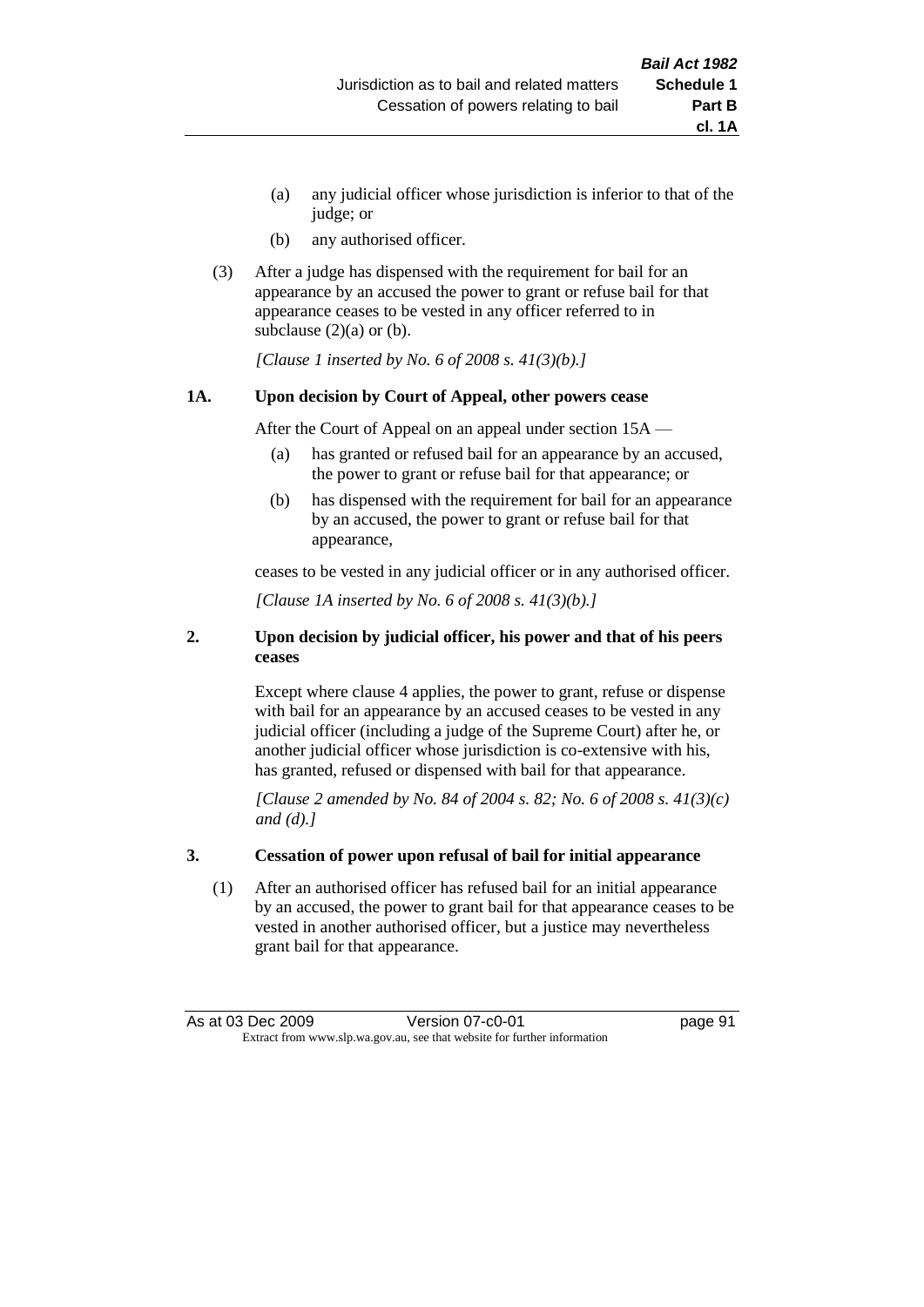(2) After a justice has refused bail for an initial appearance by an accused, the power to grant bail for that appearance ceases to be vested in an authorised officer or another justice.

*[Clause 3 inserted by No. 6 of 2008 s. 41(3)(e).]*

#### **4. Judicial officer's powers where accused proves new facts or changed circumstances**

Notwithstanding clause 2, where an accused has been refused bail for an appearance or has been granted bail therefor on terms or conditions with which he is unable or unwilling to comply, the judicial officer who granted or refused bail or another judicial officer whose jurisdiction is co-extensive with his has power to grant bail for that appearance or to vary the terms or conditions of bail previously granted therefor if the accused makes application and satisfies him that —

- (a) new facts have been discovered, new circumstances have arisen or the circumstances have changed since bail was previously granted or refused for that appearance;
- (b) he failed to adequately present his case for bail on the previous occasion when it was considered; or
- (c) where bail was granted subject to a home detention condition, he has, since the previous occasion when his case for bail was considered, complied with the home detention condition for a period of one month or more.

*[Clause 4 amended by No. 61 of 1990 s. 14; No. 84 of 2004 s. 82.]*

# **Part C — Manner in which jurisdiction to be exercised**

*[Heading deleted by No. 6 of 2008 s. 41(4)(a).]*

## **1. Bail before conviction to be at discretion of bail authority, except for a child**

Subject to clauses 3A and 3C, the grant or refusal of bail to an accused, other than a child, who is in custody awaiting an appearance in court before conviction for an offence shall be at the discretion of the judicial officer or authorised officer in whom jurisdiction is vested, and that discretion shall be exercised having regard to the

page 92 **Version 07-c0-01** As at 03 Dec 2009 Extract from www.slp.wa.gov.au, see that website for further information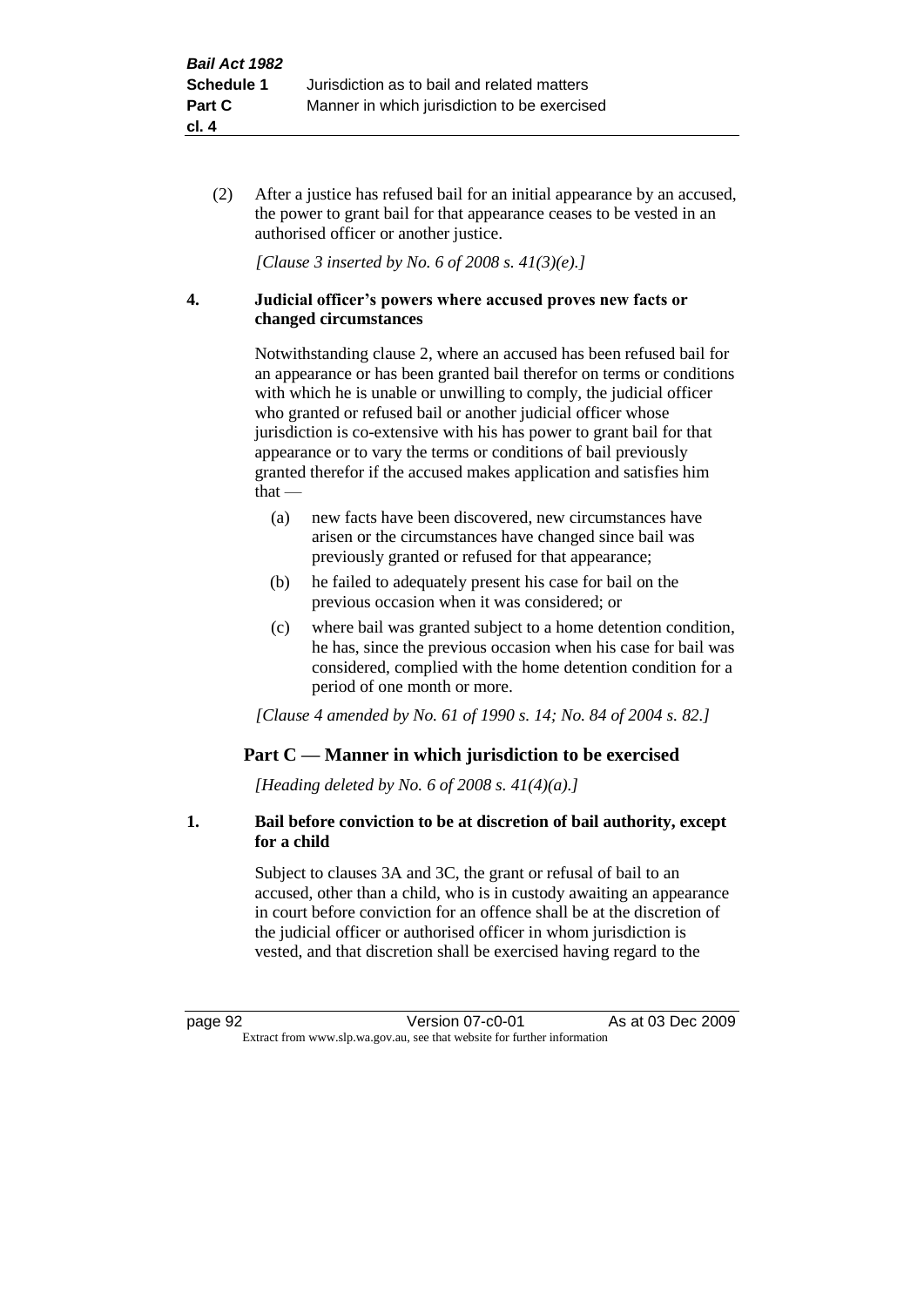following questions as well as to any others which he considers relevant —

- (a) whether, if the accused is not kept in custody, he may
	- (i) fail to appear in court in accordance with his bail undertaking;
	- (ii) commit an offence;
	- (iii) endanger the safety, welfare, or property of any person; or
	- (iv) interfere with witnesses or otherwise obstruct the course of justice, whether in relation to himself or any other person;
- (b) whether the accused needs to be held in custody for his own protection;
- (c) whether the prosecutor has put forward grounds for opposing the grant of bail;
- (d) whether, as regards the period when the accused is on trial, there are grounds for believing that, if he is not kept in custody, the proper conduct of the trial may be prejudiced;
- (e) whether there is any condition which could reasonably be imposed under Part D which would —
	- (i) sufficiently remove the possibility referred to in paragraphs (a) and (d);
	- (ii) obviate the need referred to in paragraph (b); or
	- (iii) remove the grounds for opposition referred to in paragraph (c);
- (f) where the accused is charged with an offence that is alleged to have been committed in respect of a child, whether a condition should be imposed under Part D requiring the accused to reside at a place other than the place where the child resides;
- (g) whether the alleged circumstances of the offence or offences amount to wrongdoing of such a serious nature as to make a grant of bail inappropriate.

*[Clause 1 amended by No. 14 of 1992 s. 11; No. 45 of 1993 s. 10(2)(a); No. 54 of 1998 s. 8(a) and (b); No. 84 of 2004 s. 82; No. 6 of 2008 s. 41(4)(b).]*

|                                                                          | As at 03 Dec 2009 | Version 07-c0-01 | page 93 |
|--------------------------------------------------------------------------|-------------------|------------------|---------|
| Extract from www.slp.wa.gov.au, see that website for further information |                   |                  |         |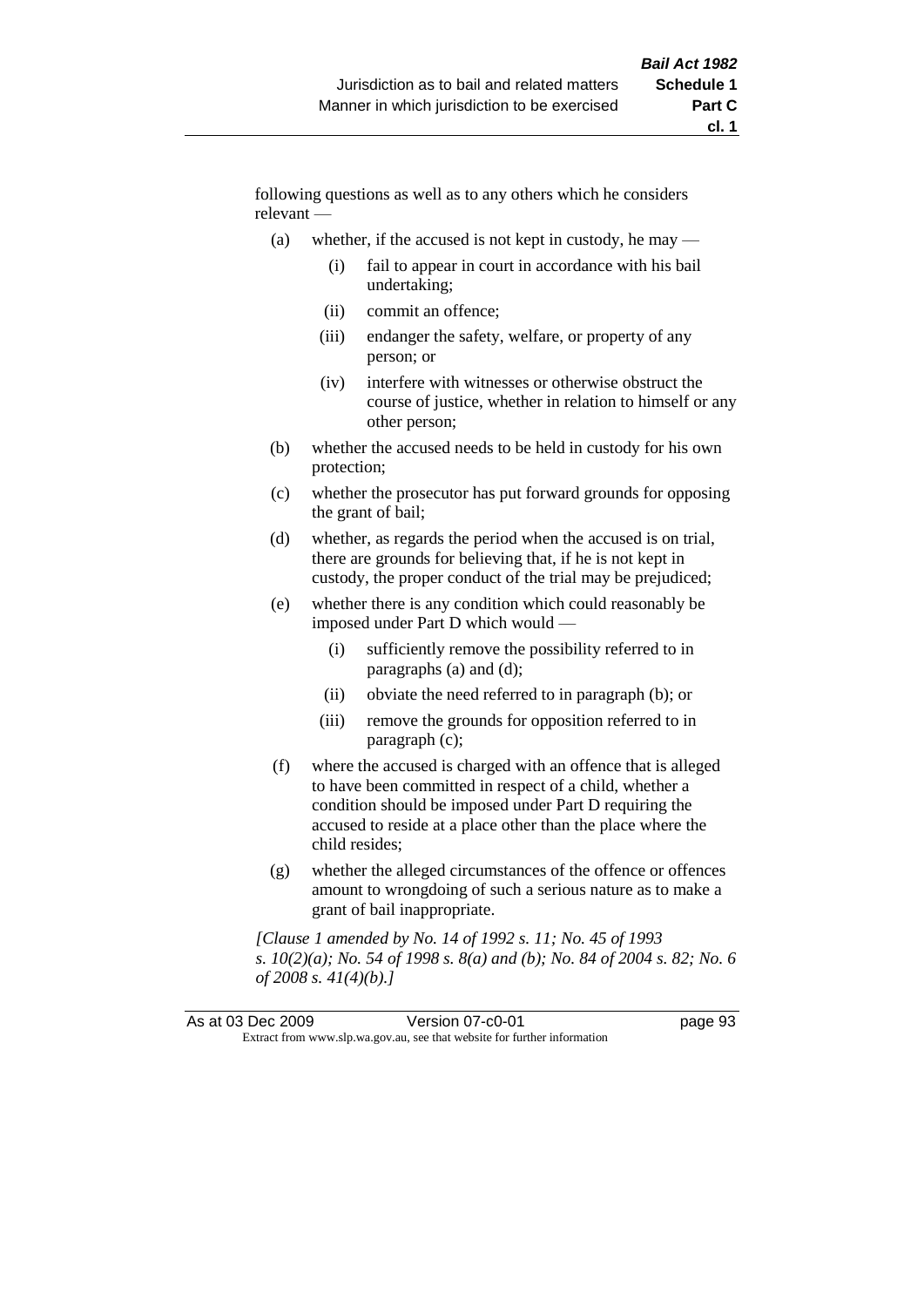## **2. Child to have qualified right to bail**

(1) In this clause —

*responsible person* means a parent, relative, employer or other person who, in the opinion of the judicial officer or authorised officer, is in a position to both influence the conduct of the child and provide the child with support and direction.

- (2) Subject to subclause (3), a child accused who is in custody awaiting an appearance in court before conviction for an offence has a right to be granted bail unless —
	- (a) in the opinion of the judicial officer or authorised officer in whom jurisdiction is vested —
		- (i) one or more of the questions set out in clause  $1(a)$ , (b), (d) and (g) must be answered in the affirmative; and
		- (ii) there is no condition which he could reasonably impose under Part D which would satisfy the relevant provision of clause 1(e);
		- or
	- (b) there is no responsible person willing to enter into an undertaking of the kind described in subclause (3)(c),

and if the child is refused bail he shall be dealt with in accordance with section 19(2) of the *Young Offenders Act 1994*.

- (3) The right of a child accused under subclause (2) is subject to
	- (a) clauses 3A and 3C; and
	- *[(b) deleted]*
	- (c) there being imposed as a condition on the grant of bail a requirement that before the release of the child on bail a responsible person undertakes in writing in the approved form to ensure that the child complies with any requirement of his bail undertaking mentioned in section 28(2)(a), (b), (c) and (d).
- (4) Subclauses  $(2)(b)$  and  $(3)(c)$  do not apply to a child accused if it appears to the judicial officer or authorised officer that the accused —
	- (a) is over the age of 17 years; and

page 94 Version 07-c0-01 As at 03 Dec 2009 Extract from www.slp.wa.gov.au, see that website for further information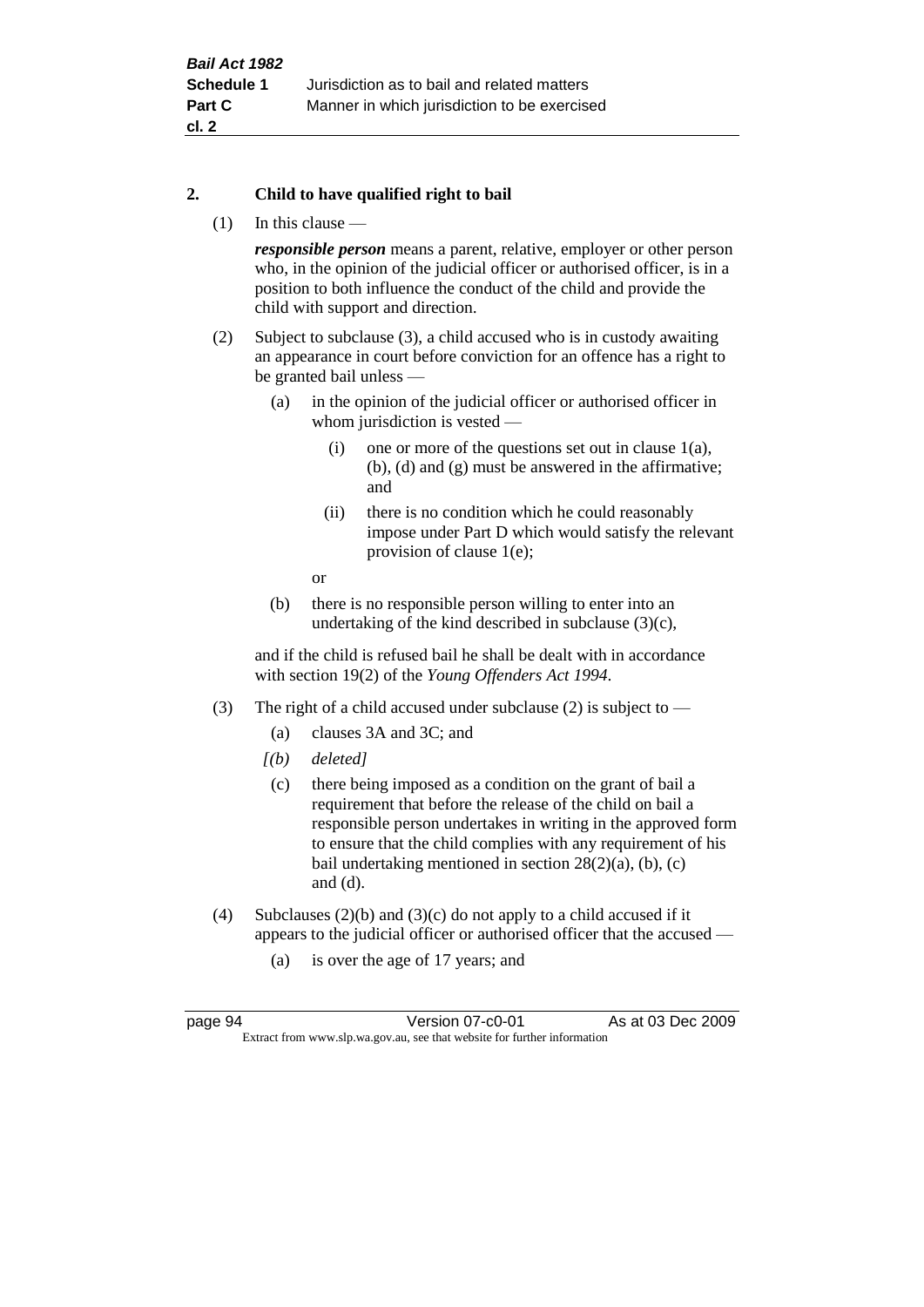- (b) has sufficient maturity to live independently without the guidance or control of a parent or guardian.
- (5) For the purposes of this clause, the provisions of sections 46, 47, 48, 54, 55(2), 60 and  $67(2)(a)(iv)$  apply with all necessary changes as  $if -$ 
	- (a) references in those provisions to a surety and a surety undertaking were references to a responsible person and to an undertaking referred to in subclause (3)(c) respectively; and
	- (b) section  $54(1)(b)(i)$  read as follows
		- <u>، د</u>
- (i) a person who has entered into an undertaking referred to in clause 2(3)(c) of Part C of Schedule 1 should no longer be regarded as a responsible person for the purposes of that clause, or is dead;

".

(6) Where a child accused is released on bail his right to be at liberty is subject to the exercise of the powers in section 17A.

*[Clause 2 inserted by No. 45 of 1993 s. 10(2)(b); amended by No. 57 of 1997 s. 21(3)(a); No. 54 of 1998 s. 8(c); No. 34 of 2004 s. 251; No. 84 of 2004 s. 82; No. 6 of 2008 s. 41(4)(c) and 43(4).]*

#### **3. Matters relevant to consideration of clause 1(a)**

In considering whether an accused may do any of the things mentioned in clause 1(a), the judicial officer or authorised officer shall have regard to the following matters, as well as to any others which he considers relevant —

- (a) the nature and seriousness of the offence or offences (including any other offence or offences for which he is awaiting trial) and the probable method of dealing with the accused for it or them, if he is convicted;
- (b) the character, previous convictions, antecedents, associations, home environment, background, place of residence, and financial position of the accused;
- (c) the history of any previous grants of bail to him; and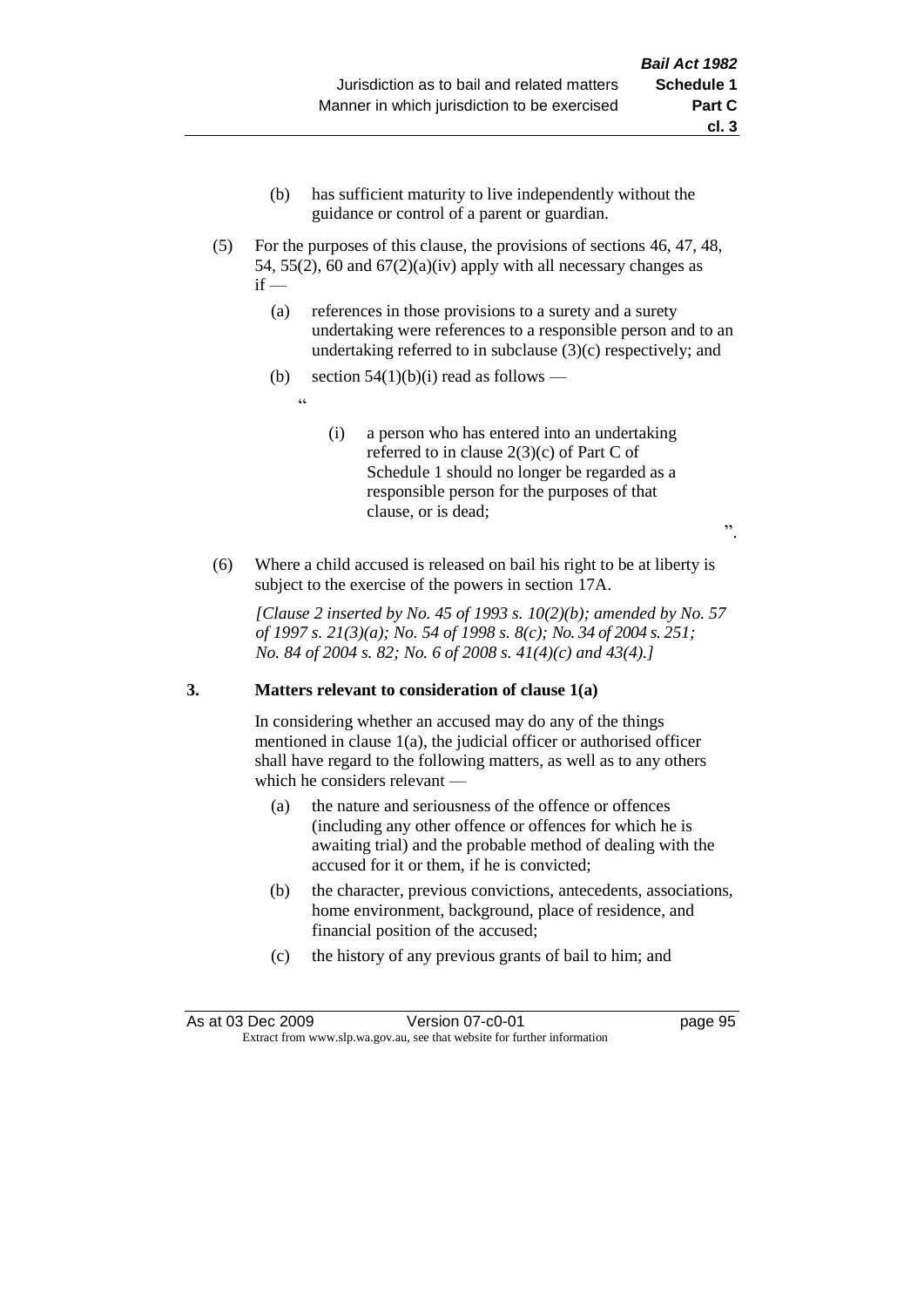(d) the strength of the evidence against him.

*[Clause 3 amended by No. 84 of 2004 s. 82.]*

#### **3A. Bail where serious offence committed while accused on bail for another serious offence**

- (1) Notwithstanding clause 1, 2 or 4 or any other provision of this Act, where —
	- (a) an accused is in custody
		- (i) awaiting an appearance in court before conviction for a serious offence; or
		- (ii) waiting to be sentenced or otherwise dealt with for a serious offence of which the accused has been convicted;

and

- (b) the serious offence is alleged to have been committed while the accused was -
	- (i) on bail for; or
	- (ii) at liberty under an early release order made in respect of,

another serious offence,

the judicial officer or (if section 16A does not apply) the authorised officer in whom jurisdiction is vested shall refuse to grant bail for the serious offence referred to in paragraph (a) unless the judicial officer or authorised officer —

- (c) is satisfied that there are exceptional reasons why the accused should not be kept in custody and, if clause 3B applies, is so satisfied only after complying with that clause; and
- (d) is also satisfied that bail may properly be granted having regard to the provisions of clauses 1 and 3 or, in the case of a child accused, clauses 2 and 3.
- (2) Notwithstanding section 7(1), where an accused is refused bail under subclause (1) for an appearance for a serious offence his case for bail need not be considered again under that subsection for an appearance for that offence unless he satisfies the judicial officer who may order his detention that —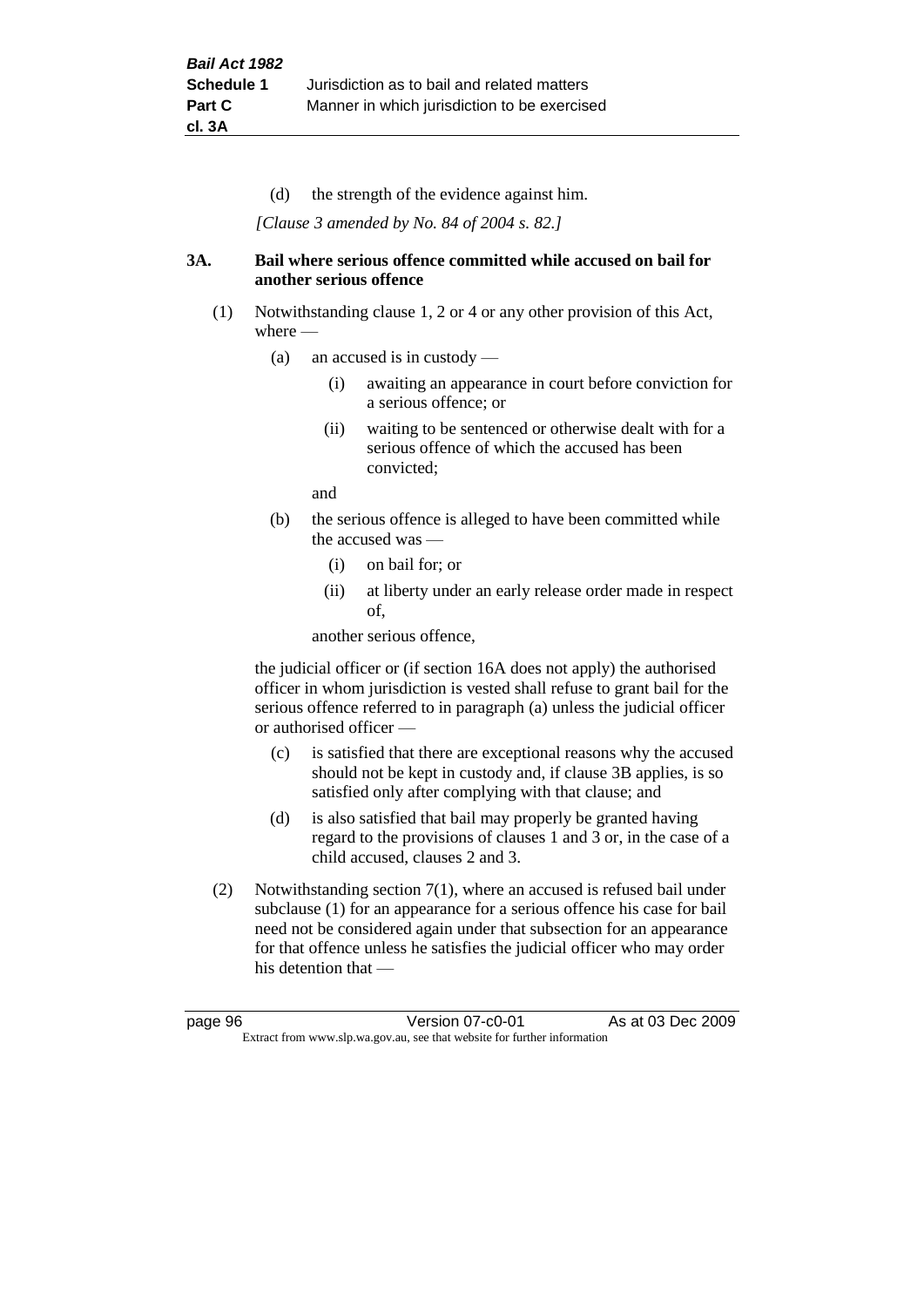- (a) new facts have been discovered, new circumstances have arisen or the circumstances have changed since bail was refused; or
- (b) he failed to adequately present his case for bail on the occasion of that refusal.
- (3) Where a child accused is refused bail under subclause (1) he shall be dealt with in accordance with section 19(2) of the *Young Offenders Act 1994*.

*[Clause 3A inserted by No. 45 of 1993 s. 10(2)(c); amended by No. 57 of 1997 s. 21(3)(b); No. 54 of 1998 s. 7 and 13(1); No. 84 of 2004 s. 82; No. 6 of 2008 s. 41(4)(d).]*

#### **3B. Determination of exceptional reasons under clause 3A(1)**

- (1) This clause applies where it appears to the judicial officer or (if section 16A does not apply) the authorised officer that all or any of the acts alleged to constitute a serious offence referred to in clause 3A(1)(b) would, if proved in the appropriate proceedings, amount to a breach by the accused of a protective condition or order.
- (2) The judicial officer or authorised officer shall, before making a decision that there are exceptional reasons for the purposes of clause  $3A(1)(c)$ , make enquiry, or cause enquiry to be made, whether there has already been —
	- (a) any breach by the accused of the protective condition or order that has been proved in proceedings;
	- (b) any alleged breach by the accused of the protective condition or order that has not been so proved, including an allegation that has not been the subject of a prosecution or any other communication to any relevant official; or
	- (c) any alleged breach by the accused of any other protective condition or order that has been the subject of a prosecution.
- (3) On becoming aware of any such alleged breach, the judicial officer or authorised officer shall give each person for whose protection a protective condition or order referred to in subclause (2) was imposed or made (a *relevant person*) a reasonable opportunity to give evidence by affidavit on matters relating to that protective condition or order.

**cl. 3B**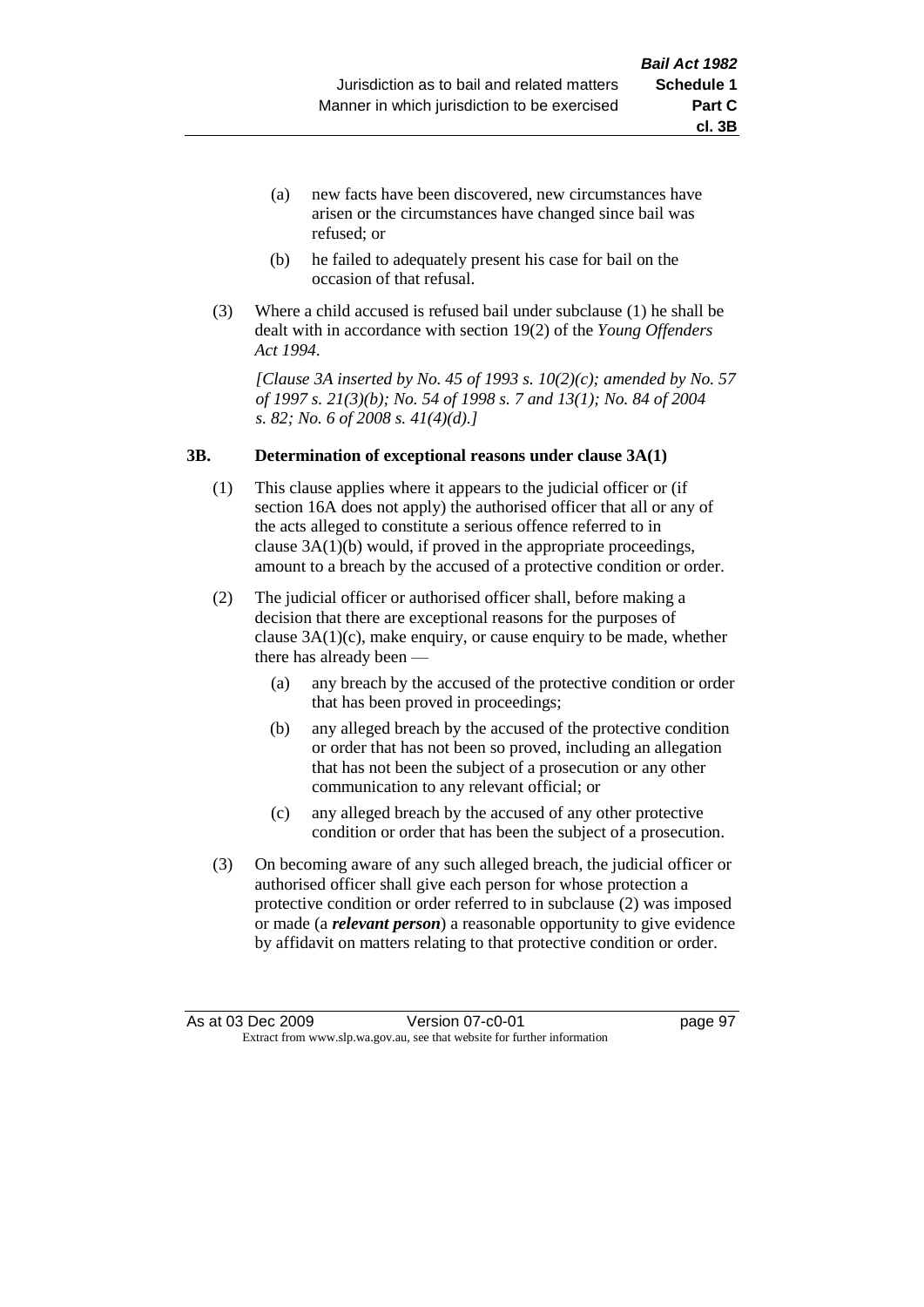- (4) The judicial officer or authorised officer shall in making any decision for the purposes of clause  $3A(1)(c)$  —
	- (a) give due weight to  $-$ 
		- (i) any evidence given under subclause (3);
		- (ii) any adverse effect that a grant of bail to the accused would have on a relevant person; and
		- (iii) any difficulty that a relevant person might have in proving any future breach of a protective condition or order;
	- (b) consider whether it would be appropriate to refuse bail and make a hospital order under section 5 of the *Criminal Law (Mentally Impaired Accused) Act 1996*;
	- (c) in the case of a condition imposed for a purpose mentioned in clause 2(2)(c) or (d) of Part D, treat any alleged breach of the condition as a serious matter even if the conduct alleged to amount to the breach in itself appears to be trivial; and
	- (d) consider whether any alleged breach of a protective condition or order that has occurred shows that the purpose of the condition or order has not been achieved and that the accused should be kept in custody.
- (5) The provisions of this clause do not limit the matters that the judicial officer or authorised officer may take into account for the purposes of clause  $3A(1)(c)$ .
- (6) In this clause —

*protective condition or order* means —

- (a) a condition imposed for a purpose mentioned in clause  $2(2)(c)$  or (d) of Part D;
- (b) a violence restraining order or a police order under the *Restraining Orders Act 1997*; or
- (c) a Part VII order under the *Justices Act 1902* <sup>3</sup>
	- (i) that under section 86 of the *Restraining Orders Act 1997* is taken to be a misconduct restraining order under that Act; and

page 98 Version 07-c0-01 As at 03 Dec 2009 Extract from www.slp.wa.gov.au, see that website for further information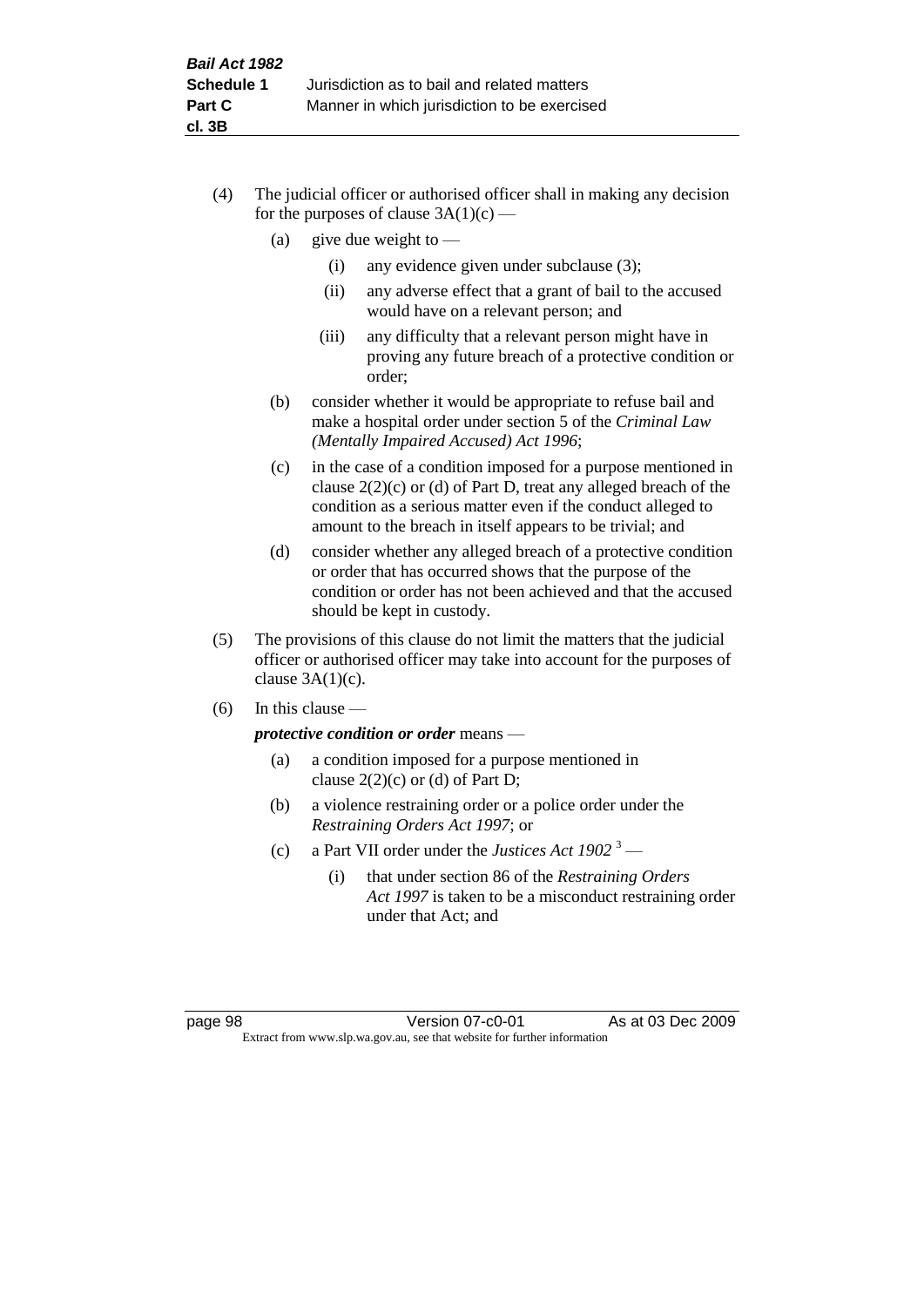(ii) that shows on the face of the order that the causing or threatening of personal injury by the accused was a ground for the making of the order.

*[Clause 3B inserted by No. 54 of 1998 s. 13(2); amended by No. 38 of 2004 s. 60; No. 59 of 2004 s. 141; No. 84 of 2004 s. 11 and 82.]*

#### **3C. Bail in murder cases**

Notwithstanding clause 1, 2 or 4 or any other provision of this Act, where an accused is in custody —

- (a) awaiting an appearance in court before conviction for an offence of murder; or
- (b) waiting to be sentenced or otherwise dealt with for an offence of murder of which the accused has been convicted,

the judicial officer in whom jurisdiction is vested shall refuse to grant bail for the offence unless the judicial officer is satisfied that —

- (c) there are exceptional reasons why the accused should not be kept in custody; and
- (d) bail may properly be granted having regard to the provisions of clauses 1 and 3 or, in the case of a child, clauses 2 and 3.

*[Clause 3C inserted by No. 6 of 2008 s. 41(4)(e); amended by No. 29 of 2008 s. 24(7).]*

## **4. Bail after conviction: accused awaiting sentence**

- (1) Subject to clauses 3A and 3C, the grant or refusal of bail to an accused, other than a child, who is in custody waiting to be sentenced or otherwise dealt with for an offence of which the accused has been convicted shall be at the discretion of the judicial officer in whom jurisdiction is vested, and that discretion shall be exercised having regard to the questions set out in clause 1 as well as to any others which the judicial officer considers relevant.
- (2) A child accused who is in custody waiting to be sentenced or otherwise dealt with for an offence of which the child accused has been convicted has the same right to be granted bail as a child accused referred to in clause 2(2), and the provisions of clause 2 apply accordingly.

*[Clause 4 inserted by No. 6 of 2008 s. 41(4)(f).]*

As at 03 Dec 2009 Version 07-c0-01 Page 99 Extract from www.slp.wa.gov.au, see that website for further information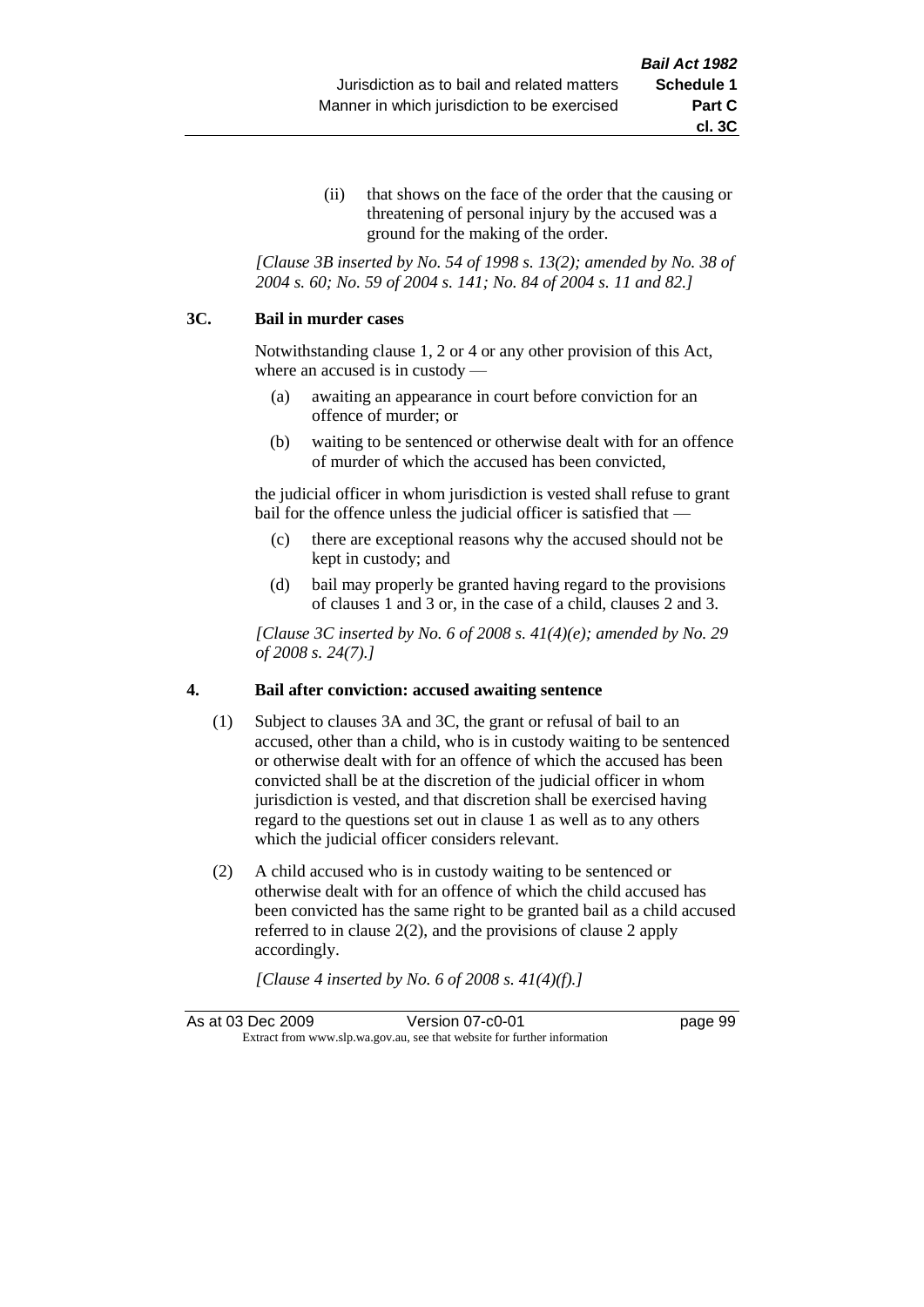#### **4A. Bail after conviction: accused awaiting disposal of appeal**

In deciding whether or not to grant bail to an accused who is in custody waiting for the disposal of appeal proceedings, the judicial officer shall consider whether there are exceptional reasons why the accused should not be kept in custody, and shall only grant bail to the accused if satisfied that —

- (a) exceptional reasons exist; and
- (b) it is proper to do so having regard to the provisions of clauses 1 and 3 or, in the case of a child, clauses 2 and 3.

*[Clause 4A inserted by No. 6 of 2008 s. 41(4)(f).]*

#### **5. Exception for bail for an appeal under the** *Criminal Appeals Act 2004* **Part 2**

Clause 4A does not apply to the bail of a person who is awaiting the disposal of appeal proceedings under Part 2 of the *Criminal Appeals Act 2004*; such a person shall be deemed for the purposes of this Part to be awaiting an appearance in court before conviction for an offence.

*[Clause 5 inserted by No. 33 of 1989 s. 18; amended by No. 59 of 2004 s. 141; No. 84 of 2004 s. 11; No. 6 of 2008 s. 41(4)(g).]*

#### **6. Bail of people on community orders etc.**

For the purpose of determining whether clause 4 applies, a person in custody —

- (a) under section 50, 79, 84E, 128, 129 or 132 of the *Sentencing Act 1995* in connection with a possible breach of a conditional release order, a sentence of suspended imprisonment or conditional suspended imprisonment or a community order imposed under that Act; or
- (b) under section 43 of the *Young Offenders Act 1994* in respect of an alleged breach of a youth community based order, an intensive youth supervision order or a conditional release order made under that Act,

is to be taken as not having been convicted of the offence for which the sentence was imposed.

page 100 Version 07-c0-01 As at 03 Dec 2009 Extract from www.slp.wa.gov.au, see that website for further information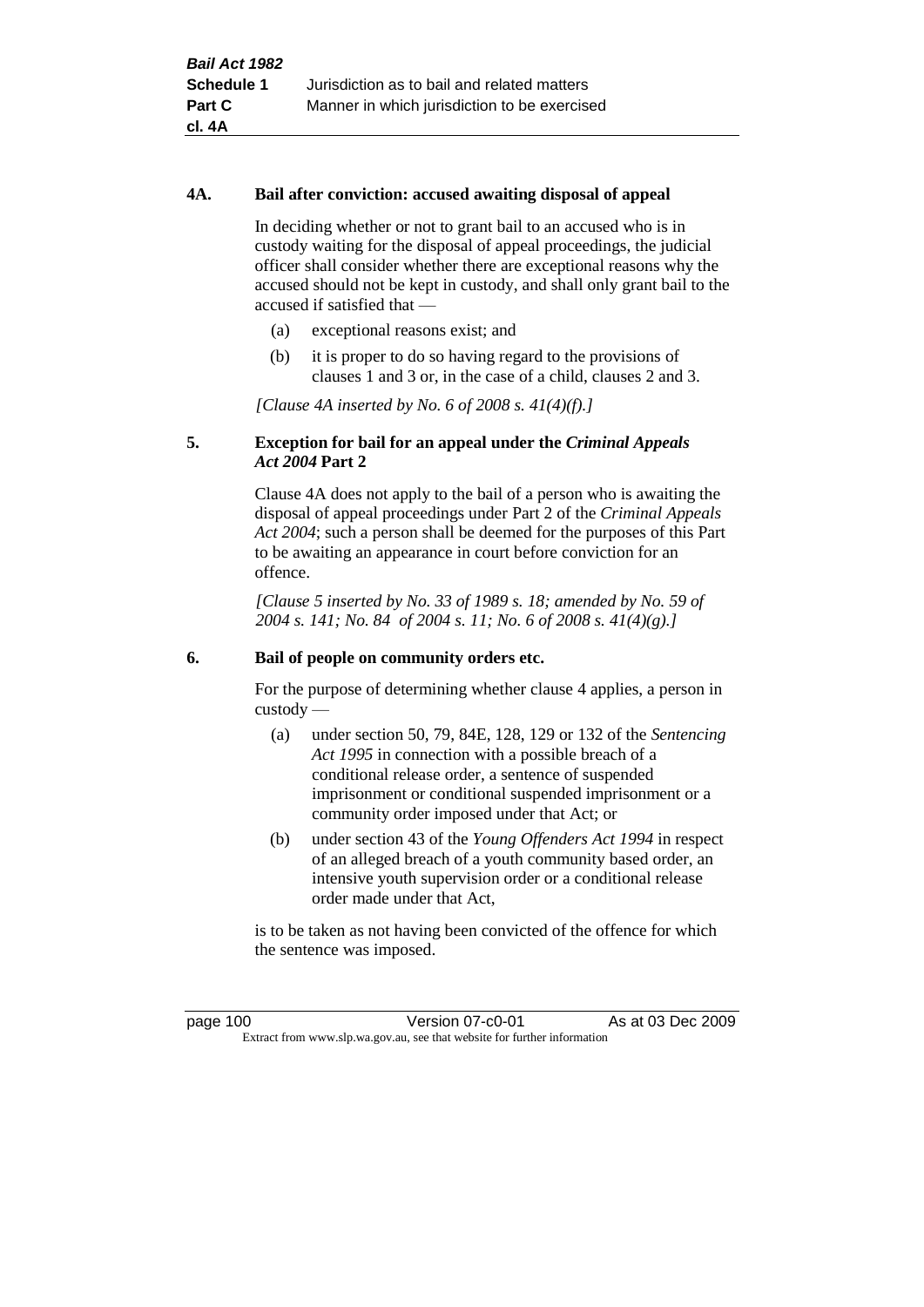*[Clause 6 inserted by No. 78 of 1995 s. 8; amended by No. 27 of 2004 s. 13(3).]*

*[Heading deleted by No. 6 of 2008 s. 41(4)(h).]*

## **7. Bail for initial appearance to be for not more than 30 days**

In fixing the terms of bail of an accused for his initial appearance in court for an offence, a justice or an authorised officer shall require him to make the appearance within the period of 30 days commencing on and including the day on which the accused was arrested for the offence.

*[Clause 7 amended by No. 84 of 2004 s. 82; No. 6 of 2008 s. 41(4)(i).]*

## **8. Bail on adjournment in court of summary jurisdiction to be for not more than 30 days except by consent**

In fixing the terms of bail of an accused for an appearance in court after an adjournment of proceedings for an offence, a judicial officer sitting as a court of summary jurisdiction shall require him to make the appearance within the period of 30 days commencing on and including the day on which the proceedings are adjourned, unless the accused consents to appear on a later day.

*[Clause 8 amended by No. 49 of 1988 s. 90(c); No. 59 of 2004 s. 141; No. 84 of 2004 s. 82.]*

## **9. Provision as to calculation of time**

The periods specified in clauses 7 and 8 shall be calculated to include any Sunday or public holiday.

## **Part D — Conditions which may be imposed on a grant of bail**

## **1. Conditions as to forfeiture and giving security may be imposed on the accused and sureties**

(1) A judicial officer or authorised officer, on a grant of bail, may impose conditions under this clause if he considers that it is desirable to do so to ensure the performance of the accused's bail undertaking.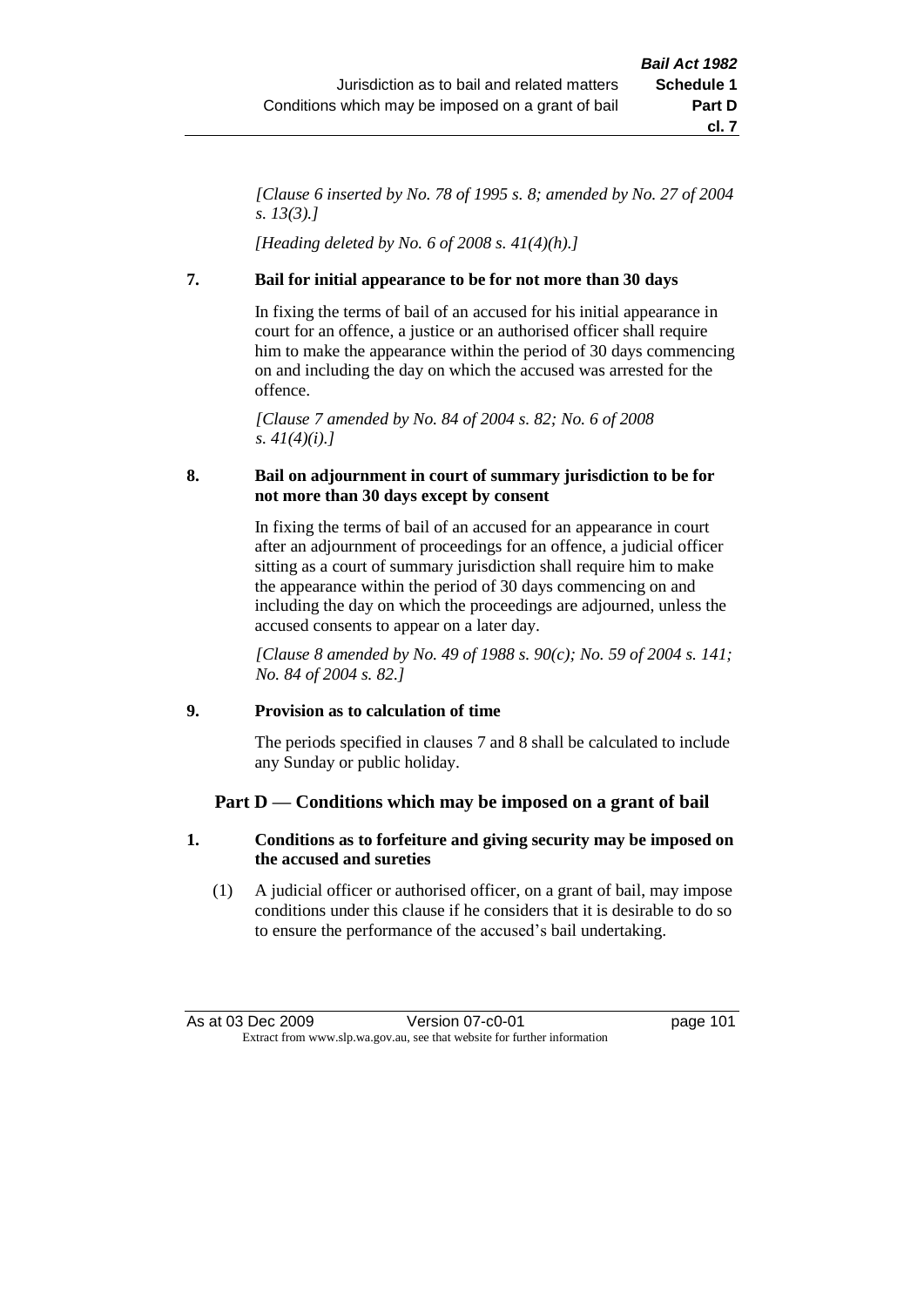- (2) If a judicial officer or authorised officer considers that it is desirable as mentioned in subclause (1), he may in addition to releasing the accused on his bail undertaking impose any one or more of the following conditions —
	- (a) that the accused in his bail undertaking agree to forfeit a specified amount of money if he fails to comply with any requirement of his bail undertaking mentioned in section  $28(2)(a)$  or (b);
	- (b) that a surety or a specified number of sureties enter into a surety undertaking or surety undertakings whereby he or they agree to forfeit a specified amount or specified amounts of money if the accused fails to comply with any requirement of his bail undertaking mentioned in section 28(2)(a) or (b);
	- (c) that any of them the accused and the surety or sureties give security of a specified value, including the deposit of a specified amount of cash, for the performance of their respective obligations;
	- (d) that any of them the accused and the surety or sureties deposit with a specified officer any specified passbook or document relating to the title to, or ownership of, any account or other asset offered as security for the performance of their respective obligations; or
	- (e) that any of them the accused and the surety or sureties, at his or their own expense or otherwise, enter into such mortgage, charge, assignment or other transaction, or take such other step, as may be required, including completion of the necessary documents, to render any security effective and enforceable by the State.
- (3) The nature and sufficiency of any security, and the documentation therefor, required under subclause (2) shall be determined by the judicial officer or authorised officer who imposed the condition or, if no determination is so made —
	- (a) by the person before whom the bail undertaking is entered into, where the security is to be given by the accused; and
	- (b) where the security is to be given by a surety, by any person authorised under section 36 to approve the surety or before whom the surety undertaking is entered into.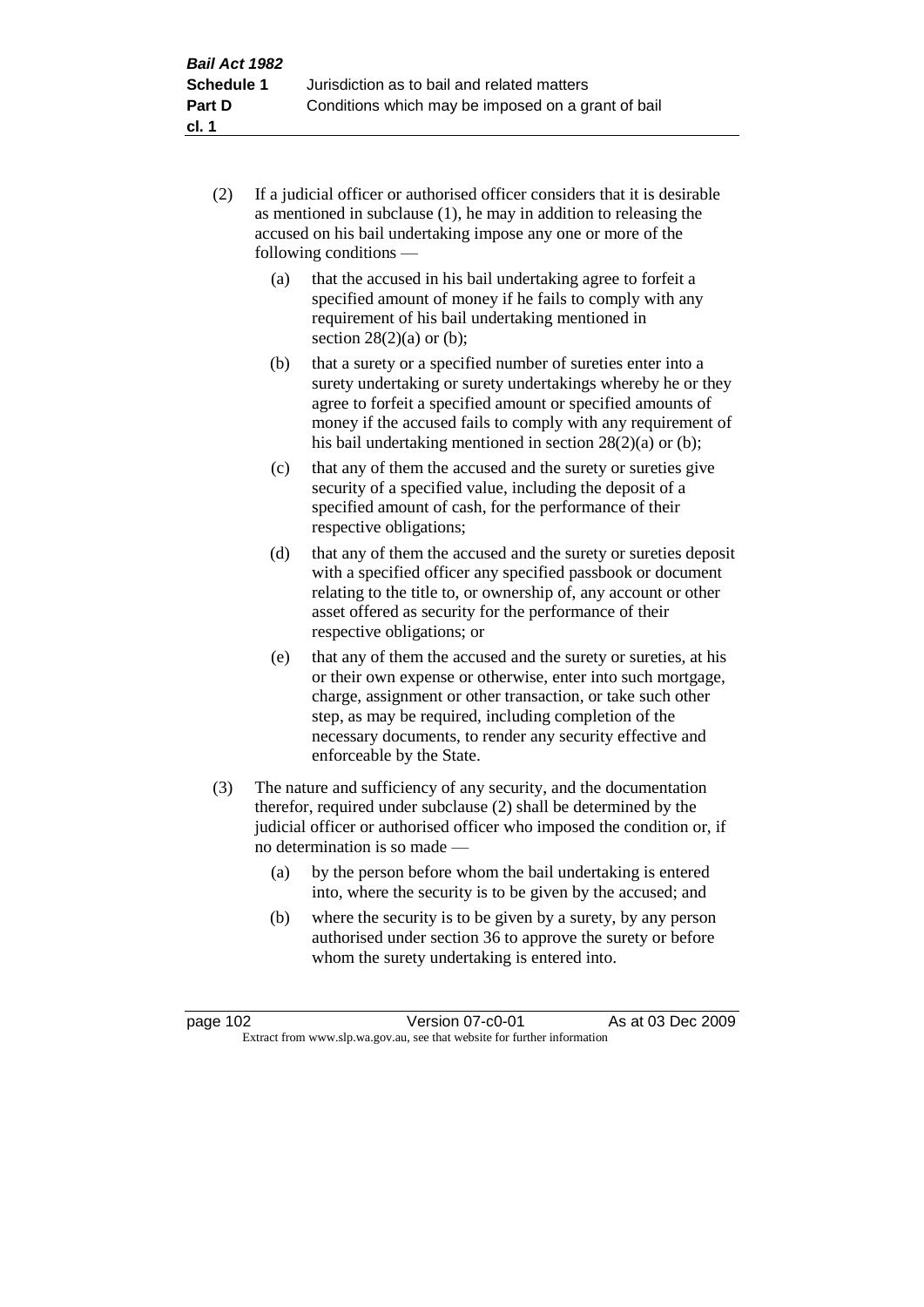- (4) When a bail undertaking ceases to have effect as provided in section 34(a) to (d), or upon an accused being acquitted of a charge under section  $51(1)$  or  $(2)$  or discharged from further proceedings therefor, each of them the accused, or where section  $34(b)$  applies his personal representative, and any surety is entitled to have returned to him any security given under subclause  $(2)$ .
- (5) When a surety undertaking ceases to have effect as provided in section 47(a) to (f), a surety is entitled to have returned to him any security given under subclause  $(2)$ .

*[Clause 1 amended by No. 65 of 2003 s. 121(3); No. 84 of 2004 s. 82; No. 6 of 2008 s. 18(3).]*

## **2. Other conditions which may be imposed**

- (1) A judicial officer or authorised officer, on a grant of bail, may impose conditions —
	- (a) to be complied with before the accused is released on bail or while the accused is on bail;
	- (b) as to the accused's conduct while on bail; or
	- (c) as to where the accused shall reside while on bail,

if he considers that it is desirable for any purpose mentioned in subclause (2), (2b), (3) or (4).

- (1a) Without limiting subclause (1), a judicial officer or authorised officer shall, on a grant of bail to a child accused, consider whether it is desirable for any purpose mentioned in subclause (2) to impose a condition as to -
	- (a) any period in each day during which the child is to remain at a particular place;
	- (b) any person with whom the child is not to associate or communicate;
	- (c) any place that the child is not to frequent;
	- (d) the attendance by the child at a school or other educational institution; or
	- (e) any other matter,

and the judicial officer or authorised officer may impose any such condition.

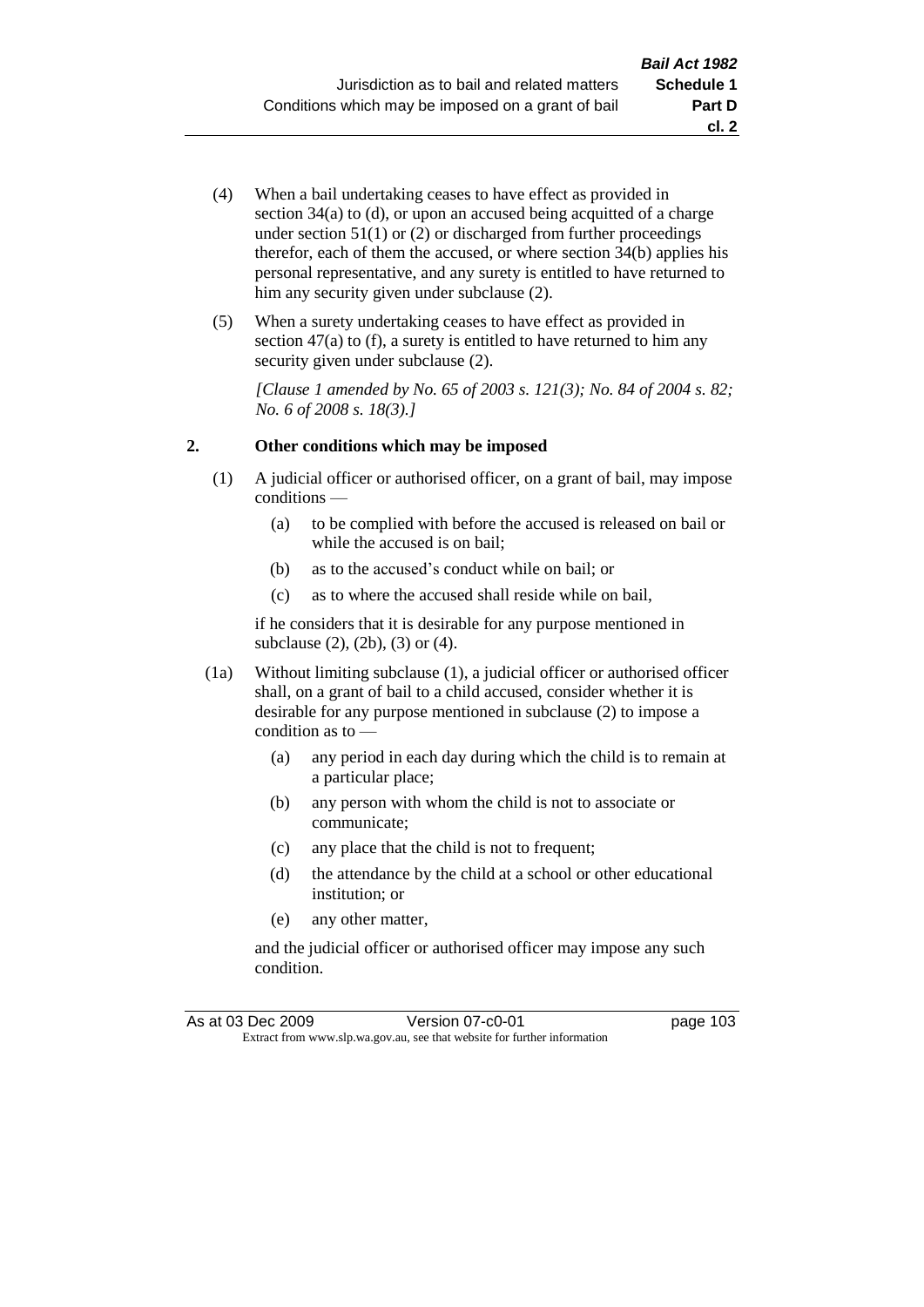- (2) Any condition may be imposed under subclause (1) or (1a) to ensure that an accused —
	- (a) appears in court in accordance with his bail undertaking;
	- (b) does not while on bail commit an offence;
	- (c) does not endanger the safety, welfare or property of any person;
	- (d) does not interfere with witnesses or otherwise obstruct the course of justice, whether in relation to himself or any other person; or
	- (e) as regards the period when the accused is on trial, does not prejudice the proper conduct of the trial.
- (2a) Before imposing a condition on a grant of bail for a purpose mentioned in subclause (2)(c) or (d) a judicial officer or authorised officer is to consider whether that purpose would be better served, or could be better assisted, by a restraining order made under the *Restraining Orders Act 1997* and whether, in the case of a judicial officer, to exercise the power in section 63 of that Act or, in the case of an authorised officer, to make a telephone application under that Act.
- (2b) Where a judicial officer is of the opinion that the accused should while on bail —
	- (a) be counselled for a behavioural problem; or
	- (b) attend a course or programme that may assist with such a problem,

the judicial officer may under subclause (1) impose a condition for that purpose that requires the accused to —

- (c) attend a prescribed person to be counselled; or
- (d) attend a prescribed course or programme,

that is specified by the judicial officer in the condition.

(3) Where a judicial officer who grants bail to an accused is of the opinion that the accused's physical condition ought to be examined the officer may, under subclause (1), impose any condition which the officer considers desirable for the purpose of ensuring that the accused is examined by a medical practitioner.

page 104 Version 07-c0-01 As at 03 Dec 2009 Extract from www.slp.wa.gov.au, see that website for further information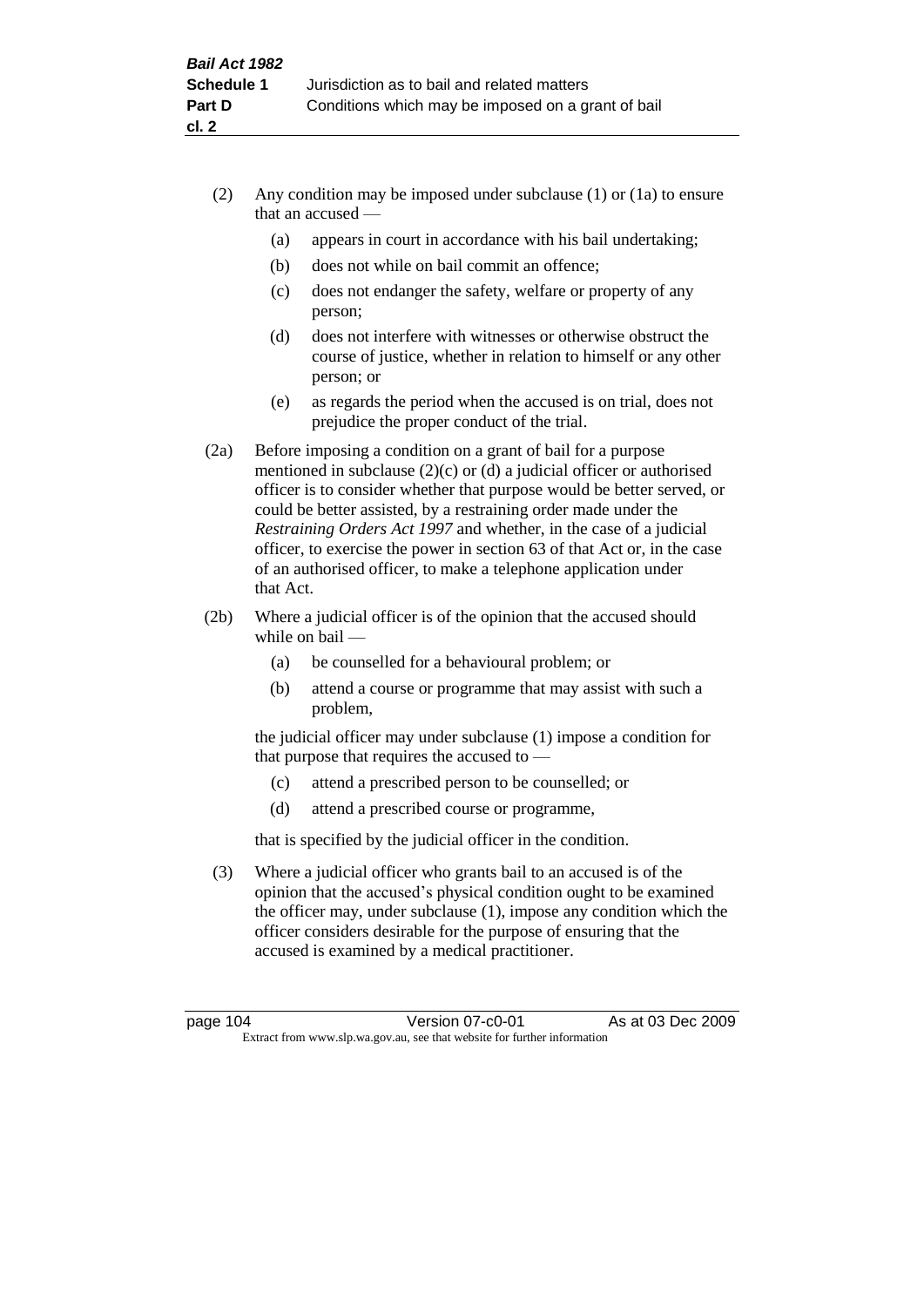- (3a) Where a judicial officer who grants bail to an accused is of the opinion that the accused's mental condition ought to be examined the officer may, under subclause (1), impose any condition which the officer considers desirable for the purpose of ensuring that the accused's mental condition is examined including a condition —
	- (a) that the accused be examined by a medical practitioner or an authorised mental health practitioner (as defined in the *Mental Health Act 1996*) for the purpose of deciding whether to make a referral under section 29 of that Act;
	- (b) that the accused be admitted to an authorised hospital (as defined in the *Mental Health Act 1996*);
	- (c) that the accused be examined by a psychiatrist.
- (4) Where a judicial officer is of the opinion that an accused is suffering from alcohol or drug abuse and is in need of care or treatment either on that account, or to enable him to be prepared for his trial, the judicial officer may, under subclause (1), impose any condition which he considers desirable for the purpose of ensuring that the accused receives such care or treatment, including that he lives in, or from time to time attends at, a specified institution or place in order to receive such care or treatment.
- (5) Where a judicial officer imposes a condition for a purpose mentioned in subclause (2b), (3), (3a) or (4), the judicial officer shall cause to be sent to the person who is to counsel or examine the accused, or the place at which the accused is to attend, a statement of the reasons for imposing the condition.
- (6) Where a condition is imposed under this clause that an accused shall reside in premises established for the accommodation of persons to whom bail has been granted, that condition shall be deemed to include a further condition that the accused shall comply with such rules as are for the time being laid down for the maintenance of the good order of those premises, whether such rules are made under section 67 or by the authority responsible for the good order of the premises.
- (7) In this clause —

*medical practitioner* has the meaning given to that term in the *Medical Practitioners Act 2008* section 4; and

As at 03 Dec 2009 Version 07-c0-01 Page 105 Extract from www.slp.wa.gov.au, see that website for further information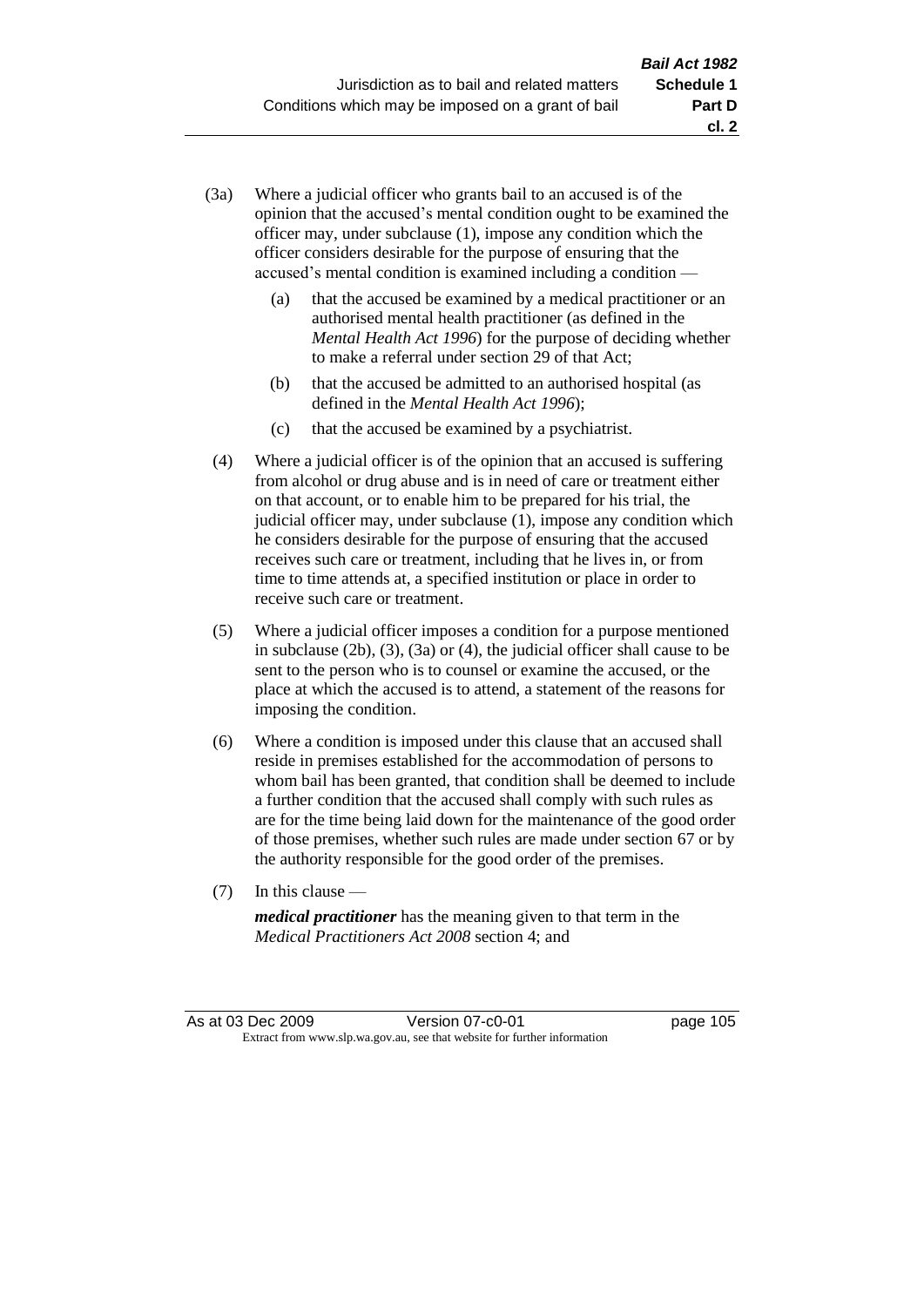*psychiatrist* has the same meaning as it has in the *Mental Health Act 1996*.

*[Clause 2 amended by No. 45 of 1993 s. 10(3); No. 69 of 1996 s. 3; No. 54 of 1998 s. 12; No. 84 of 2004 s. 82; No. 22 of 2008 Sch. 3 cl. 4.]*

*[Clause 2. Modifications to be applied in order to give effect to Cross-border Justice Act 2008: clause altered 1 Nov 2009. See endnote 1M.]*

## **3. Home detention condition may be imposed**

- (1) A judicial officer may, subject to this clause, impose a home detention condition as a condition on a grant of bail.
- (2) A home detention condition shall not be imposed unless the accused is over the age of 17 years and the judicial officer is satisfied —
	- (a) after considering a report from a community corrections officer about the accused and his circumstances, that the accused is suitable to be subject to a home detention condition;
	- (b) that the place where it is proposed the accused will remain while subject to the home detention condition is a suitable place; and
	- (c) that unless a home detention condition is imposed, the accused will not be released on bail.
- (3) A home detention condition is a condition that while the accused is on bail the accused shall —
	- (a) remain at and not leave the place specified in the bail record form and in the bail undertaking (or in a notice under section 50E) until the time specified, or deemed by section 31(3) to be specified, in the bail undertaking except —
		- (i) to work in gainful employment approved by a community corrections officer;
		- (ii) with the approval of a community corrections officer, to seek gainful employment;
		- (iii) to obtain urgent medical or dental treatment for the accused;

page 106 **Version 07-c0-01** As at 03 Dec 2009 Extract from www.slp.wa.gov.au, see that website for further information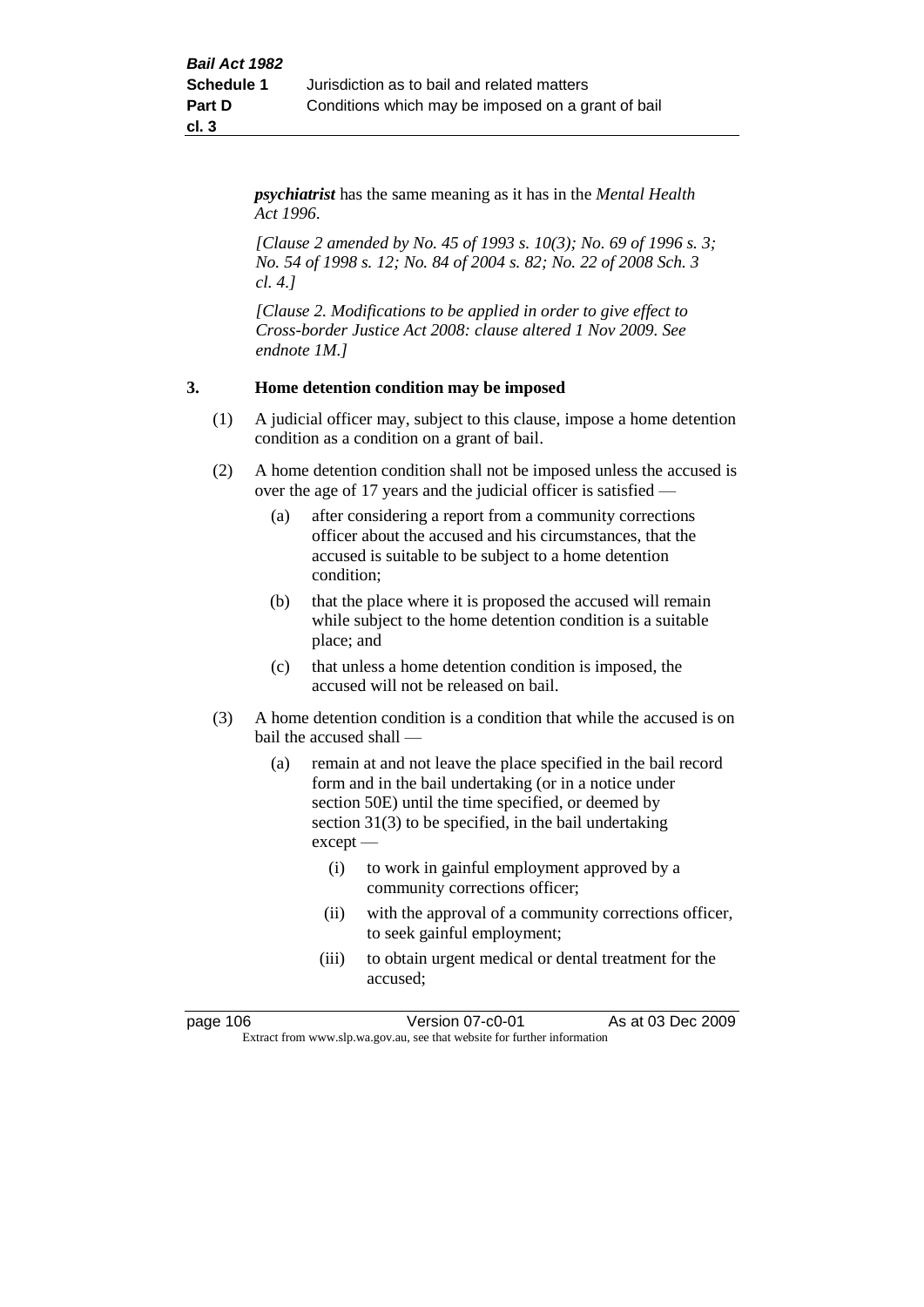- (iv) for the purpose of averting or minimizing a serious risk of death or injury to the accused or to another person;
- (v) to obey an order issued under a written law (such as a summons) requiring the accused's presence elsewhere;
- (vi) for a purpose approved of by a community corrections officer; or
- (vii) on the direction of a community corrections officer;
- (b) not leave the State;
- (c) comply with every reasonable direction of a community corrections officer;
- (d) comply with such of the conditions specified in the list provided under section 24A(4) as may be specified in a notice given under section 50E(b); and
- (e) when requested to do so, produce a copy of his bail undertaking and any notice by the CEO (corrections) under section 50E for inspection by a community corrections officer or a member of the Police Force.

*[Clause 3 inserted by No. 61 of 1990 s. 15; amended by No. 31 of 1993 s. 9; No. 84 of 2004 s. 82; No. 65 of 2006 s. 53.]*

*[Clause 3. Modifications to be applied in order to give effect to Cross-border Justice Act 2008: clause altered 1 Nov 2009. See endnote 1M.]*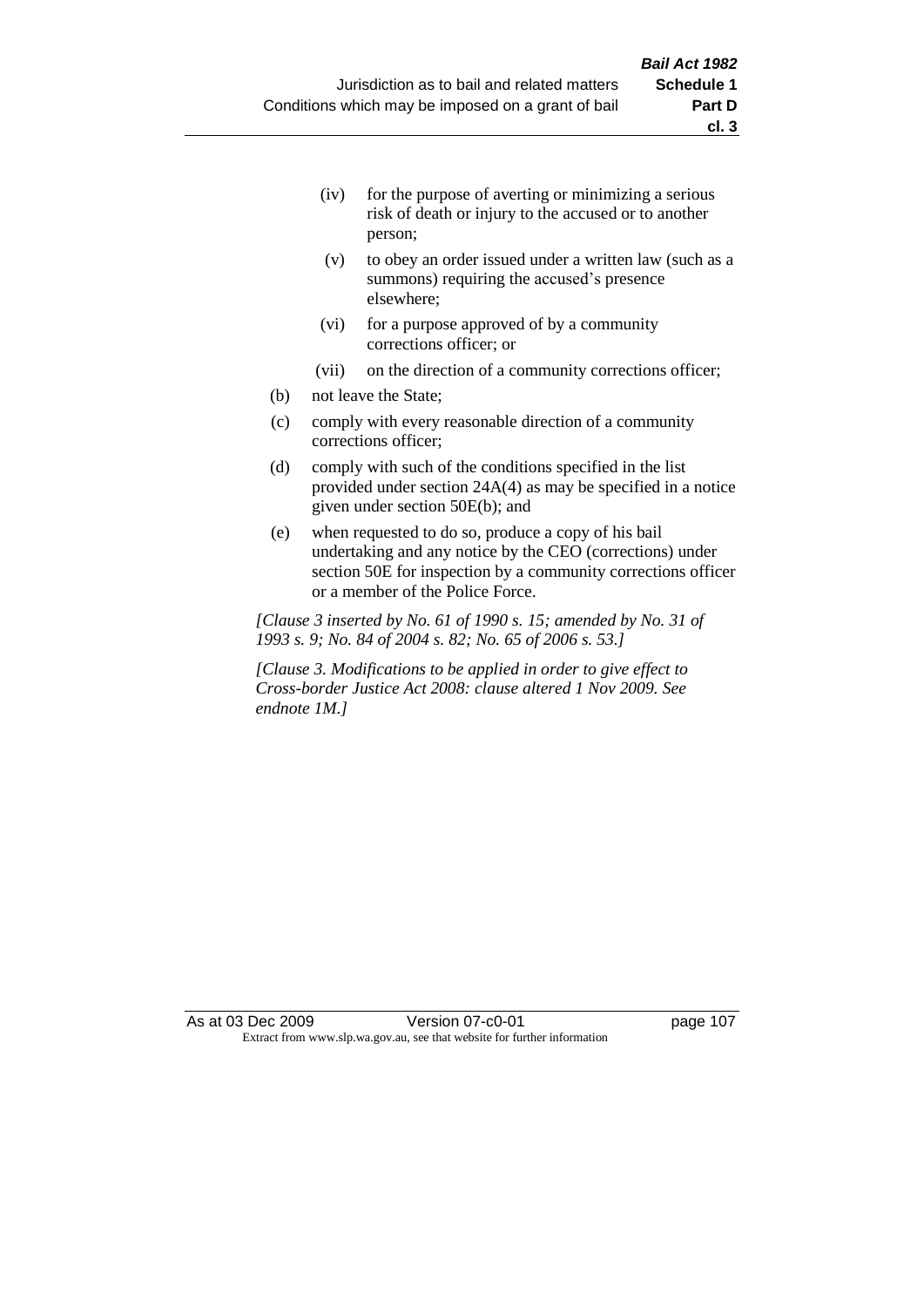**cl. 1**

# **Schedule 2 — Serious offences**

 $[s. 3(1)]$ 

*[Heading inserted by No. 6 of 2008 s. 42(1).]*

|    | <b>Enactment</b>         | <b>Description of offence</b>                                                    |
|----|--------------------------|----------------------------------------------------------------------------------|
| 1. | <b>The Criminal Code</b> |                                                                                  |
|    | s. 279                   | Murder                                                                           |
|    | s. 280                   | Manslaughter                                                                     |
|    | s. 283                   | Attempt to murder                                                                |
|    | s. 281                   | Unlawful assault causing death                                                   |
|    | s. 292                   | Disabling in order to commit<br>indictable offence                               |
|    | s. 294                   | Acts intended to cause grievous<br>bodily harm or to resist or prevent<br>arrest |
|    | s. 297                   | Grievous bodily harm                                                             |
|    | s. 301                   | Wounding and similar acts                                                        |
|    | s. 304(2)                | Acts or omissions, with intent to<br>harm, causing bodily harm or<br>danger      |
|    | s. 317                   | Assault occasioning bodily harm                                                  |
|    | s. $317A(a)$             | Assault with intent to commit or<br>facilitate a crime                           |
|    | s. $317A(b)$             | Assault with intent to do grievous<br>bodily harm                                |
|    | s. 318                   | Serious assaults                                                                 |
|    | s. 323                   | Indecent assault                                                                 |
|    | s. 324                   | Aggravated indecent assault                                                      |
|    | s. 325                   | Sexual penetration without consent                                               |
|    | s. 326                   | Aggravated sexual penetration<br>without consent                                 |

page 108 Version 07-c0-01 As at 03 Dec 2009 Extract from www.slp.wa.gov.au, see that website for further information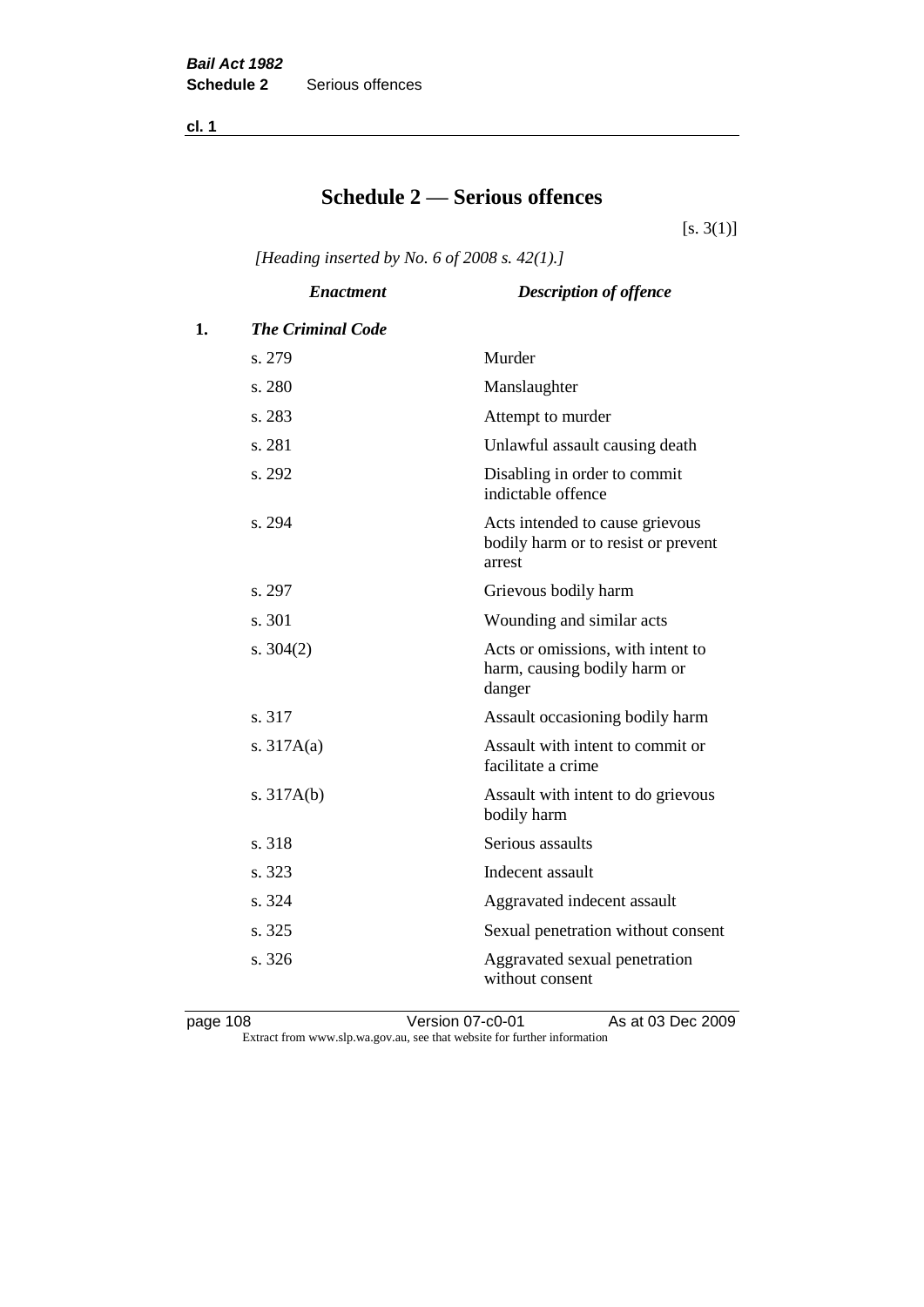|     | <b>Enactment</b>                | <b>Description of offence</b>                                                                                                                      |
|-----|---------------------------------|----------------------------------------------------------------------------------------------------------------------------------------------------|
|     | s. 331B                         | Sexual servitude                                                                                                                                   |
|     | s. 331C                         | Conducting business involving<br>sexual servitude                                                                                                  |
|     | s. 331D                         | Deceptive recruiting for<br>commercial sexual services                                                                                             |
|     | s. 332                          | Kidnapping                                                                                                                                         |
|     | s. 333                          | Deprivation of liberty                                                                                                                             |
|     | s. 338E                         | Stalking                                                                                                                                           |
|     | s. 378                          | Stealing a motor vehicle                                                                                                                           |
|     | s. 392                          | Robbery                                                                                                                                            |
|     | s. 393                          | Assault with intent to rob                                                                                                                         |
|     | s. 401                          | <b>Burglary</b>                                                                                                                                    |
|     | s. 444                          | Criminal damage, if the property is<br>destroyed or damaged by fire                                                                                |
| 2.  | <b>Bush Fires Act 1954</b>      |                                                                                                                                                    |
|     | s. 32                           | Wilfully lighting a fire or causing a<br>fire to be lit under such<br>circumstances as to be likely to<br>injure or damage a person or<br>property |
| 2a. | <b>Misuse of Drugs Act 1981</b> |                                                                                                                                                    |
|     | s. $6(1)$                       | Offences concerned with<br>prohibited drugs generally                                                                                              |
|     | s. $7(1)$                       | Offences concerned with<br>prohibited plants generally                                                                                             |
|     | s. $33(1)(a)$                   | Attempting to commit an offence<br>under section $6(1)$ or $7(1)$                                                                                  |
|     | s. $33(2)(a)$                   | Conspiracy to commit an offence<br>under s. $6(1)$ or $7(1)$                                                                                       |

As at 03 Dec 2009 **Version 07-c0-01 page 109** Extract from www.slp.wa.gov.au, see that website for further information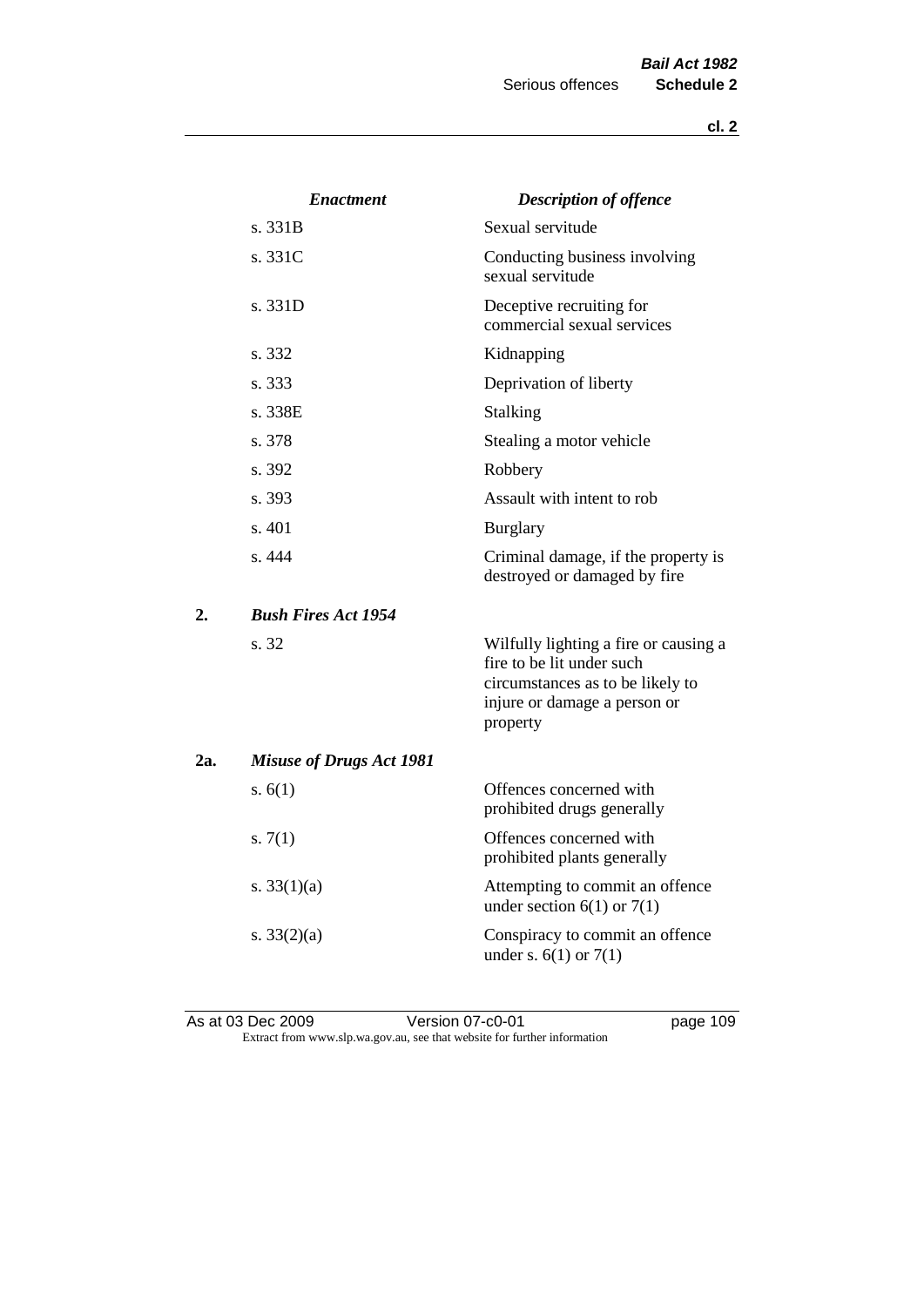**cl. 2b**

|     | <b>Enactment</b>                   |       | <b>Description of offence</b>                                                                                                                                  |  |  |
|-----|------------------------------------|-------|----------------------------------------------------------------------------------------------------------------------------------------------------------------|--|--|
| 2b. | <b>Restraining Orders Act 1997</b> |       |                                                                                                                                                                |  |  |
|     | s. $61(1)$                         | order | Breach of a violence restraining                                                                                                                               |  |  |
|     | s. $61(2a)$                        |       | Breach of a police order                                                                                                                                       |  |  |
|     | s. $86(2)$                         |       | Breach of a Part VII order under<br>the Justices Act 1902 <sup>3</sup> —                                                                                       |  |  |
|     |                                    | (a)   | that under section 86 of the<br>Restraining Orders Act 1997<br>is taken to be a misconduct<br>restraining order under that<br>Act; and                         |  |  |
|     |                                    | (b)   | that shows on the face of the<br>order that the causing or<br>threatening of personal<br>injury by the accused was a<br>ground for the making of the<br>order. |  |  |
| 3.  | Road Traffic Act 1974              |       |                                                                                                                                                                |  |  |
|     | s. 59                              |       | Dangerous driving causing death,<br>injury, etc.                                                                                                               |  |  |
|     | s. 59A                             | harm  | Dangerous driving causing bodily                                                                                                                               |  |  |

*[Schedule 2 inserted by No. 45 of 1993 s. 11; amended by No. 82 of 1994 s. 13; No. 38 of 1998 s. 4(2); No. 54 of 1998 s. 15; No. 23 of 2001 s. 10(1); No. 4 of 2004 s. 24 and 26; No. 38 of 2004 s. 61; No. 62 of 2004 s. 9(1); No. 84 of 2004 s. 82; No. 6 of 2008 s. 42(2); No. 29 of 2008 s. 24(8).]* 

page 110 Version 07-c0-01 As at 03 Dec 2009 Extract from www.slp.wa.gov.au, see that website for further information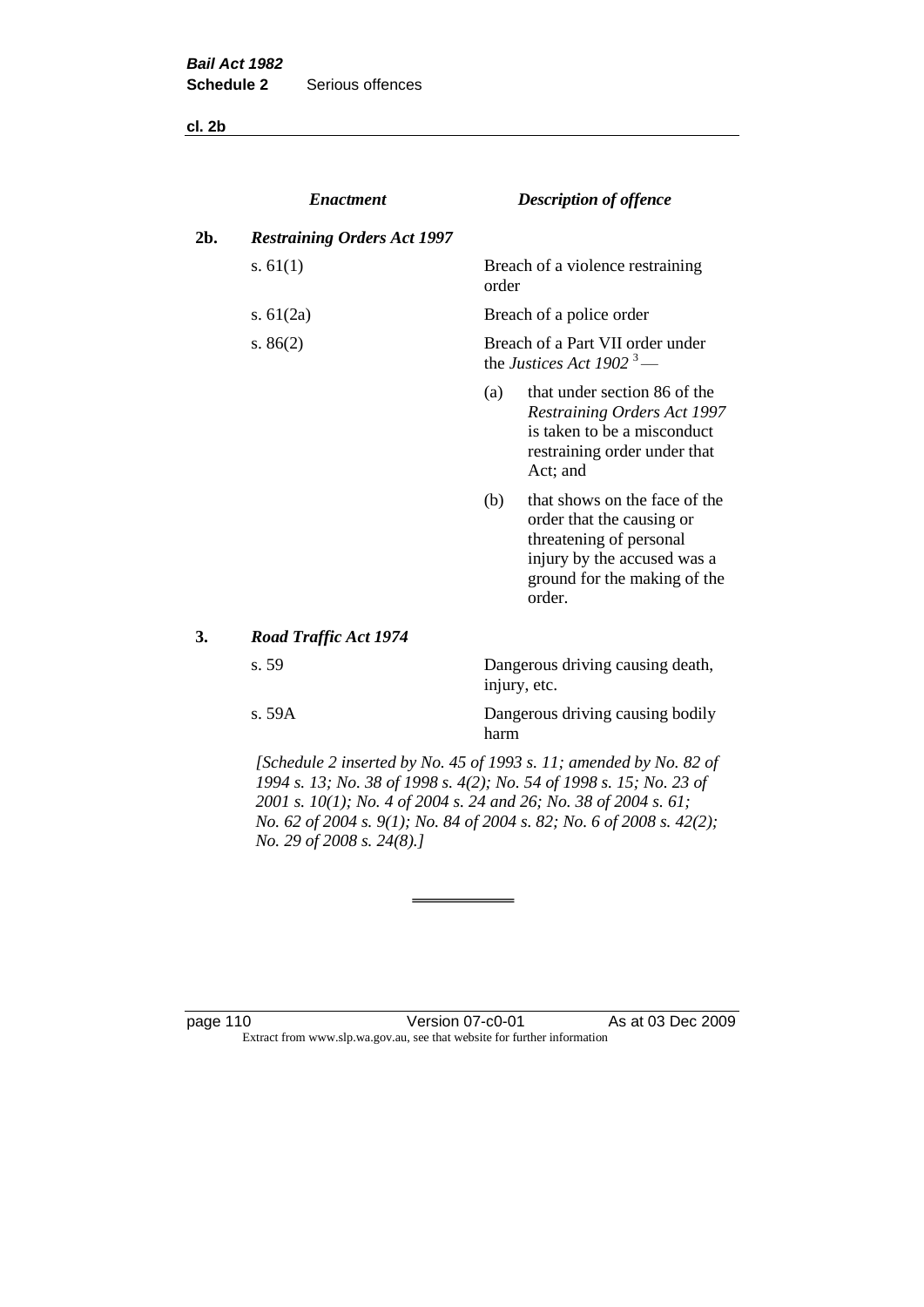## **Notes**

<sup>1</sup> This is a compilation of the *Bail Act 1982* and includes the amendments made by the other written laws referred to in the following table  $^{1M, 1a, 4}$ . The table also contains information about any reprint.

## **Compilation table**

| <b>Short title</b>                                                                                                                                          | <b>Number</b><br>and year | Assent     | <b>Commencement</b>                                                              |
|-------------------------------------------------------------------------------------------------------------------------------------------------------------|---------------------------|------------|----------------------------------------------------------------------------------|
| Bail Act 1982                                                                                                                                               | 86 of 1982                |            | 18 Nov 1982 6 Feb 1989 (see s. 2 and<br><i>Gazette</i> 27 Jan 1989 p. 263)       |
| Acts Amendment<br>(Abolition of Capital)<br>Punishment) Act 1984<br>Pt. III                                                                                 | 52 of 1984                | 5 Sep 1984 | 3 Oct 1984                                                                       |
| <b>Bail Amendment</b><br>Act 1984 <sup>5</sup>                                                                                                              | 74 of 1984                |            | 29 Nov 1984 6 Feb 1989 (see s. 2 and<br><i>Gazette</i> 27 Jan 1989 p. 263)       |
| <b>Bail Amendment</b><br>Act 1988                                                                                                                           | 15 of 1988                | 6 Sep 1988 | 6 Feb 1989 (see s. 2 and<br>Gazette 27 Jan 1989 p. 263)                          |
| Reprint of the Bail Act 1982 under the Reprints Act 1984 and s. 21 of the Bail<br><b>Amendment Act 1988</b> <sup>6</sup> (includes amendments listed above) |                           |            |                                                                                  |
| Criminal Law<br>Amendment Act 1988                                                                                                                          | 70 of 1988                |            | 15 Dec 1988 6 Feb 1989 (see s. 2(2)(b) and<br><i>Gazette</i> 27 Jan 1989 p. 263) |

| Amendment Act 1988<br>Pt.4                                                        |            |             | Gazette 27 Jan 1989 p. 263)                                       |
|-----------------------------------------------------------------------------------|------------|-------------|-------------------------------------------------------------------|
| Acts Amendment<br>(Children's Court)<br>Act 1988 Pt. 13                           | 49 of 1988 | 22 Dec 1988 | 1 Dec 1989 (see s. 2 and<br><i>Gazette</i> 24 Nov 1989 p. 4327)   |
| Justices Amendment<br>Act 1989 s. 18                                              | 33 of 1989 | 22 Dec 1989 | 1 Jun 1991 (see s. 2 and<br><i>Gazette</i> 17 May 1991 p. 2455)   |
| <b>Community Corrections</b><br><b>Legislation Amendment</b><br>Act 1990 Pt. 2    | 61 of 1990 | 17 Dec 1990 | 3 Apr 1991 (see s. 2 and<br>Gazette 22 Mar 1991 p. 1209)          |
| Child Welfare<br>Amendment Act<br>$(No. 2)$ 1990 s. 15                            | 83 of 1990 | 22 Dec 1990 | 1 Aug 1991 (see s. 2 and<br><i>Gazette</i> 1 Aug 1991 p. 3983)    |
| Children's Court of<br>Western Australia<br>Amendment Act<br>$(No. 2)$ 1991 s. 21 | 15 of 1991 | 21 Jun 1991 | 9 Aug 1991 (see s. 2(2) and<br><i>Gazette</i> 9 Aug 1991 p. 4101) |

**Reprint of the** *Bail Act 1982* **as at 17 Oct 1991** (includes amendments listed above)

| As at 03 Dec 2009 | Version 07-c0-01                                                         |
|-------------------|--------------------------------------------------------------------------|
|                   | Extract from www.slp.wa.gov.au, see that website for further information |

page 111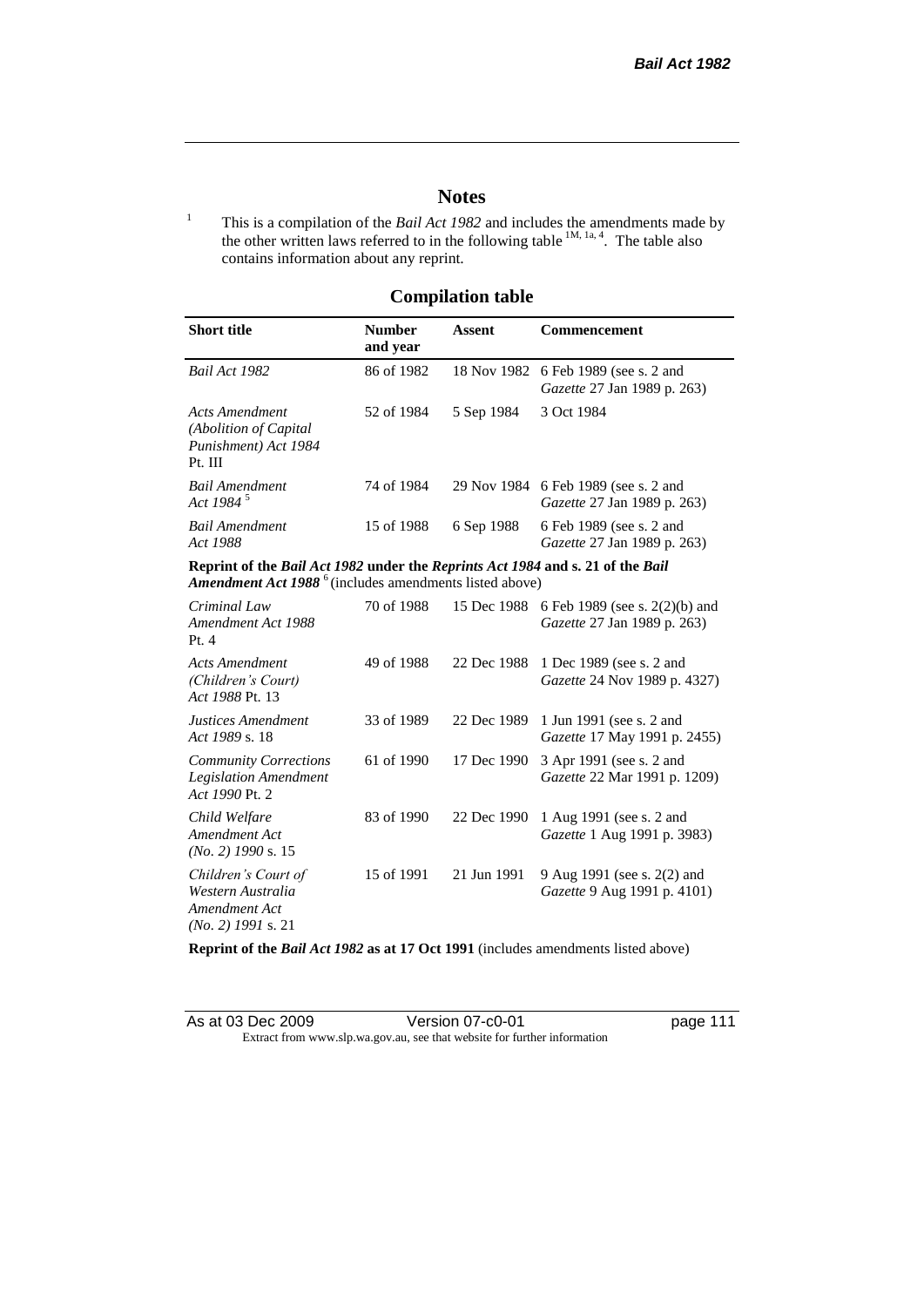| <b>Short title</b>                                                                         | <b>Number</b><br>and year | <b>Assent</b> | <b>Commencement</b>                                                                                                                                                        |
|--------------------------------------------------------------------------------------------|---------------------------|---------------|----------------------------------------------------------------------------------------------------------------------------------------------------------------------------|
| <b>Acts Amendment (Sexual</b><br>Offences) Act 1992 Pt. 3                                  | 14 of 1992                | 17 Jun 1992   | 1 Aug 1992 (see s. 2 and<br>Gazette 28 Jul 1992 p. 3671)                                                                                                                   |
| <b>Acts Amendment</b><br>(Ministry of Justice)<br>Act 1993 Pt. 3 <sup>7</sup>              | 31 of 1993                | 15 Dec 1993   | 1 Jul 1993 (see s. 2)                                                                                                                                                      |
| Criminal Procedure<br>Amendment Act 1993<br>Pt. 2 <sup>8</sup>                             | 45 of 1993                | 20 Dec 1993   | Act other than s. 7-9 and<br>$10(2)(b)$ : 17 Jan 1994 (see<br>s. $2(1)$ ;<br>s. 7-9 and $10(2)(b)$ : 4 Mar 1994<br>(see s. $2(2)$ and <i>Gazette</i><br>4 Mar 1994 p. 915) |
| Criminal Law<br>Amendment Act 1994<br>s. $13(1)$ and $(2)$                                 | 82 of 1994                | 23 Dec 1994   | 20 Jan 1995 (see s. 2(2))                                                                                                                                                  |
| Acts Amendment (Fines,<br>Penalties and<br><b>Infringement Notices</b> )<br>Act 1994 Pt. 3 | 92 of 1994                | 23 Dec 1994   | 1 Jan 1995 (see s. 2(1) and<br>Gazette 30 Dec 1994 p. 7211)                                                                                                                |
| Sentencing<br>(Consequential)<br>Provisions) Act 1995 Pt. 5                                | 78 of 1995                | 16 Jan 1996   | 4 Nov 1996 (see s. 2 and<br>Gazette 25 Oct 1996 p. 5632)                                                                                                                   |
| Coroners Act 1996 s. 61                                                                    | 2 of 1996                 |               | 24 May 1996 7 Apr 1997 (see s. 2 and<br>Gazette 18 Mar 1997 p. 1529)                                                                                                       |
| <b>Mental Health</b><br>(Consequential)<br>Provisions) Act 1996 Pt. 2                      | 69 of 1996                | 13 Nov 1996   | 13 Nov 1997 (see s. 2)                                                                                                                                                     |

**Reprint of the** *Bail Act 1982* **as at 13 Mar 1997** (includes amendments listed above except those in the *Coroners Act 1996* and the *Mental Health (Consequential Provisions) Act 1996*) (corrections in *Gazette* 25 Jul 1997 p. 3909 and 14 Nov 1997 p. 6426)

*Statutes (Repeals and Minor Amendments) Act 1997* s. 21 57 of 1997 15 Dec 1997 15 Dec 1997 (see s. 2(1)) *Criminal Law Amendment Act (No. 1) 1998* s. 4(2) 38 of 1998 25 Sep 1998 23 Oct 1998

page 112 **Version 07-c0-01** As at 03 Dec 2009 Extract from www.slp.wa.gov.au, see that website for further information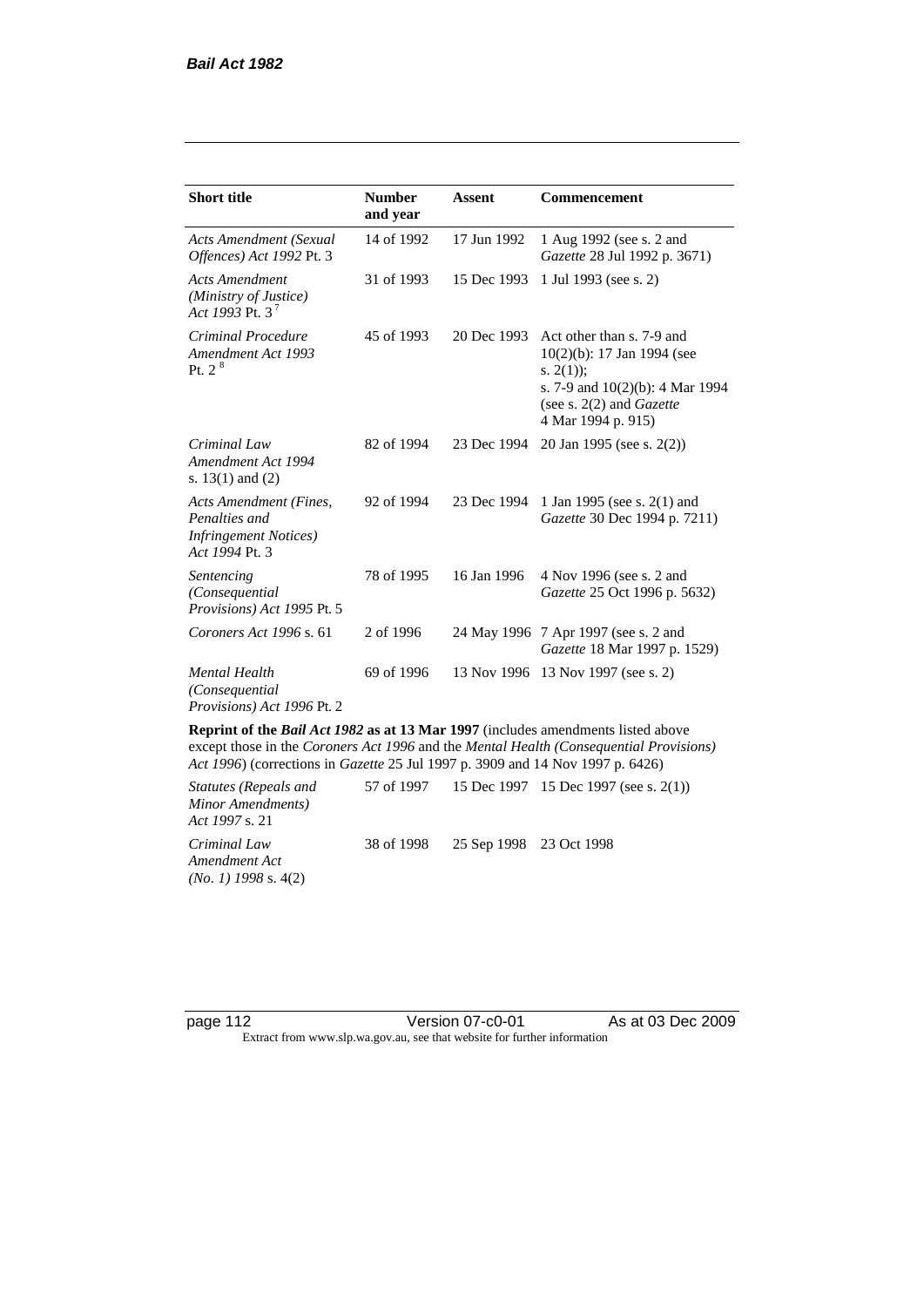| <b>Short title</b>                                                                                                                                 | <b>Number</b><br>and year | <b>Assent</b> | <b>Commencement</b>                                                                                                                                                                                                                                                                                                                                     |
|----------------------------------------------------------------------------------------------------------------------------------------------------|---------------------------|---------------|---------------------------------------------------------------------------------------------------------------------------------------------------------------------------------------------------------------------------------------------------------------------------------------------------------------------------------------------------------|
| <b>Bail Amendment</b><br>Act 1998 <sup>9</sup>                                                                                                     | 54 of 1998                | 11 Jan 1999   | s. 1 and 2: 11 Jan 1999;<br>Pt. 4 and 7: 15 May 1999<br>(see s. 2 and <i>Gazette</i> )<br>11 May 1999 p. 1905);<br>Pt. 2, 3 and 5 (other than s. 12):<br>8 Mar 2000 (see s. 2 and<br>Gazette 7 Mar 2000 p. 1039);<br>s. 12: 1 Sep 2000 (see s. 2 and<br>Gazette 29 Aug 2000 p. 4985);<br>Pt. 6: 4 Dec 2000 (see s. 2 and<br>Gazette 4 Dec 2000 p. 6799) |
| Reprint of the Bail Act 1982 as at 27 Aug 1999 (includes amendments listed above<br>except those in the Bail Amendment Act 1998 Pt. 2, 3, 5 and 6) |                           |               |                                                                                                                                                                                                                                                                                                                                                         |
| Court Security and<br><b>Custodial Services</b><br>(Consequential<br>Provisions) Act 1999 Pt. 3                                                    | 47 of 1999                | 8 Dec 1999    | 18 Dec 1999 (see s. 2 and<br>Gazette 17 Dec 1999 p. 6175-6)                                                                                                                                                                                                                                                                                             |
| Criminal Law Amendment<br>Act 2001 s. $10(1)$                                                                                                      | 23 of 2001                | 26 Nov 2001   | 24 Dec 2001                                                                                                                                                                                                                                                                                                                                             |
| Criminal Investigation<br>(Identifying People)<br>Act 2002 s. 96                                                                                   | 6 of 2002                 | 4 Jun 2002    | 20 Nov 2002 (see s. 2 and<br>Gazette 19 Nov 2002 p. 5505)                                                                                                                                                                                                                                                                                               |
| Criminal Law (Procedure)<br>Amendment Act 2002 Pt. 4<br>Div. 1                                                                                     | 27 of 2002                | 25 Sep 2002   | 27 Sep 2002 (see s. 2 and<br>Gazette 27 Sep 2002 p. 4875)                                                                                                                                                                                                                                                                                               |
| Sentencing Legislation<br>Amendment and Repeal<br>Act 2003 s. 29(3) and 37                                                                         | 50 of 2003                | 9 Jul 2003    | s. 29(3): 31 Aug 2003 (see s. 2)<br>and Gazette 29 Aug 2003<br>p. 3833);<br>s. 37: 15 May 2004 (see s. 2 and<br>Gazette 14 May 2004 p. 1445)                                                                                                                                                                                                            |
| Acts Amendment and<br>Repeal (Courts and Legal<br>Practice) Act 2003 s. 88<br>and 121 <sup>10</sup>                                                | 65 of 2003                | 4 Dec 2003    | 1 Jan 2004 (see s. 2 and <i>Gazette</i><br>30 Dec 2003 p. 5722)                                                                                                                                                                                                                                                                                         |
| <b>Statutes (Repeals and</b><br>Minor Amendments)<br>Act 2003 s. 29                                                                                | 74 of 2003                | 15 Dec 2003   | 15 Dec 2003 (see s. 2)                                                                                                                                                                                                                                                                                                                                  |
| Criminal Code Amendment<br>Act 2004 s. 24, 26 and 58                                                                                               | 4 of 2004                 | 23 Apr 2004   | 21 May 2004 (see s. 2)                                                                                                                                                                                                                                                                                                                                  |

As at 03 Dec 2009 **Version 07-c0-01 page 113** Extract from www.slp.wa.gov.au, see that website for further information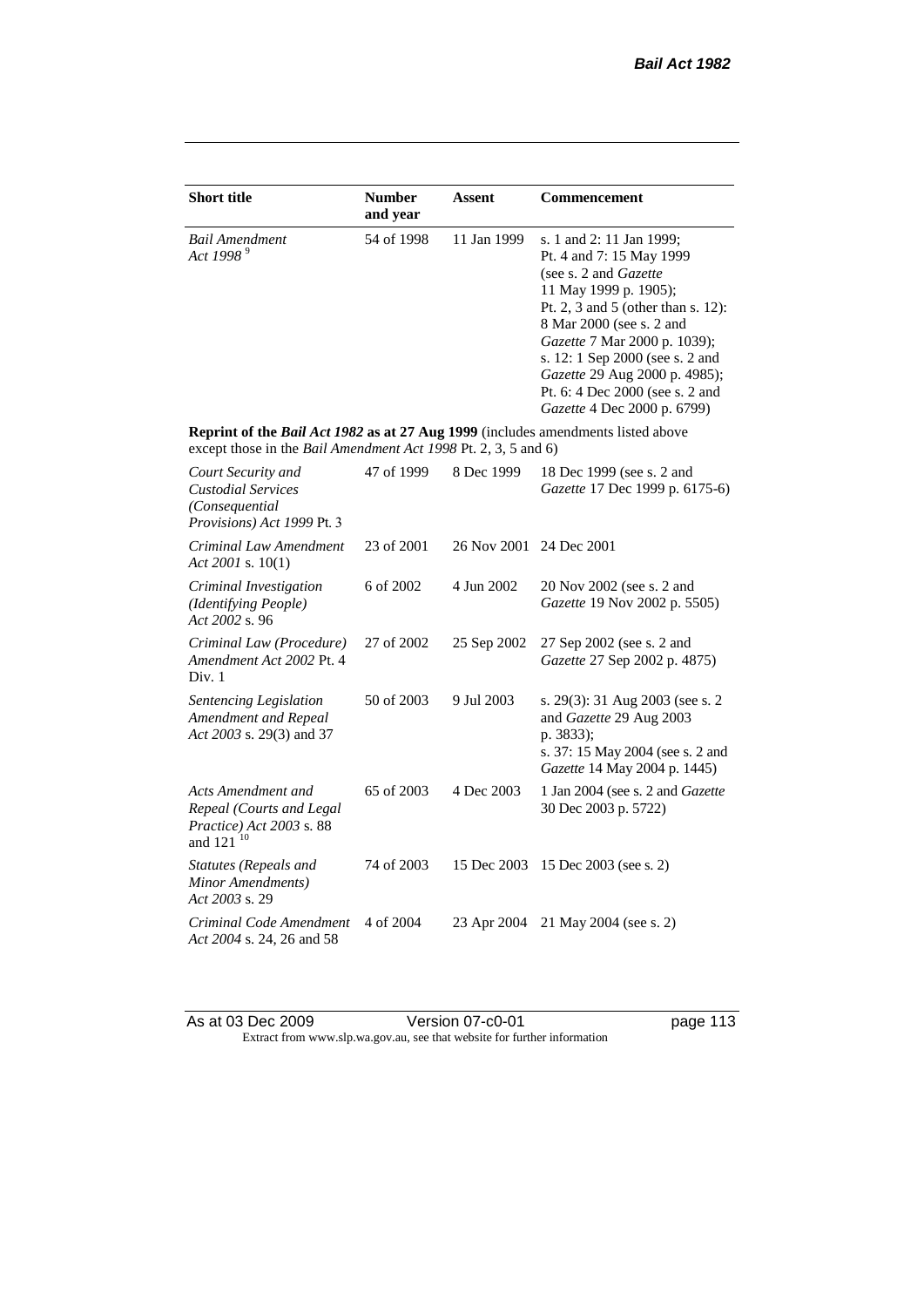*Act 2006* Pt. 2

| <b>Short title</b>                                                                                                                                                   | <b>Number</b><br>and year | Assent      | Commencement                                                                                                                                                                                                                                                            |
|----------------------------------------------------------------------------------------------------------------------------------------------------------------------|---------------------------|-------------|-------------------------------------------------------------------------------------------------------------------------------------------------------------------------------------------------------------------------------------------------------------------------|
| Sentencing Legislation<br>Amendment Act 2004 s. 13                                                                                                                   | 27 of 2004                | 14 Oct 2004 | 31 May 2006 (see s. 2 and<br>Gazette 30 May 2006 p. 1965)                                                                                                                                                                                                               |
| Children and Community<br><i>Services Act 2004 s. 251</i>                                                                                                            | 34 of 2004                | 20 Oct 2004 | 1 Mar 2006 (see s. 2 and<br>Gazette 14 Feb 2006 p. 695)                                                                                                                                                                                                                 |
| <b>Acts Amendment (Family</b><br>and Domestic Violence)<br>Act 2004 Pt. 3                                                                                            | 38 of 2004                | 9 Nov 2004  | 1 Dec 2004 (see s. 2 and<br>Gazette 26 Nov 2004 p. 5309)                                                                                                                                                                                                                |
| Acts Amendment (Court of<br>Appeal) Act 2004 s. 28                                                                                                                   | 45 of 2004                | 9 Nov 2004  | s. $28(1)$ , (2) and (4) (other than<br>the amendment to s. $7A(1)$ :<br>1 Feb 2005 (see. s. 2 and<br>Gazette 14 Jan 2005 p. 163);<br>s. 28(3) and (4) (the<br>amendment to s. $7A(1)$ :<br>2 May 2005 (see. s. 2 and<br>Gazette 14 Jan 2005 p. 163)                    |
| <b>Courts Legislation</b><br>Amendment and Repeal<br>Act 2004 s. 141 <sup>11</sup>                                                                                   | 59 of 2004                | 23 Nov 2004 | 1 May 2005 (see s. 2 and<br>Gazette 31 Dec 2004 p. 7128)                                                                                                                                                                                                                |
| Misuse of Drugs<br>Amendment Act 2004 s. 9(1)                                                                                                                        | 62 of 2004                | 24 Nov 2004 | 1 Jan 2005 (see s. 2 and Gazette<br>10 Dec 2004 p. 5965)                                                                                                                                                                                                                |
| Criminal Procedure and<br>Appeals (Consequential and<br>Other Provisions) Act 2004<br>Pt. 3 and s. 82 and 83                                                         | 84 of 2004                | 16 Dec 2004 | 2 May 2005 (see s. 2 and<br>Gazette 31 Dec 2004 p. 7129<br>(correction in Gazette<br>7 Jan 2005 p. 53))                                                                                                                                                                 |
| Appeal) Act 2004 s. 28(3) and (4) (the amendment to s. 7A(1)), the Children and<br>Community Services Act 2004, the Courts Legislation Amendment and Repeal Act 2004 |                           |             | Reprint 5: The Bail Act 1982 as at 1 Apr 2005 (includes amendments listed above except<br>those in the Sentencing Legislation Amendment Act 2004, the Acts Amendment (Court of<br>and the Criminal Procedure and Appeals (Consequential and Other Provisions) Act 2004) |
| Planning and Development<br>(Consequential and<br><b>Transitional Provisions)</b><br>Act 2005 s. 15                                                                  | 38 of 2005                | 12 Dec 2005 | 9 Apr 2006 (see s. 2 and<br>Gazette 21 Mar 2006 p. 1078)                                                                                                                                                                                                                |
| Criminal Investigation<br>(Consequential Provisions)                                                                                                                 | 59 of 2006                | 16 Nov 2006 | 1 Jul 2007 (see s. 2 and Gazette<br>22 Jun 2007 p. 2838)                                                                                                                                                                                                                |

*Prisons and Sentencing Legislation Amendment Act 2006* Pt. 5 65 of 2006 8 Dec 2006 4 Apr 2007 (see s. 2 and *Gazette* 3 Apr 2007 p. 1491)

**Reprint 6: The** *Bail Act 1982* **as at 14 Sep 2007** (includes amendments listed above)

page 114 Version 07-c0-01 As at 03 Dec 2009 Extract from www.slp.wa.gov.au, see that website for further information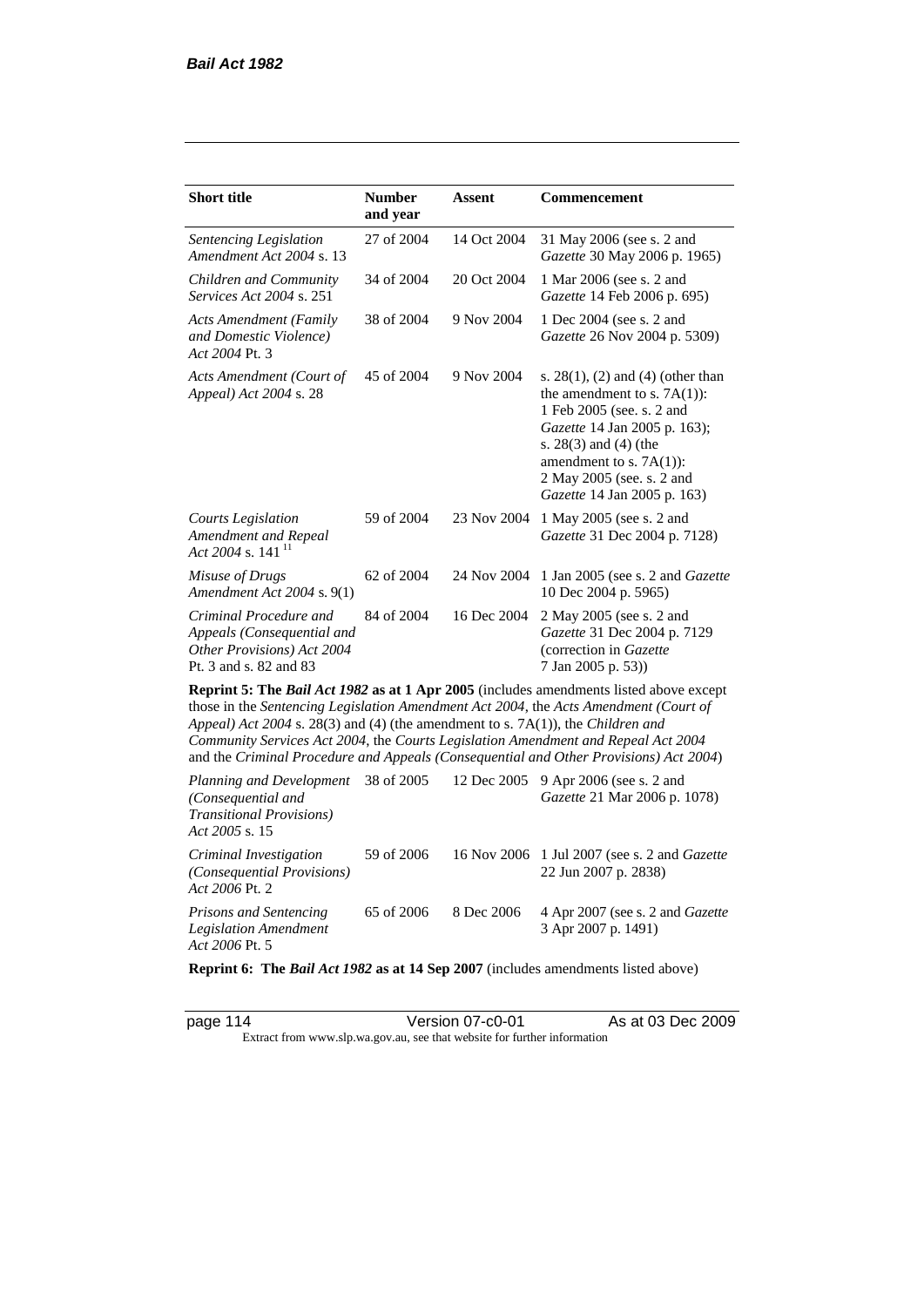| <b>Short title</b>                                                                      | <b>Number</b><br>and year | Assent      | <b>Commencement</b>                                                    |  |
|-----------------------------------------------------------------------------------------|---------------------------|-------------|------------------------------------------------------------------------|--|
| Criminal Law and Evidence 2 of 2008<br>Amendment Act 2008 s. 56                         |                           |             | 12 Mar 2008 27 Apr 2008 (see s. 2 and<br>Gazette 24 Apr 2008 p. 1559)  |  |
| <b>Bail Amendment Act 2008</b><br>P <sub>t. 2</sub> <sup>12</sup>                       | 6 of 2008                 | 31 Mar 2008 | 1 Mar 2009 (see s. 2(b) and<br><i>Gazette</i> 27 Feb 2009 p. 511)      |  |
| <i>Medical Practitioners</i><br>Act 2008 Sch. 3 cl. 4                                   | 22 of 2008                | 27 May 2008 | 1 Dec 2008 (see s. 2 and <i>Gazette</i><br>25 Nov 2008 p. 4989)        |  |
| Criminal Law Amendment<br><i>(Homicide)</i> Act 2008 s. 24                              | 29 of 2008                | 27 Jun 2008 | 1 Aug $2008$ (see s. $2(d)$ and<br><i>Gazette</i> 22 Jul 2008 p. 3353) |  |
| <b>Reprint 7: The Bail Act 1982 as at 6 Mar 2009</b> (includes amendments listed above) |                           |             |                                                                        |  |

<sup>1M</sup> Under the *Cross-border Justice Act 2008* section 14, in order to give effect to that Act, this Act must be applied with the modifications prescribed by the *Crossborder Justice Regulations 2009* Part 3 Division 3 as if this Act had been altered in that way. If a modification is to replace or insert a numbered provision, the new provision is identified by the superscript 1M appearing after the provision number. If a modification is to replace or insert a definition, the new definition is identified by the superscript 1M appearing after the defined term.

<sup>1a</sup> On the date as at which this compilation was prepared, provisions referred to in the following table had not come into operation and were therefore not included in this compilation. For the text of the provisions see the endnotes referred to in the table.

| <b>Short title</b>                                                                              | Number<br>and year | Assent      | <b>Commencement</b>               |
|-------------------------------------------------------------------------------------------------|--------------------|-------------|-----------------------------------|
| <b>Machinery of Government</b><br>(Miscellaneous<br>Amendments) Act 2006<br>Pt. 3 Div. $1^{13}$ | 28 of 2006         | 26 Jun 2006 | To be proclaimed (see s. 2)       |
| Police Amendment<br>Act 2009 s. $12^{15}$                                                       | 42 of 2009         | 3 Dec 2009  | To be proclaimed (see s. $2(b)$ ) |

**Provisions that have not come into operation**

<sup>2</sup> Repealed by the *Sentencing Legislation Amendment and Repeal Act 2003*.

<sup>3</sup> The short title of the *Justices Act 1902* was changed to the *Criminal Procedure (Summary) Act 1902* by the *Courts Legislation Amendment and Repeal Act 2004*  s. 25. The Act was then repealed by the *Criminal Procedure and Appeal (Consequential and Other Provisions) Act 2004.*

| As at 03 Dec 2009 | Version 07-c0-01                                                         | page 115 |
|-------------------|--------------------------------------------------------------------------|----------|
|                   | Extract from www.slp.wa.gov.au, see that website for further information |          |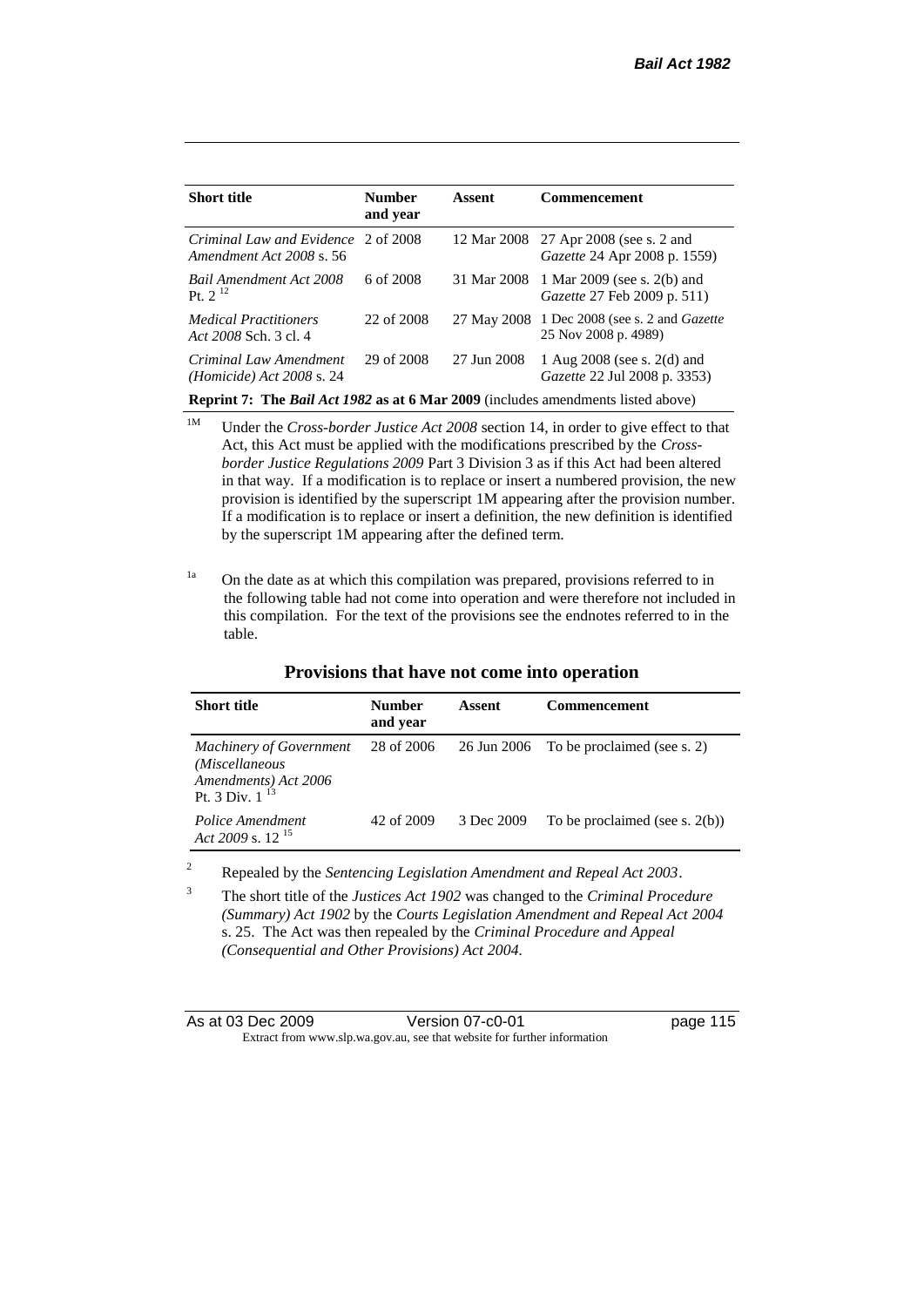- <sup>4</sup> The amendment in the *Sentencing Legislation Amendment and Repeal Act 1999* s. 26 had not come into operation when it was repealed by the *Sentencing Legislation Amendment and Repeal Act 2003* s. 31.
- <sup>5</sup> The *Bail Amendment Act 1984* s. 10 and 11 were repealed by the *Bail Amendment Act 1988* s. 20.
- <sup>6</sup> The *Bail Act 1982* was not in operation at the time when the reprint was compiled, but the reprinting was authorised by the *Bail Amendment Act 1988* s. 21.
- <sup>7</sup> The *Acts Amendment (Ministry of Justice) Act 1993* Pt. 19 is a transitional provision that is of no further effect.
- <sup>8</sup> The *Criminal Procedure Amendment Act 1993* s. 13 is a transitional provision that is of no further effect.
- <sup>9</sup> The *Bail Amendment Act 1998* s. 6(2) is a transitional provision that is of no further effect.
- <sup>10</sup> The *Acts Amendment and Repeal (Courts and Legal Practice) Act 2003* s. 97 reads as follows:

.<br>د د

### **97. References to Crown Solicitor**

If in a written law or other document or instrument there is a reference to the Crown Solicitor that reference may, where the context so requires, be read as if it had been amended to be a reference to the State Solicitor.

".

- <sup>11</sup> The amendment in the *Courts Legislation Amendment and Repeal Act 2004* s. 141 (amending Sch. 1 Pt. A cl. 4) is not included because the clause it sought to amend had been amended by the *Acts Amendment (Court of Appeal) Act 2004* s. 28(4) before the amendment purported to come into operation.
- <sup>12</sup> The *Bail Amendment Act 2008* s. 6(2), 9(4)-(11), 10(2), 11(3), 15(5)-(8), 16(2), 18(4)-(5), 21(3), 22(2), 23(4), 24(6)-(7), 27(2)-(3), 28(6), 30(4)-(5), 31(2)-(3), 32(3)-(4), 33(6), 40(2), 41(5)-(9), 42(3) and 44 read as follows:
- "

#### **6. Section 4A inserted and transitional provision**

- (2) The *Bail Act 1982* section 4A as inserted by subsection (1) applies to appearances in court referred to in subsection  $(1)(a)$  of that section that occur after the commencement of this section.
- **9. Section 7A replaced by sections 7A to 7F, related amendments to sections 8 and 21 and transitional provisions**
	- (4) The *Bail Act 1982* section 7A as inserted by subsection (1) applies in relation to appearances in court coming within the *Bail*

page 116 Version 07-c0-01 As at 03 Dec 2009 Extract from www.slp.wa.gov.au, see that website for further information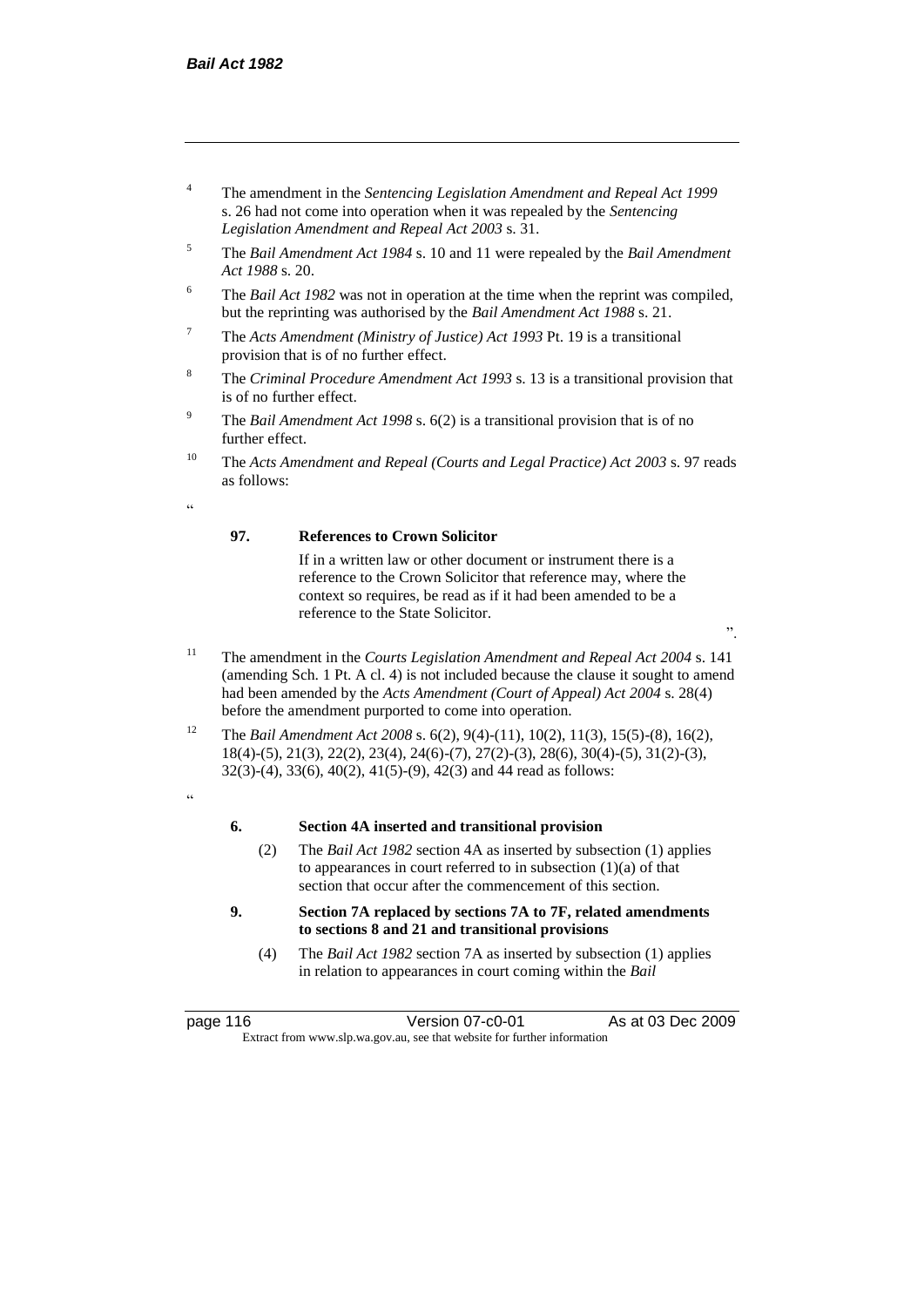*Act 1982* section 7(1) that occur after the commencement of this section.

- (5) The *Bail Act 1982* section 7B(3) as inserted by subsection (1) applies so as to enable an accused who is detained in custody after the commencement of this section to make an application allowed for by that subsection.
- (6) The *Bail Act 1982* section 7B(4) as inserted by subsection (1) applies in relation to appearances in court coming within that subsection that occur after the commencement of this section.
- (7) The *Bail Act 1982* section 7B(5) as inserted by subsection (1) applies in relation to an accused who is in custody on the commencement of this section as if the reference in section  $7B(5)(a)$  to an application under subsection (3) included a reference to an application under the *Bail Act 1982* as in force immediately before the commencement of this section.
- (8) The *Bail Act 1982* section 7C(2) as inserted by subsection (1) applies in relation to appearances in court coming within that subsection that occur after the commencement of this section.
- (9) The *Bail Act 1982* section 7D as inserted by subsection (1) applies to any subsequent consideration of bail referred to in section 7D(1) that occurs after the commencement of this section.
- (10) The *Bail Act 1982* section 7E as inserted by subsection (1) applies to any trial as defined in section 7E(2), or part of a trial, that takes place after the commencement of this section.
- (11) The *Bail Act 1982* section 7F(2) as inserted by subsection (1) applies in relation to a pending application for bail under the *Bail Act 1982* section 7A(1), as in force immediately before the commencement of this section, as if it were an application for bail under the *Bail Act 1982* section 7F(1) as inserted by subsection  $(1)$ .

#### **10. Section 9 amended and transitional provision**

(2) The *Bail Act 1982* section 9(1)(b) as amended by subsection (1) applies to any consideration of a case for bail that occurs after the commencement of this section.

#### **11. Section 11 amended and transitional provision**

(3) A certificate under the *Bail Act 1982* section 11(2) as in force immediately before the commencement of this section that has not been fully acted upon is to be treated after that commencement as a certificate under the *Bail Act 1982* section 11(3) as inserted by subsection (2).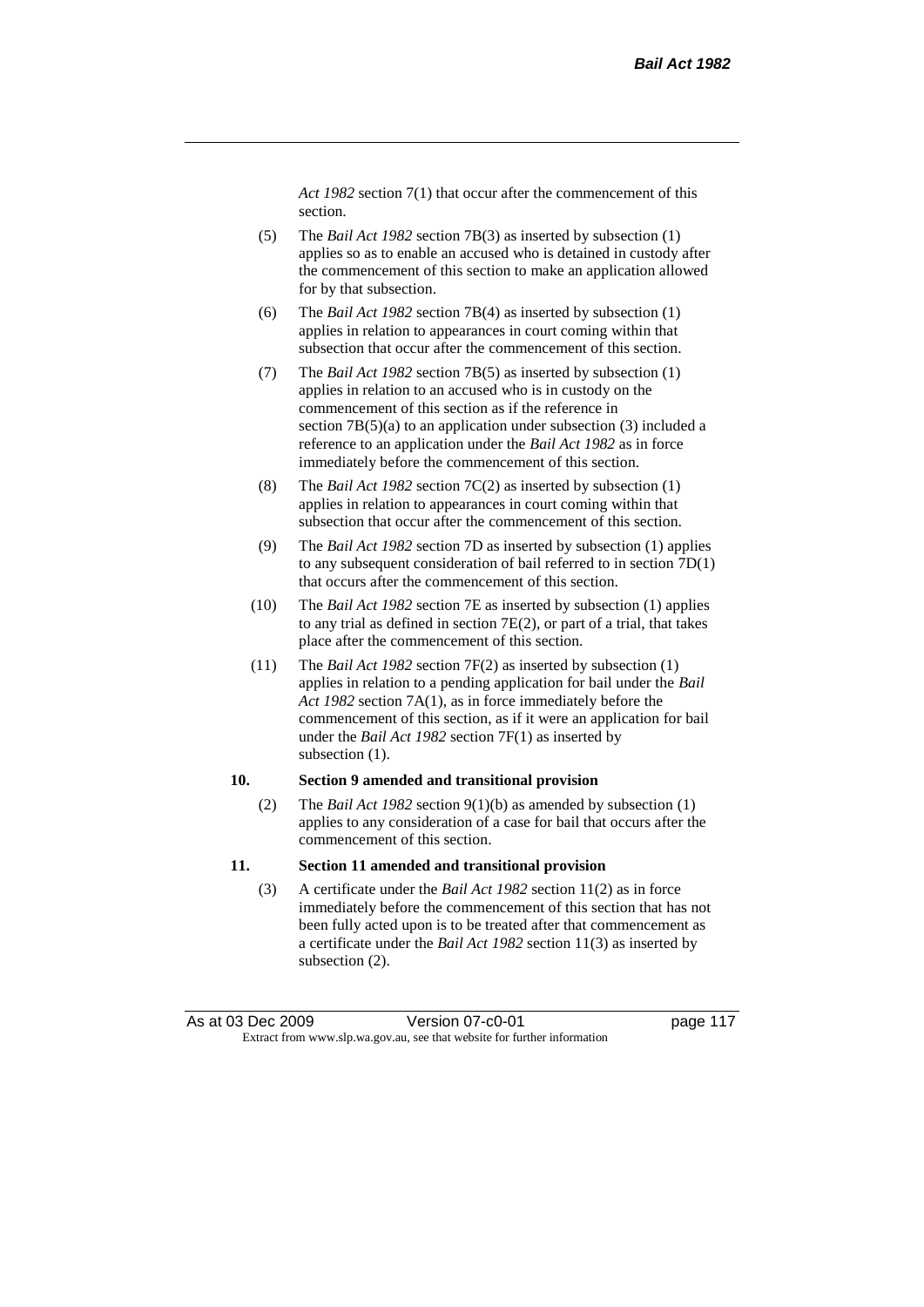### **15. Section 14 amended and transitional provisions**

- (5) The *Bail Act 1982* section 14(4)(a)(i) as inserted by subsection (4) applies in respect of a child charged with an offence on or after the commencement.
- (6) The *Bail Act 1982* section 14(4)(a)(ii) as inserted by subsection (4) applies in respect of an accused committed to the District Court on or after the commencement for trial or sentence.
- (7) The *Bail Act 1982* section 14(4)(b) as inserted by subsection (4) applies in respect of any power referred to in the *Bail Act 1982* section 14(1) that is exercised, or could be exercised, on or after the commencement by any other judicial officer as defined in that paragraph.
- (8) In subsections (5), (6) and (7) —

*commencement* means the commencement of subsection (4).

### **16. Sections 15A and 15B inserted and transitional provision**

(2) The *Bail Act 1982* sections 15A and 15B as inserted by subsection (1) apply to a bail decision, as defined in section 15A(1), made after the commencement of this section by a judge referred to in section 15A(2).

#### **18. Section 28 amended, related amendments to sections 35, 49, 51 and 58 and Schedule 1 and transitional provisions**

- (4) A bail undertaking that has effect under the *Bail Act 1982* immediately before the commencement of this section continues to have effect, on and after that commencement, as if it were a bail undertaking described in the *Bail Act 1982* section 28(2) as amended by subsection (1).
- (5) A surety undertaking that has effect under the *Bail Act 1982* immediately before the commencement of this section continues to have effect, on and after that commencement, as if it were a surety undertaking within the meaning of the *Bail Act 1982* section 35(1) as amended by subsection (3).

### **21. Section 31 amended and transitional provision**

(3) The *Bail Act 1982* section 31 as amended by this section applies in relation to any adjournment or committal to which it refers that occurs after the commencement of this section.

### **22. Section 31A inserted and transitional provision**

(2) The *Bail Act 1982* section 31A as inserted by subsection (1) applies to any trial as defined in section 31A(1), or part of a trial, that takes place after the commencement of this section.

page 118 Version 07-c0-01 As at 03 Dec 2009 Extract from www.slp.wa.gov.au, see that website for further information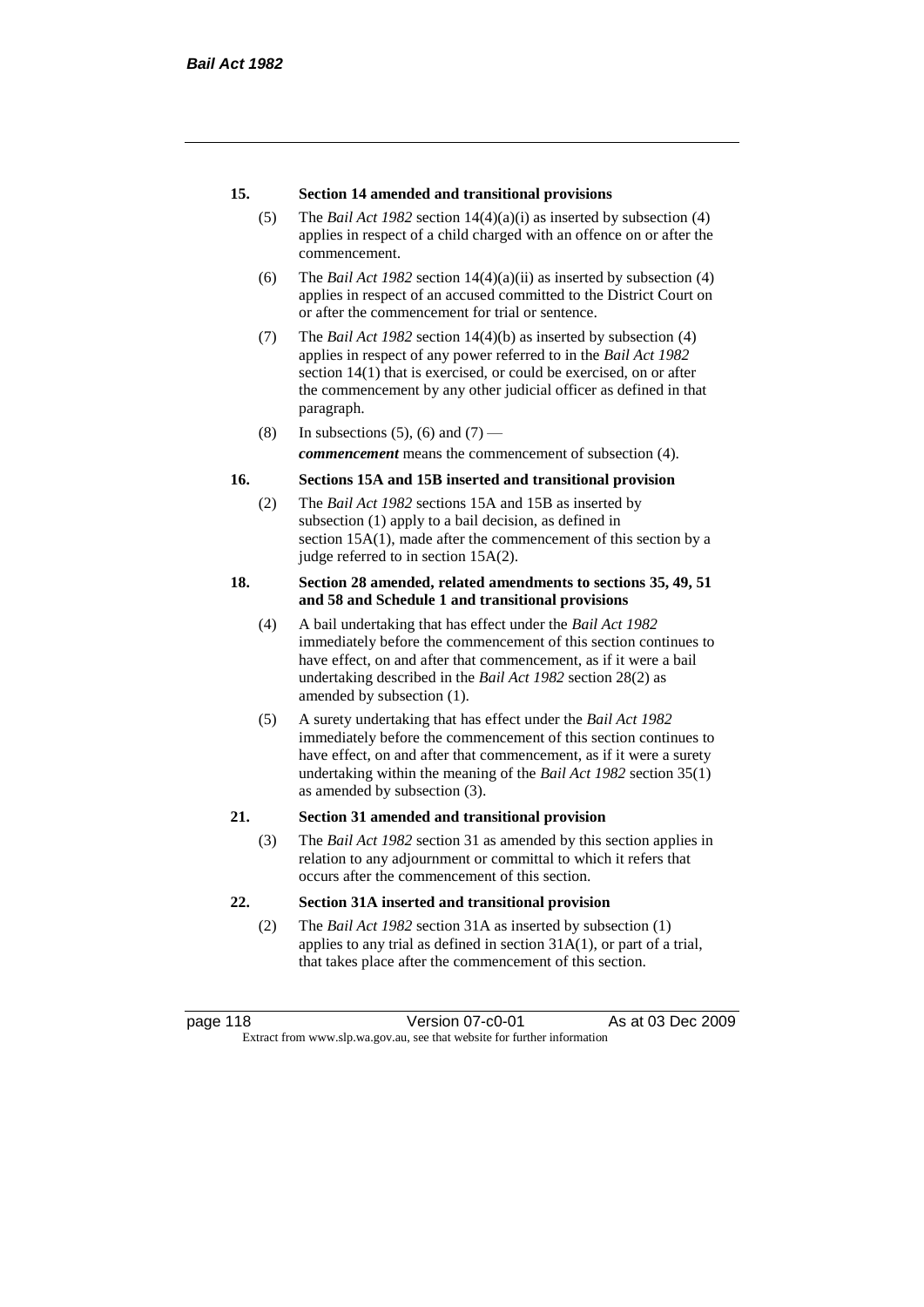#### **23. Section 32 amended and transitional provision**

(4) The *Bail Act 1982* section 32 as amended by this section applies in relation to oral notifications given, and written notices given or sent, after the commencement of this section.

#### **24. Section 36 replaced, related amendments to sections 3, 37, 39, 40, 41 and 42 and transitional provisions**

- (6) The *Bail Act 1982* section 36(1) as inserted by subsection (1) applies to any decision as to whether a person should be approved as a surety that has to be made after the commencement of this section.
- (7) The *Bail Act 1982* section 36(2) as inserted by subsection (1) applies to any grant of bail that occurs after the commencement of this section.

### **27. Section 44 replaced and transitional provisions**

- (2) The *Bail Act 1982* section 44 as inserted by subsection (1) applies to a surety undertaking whether entered into before or after the commencement of this section.
- (3) For the purposes of subsection (2), if a surety undertaking entered into before the commencement of this section contains a provision of the kind referred to in the *Bail Act 1982* section 44(2) as in force before that commencement, the provision is to be taken to be a provision of the kind referred to in the *Bail Act 1982*  section 44(5) as inserted by subsection (1).

#### **28. Section 45 amended and transitional provision**

(6) The *Bail Act 1982* section 45 as amended by subsection (1) applies to notices given for the purposes of the *Bail Act 1982* section 44(5) after the commencement of this section.

#### **30. Section 49 amended, related amendment to section 67 and transitional provisions**

- (4) Subject to subsection (5), the *Bail Act 1982* section 49 as amended by this section applies in relation to a failure by an accused to comply with any requirement of the accused's bail undertaking irrespective of when the failure occurred.
- (5) Any proceedings under the *Bail Act 1982* section 49 in progress immediately before the commencement of this section may be continued after that commencement as if this section had not come into operation.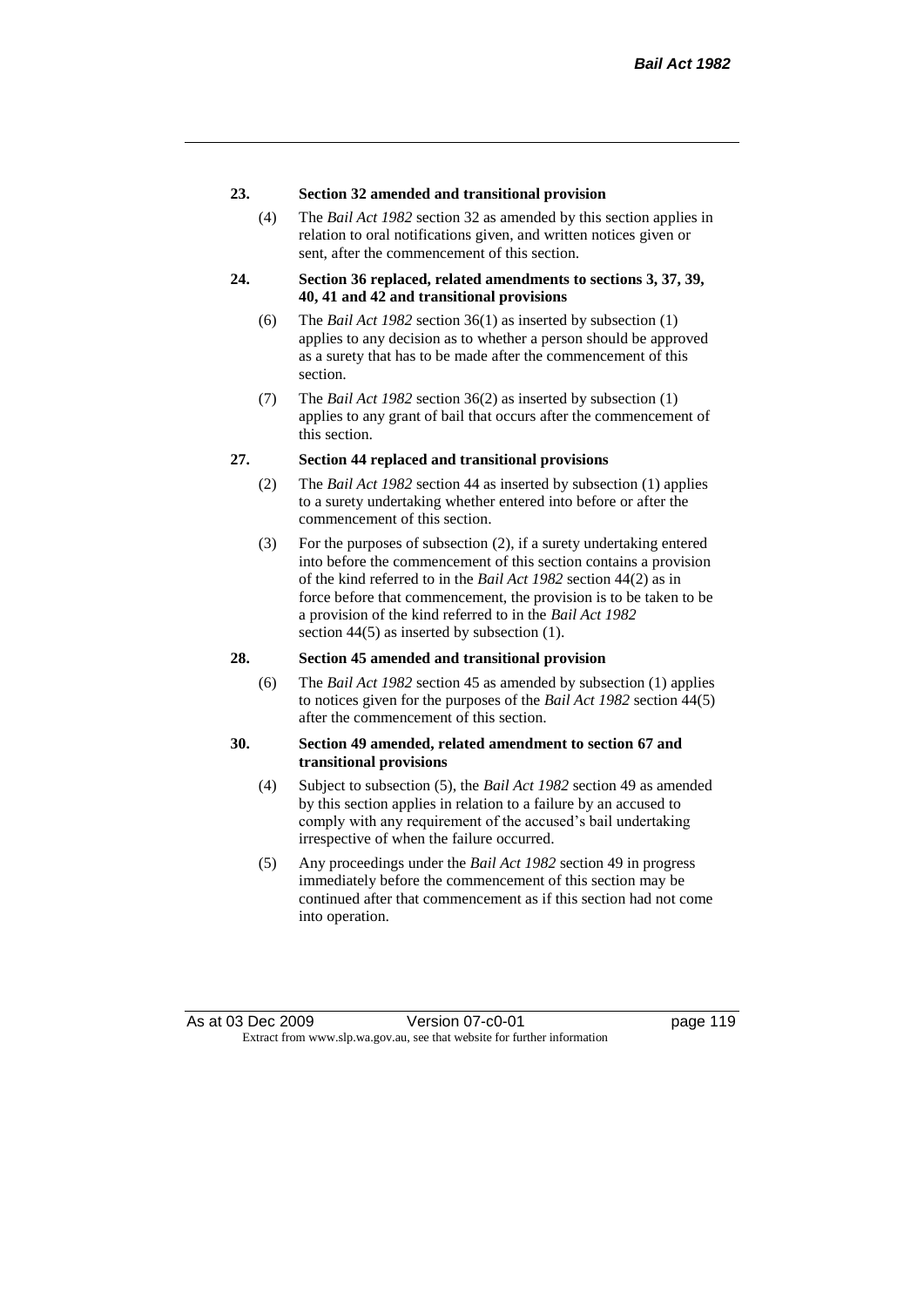### **31. Section 51A inserted and transitional provisions**

- (2) Subject to subsection (3), the *Bail Act 1982* section 51A as inserted by this section applies for the purpose of prosecuting an offence described in subsection (1) of that section irrespective of when the offence occurred.
- (3) Any prosecution for an offence referred to in subsection (2) in progress immediately before the commencement of this section may be continued after that commencement as if this section had not come into operation.

### **32. Section 52 amended and transitional provisions**

- (3) Subject to subsection (4), the *Bail Act 1982* section 52 as amended by this section applies for the purpose of prosecuting an offence described in subsection (1) of that section irrespective of when the offence occurred.
- (4) Any prosecution for an offence referred to in subsection (3) in progress immediately before the commencement of this section may be continued after that commencement as if this section had not come into operation.

#### **33. Section 54 amended, related amendment to section 46 and transitional provision**

- (6) Despite the amendments made by subsections (1) to (4), the *Bail Act 1982* section 54 as in force immediately before the commencement of this section continues to apply in relation to —
	- (a) an accused arrested under subsection (2)(a) of that section; and
	- (b) an application made under subsection (2)(b) of that section,

before that commencement.

### **40. Section 66B inserted and transitional provision**

(2) The *Bail Act 1982* section 66B as inserted by subsection (1) applies in relation to any bail proceedings, as defined in section 66B, conducted after the commencement of this section irrespective of when those proceedings were initiated.

#### **41. Schedule 1 amended and transitional provisions**

- (5) The *Bail Act 1982* Schedule 1 Part B clause 1A as inserted by subsection  $(3)(b)$  applies in respect of  $-$ 
	- (a) a grant or refusal of bail; or
	- (b) a dispensation from the requirement for bail,

page 120 Version 07-c0-01 As at 03 Dec 2009 Extract from www.slp.wa.gov.au, see that website for further information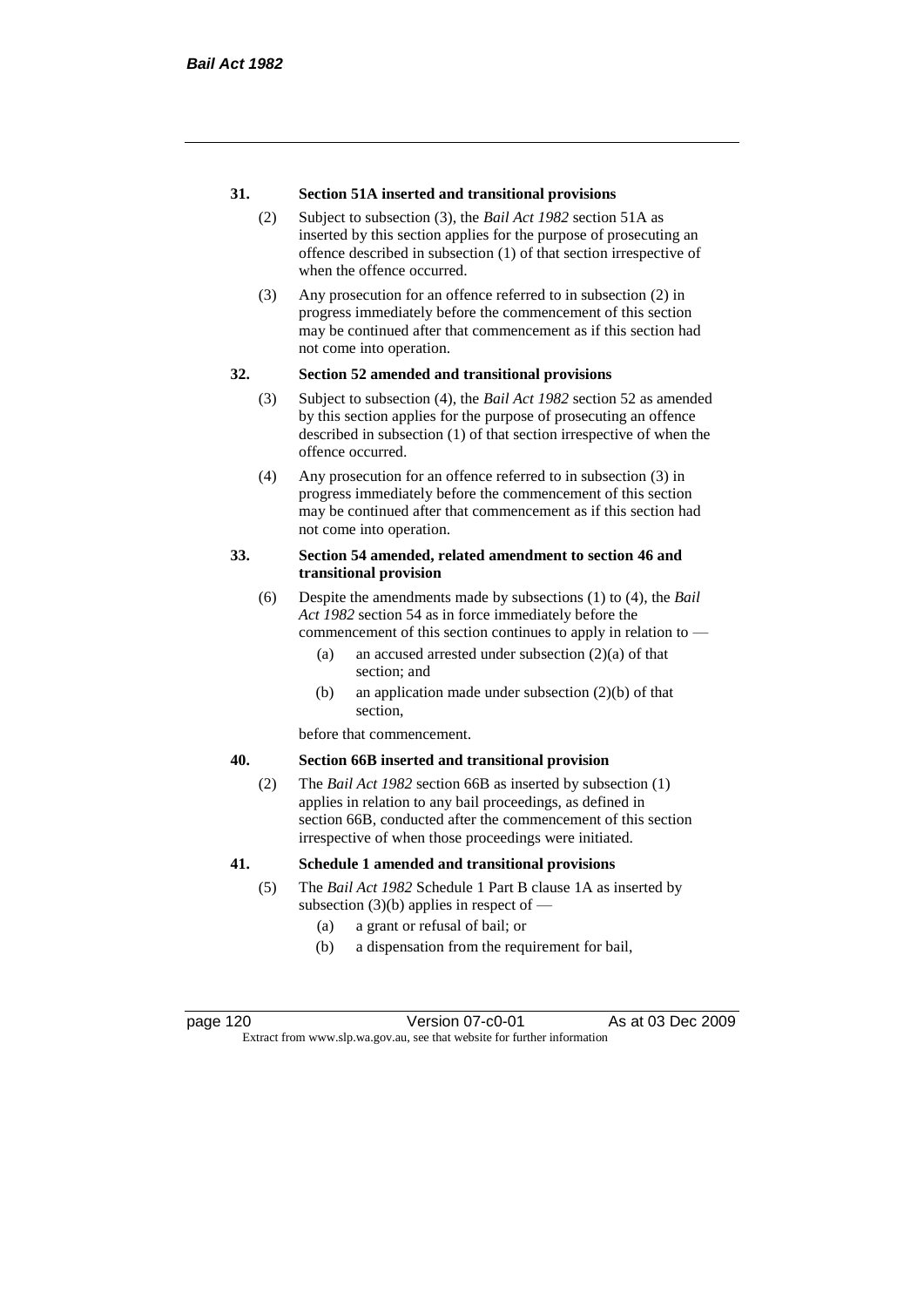coming within that clause that occurs after the commencement of subsection (3)(b).

- (6) The *Bail Act 1982* Schedule 1 Part B clause 3 as inserted by subsection (3)(e) applies in relation to a refusal of bail for an initial appearance that occurs after the commencement of subsection (3)(e).
- (7) The *Bail Act 1982* Schedule 1 Part C clause 3C as inserted by subsection (4)(e) applies to any consideration of a case for bail that occurs after the commencement of subsection (4)(e).
- (8) The *Bail Act 1982* Schedule 1 Part C clauses 4 and 4A as inserted by subsection (4)(f) apply to any consideration of a case for bail that occurs after the commencement of subsection (4)(f).
- (9) The *Bail Act 1982* Schedule 1 Part C clause 7 as amended by subsection (4)(i) applies to any grant of bail that occurs after the commencement of subsection (4)(i).

#### **42. Schedule 2 amended and transitional provision**

- (3) A reference in
	- (a) the *Bail Act 1982* section 16A; or
	- (b) the *Bail Act 1982* Schedule 1 Part C clause 3A or 3B,

to a serious offence includes a reference to an offence against *The Criminal Code* section 283 committed, or alleged to have been committed, before the commencement of this section.

#### **44. Transitional regulations**

- (1) If this Part does not provide sufficiently for a matter or issue of a transitional nature that arises as a result of the amendments made to the *Bail Act 1982* by this Part, the Governor may make regulations (the *transitional regulations*) prescribing all matters that are required, necessary or convenient to be prescribed for providing for the matter or issue.
- (2) The transitional regulations may provide that specified provisions of the *Bail Act 1982* or this Part —
	- (a) do not apply; or
	- (b) apply with specified modifications,
	- to or in relation to any matter.
- (3) If the transitional regulations provide that a specified state of affairs is to be taken to have existed, or not to have existed, on and from a day that is earlier than the day on which the transitional regulations are published in the *Gazette* but not earlier than the commencement of this section, the transitional regulations have effect according to their terms.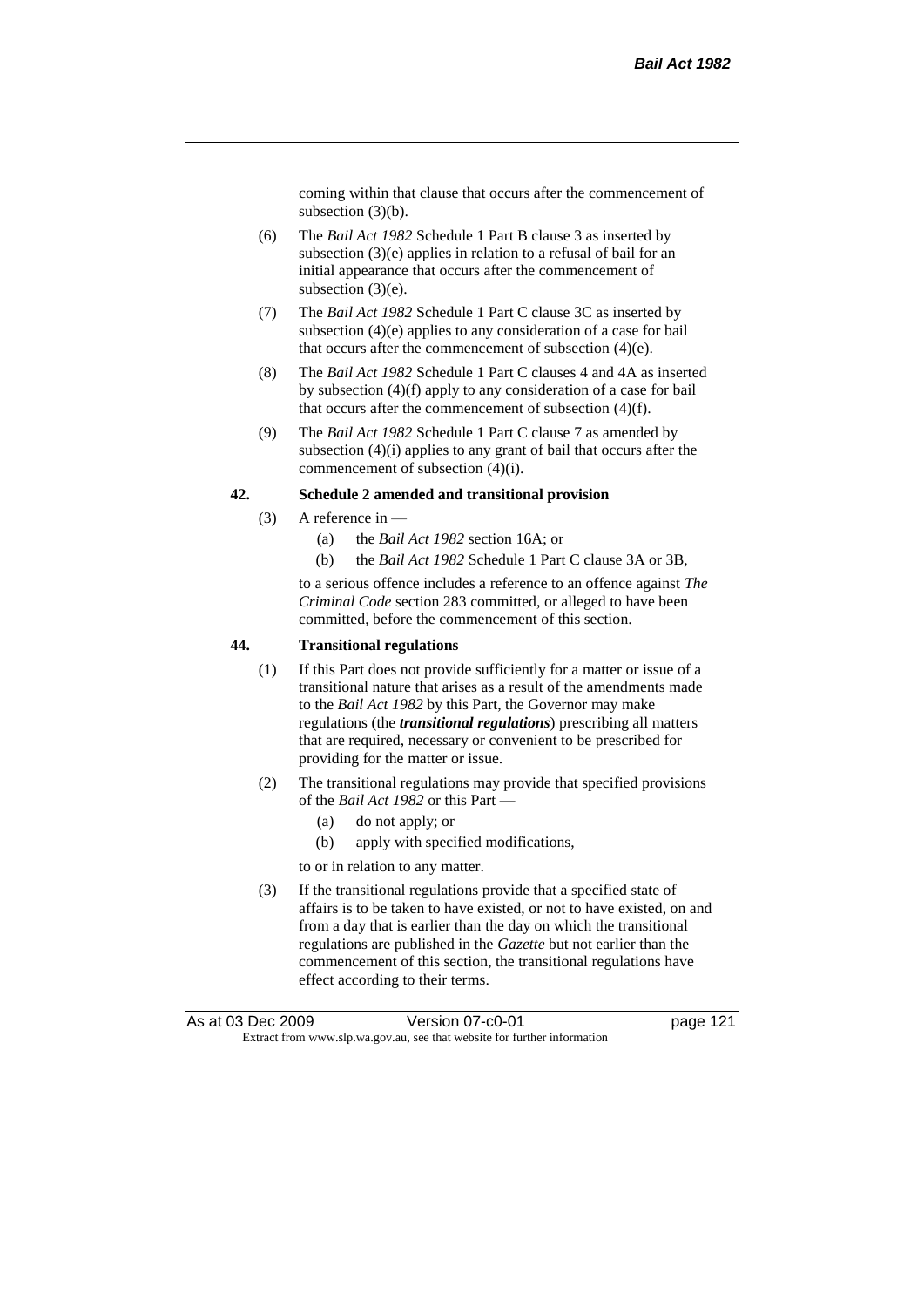- (4) In subsections (2) and (3) *specified* means specified or described in the transitional regulations.
- (5) If the transitional regulations contain a provision referred to in subsection  $(3)$ , the provision does not operate so as  $-$ 
	- (a) to affect in a manner prejudicial to any person (other than the State or an authority of the State), the rights of that person existing before the day of publication of those regulations; or
	- (b) to impose liabilities on any person (other than the State or an authority of the State) in respect of anything done or omitted to be done before the day of publication of those regulations.

".

";

<sup>13</sup> On the date as at which this reprint was prepared, the *Machinery of Government (Miscellaneous Amendments) Act 2006* Pt. 3 Div. 1 had not come into operation. It reads as follows:

## **Part 3 — Attorney General, and Justice**

## **Division 1 —** *Bail Act 1982*

## **30. The Act amended**

The amendments in this Division are to the *Bail Act 1982*.

#### **31. Section 3 amended**

- (1) Section 3(1) is amended as follows:
	- (a) by inserting the following definitions in the appropriate alphabetical positions —

.<br>.

.<br>44

*CEO* means the chief executive officer of the Department; *Department* means the department of the Public Service principally assisting in the administration of this Act;

- (b) in the definition of "authorised community services officer" in paragraph (a) by deleting "(Justice)" in both places where it occurs  $14$ ;
- (c) by deleting the definition of "CEO (Justice)"  $14$ .
- (2) Section 3(5) is amended by deleting "department of which he is the chief executive officer" and inserting instead —

page 122 Version 07-c0-01 As at 03 Dec 2009 Extract from www.slp.wa.gov.au, see that website for further information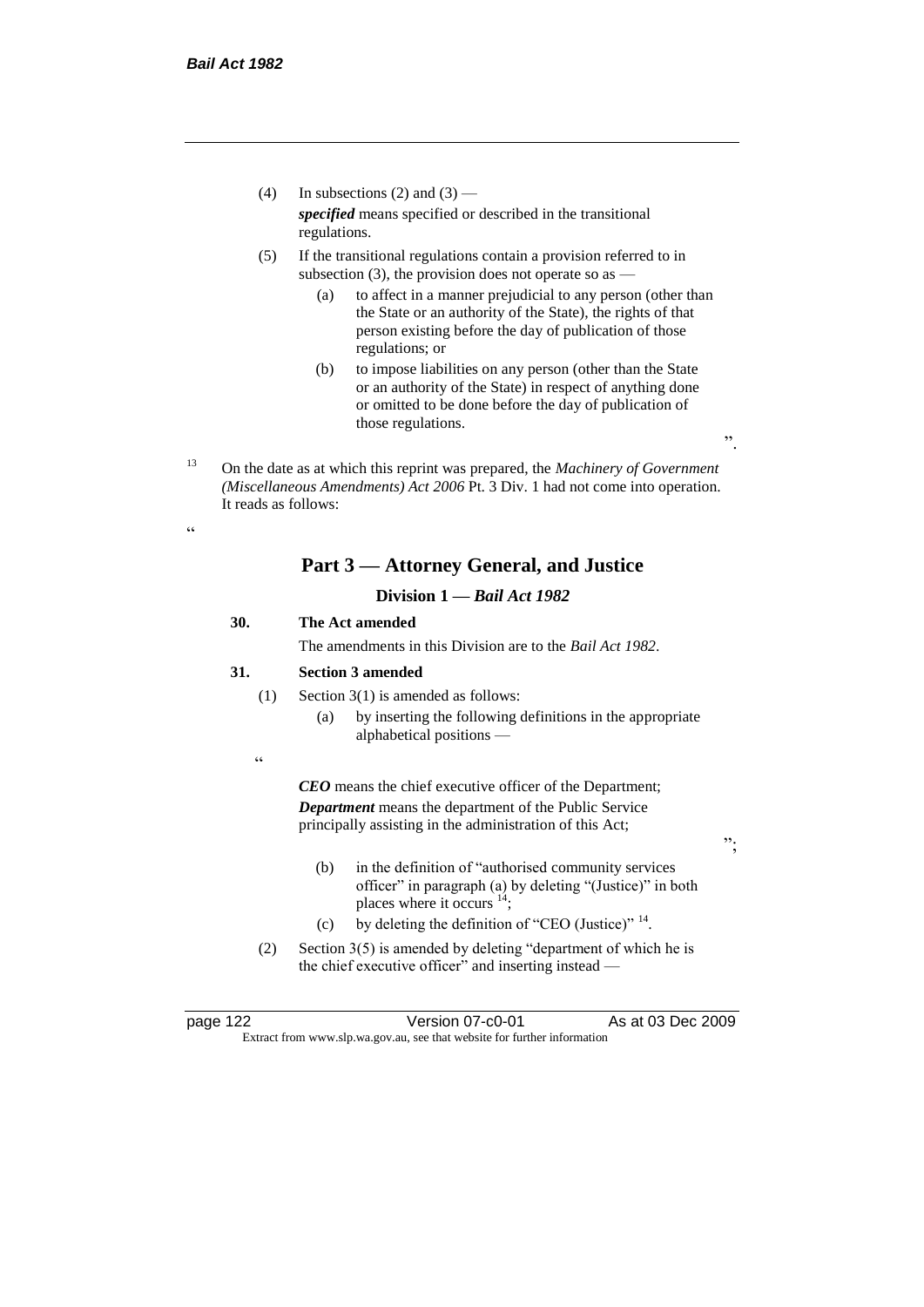" Department ".

## **32. Section 66A amended** <sup>14</sup>

Section 66A(2) is amended by deleting "department of which the CEO (Justice) is the chief executive officer" and inserting instead —

" Department ".

### **33. Various references to CEO (Justice) changed to CEO** <sup>14</sup>

Each provision listed in the Table to this section is amended by deleting "CEO (Justice)" in each place where it occurs and inserting instead —

" CEO ".

#### **Table**

| s. $3(5)$                      | s. 50E                                                                 |
|--------------------------------|------------------------------------------------------------------------|
| s. $24A(4)$                    | s. $50F(1)$ , (3), (4) and (5)                                         |
| S.27A                          | s. 50H                                                                 |
| s. $50A$                       | s. 50J                                                                 |
| s. $50C(4)(a)$ and (b)         | s. $50L(1)$                                                            |
| s. $50D(1)(a)$                 | Sch. 1 Part D cl. 3(3)(e)                                              |
| Note:<br>deleting "(Justice)". | The headings to sections 27A, 50A, 50E, 50F and 50J will be altered by |

- <sup>14</sup> The amendments to the *Bail Act 1982* in the *Machinery of Government (Miscellaneous Amendments) Act 2006* Pt. 3 Div. 1 cl. 31(1)(b) and (c), cl. 32 and 33 would conflict with amendments by the *Prisons and Sentencing Legislation Amendment Act 2006* Pt. 5.
- <sup>15</sup> On the date as at which this compilation was prepared, the *Police Amendment Act 2009* s. 12 had not come into operation. It reads as follows:

### **12.** *Bail Act 1982* **amended**

- (1) This section amends the *Bail Act 1982*.
- (2) In section 3(1) delete the definitions of:

#### *authorised police officer*

*police officer*

(3) In section 3(1) insert in alphabetical order:

#### *authorised police officer* means —

(a) a police officer who holds the rank of sergeant, or a higher rank;

".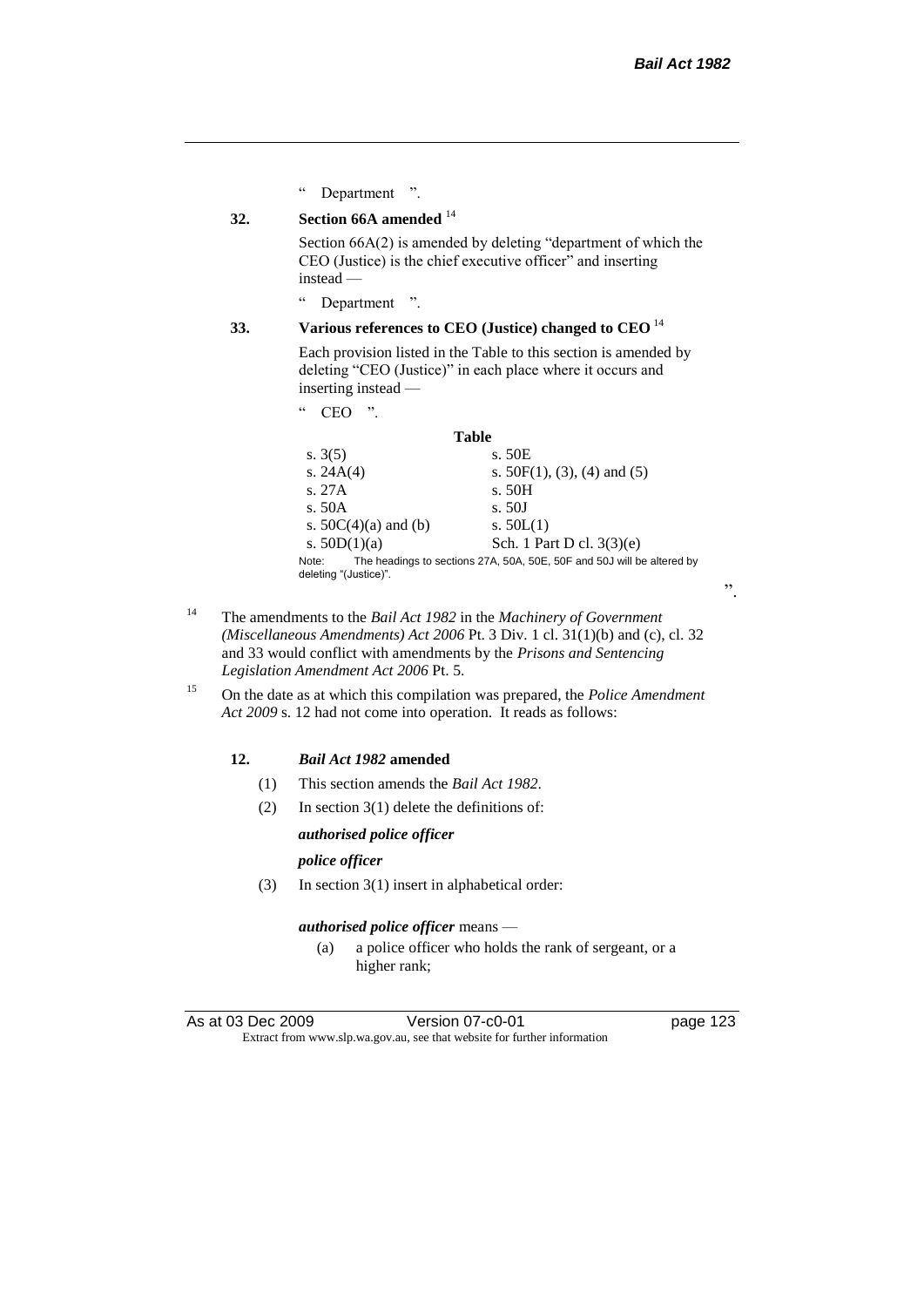- (b) the police officer who is for the time being in charge of a police station;
- (c) whichever of these officers is for the time being in charge of a lock-up —
	- (i) a police officer;
	- (ii) a special constable appointed under the *Police Act 1892* Part III whose powers, duties and obligations are or include those of an authorised police officer under this Act;
	- (iii) a police auxiliary officer appointed under the *Police Act 1892* Part IIIB whose powers, duties and obligations are or include those of an authorised police officer under this Act;

page 124 Version 07-c0-01 As at 03 Dec 2009 Extract from www.slp.wa.gov.au, see that website for further information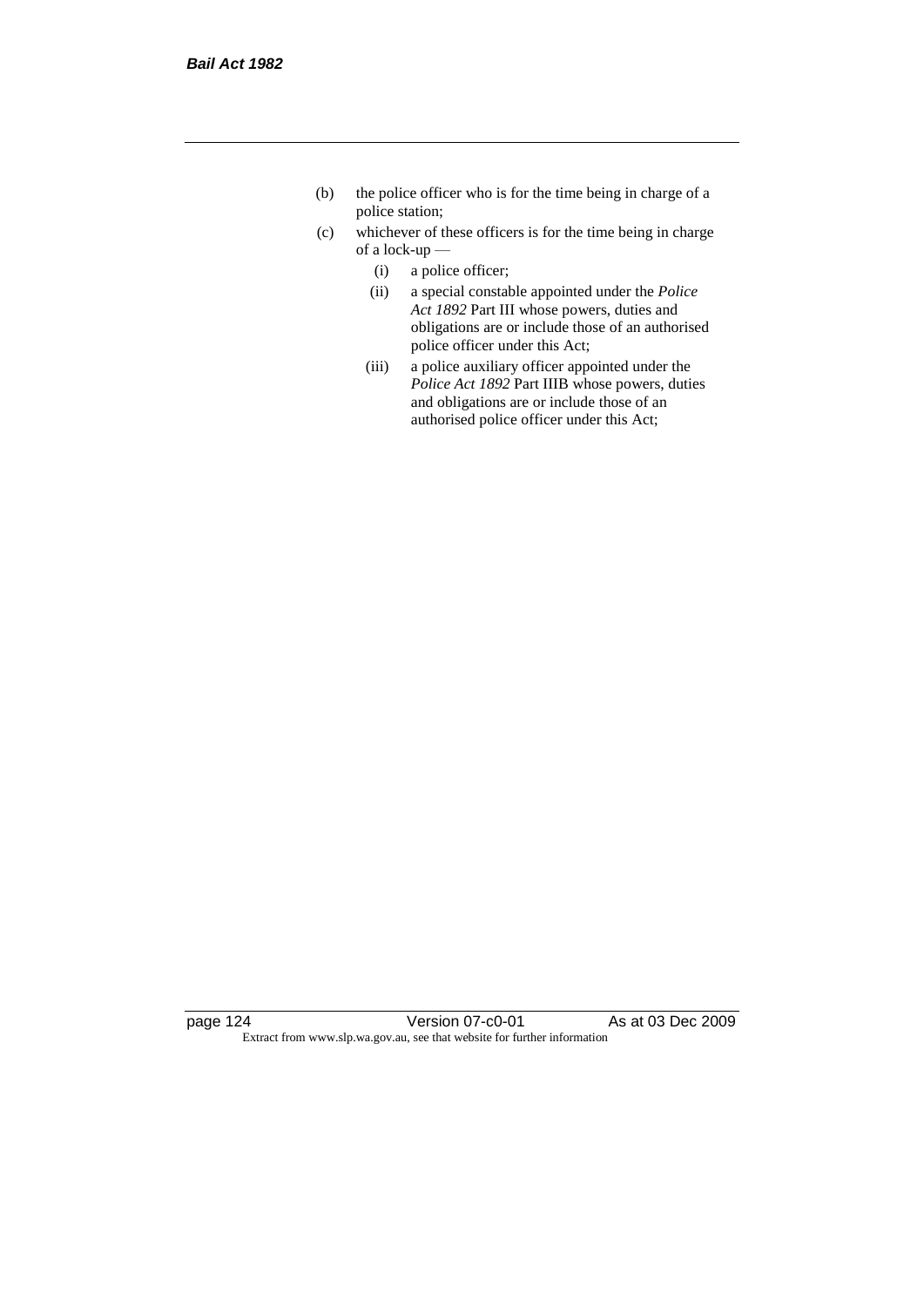# **Defined Terms**

[This is a list of terms defined and the provisions where they are defined. The list is not part of the law.]

| <b>Defined Term</b> | Provision(s) |
|---------------------|--------------|
|                     |              |
|                     |              |
|                     |              |
|                     |              |
|                     |              |
|                     |              |
|                     |              |
|                     |              |
|                     |              |
|                     |              |
|                     |              |
|                     |              |
|                     |              |
|                     |              |
|                     |              |
|                     |              |
|                     |              |
|                     |              |
|                     |              |
|                     |              |
|                     |              |
|                     |              |
|                     |              |
|                     |              |
|                     |              |
|                     |              |
|                     |              |
|                     |              |
|                     |              |
|                     |              |
|                     |              |
|                     |              |
|                     |              |
|                     |              |
|                     |              |
|                     |              |
|                     |              |
|                     |              |
|                     |              |

As at 03 Dec 2009

Version 07-c0-01

page  $125$ 

Extract from www.slp.wa.gov.au, see that website for further information